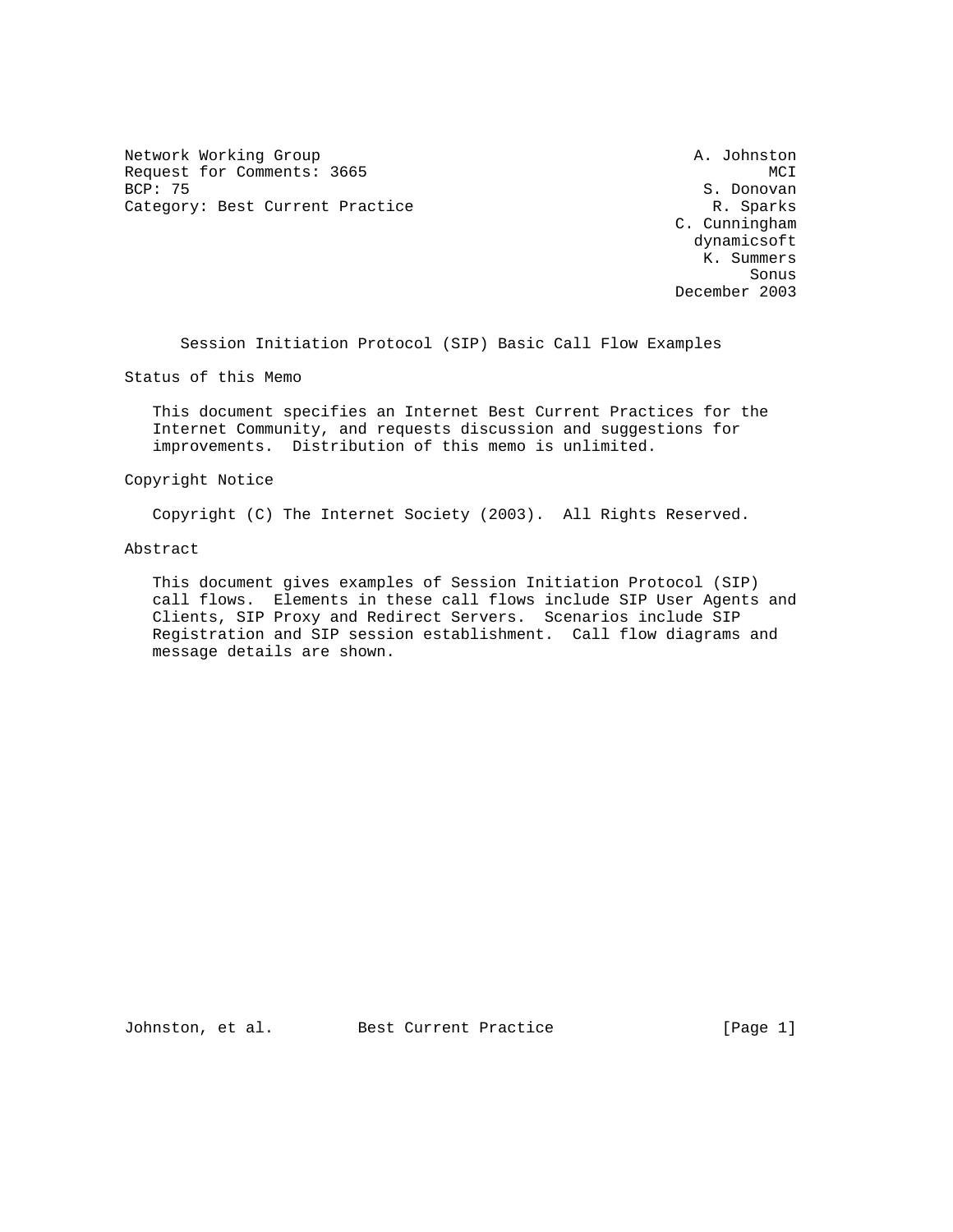# Table of Contents

| 1.    | $\overline{\phantom{0}}^2$                                          |
|-------|---------------------------------------------------------------------|
|       | $\overline{3}$<br>General Assumptions.<br>1.1.                      |
|       | $\mathbf{3}$<br>Legend for Message Flows<br>1.2.                    |
|       | $\overline{4}$<br>SIP Protocol Assumptions<br>1.3.                  |
| $2$ . | $\overline{4}$                                                      |
|       | 5<br>Successful New Registration.<br>2.1.                           |
|       | $7\phantom{.0}$<br>Update of Contact List<br>2.2.                   |
|       | 8<br>Request for Current Contact List<br>2.3.                       |
|       | Cancellation of Registration<br>- 9<br>2.4.                         |
|       | Unsuccessful Registration. 10<br>2.5.                               |
| 3.    | SIP Session Establishment. 12                                       |
|       | Successful Session Establishment 12<br>3.1.                         |
|       | Session Establishment Through Two Proxies. 15<br>3.2.               |
|       | Session with Multiple Proxy Authentication 26<br>3.3.               |
|       | Successful Session with Proxy Failure. 37<br>3.4.                   |
|       | Session Through a SIP ALG. 46<br>3.5.                               |
|       | Session via Redirect and Proxy Servers with SDP in ACK . 54<br>3.6. |
|       | Session with re-INVITE (IP Address Change) $\ldots$ , 61<br>3.7.    |
|       | 3.8.<br>Unsuccessful No Answer 67                                   |
|       | 3.9.                                                                |
|       | 3.10. Unsuccessful No Response from User Agent 80                   |
|       | 3.11. Unsuccessful Temporarily Unavailable 85                       |
| 4.    |                                                                     |
| 5.    |                                                                     |
|       | Normative References 91<br>5 1                                      |
|       | Informative References 91<br>5.2.                                   |
| б.    | Intellectual Property Statement. 91                                 |
| 7.    |                                                                     |
| 8.    |                                                                     |
| 9.    | Full Copyright Statement 94                                         |
|       |                                                                     |

## 1. Overview

 The call flows shown in this document were developed in the design of a SIP IP communications network. They represent an example minimum set of functionality.

 It is the hope of the authors that this document will be useful for SIP implementers, designers, and protocol researchers alike and will help further the goal of a standard implementation of RFC 3261 [1]. These flows represent carefully checked and working group reviewed scenarios of the most basic examples as a companion to the specifications.

Johnston, et al. Best Current Practice [Page 2]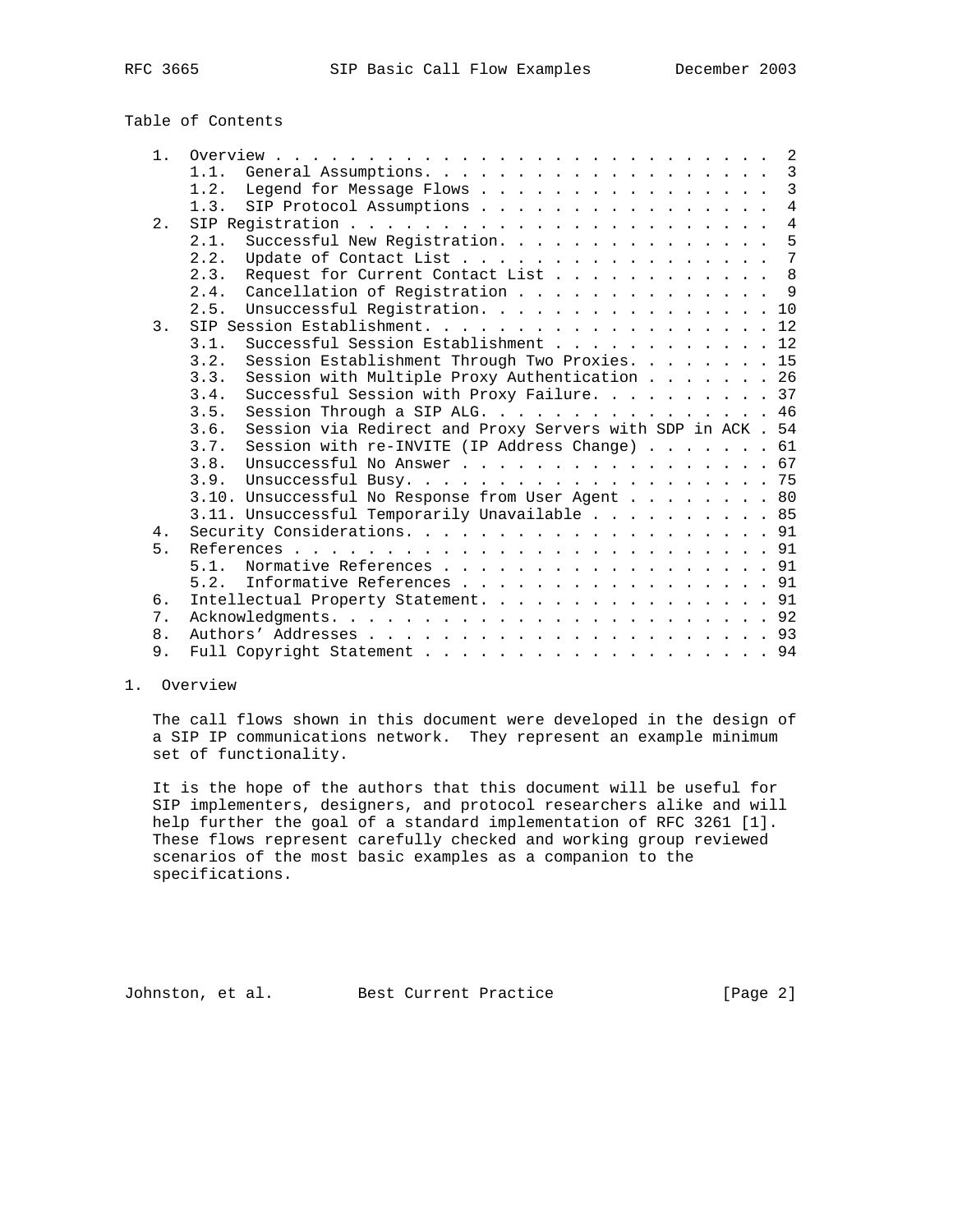These call flows are based on the current version 2.0 of SIP in RFC 3261 [1] with SDP usage described in RFC 3264 [2]. Other RFCs also comprise the SIP standard but are not used in this set of basic call flows.

 Call flow examples of SIP interworking with the PSTN through gateways are contained in a companion document, RFC 3666 [5].

 The key words "MUST", "MUST NOT", "REQUIRED", "SHALL", "SHALL NOT", "SHOULD", "SHOULD NOT", "RECOMMENDED", "MAY", and "OPTIONAL" in this document are to be interpreted as described in BCP 14, RFC 2119 [4].

1.1. General Assumptions

 A number of architecture, network, and protocol assumptions underlie the call flows in this document. Note that these assumptions are not requirements. They are outlined in this section so that they may be taken into consideration and to aid in the understanding of the call flow examples.

 The authentication of SIP User Agents in these example call flows is performed using HTTP Digest as defined in [1] and [3].

 Some Proxy Servers in these call flows insert Record-Route headers into requests to ensure that they are in the signaling path for future message exchanges.

 These flows show TCP, TLS, and UDP for transport. See the discussion in RFC 3261 for details on the transport issues for SIP.

## 1.2. Legend for Message Flows

 Dashed lines (---) represent signaling messages that are mandatory to the call scenario. These messages can be SIP or PSTN signaling. The arrow indicates the direction of message flow.

 Double dashed lines (===) represent media paths between network elements.

 Messages with parentheses around their name represent optional messages.

 Messages are identified in the Figures as F1, F2, etc. This references the message details in the list that follows the Figure. Comments in the message details are shown in the following form:

/\* Comments. \*/

Johnston, et al. Best Current Practice [Page 3]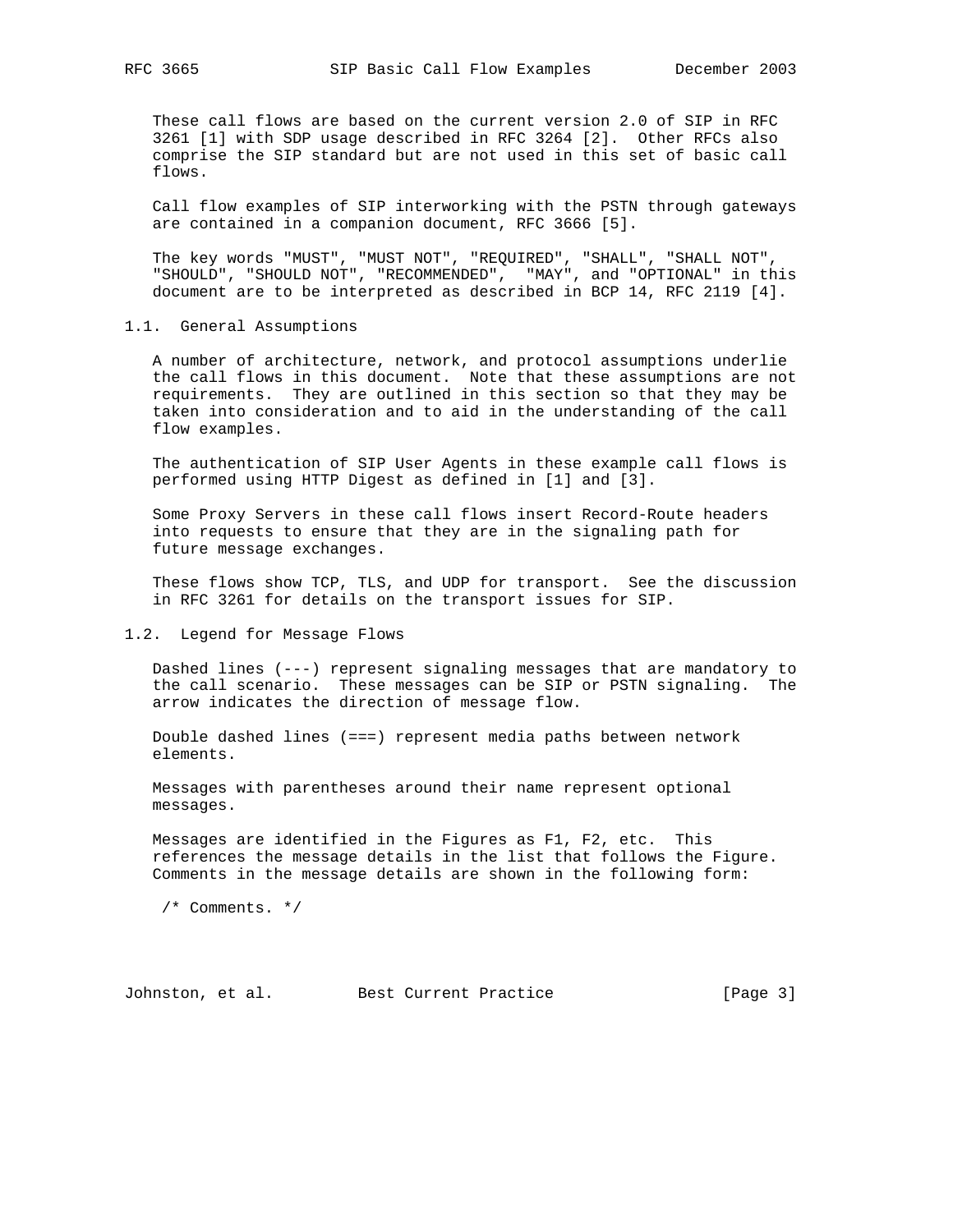## 1.3. SIP Protocol Assumptions

 This document does not prescribe the flows precisely as they are shown, but rather the flows illustrate the principles for best practice. They are best practices usages (orderings, syntax, selection of features for the purpose, handling of error) of SIP methods, headers and parameters. IMPORTANT: The exact flows here must not be copied as is by an implementer due to specific incorrect characteristics that were introduced into the document for convenience and are listed below. To sum up, the basic flows represent well-reviewed examples of SIP usage, which are best common practice according to IETF consensus.

 For simplicity in reading and editing the document, there are a number of differences between some of the examples and actual SIP messages. For example, the HTTP Digest responses are not actual MD5 encodings. Call-IDs are often repeated, and CSeq counts often begin at 1. Header fields are usually shown in the same order. Usually only the minimum required header field set is shown, others that would normally be present such as Accept, Supported, Allow, etc are not shown.

Actors:

| Element         | Display Name | URI                       | IP Address  |
|-----------------|--------------|---------------------------|-------------|
|                 |              |                           |             |
| User Agent      | Alice        | alice@atlanta.example.com | 192.0.2.101 |
| User Agent      | Bob          | bob@biloxi.example.com    | 192.0.2.201 |
| User Agent      |              | bob@chicago.example.com   | 192.0.2.100 |
| Proxy Server    |              | ss1.atlanta.example.com   | 192.0.2.111 |
| Proxy/Registrar |              | ss2.biloxi.example.com    | 192.0.2.222 |
| Proxy Server    |              | ss3.chicago.example.com   | 192.0.2.233 |
| ALG             |              | alg1.atlanta.example.com  | 192.0.2.128 |
|                 |              |                           |             |

2. SIP Registration

 Registration binds a particular device Contact URI with a SIP user Address of Record (AOR).

Johnston, et al. Best Current Practice [Page 4]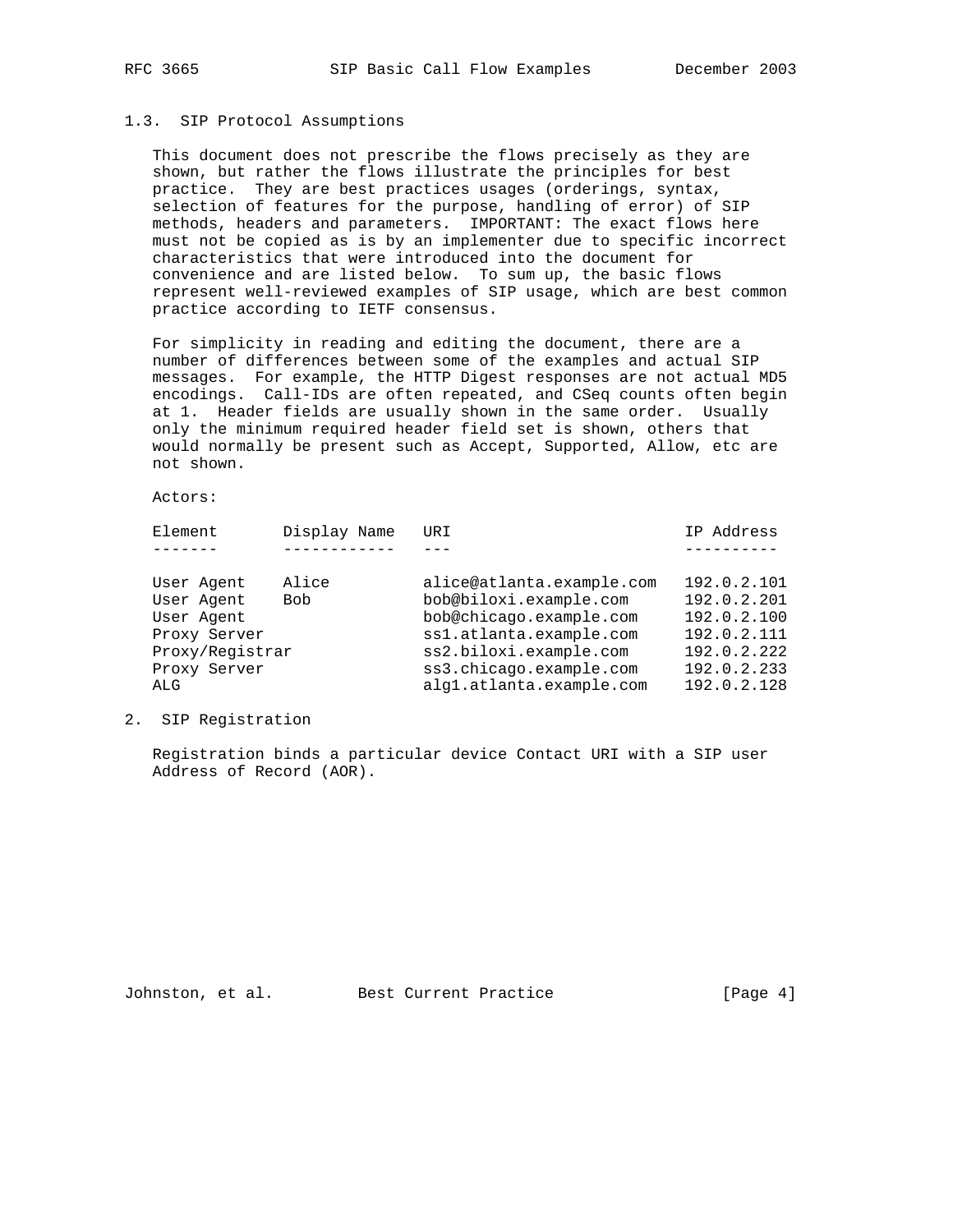## 2.1. Successful New Registration



 Bob sends a SIP REGISTER request to the SIP server. The request includes the user's contact list. This flow shows the use of HTTP Digest for authentication using TLS transport. TLS transport is used due to the lack of integrity protection in HTTP Digest and the danger of registration hijacking without it, as described in RFC 3261 [1]. The SIP server provides a challenge to Bob. Bob enters her/his valid user ID and password. Bob's SIP client encrypts the user information according to the challenge issued by the SIP server and sends the response to the SIP server. The SIP server validates the user's credentials. It registers the user in its contact database and returns a response (200 OK) to Bob's SIP client. The response includes the user's current contact list in Contact headers. The format of the authentication shown is HTTP digest. It is assumed that Bob has not previously registered with this Server.

Message Details

F1 REGISTER Bob -> SIP Server

 REGISTER sips:ss2.biloxi.example.com SIP/2.0 Via: SIP/2.0/TLS client.biloxi.example.com:5061;branch=z9hG4bKnashds7 Max-Forwards: 70 From: Bob <sips:bob@biloxi.example.com>;tag=a73kszlfl To: Bob <sips:bob@biloxi.example.com> Call-ID: 1j9FpLxk3uxtm8tn@biloxi.example.com CSeq: 1 REGISTER Contact: <sips:bob@client.biloxi.example.com> Content-Length: 0

Johnston, et al. Best Current Practice [Page 5]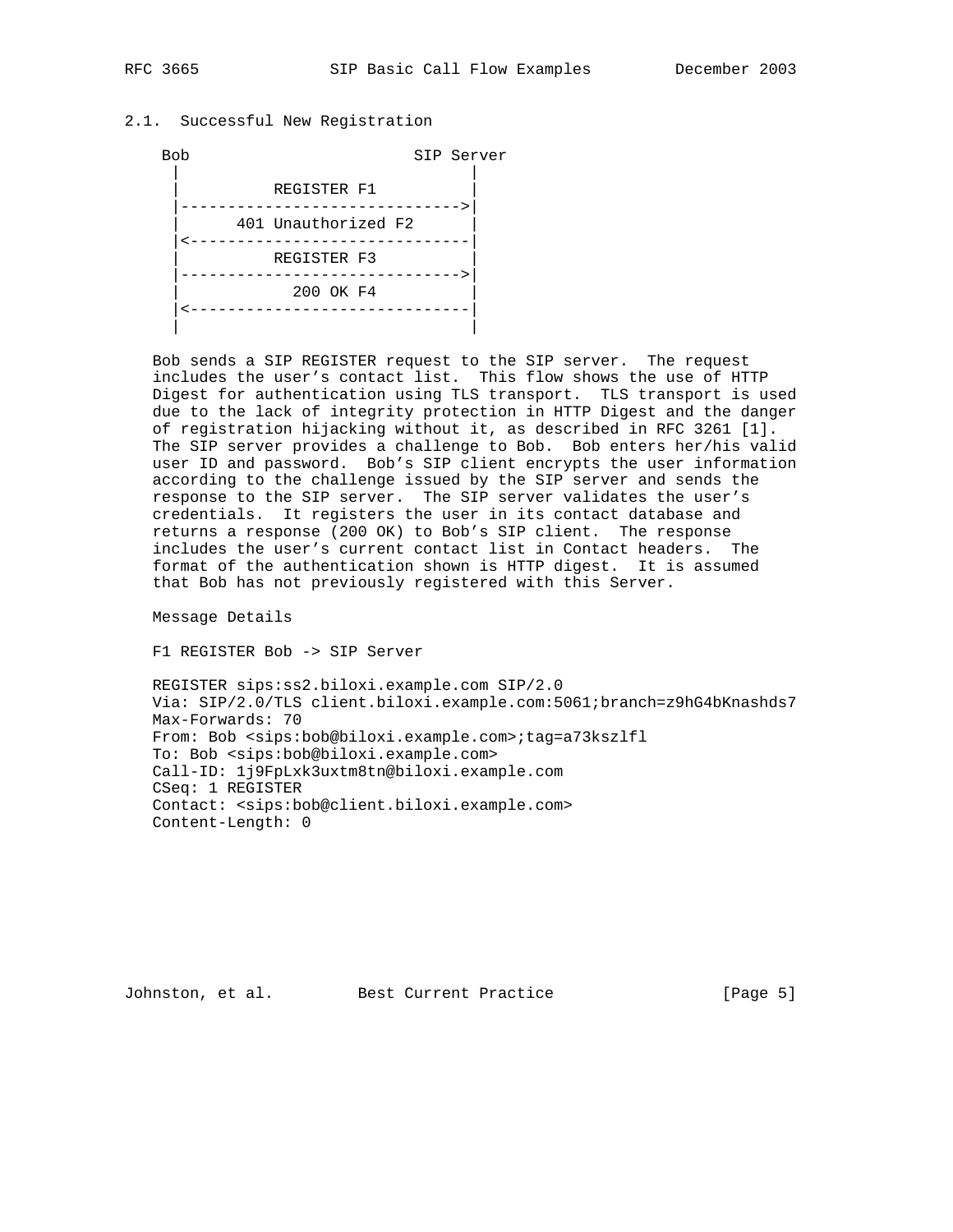F2 401 Unauthorized SIP Server -> Bob SIP/2.0 401 Unauthorized Via: SIP/2.0/TLS client.biloxi.example.com:5061;branch=z9hG4bKnashds7 ;received=192.0.2.201 From: Bob <sips:bob@biloxi.example.com>;tag=a73kszlfl To: Bob <sips:bob@biloxi.example.com>;tag=1410948204 Call-ID: 1j9FpLxk3uxtm8tn@biloxi.example.com CSeq: 1 REGISTER WWW-Authenticate: Digest realm="atlanta.example.com", qop="auth", nonce="ea9c8e88df84f1cec4341ae6cbe5a359", opaque="", stale=FALSE, algorithm=MD5 Content-Length: 0 F3 REGISTER Bob -> SIP Server REGISTER sips:ss2.biloxi.example.com SIP/2.0 Via: SIP/2.0/TLS client.biloxi.example.com:5061;branch=z9hG4bKnashd92 Max-Forwards: 70 From: Bob <sips:bob@biloxi.example.com>;tag=ja743ks76zlflH To: Bob <sips:bob@biloxi.example.com> Call-ID: 1j9FpLxk3uxtm8tn@biloxi.example.com CSeq: 2 REGISTER Contact: <sips:bob@client.biloxi.example.com> Authorization: Digest username="bob", realm="atlanta.example.com" nonce="ea9c8e88df84f1cec4341ae6cbe5a359", opaque="", uri="sips:ss2.biloxi.example.com", response="dfe56131d1958046689d83306477ecc" Content-Length: 0 F4 200 OK SIP Server -> Bob SIP/2.0 200 OK Via: SIP/2.0/TLS client.biloxi.example.com:5061;branch=z9hG4bKnashd92 ;received=192.0.2.201 From: Bob <sips:bob@biloxi.example.com>;tag=ja743ks76zlflH To: Bob <sips:bob@biloxi.example.com>;tag=37GkEhwl6 Call-ID: 1j9FpLxk3uxtm8tn@biloxi.example.com CSeq: 2 REGISTER Contact: <sips:bob@client.biloxi.example.com>;expires=3600 Content-Length: 0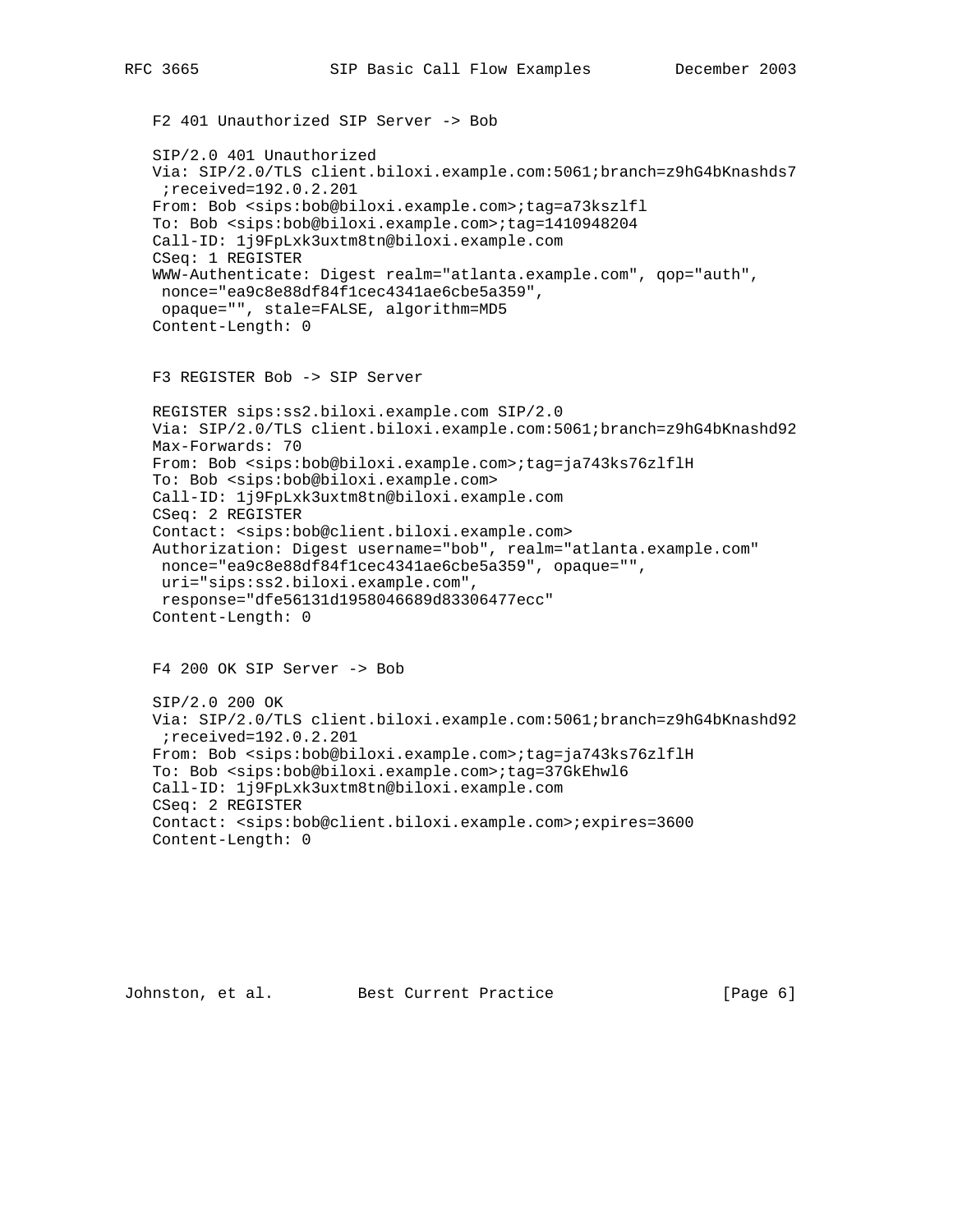# 2.2. Update of Contact List

Bob SIP Server

| REGISTER F1 |
|-------------|
|             |
| 200 OK F2   |
|             |
|             |

 Bob wishes to update the list of addresses where the SIP server will redirect or forward INVITE requests.

 Bob sends a SIP REGISTER request to the SIP server. Bob's request includes an updated contact list. Since the user already has authenticated with the server, the user supplies authentication credentials with the request and is not challenged by the server. The SIP server validates the user's credentials. It registers the user in its contact database, updates the user's contact list, and returns a response (200 OK) to Bob's SIP client. The response includes the user's current contact list in Contact headers.

Message Details

F1 REGISTER Bob -> SIP Server

```
 REGISTER sips:ss2.biloxi.example.com SIP/2.0
 Via: SIP/2.0/TLS client.biloxi.example.com:5061;branch=z9hG4bKnashds7
 Max-Forwards: 70
 From: Bob <sips:bob@biloxi.example.com>;tag=a73kszlfl
 To: Bob <sips:bob@biloxi.example.com>
 Call-ID: 1j9FpLxk3uxtm8tn@biloxi.example.com
 CSeq: 1 REGISTER
 Contact: mailto:bob@biloxi.example.com
 Authorization: Digest username="bob", realm="atlanta.example.com",
 qop="auth", nonce="1cec4341ae6cbe5a359ea9c8e88df84f", opaque="",
 uri="sips:ss2.biloxi.example.com",
  response="71ba27c64bd01de719686aa4590d5824"
 Content-Length: 0
```
F2 200 OK SIP Server -> Bob

 SIP/2.0 200 OK Via: SIP/2.0/TLS client.biloxi.example.com:5061;branch=z9hG4bKnashds7 ;received=192.0.2.201 From: Bob <sips:bob@biloxi.example.com>;tag=a73kszlfl To: Bob <sips:bob@biloxi.example.com>;tag=34095828jh

Johnston, et al. Best Current Practice [Page 7]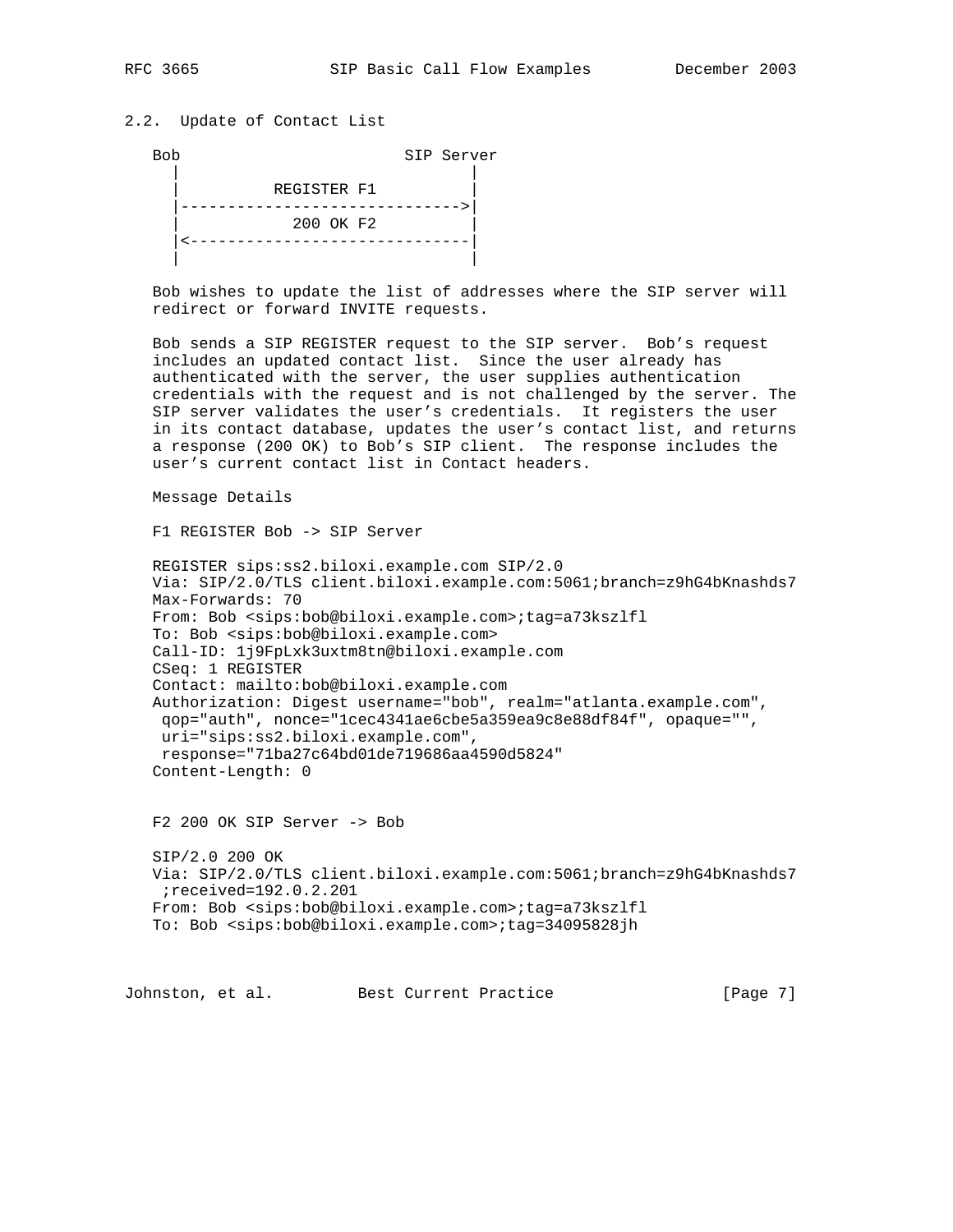Call-ID: 1j9FpLxk3uxtm8tn@biloxi.example.com CSeq: 1 REGISTER Contact: <sips:bob@client.biloxi.example.com>;expires=3600 Contact: <mailto:bob@biloxi.example.com>;expires=4294967295 Content-Length: 0

2.3. Request for Current Contact List

 Bob SIP Server | | REGISTER F1 |------------------------------>| | 200 OK F2 | |<------------------------------| | |

 Bob sends a register request to the Proxy Server containing no Contact headers, indicating the user wishes to query the server for the user's current contact list. Since the user already has authenticated with the server, the user supplies authentication credentials with the request and is not challenged by the server. The SIP server validates the user's credentials. The server returns a response (200 OK) which includes the user's current registration list in Contact headers.

Message Details

F1 REGISTER Bob -> SIP Server

```
 REGISTER sips:ss2.biloxi.example.com SIP/2.0
 Via: SIP/2.0/TLS client.biloxi.example.com:5061;branch=z9hG4bKnashds7
 Max-Forwards: 70
 From: Bob <sips:bob@biloxi.example.com>;tag=a73kszlfl
 To: Bob <sips:bob@biloxi.example.com>
 Call-ID: 1j9FpLxk3uxtm8tn@biloxi.example.com
 CSeq: 1 REGISTER
 Authorization: Digest username="bob", realm="atlanta.example.com",
 nonce="df84f1cec4341ae6cbe5ap359a9c8e88", opaque="",
  uri="sips:ss2.biloxi.example.com",
 response="aa7ab4678258377c6f7d4be6087e2f60"
 Content-Length: 0
```
F2 200 OK SIP Server -> Bob

 SIP/2.0 200 OK Via: SIP/2.0/TLS client.biloxi.example.com:5061;branch=z9hG4bKnashds7 ;received=192.0.2.201

Johnston, et al. Best Current Practice [Page 8]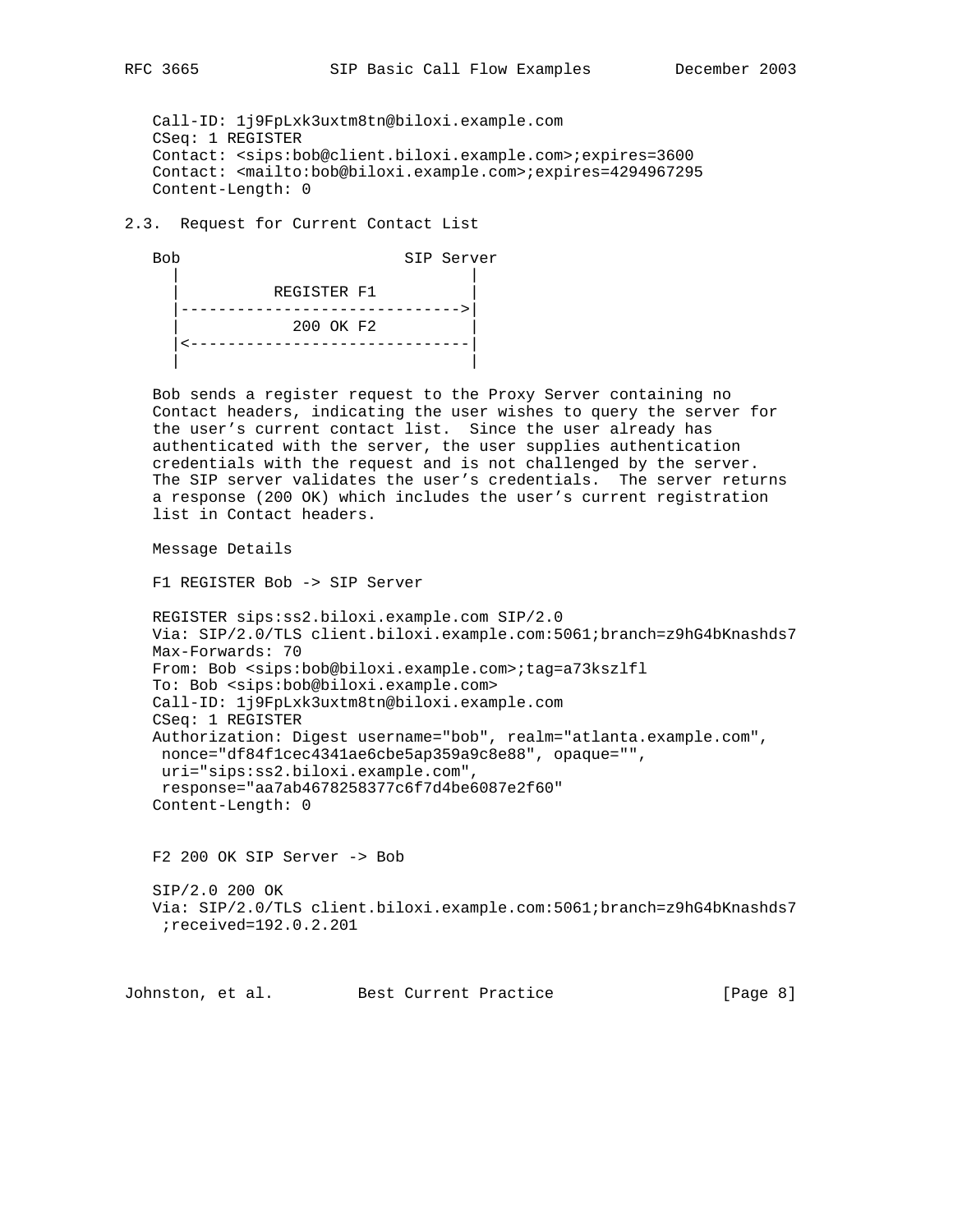From: Bob <sips:bob@biloxi.example.com>;tag=a73kszlfl To: Bob <sips:bob@biloxi.example.com>;tag=jqoiweu75 Call-ID: 1j9FpLxk3uxtm8tn@biloxi.example.com CSeq: 1 REGISTER Contact: <sips:bob@client.biloxi.example.com>;expires=3600 Contact: <mailto:bob@biloxi.example.com>;expires=4294967295 Content-Length: 0

#### 2.4. Cancellation of Registration

 Bob SIP Server | | REGISTER F1 |------------------------------>| | 200 OK F2 | |<------------------------------| | |

 Bob wishes to cancel their registration with the SIP server. Bob sends a SIP REGISTER request to the SIP server. The request has an expiration period of 0 and applies to all existing contact locations. Since the user already has authenticated with the server, the user supplies authentication credentials with the request and is not challenged by the server. The SIP server validates the user's credentials. It clears the user's contact list, and returns a response (200 OK) to Bob's SIP client.

Message Details

F1 REGISTER Bob -> SIP Server

 REGISTER sips:ss2.biloxi.example.com SIP/2.0 Via: SIP/2.0/TLS client.biloxi.example.com:5061;branch=z9hG4bKnashds7 Max-Forwards: 70 From: Bob <sips:bob@biloxi.example.com>;tag=a73kszlfl To: Bob <sips:bob@biloxi.example.com> Call-ID: 1j9FpLxk3uxtm8tn@biloxi.example.com CSeq: 1 REGISTER Expires: 0 Contact: \* Authorization: Digest username="bob", realm="atlanta.example.com", nonce="88df84f1cac4341aea9c8ee6cbe5a359", opaque="", uri="sips:ss2.biloxi.example.com", response="ff0437c51696f9a76244f0cf1dbabbea" Content-Length: 0

F2 200 OK SIP Server -> Bob

Johnston, et al. Best Current Practice [Page 9]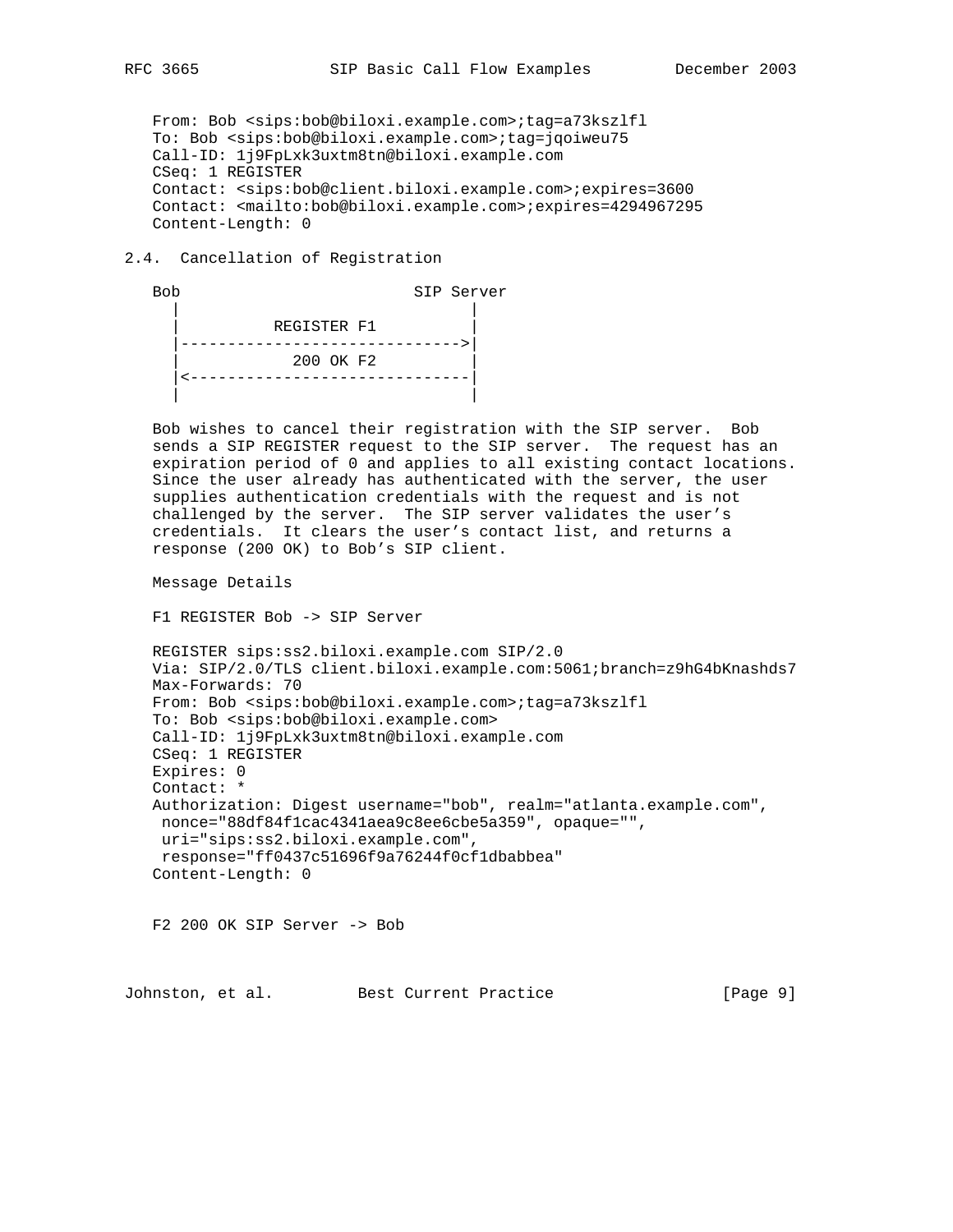SIP/2.0 200 OK Via: SIP/2.0/TLS client.biloxi.example.com:5061;branch=z9hG4bKnashds7 ;received=192.0.2.201 From: Bob <sips:bob@biloxi.example.com>;tag=a73kszlfl To: Bob <sips:bob@biloxi.example.com>;tag=1418nmdsrf Call-ID: 1j9FpLxk3uxtm8tn@biloxi.example.com CSeq: 1 REGISTER Content-Length: 0

## 2.5. Unsuccessful Registration

 Bob SIP Server | | REGISTER F1 |------------------------------>| | 401 Unauthorized F2 | |<------------------------------| | REGISTER F3 | |------------------------------>| | 401 Unauthorized F4 | |<------------------------------| | |

 Bob sends a SIP REGISTER request to the SIP Server. The SIP server provides a challenge to Bob. Bob enters her/his user ID and password. Bob's SIP client encrypts the user information according to the challenge issued by the SIP server and sends the response to the SIP server. The SIP server attempts to validate the user's credentials, but they are not valid (the user's password does not match the password established for the user's account). The server returns a response (401 Unauthorized) to Bob's SIP client.

Message Details

F1 REGISTER Bob -> SIP Server

 REGISTER sips:ss2.biloxi.example.com SIP/2.0 Via: SIP/2.0/TLS client.biloxi.example.com:5061;branch=z9hG4bKnashds7 ;received=192.0.2.201 From: Bob <sips:bob@biloxi.example.com>;tag=a73kszlfl To: Bob <sips:bob@biloxi.example.com> Call-ID: 1j9FpLxk3uxtm8tn@biloxi.example.com CSeq: 1 REGISTER Contact: <sips:bob@client.biloxi.example.com> Content-Length: 0

Johnston, et al. Best Current Practice [Page 10]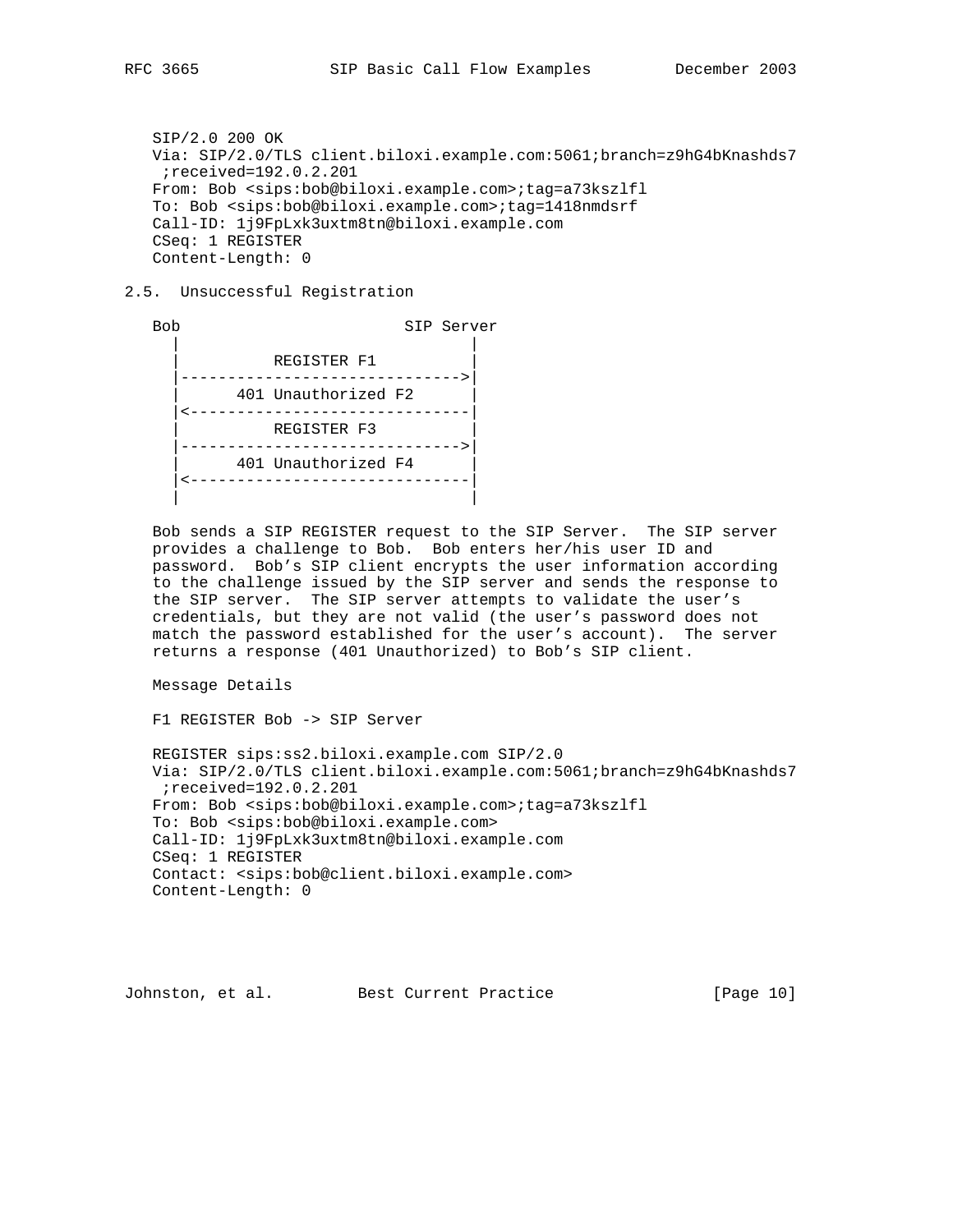```
 F2 Unauthorized SIP Server -> Bob
 SIP/2.0 401 Unauthorized
 Via: SIP/2.0/TLS client.biloxi.example.com:5061;branch=z9hG4bKnashds7
 ;received=192.0.2.201
 From: Bob <sips:bob@biloxi.example.com>;tag=a73kszlfl
 To: Bob <sips:bob@biloxi.example.com>;tag=1410948204
 Call-ID: 1j9FpLxk3uxtm8tn@biloxi.example.com
 CSeq: 1 REGISTER
 WWW-Authenticate: Digest realm="atlanta.example.com", qop="auth",
 nonce="f1cec4341ae6ca9c8e88df84be55a359",
 opaque="", stale=FALSE, algorithm=MD5
 Content-Length: 0
 F3 REGISTER Bob -> SIP Server
 REGISTER sips:ss2.biloxi.example.com SIP/2.0
 Via: SIP/2.0/TLS client.biloxi.example.com:5061;branch=z9hG4bKnashd92
 Max-Forwards: 70
 From: Bob <sips:bob@biloxi.example.com>;tag=JueHGuidj28dfga
 To: Bob <sips:bob@biloxi.example.com>
 Call-ID: 1j9FpLxk3uxtm8tn@biloxi.example.com
 CSeq: 2 REGISTER
 Contact: <sips:bob@client.biloxi.example.com>
 Authorization: Digest username="bob", realm="atlanta.example.com",
 nonce="f1cec4341ae6ca9c8e88df84be55a359", opaque="",
 uri="sips:ss2.biloxi.example.com",
 response="61f8470ceb87d7ebf508220214ed438b"
 Content-Length: 0
 /* The response above encodes the incorrect password */
 F4 401 Unauthorized SIP Server -> Bob
 SIP/2.0 401 Unauthorized
 Via: SIP/2.0/TLS client.biloxi.example.com:5061;branch=z9hG4bKnashd92
  ;received=192.0.2.201
 From: Bob <sips:bob@biloxi.example.com>;tag=JueHGuidj28dfga
 To: Bob <sips:bob@biloxi.example.com>;tag=1410948204
 Call-ID: 1j9FpLxk3uxtm8tn@biloxi.example.com
 CSeq: 2 REGISTER
 WWW-Authenticate: Digest realm="atlanta.example.com", qop="auth",
 nonce="84f1c1ae6cbe5ua9c8e88dfa3ecm3459",
 opaque="", stale=FALSE, algorithm=MD5
 Content-Length: 0
```
Johnston, et al. Best Current Practice [Page 11]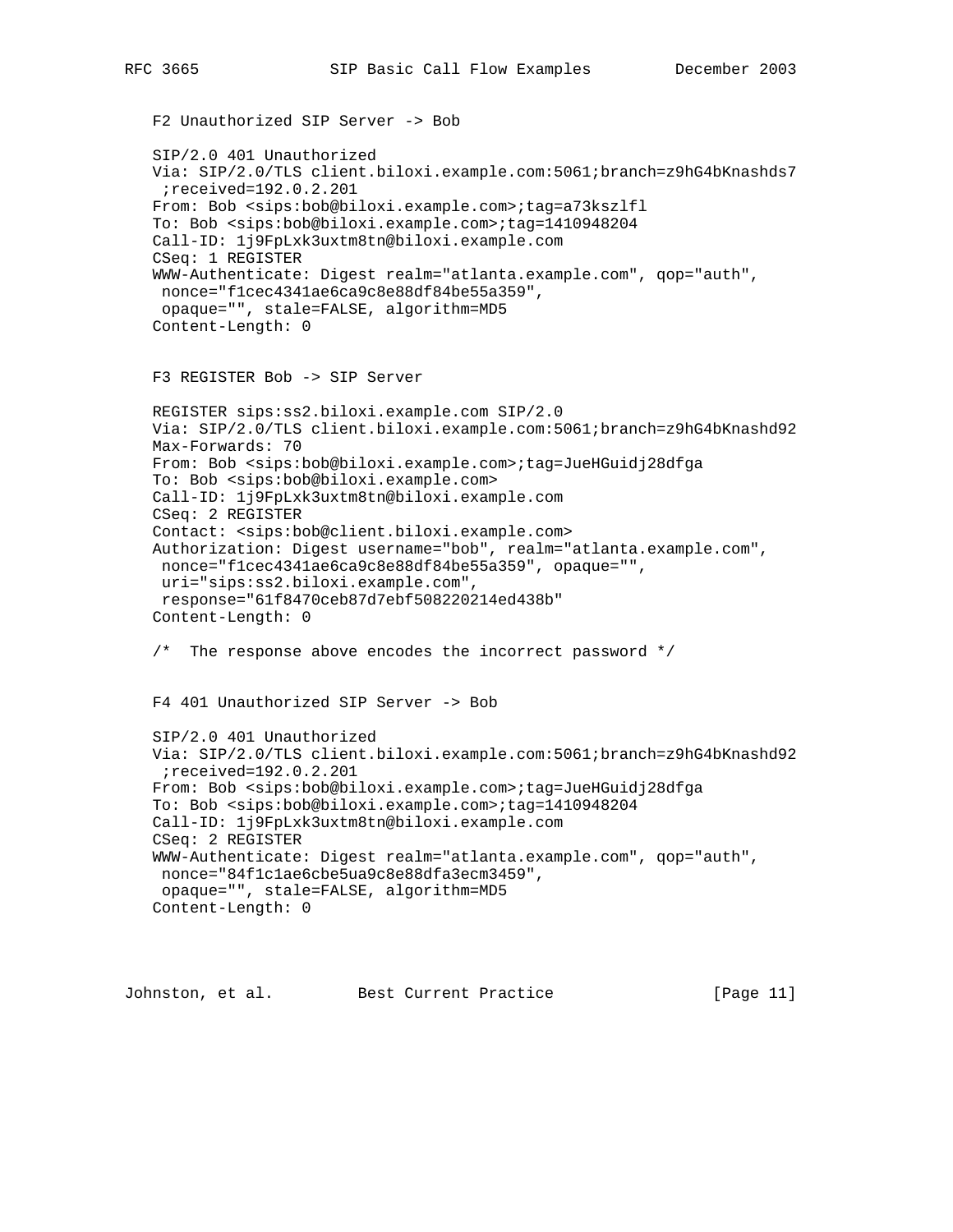3. SIP Session Establishment

 This section details session establishment between two SIP User Agents (UAs): Alice and Bob. Alice (sip:alice@atlanta.example.com) and Bob (sip:bob@biloxi.example.com) are assumed to be SIP phones or SIP-enabled devices. The successful calls show the initial signaling, the exchange of media information in the form of SDP payloads, the establishment of the media session, then finally the termination of the call.

 HTTP Digest authentication is used by Proxy Servers to authenticate the caller Alice. It is assumed that Bob has registered with Proxy Server Proxy 2 as per Section 2 to be able to receive the calls via the Proxy.

3.1. Successful Session Establishment

Alice Bob | | INVITE F1 |----------------------->| 180 Ringing F2 |<-----------------------| | | | 200 OK F3 | |<-----------------------| ACK F4 |----------------------->| | Both Way RTP Media | |<======================>| | | BYE F5 |<-----------------------| | 200 OK F6 | |----------------------->| | |

In this scenario, Alice completes a call to Bob directly.

Message Details

F1 INVITE Alice -> Bob

 INVITE sip:bob@biloxi.example.com SIP/2.0 Via: SIP/2.0/TCP client.atlanta.example.com:5060;branch=z9hG4bK74bf9 Max-Forwards: 70 From: Alice <sip:alice@atlanta.example.com>;tag=9fxced76sl To: Bob <sip:bob@biloxi.example.com>

Johnston, et al. Best Current Practice [Page 12]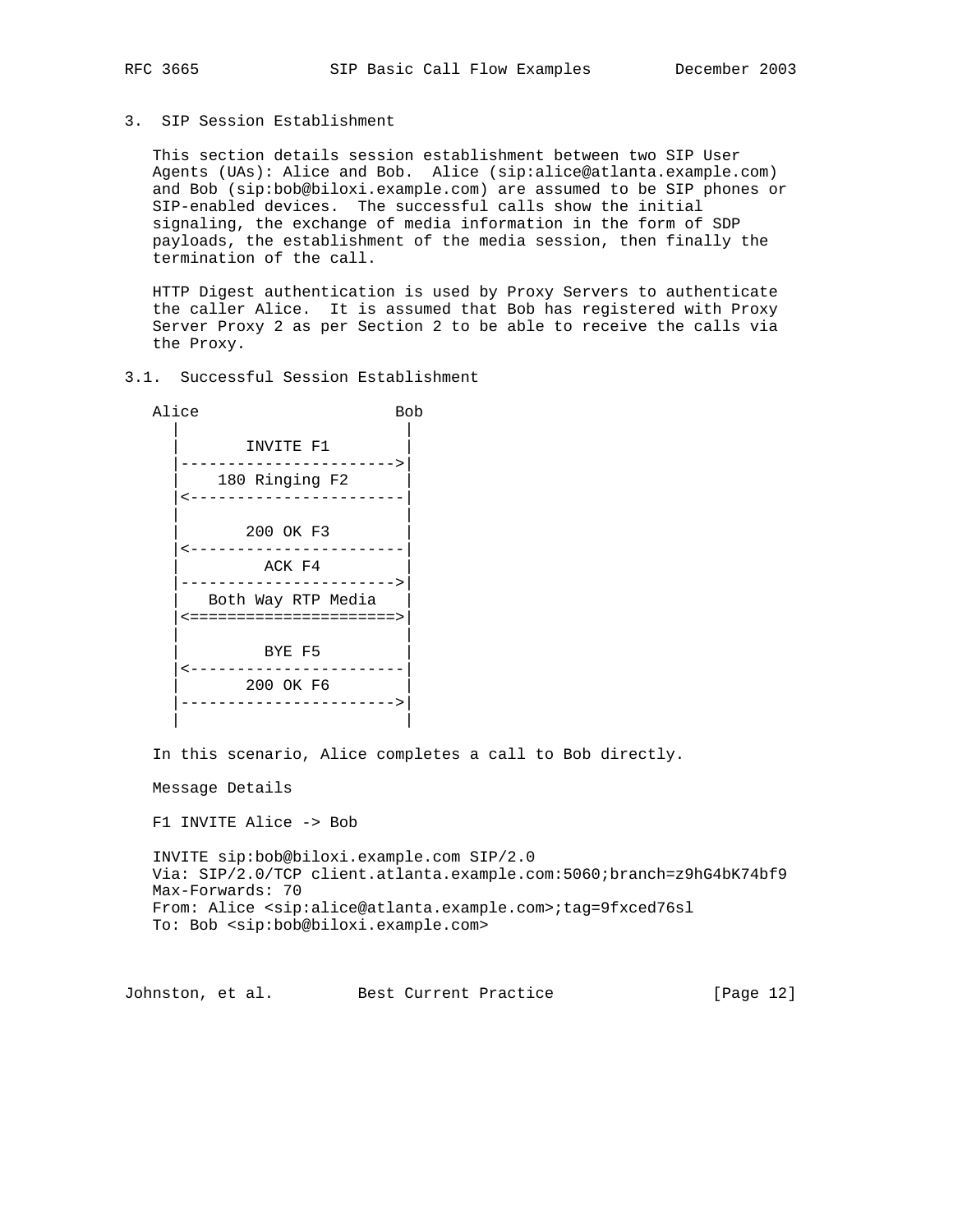Call-ID: 3848276298220188511@atlanta.example.com CSeq: 1 INVITE Contact: <sip:alice@client.atlanta.example.com;transport=tcp> Content-Type: application/sdp Content-Length: 151  $v=0$  o=alice 2890844526 2890844526 IN IP4 client.atlanta.example.com  $s=$  c=IN IP4 192.0.2.101 t=0 0 m=audio 49172 RTP/AVP 0 a=rtpmap:0 PCMU/8000 F2 180 Ringing Bob -> Alice SIP/2.0 180 Ringing Via: SIP/2.0/TCP client.atlanta.example.com:5060;branch=z9hG4bK74bf9 ;received=192.0.2.101 From: Alice <sip:alice@atlanta.example.com>;tag=9fxced76sl To: Bob <sip:bob@biloxi.example.com>;tag=8321234356 Call-ID: 3848276298220188511@atlanta.example.com CSeq: 1 INVITE Contact: <sip:bob@client.biloxi.example.com;transport=tcp> Content-Length: 0 F3 200 OK Bob -> Alice SIP/2.0 200 OK Via: SIP/2.0/TCP client.atlanta.example.com:5060;branch=z9hG4bK74bf9 ;received=192.0.2.101 From: Alice <sip:alice@atlanta.example.com>;tag=9fxced76sl To: Bob <sip:bob@biloxi.example.com>;tag=8321234356 Call-ID: 3848276298220188511@atlanta.example.com CSeq: 1 INVITE Contact: <sip:bob@client.biloxi.example.com;transport=tcp> Content-Type: application/sdp Content-Length: 147  $v=0$  o=bob 2890844527 2890844527 IN IP4 client.biloxi.example.com  $s =$  c=IN IP4 192.0.2.201  $t=0$  0 m=audio 3456 RTP/AVP 0 a=rtpmap:0 PCMU/8000

Johnston, et al. Best Current Practice [Page 13]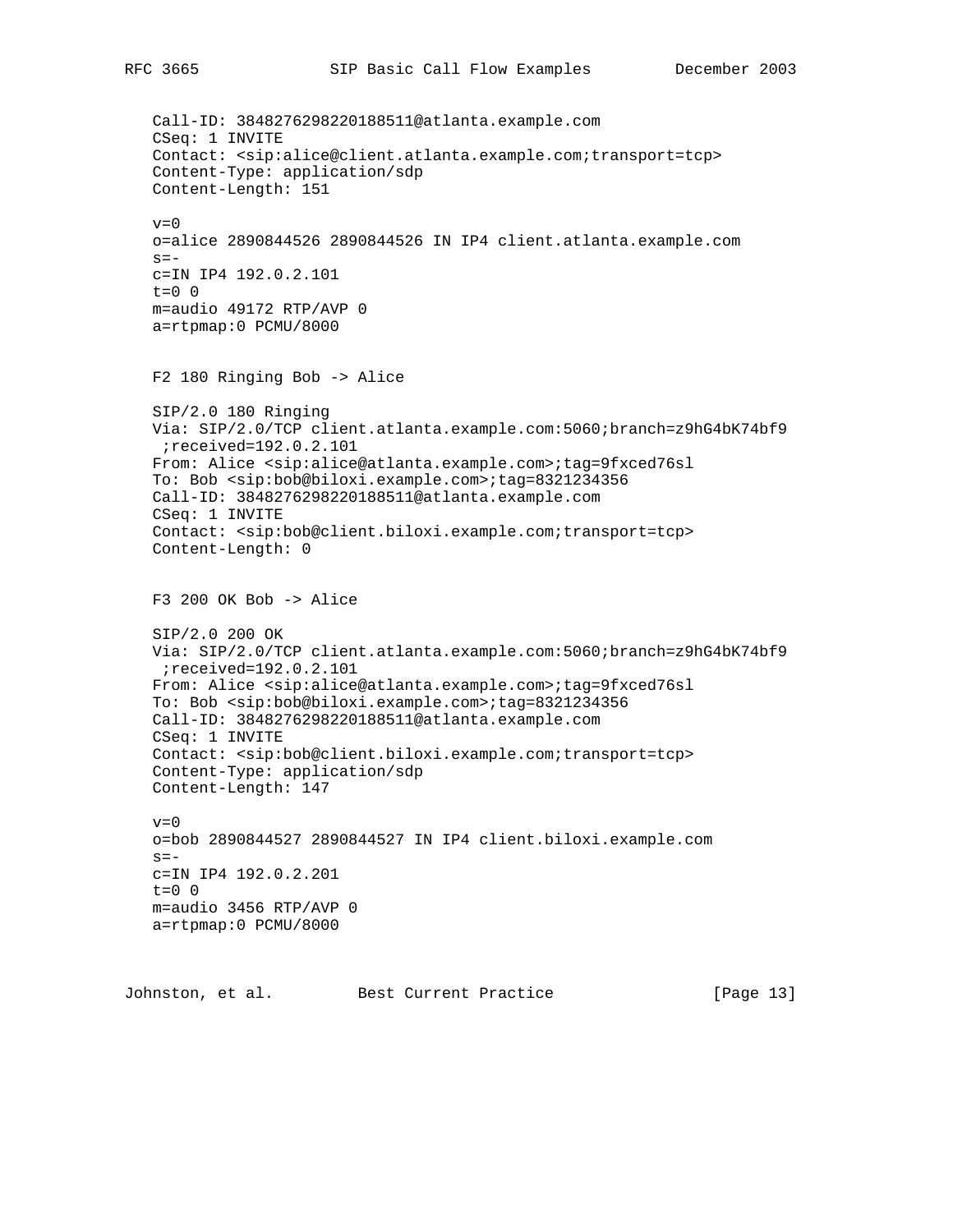F4 ACK Alice -> Bob

```
 ACK sip:bob@client.biloxi.example.com SIP/2.0
 Via: SIP/2.0/TCP client.atlanta.example.com:5060;branch=z9hG4bK74bd5
 Max-Forwards: 70
 From: Alice <sip:alice@atlanta.example.com>;tag=9fxced76sl
 To: Bob <sip:bob@biloxi.example.com>;tag=8321234356
 Call-ID: 3848276298220188511@atlanta.example.com
 CSeq: 1 ACK
 Content-Length: 0
```
/\* RTP streams are established between Alice and Bob \*/

 /\* Bob Hangs Up with Alice. Note that the CSeq is NOT 2, since Alice and Bob maintain their own independent CSeq counts. (The INVITE was request 1 generated by Alice, and the BYE is request 1 generated by Bob) \*/

F5 BYE Bob -> Alice

 BYE sip:alice@client.atlanta.example.com SIP/2.0 Via: SIP/2.0/TCP client.biloxi.example.com:5060;branch=z9hG4bKnashds7 Max-Forwards: 70 From: Bob <sip:bob@biloxi.example.com>;tag=8321234356 To: Alice <sip:alice@atlanta.example.com>;tag=9fxced76sl Call-ID: 3848276298220188511@atlanta.example.com CSeq: 1 BYE Content-Length: 0

F6 200 OK Alice -> Bob

 SIP/2.0 200 OK Via: SIP/2.0/TCP client.biloxi.example.com:5060;branch=z9hG4bKnashds7 ;received=192.0.2.201 From: Bob <sip:bob@biloxi.example.com>;tag=8321234356 To: Alice <sip:alice@atlanta.example.com>;tag=9fxced76sl Call-ID: 3848276298220188511@atlanta.example.com CSeq: 1 BYE Content-Length: 0

Johnston, et al. Best Current Practice [Page 14]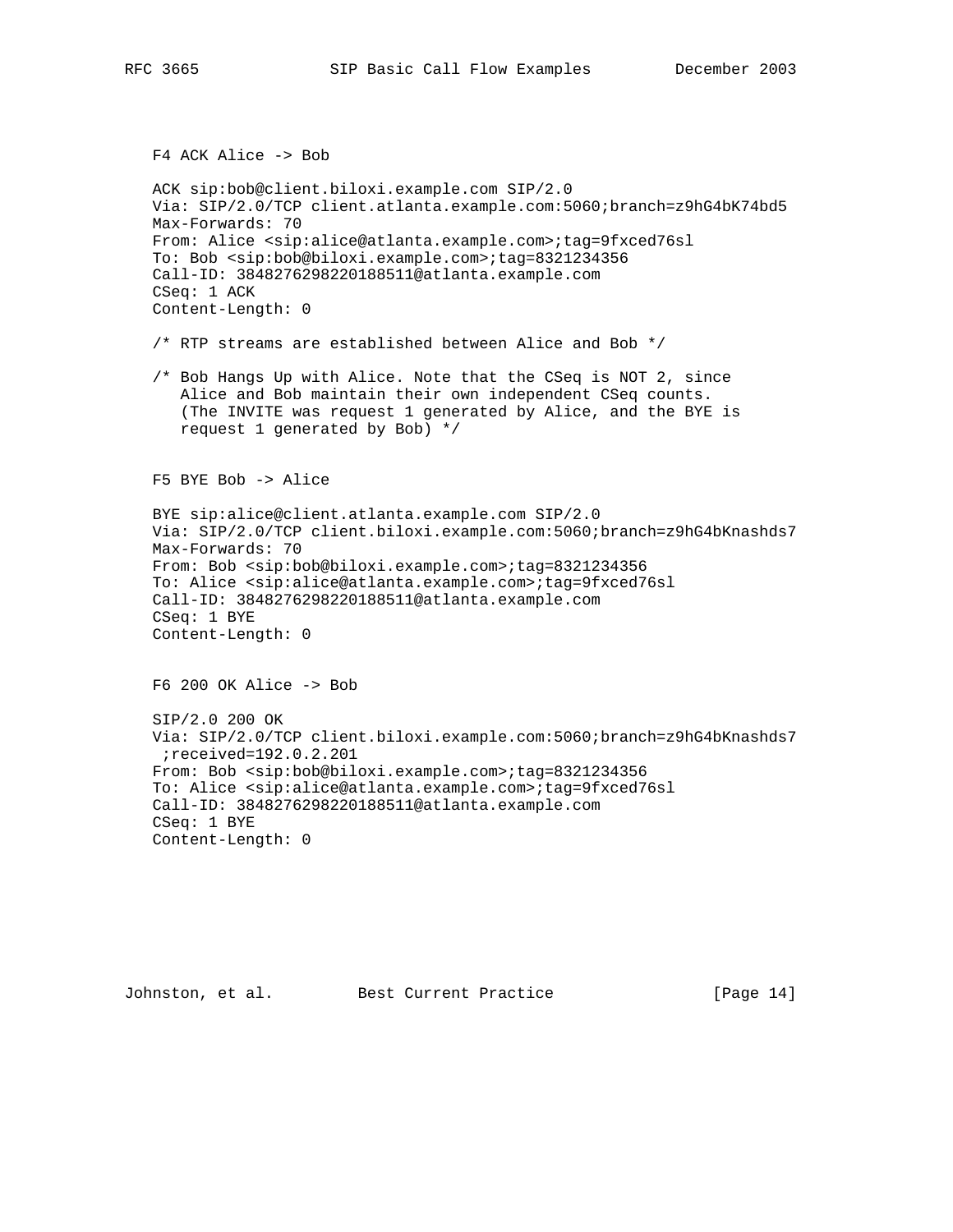| Alice<br>Proxy 1                             |                             | Proxy 2                                   | <b>Bob</b> |  |  |  |  |  |
|----------------------------------------------|-----------------------------|-------------------------------------------|------------|--|--|--|--|--|
| INVITE F1                                    |                             |                                           |            |  |  |  |  |  |
| -------------><br>407 F2<br>---------------- |                             |                                           |            |  |  |  |  |  |
| ACK F3<br>------------>                      |                             |                                           |            |  |  |  |  |  |
| INVITE F4                                    | --------------->  INVITE F5 |                                           |            |  |  |  |  |  |
|                                              |                             | <---------------  100 F8  --------------> |            |  |  |  |  |  |
|                                              |                             | 180 F9                                    |            |  |  |  |  |  |
| ---------------                              | 180 F11   <---------------  | 200 F12                                   |            |  |  |  |  |  |
|                                              |                             | 200 F13 $ $ <---------------              |            |  |  |  |  |  |
| ACK F15                                      |                             |                                           |            |  |  |  |  |  |
|                                              |                             | $--------->  $ ACK F17                    |            |  |  |  |  |  |
|                                              | Both Way RTP Media          |                                           |            |  |  |  |  |  |
|                                              |                             | BYE F18                                   |            |  |  |  |  |  |
| <---------------                             | BYE F20   <---------------  |                                           |            |  |  |  |  |  |
| 200 F21                                      | --------------->  200 F22   |                                           |            |  |  |  |  |  |
|                                              |                             |                                           |            |  |  |  |  |  |

# 3.2. Session Establishment Through Two Proxies

 In this scenario, Alice completes a call to Bob using two proxies Proxy 1 and Proxy 2. The initial INVITE (F1) contains a pre-loaded Route header with the address of Proxy 1 (Proxy 1 is configured as a default outbound proxy for Alice). The request does not contain the Authorization credentials Proxy 1 requires, so a 407 Proxy Authorization response is sent containing the challenge information. A new INVITE (F4) is then sent containing the correct credentials and the call proceeds. The call terminates when Bob disconnects by initiating a BYE message.

Johnston, et al. Best Current Practice [Page 15]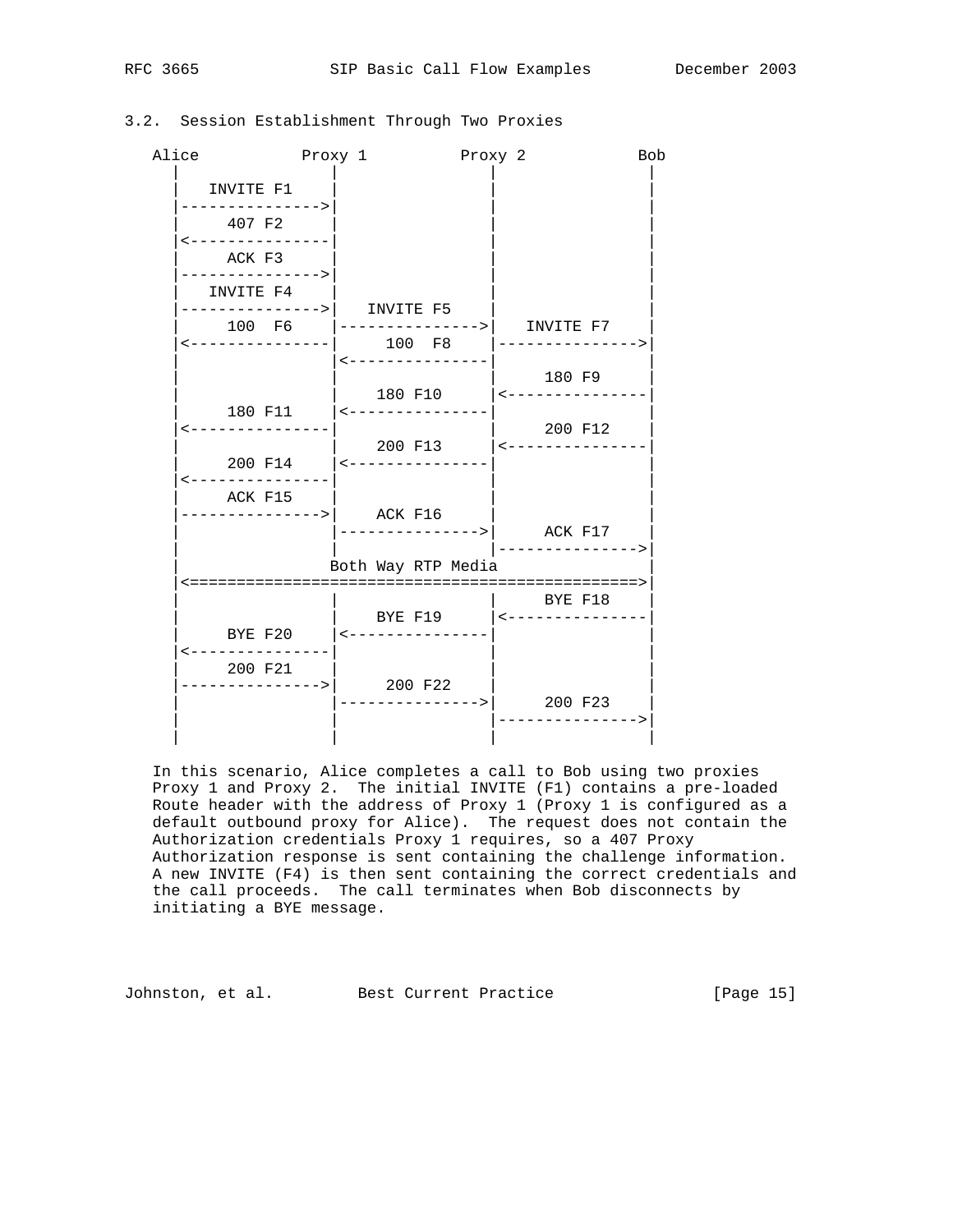Proxy 1 inserts a Record-Route header into the INVITE message to ensure that it is present in all subsequent message exchanges. Proxy 2 also inserts itself into the Record-Route header. The ACK (F15) and BYE (F18) both have a Route header. Message Details F1 INVITE Alice -> Proxy 1 INVITE sip:bob@biloxi.example.com SIP/2.0 Via: SIP/2.0/TCP client.atlanta.example.com:5060;branch=z9hG4bK74b43 Max-Forwards: 70 Route: <sip:ss1.atlanta.example.com;lr> From: Alice <sip:alice@atlanta.example.com>;tag=9fxced76sl To: Bob <sip:bob@biloxi.example.com> Call-ID: 3848276298220188511@atlanta.example.com CSeq: 1 INVITE Contact: <sip:alice@client.atlanta.example.com;transport=tcp> Content-Type: application/sdp Content-Length: 151  $v=0$  o=alice 2890844526 2890844526 IN IP4 client.atlanta.example.com  $s=$  c=IN IP4 192.0.2.101 t=0 0 m=audio 49172 RTP/AVP 0 a=rtpmap:0 PCMU/8000 /\* Proxy 1 challenges Alice for authentication \*/ F2 407 Proxy Authorization Required Proxy 1 -> Alice SIP/2.0 407 Proxy Authorization Required Via: SIP/2.0/TCP client.atlanta.example.com:5060;branch=z9hG4bK74b43 ;received=192.0.2.101 From: Alice <sip:alice@atlanta.example.com>;tag=9fxced76sl To: Bob <sip:bob@biloxi.example.com>;tag=3flal12sf Call-ID: 3848276298220188511@atlanta.example.com CSeq: 1 INVITE Proxy-Authenticate: Digest realm="atlanta.example.com", qop="auth", nonce="f84f1cec41e6cbe5aea9c8e88d359", opaque="", stale=FALSE, algorithm=MD5 Content-Length: 0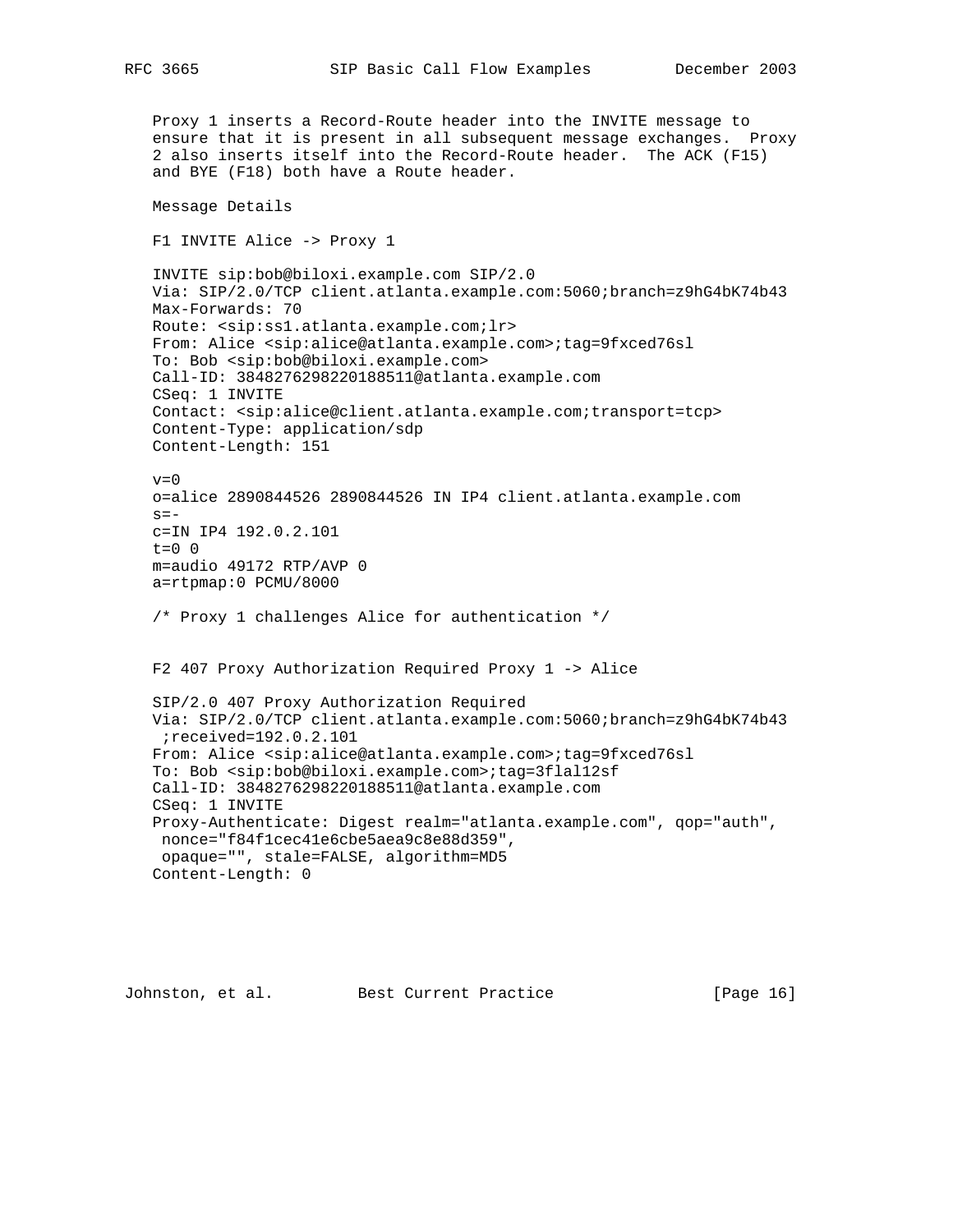F3 ACK Alice -> Proxy 1 ACK sip:bob@biloxi.example.com SIP/2.0 Via: SIP/2.0/TCP client.atlanta.example.com:5060;branch=z9hG4bK74b43 Max-Forwards: 70 From: Alice <sip:alice@atlanta.example.com>;tag=9fxced76sl To: Bob <sip:bob@biloxi.example.com>;tag=3flal12sf Call-ID: 3848276298220188511@atlanta.example.com CSeq: 1 ACK Content-Length: 0 /\* Alice responds be re-sending the INVITE with authentication credentials in it. \*/ F4 INVITE Alice -> Proxy 1 INVITE sip:bob@biloxi.example.com SIP/2.0 Via: SIP/2.0/TCP client.atlanta.example.com:5060;branch=z9hG4bK74bf9 Max-Forwards: 70 Route: <sip:ss1.atlanta.example.com;lr> From: Alice <sip:alice@atlanta.example.com>;tag=9fxced76sl To: Bob <sip:bob@biloxi.example.com> Call-ID: 3848276298220188511@atlanta.example.com CSeq: 2 INVITE Contact: <sip:alice@client.atlanta.example.com;transport=tcp> Proxy-Authorization: Digest username="alice", realm="atlanta.example.com", nonce="wf84f1ceczx41ae6cbe5aea9c8e88d359", opaque="", uri="sip:bob@biloxi.example.com", response="42ce3cef44b22f50c6a6071bc8" Content-Type: application/sdp Content-Length: 151  $v=0$  o=alice 2890844526 2890844526 IN IP4 client.atlanta.example.com  $s=$  c=IN IP4 192.0.2.101  $t=0$  0 m=audio 49172 RTP/AVP 0 a=rtpmap:0 PCMU/8000 /\* Proxy 1 accepts the credentials and forwards the INVITE to Proxy 2. Client for Alice prepares to receive data on port 49172 from the network. \*/

Johnston, et al. Best Current Practice [Page 17]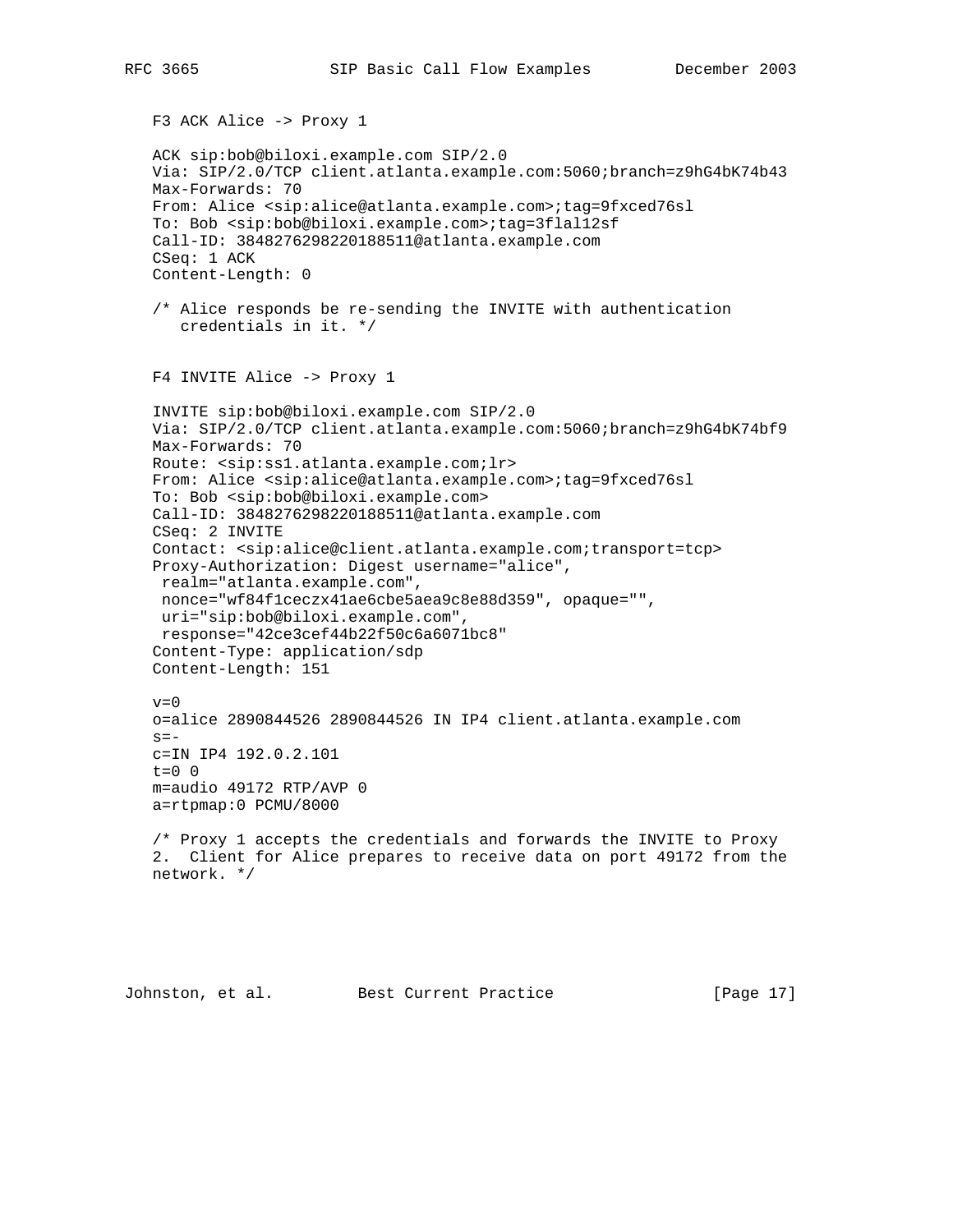F5 INVITE Proxy 1 -> Proxy 2 INVITE sip:bob@biloxi.example.com SIP/2.0 Via: SIP/2.0/TCP ss1.atlanta.example.com:5060;branch=z9hG4bK2d4790.1 Via: SIP/2.0/TCP client.atlanta.example.com:5060;branch=z9hG4bK74bf9 ;received=192.0.2.101 Max-Forwards: 69 Record-Route: <sip:ss1.atlanta.example.com;lr> From: Alice <sip:alice@atlanta.example.com>;tag=9fxced76sl To: Bob <sip:bob@biloxi.example.com> Call-ID: 3848276298220188511@atlanta.example.com CSeq: 2 INVITE Contact: <sip:alice@client.atlanta.example.com;transport=tcp> Content-Type: application/sdp Content-Length: 151  $v=0$  o=alice 2890844526 2890844526 IN IP4 client.atlanta.example.com  $s =$  c=IN IP4 192.0.2.101  $t=0$  0 m=audio 49172 RTP/AVP 0 a=rtpmap:0 PCMU/8000 F6 100 Trying Proxy 1 -> Alice SIP/2.0 100 Trying Via: SIP/2.0/TCP client.atlanta.example.com:5060;branch=z9hG4bK74bf9 ;received=192.0.2.101 From: Alice <sip:alice@atlanta.example.com>;tag=9fxced76sl To: Bob <sip:bob@biloxi.example.com> Call-ID: 3848276298220188511@atlanta.example.com CSeq: 2 INVITE Content-Length: 0 F7 INVITE Proxy 2 -> Bob INVITE sip:bob@client.biloxi.example.com SIP/2.0 Via: SIP/2.0/TCP ss2.biloxi.example.com:5060;branch=z9hG4bK721e4.1 Via: SIP/2.0/TCP ss1.atlanta.example.com:5060;branch=z9hG4bK2d4790.1 ;received=192.0.2.111 Via: SIP/2.0/TCP client.atlanta.example.com:5060;branch=z9hG4bK74bf9 ;received=192.0.2.101 Max-Forwards: 68 Record-Route: <sip:ss2.biloxi.example.com;lr>, <sip:ss1.atlanta.example.com;lr>

Johnston, et al. Best Current Practice [Page 18]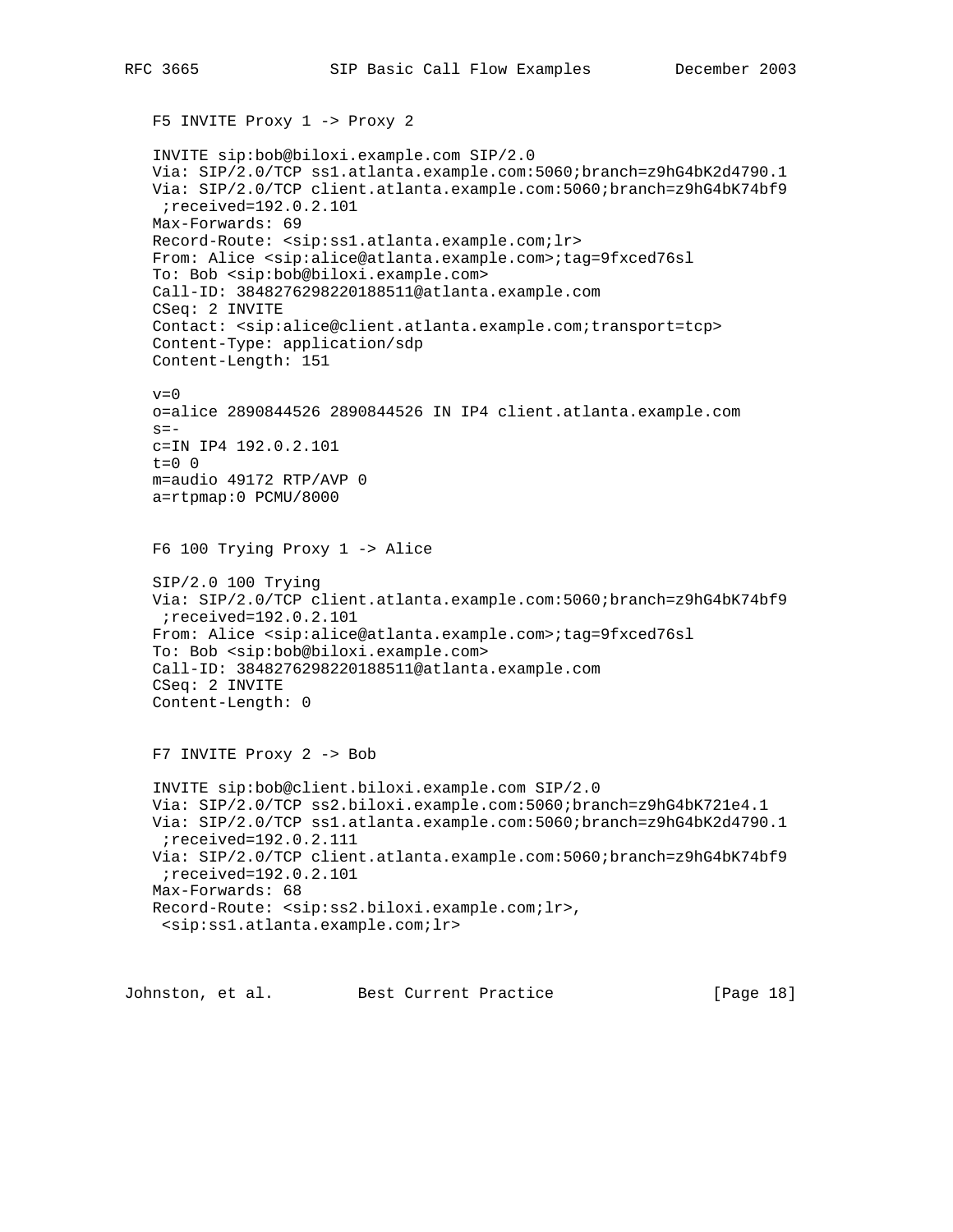From: Alice <sip:alice@atlanta.example.com>;tag=9fxced76sl To: Bob <sip:bob@biloxi.example.com> Call-ID: 3848276298220188511@atlanta.example.com CSeq: 2 INVITE Contact: <sip:alice@client.atlanta.example.com;transport=tcp> Content-Type: application/sdp Content-Length: 151  $v=0$  o=alice 2890844526 2890844526 IN IP4 client.atlanta.example.com  $s =$  c=IN IP4 192.0.2.101  $t=0$  0 m=audio 49172 RTP/AVP 0 a=rtpmap:0 PCMU/8000 F8 100 Trying Proxy 2 -> Proxy 1 SIP/2.0 100 Trying Via: SIP/2.0/TCP ss1.atlanta.example.com:5060;branch=z9hG4bK2d4790.1 ;received=192.0.2.111 Via: SIP/2.0/TCP client.atlanta.example.com:5060;branch=z9hG4bK74bf9 ;received=192.0.2.101 From: Alice <sip:alice@atlanta.example.com>;tag=9fxced76sl To: Bob <sip:bob@biloxi.example.com> Call-ID: 3848276298220188511@atlanta.example.com CSeq: 2 INVITE Content-Length: 0 F9 180 Ringing Bob -> Proxy 2 SIP/2.0 180 Ringing Via: SIP/2.0/TCP ss2.biloxi.example.com:5060;branch=z9hG4bK721e4.1 ;received=192.0.2.222 Via: SIP/2.0/TCP ss1.atlanta.example.com:5060;branch=z9hG4bK2d4790.1 ;received=192.0.2.111 Via: SIP/2.0/TCP client.atlanta.example.com:5060;branch=z9hG4bK74bf9 ;received=192.0.2.101 Record-Route: <sip:ss2.biloxi.example.com;lr>, <sip:ss1.atlanta.example.com;lr> From: Alice <sip:alice@atlanta.example.com>;tag=9fxced76sl To: Bob <sip:bob@biloxi.example.com>;tag=314159 Call-ID: 3848276298220188511@atlanta.example.com Contact: <sip:bob@client.biloxi.example.com;transport=tcp> CSeq: 2 INVITE Content-Length: 0

Johnston, et al. Best Current Practice [Page 19]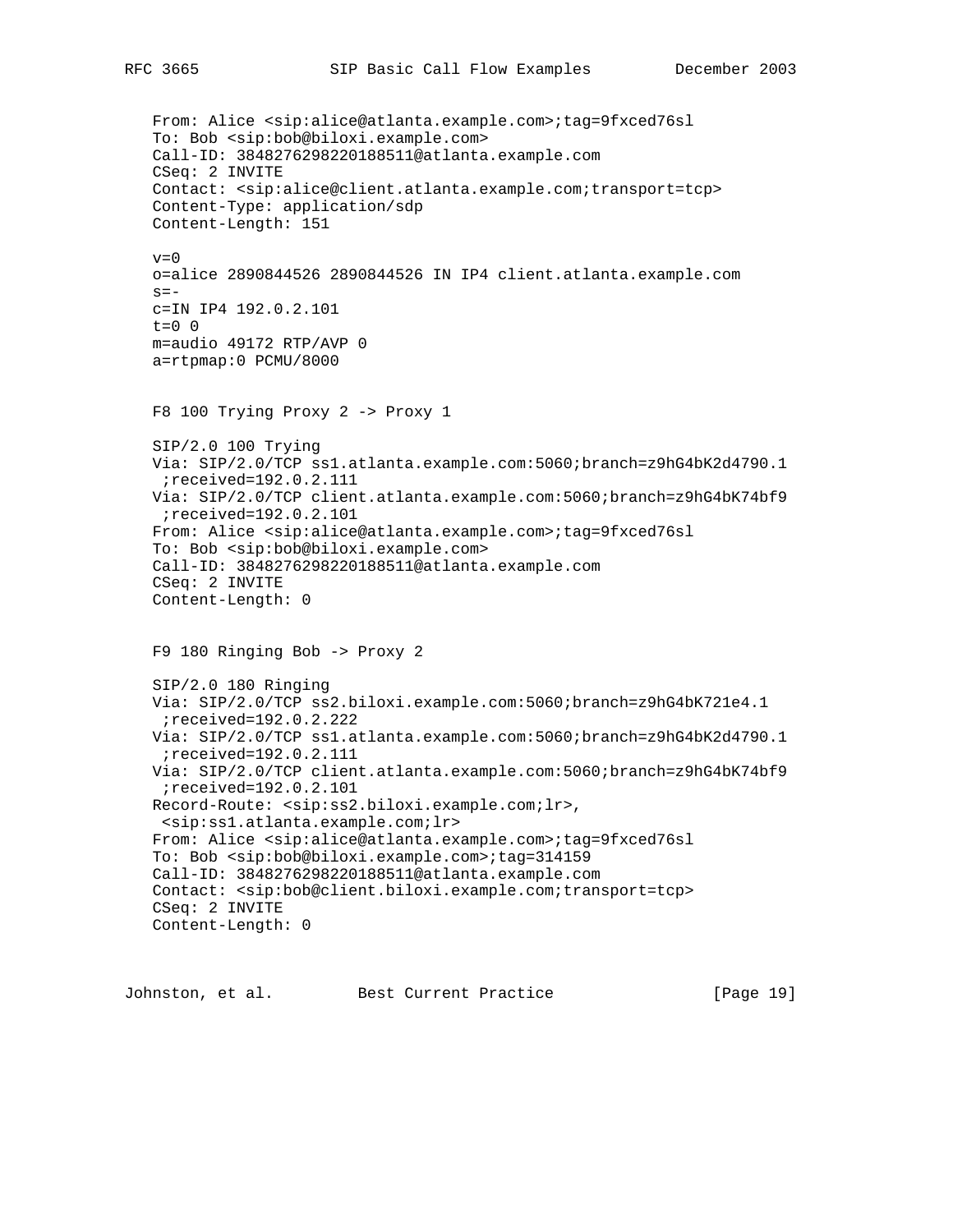```
 F10 180 Ringing Proxy 2 -> Proxy 1
 SIP/2.0 180 Ringing
 Via: SIP/2.0/TCP ss1.atlanta.example.com:5060;branch=z9hG4bK2d4790.1
  ;received=192.0.2.111
 Via: SIP/2.0/TCP client.atlanta.example.com:5060;branch=z9hG4bK74bf9
  ;received=192.0.2.101
 Record-Route: <sip:ss2.biloxi.example.com;lr>,
 <sip:ss1.atlanta.example.com;lr>
 From: Alice <sip:alice@atlanta.example.com>;tag=9fxced76sl
 To: Bob <sip:bob@biloxi.example.com>;tag=314159
 Call-ID: 3848276298220188511@atlanta.example.com
 Contact: <sip:bob@client.biloxi.example.com;transport=tcp>
 CSeq: 2 INVITE
 Content-Length: 0
 F11 180 Ringing Proxy 1 -> Alice
 SIP/2.0 180 Ringing
 Via: SIP/2.0/TCP client.atlanta.example.com:5060;branch=z9hG4bK74bf9
 ;received=192.0.2.101
 Record-Route: <sip:ss2.biloxi.example.com;lr>,
 <sip:ss1.atlanta.example.com;lr>
 From: Alice <sip:alice@atlanta.example.com>;tag=9fxced76sl
 To: Bob <sip:bob@biloxi.example.com>;tag=314159
 Call-ID: 3848276298220188511@atlanta.example.com
 Contact: <sip:bob@client.biloxi.example.com;transport=tcp>
 CSeq: 2 INVITE
 Content-Length: 0
 F12 200 OK Bob -> Proxy 2
 SIP/2.0 200 OK
 Via: SIP/2.0/TCP ss2.biloxi.example.com:5060;branch=z9hG4bK721e4.1
  ;received=192.0.2.222
 Via: SIP/2.0/TCP ss1.atlanta.example.com:5060;branch=z9hG4bK2d4790.1
  ;received=192.0.2.111
 Via: SIP/2.0/TCP client.atlanta.example.com:5060;branch=z9hG4bK74bf9
  ;received=192.0.2.101
 Record-Route: <sip:ss2.biloxi.example.com;lr>,
 <sip:ss1.atlanta.example.com;lr>
 From: Alice <sip:alice@atlanta.example.com>;tag=9fxced76sl
 To: Bob <sip:bob@biloxi.example.com>;tag=314159
 Call-ID: 3848276298220188511@atlanta.example.com
 CSeq: 2 INVITE
```
Johnston, et al. Best Current Practice [Page 20]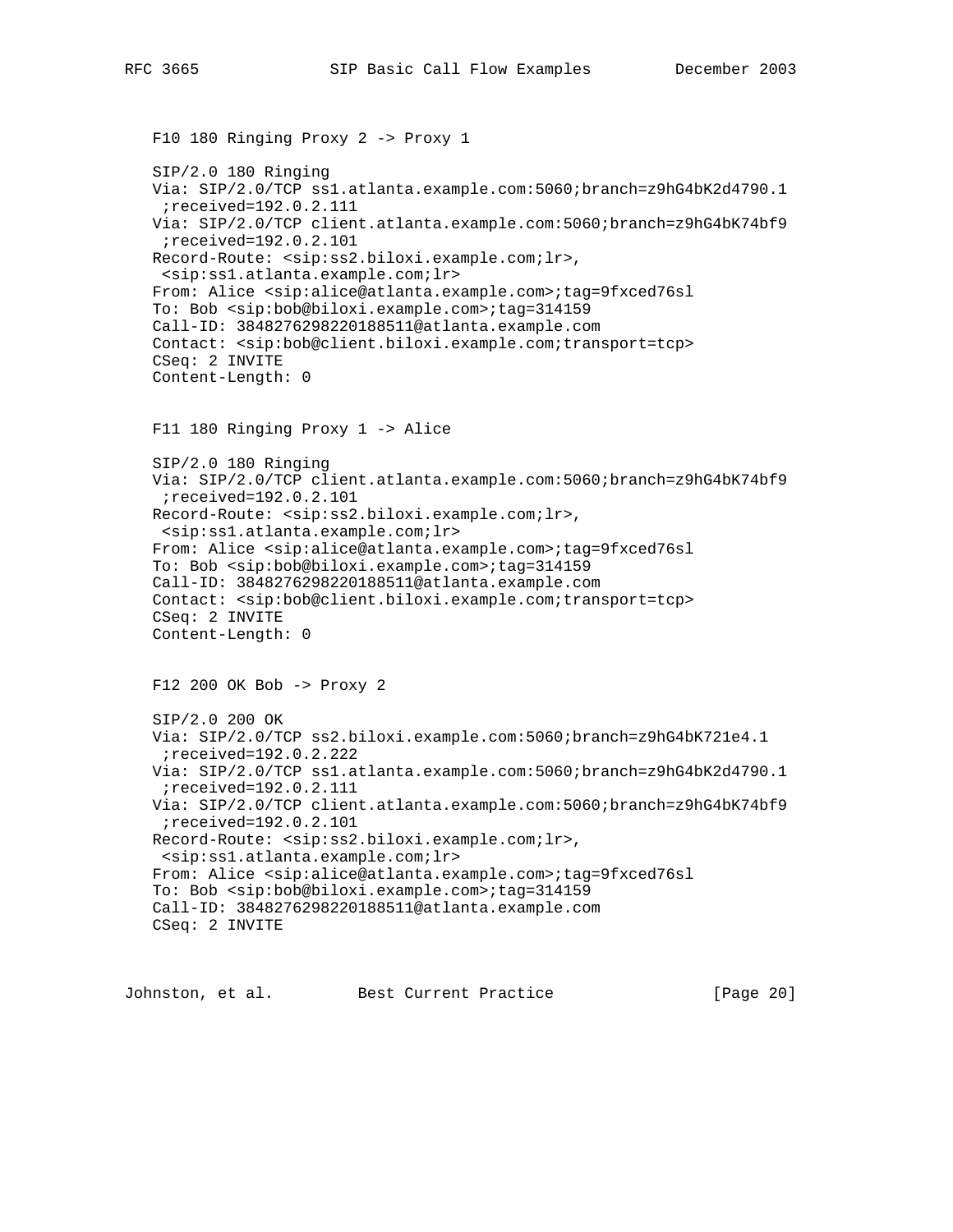```
 Contact: <sip:bob@client.biloxi.example.com;transport=tcp>
 Content-Type: application/sdp
 Content-Length: 147
v=0 o=bob 2890844527 2890844527 IN IP4 client.biloxi.example.com
s = - c=IN IP4 192.0.2.201
t=0 0
 m=audio 3456 RTP/AVP 0
 a=rtpmap:0 PCMU/8000
 F13 200 OK Proxy 2 -> Proxy 1
 SIP/2.0 200 OK
 Via: SIP/2.0/TCP ss1.atlanta.example.com:5060;branch=z9hG4bK2d4790.1
 ;received=192.0.2.111
 Via: SIP/2.0/TCP client.atlanta.example.com:5060;branch=z9hG4bK74bf9
  ;received=192.0.2.101
 Record-Route: <sip:ss2.biloxi.example.com;lr>,
 <sip:ss1.atlanta.example.com;lr>
 From: Alice <sip:alice@atlanta.example.com>;tag=9fxced76sl
 To: Bob <sip:bob@biloxi.example.com>;tag=314159
 Call-ID: 3848276298220188511@atlanta.example.com
 CSeq: 2 INVITE
 Contact: <sip:bob@client.biloxi.example.com;transport=tcp>
 Content-Type: application/sdp
 Content-Length: 147
v=0 o=bob 2890844527 2890844527 IN IP4 client.biloxi.example.com
s=- c=IN IP4 192.0.2.201
t=0 0
 m=audio 3456 RTP/AVP 0
 a=rtpmap:0 PCMU/8000
 F14 200 OK Proxy 1 -> Alice
 SIP/2.0 200 OK
 Via: SIP/2.0/TCP client.atlanta.example.com:5060;branch=z9hG4bK74bf9
 ;received=192.0.2.101
 Record-Route: <sip:ss2.biloxi.example.com;lr>,
 <sip:ss1.atlanta.example.com;lr>
 From: Alice <sip:alice@atlanta.example.com>;tag=9fxced76sl
 To: Bob <sip:bob@biloxi.example.com>;tag=314159
```
Johnston, et al. Best Current Practice [Page 21]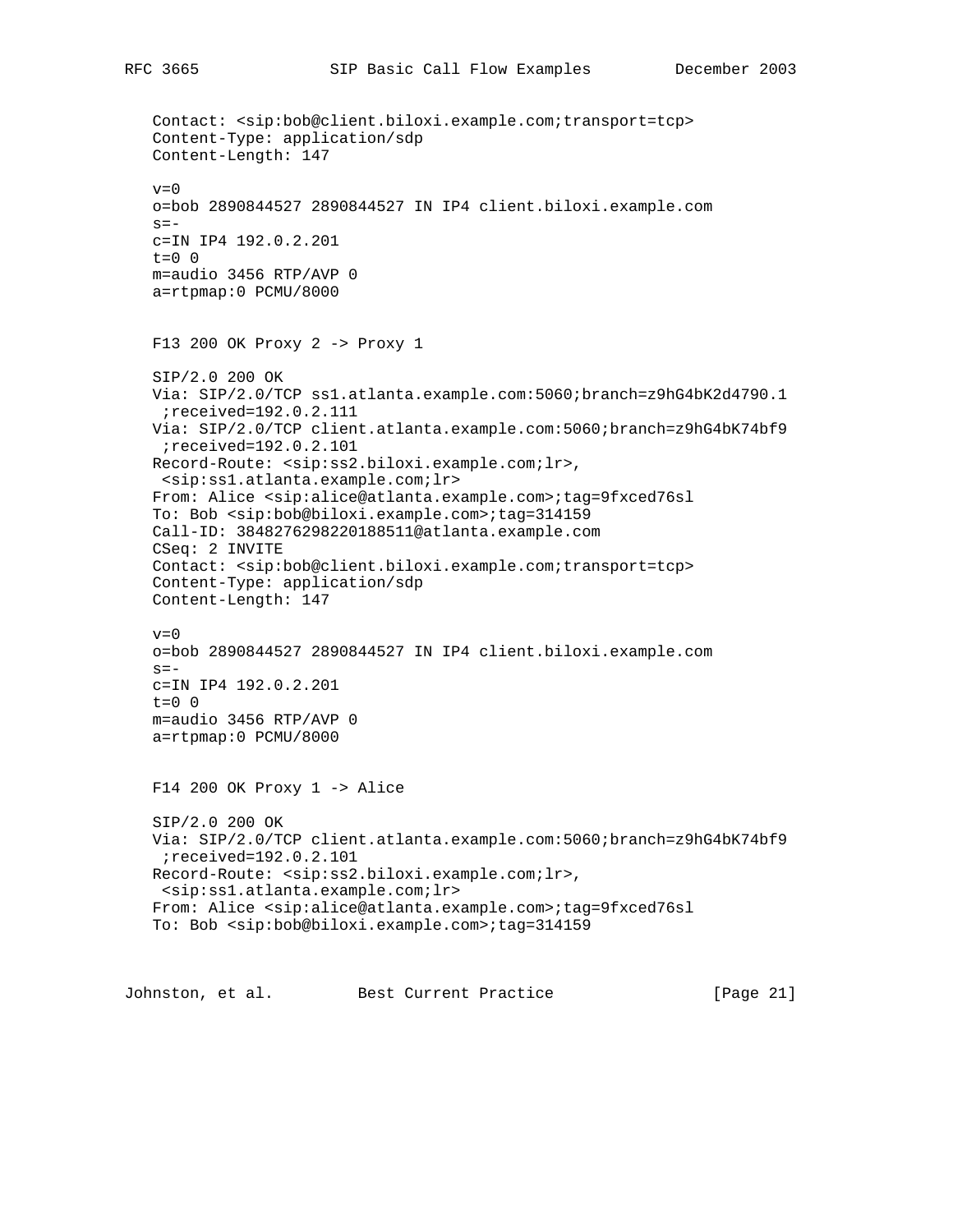Call-ID: 3848276298220188511@atlanta.example.com CSeq: 2 INVITE Contact: <sip:bob@client.biloxi.example.com;transport=tcp> Content-Type: application/sdp Content-Length: 147  $v=0$  o=bob 2890844527 2890844527 IN IP4 client.biloxi.example.com  $s =$  c=IN IP4 192.0.2.201  $t=0$  0 m=audio 3456 RTP/AVP 0 a=rtpmap:0 PCMU/8000 F15 ACK Alice -> Proxy 1 ACK sip:bob@client.biloxi.example.com SIP/2.0 Via: SIP/2.0/TCP client.atlanta.example.com:5060;branch=z9hG4bK74b76 Max-Forwards: 70 Route: <sip:ss1.atlanta.example.com;lr>, <sip:ss2.biloxi.example.com;lr> From: Alice <sip:alice@atlanta.example.com>;tag=9fxced76sl To: Bob <sip:bob@biloxi.example.com>;tag=314159 Call-ID: 3848276298220188511@atlanta.example.com CSeq: 2 ACK Content-Length: 0 F16 ACK Proxy 1 -> Proxy 2 ACK sip:bob@client.biloxi.example.com SIP/2.0 Via: SIP/2.0/TCP ss1.atlanta.example.com:5060;branch=z9hG4bK2d4790.1 Via: SIP/2.0/TCP client.atlanta.example.com:5060;branch=z9hG4bK74b76 ;received=192.0.2.101 Max-Forwards: 69 Route: <sip:ss2.biloxi.example.com;lr> From: Alice <sip:alice@atlanta.example.com>;tag=9fxced76sl To: Bob <sip:bob@biloxi.example.com>;tag=314159 Call-ID: 3848276298220188511@atlanta.example.com CSeq: 2 ACK Content-Length: 0 F17 ACK Proxy 2 -> Bob ACK sip:bob@client.biloxi.example.com SIP/2.0 Via: SIP/2.0/TCP ss2.biloxi.example.com:5060;branch=z9hG4bK721e4.1 Johnston, et al. Best Current Practice [Page 22]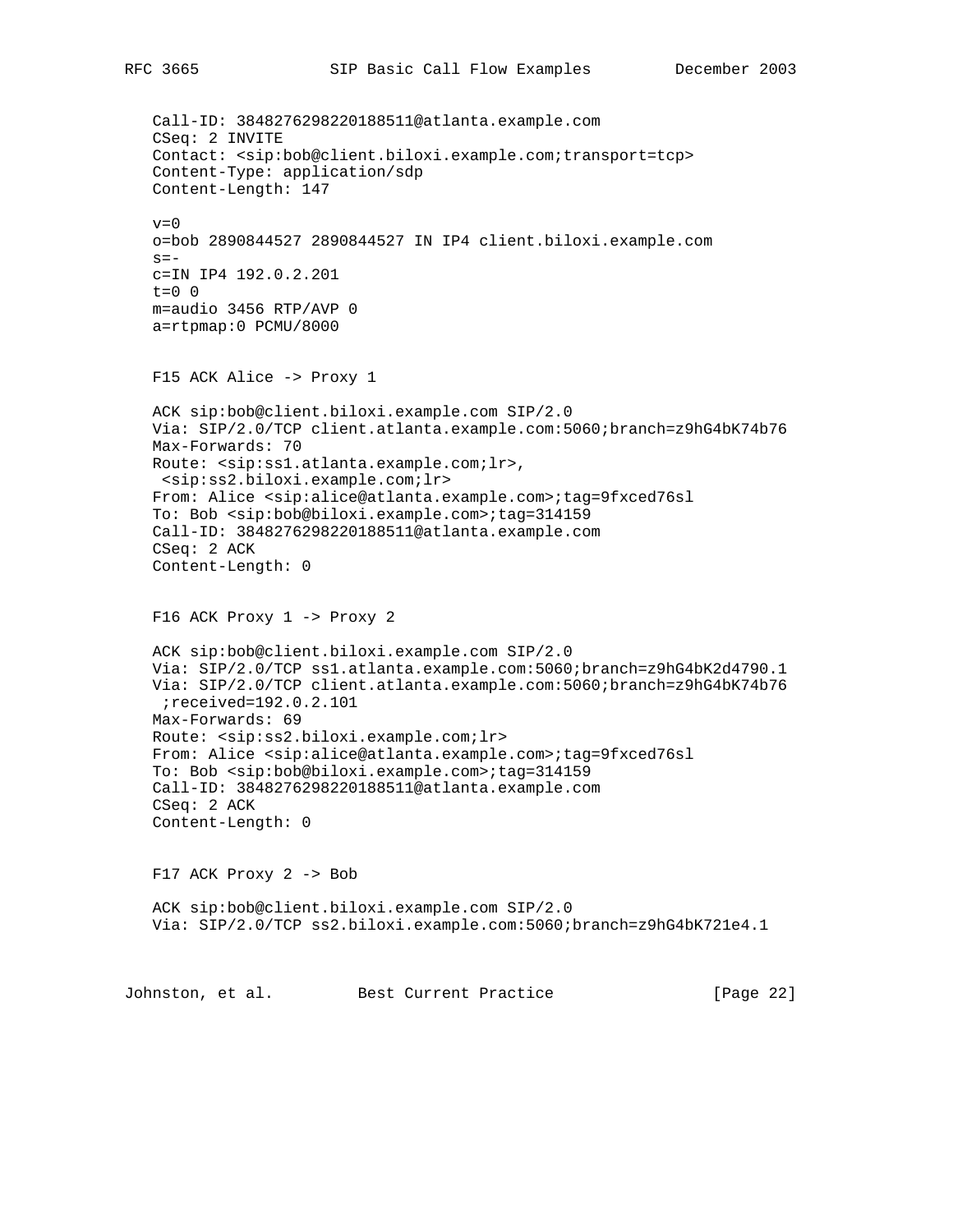Via: SIP/2.0/TCP ss1.atlanta.example.com:5060;branch=z9hG4bK2d4790.1 ;received=192.0.2.111 Via: SIP/2.0/TCP client.atlanta.example.com:5060;branch=z9hG4bK74b76 ;received=192.0.2.101 Max-Forwards: 68 From: Alice <sip:alice@atlanta.example.com>;tag=9fxced76sl To: Bob <sip:bob@biloxi.example.com>;tag=314159 Call-ID: 3848276298220188511@atlanta.example.com CSeq: 2 ACK Content-Length: 0 /\* RTP streams are established between Alice and Bob \*/ /\* Bob Hangs Up with Alice. \*/ /\* Again, note that the CSeq is NOT 3. Alice and Bob maintain their own separate CSeq counts \*/ F18 BYE Bob -> Proxy 2 BYE sip:alice@client.atlanta.example.com SIP/2.0 Via: SIP/2.0/TCP client.biloxi.example.com:5060;branch=z9hG4bKnashds7 Max-Forwards: 70 Route: <sip:ss2.biloxi.example.com;lr>, <sip:ss1.atlanta.example.com;lr> From: Bob <sip:bob@biloxi.example.com>;tag=314159 To: Alice <sip:alice@atlanta.example.com>;tag=9fxced76sl Call-ID: 3848276298220188511@atlanta.example.com CSeq: 1 BYE Content-Length: 0 F19 BYE Proxy 2 -> Proxy 1 BYE sip:alice@client.atlanta.example.com SIP/2.0 Via: SIP/2.0/TCP ss2.biloxi.example.com:5060;branch=z9hG4bK721e4.1 Via: SIP/2.0/TCP client.biloxi.example.com:5060;branch=z9hG4bKnashds7 ;received=192.0.2.201 Max-Forwards: 69 Route: <sip:ss1.atlanta.example.com;lr> From: Bob <sip:bob@biloxi.example.com>;tag=314159 To: Alice <sip:alice@atlanta.example.com>;tag=9fxced76sl Call-ID: 3848276298220188511@atlanta.example.com CSeq: 1 BYE Content-Length: 0

Johnston, et al. Best Current Practice [Page 23]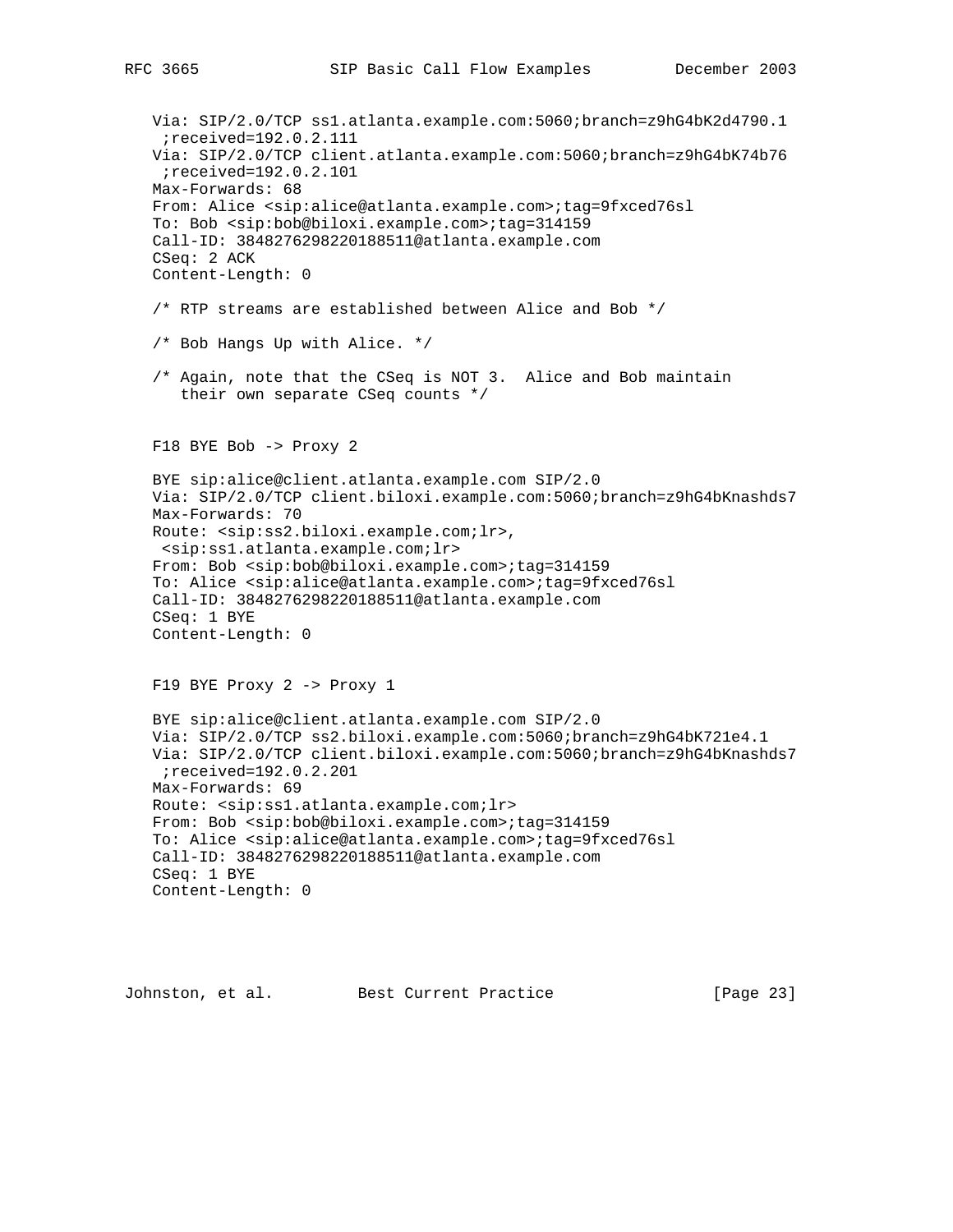```
 F20 BYE Proxy 1 -> Alice
 BYE sip:alice@client.atlanta.example.com SIP/2.0
 Via: SIP/2.0/TCP ss1.atlanta.example.com:5060;branch=z9hG4bK2d4790.1
 Via: SIP/2.0/TCP ss2.biloxi.example.com:5060;branch=z9hG4bK721e4.1
  ;received=192.0.2.222
 Via: SIP/2.0/TCP client.biloxi.example.com:5060;branch=z9hG4bKnashds7
  ;received=192.0.2.201
 Max-Forwards: 68
 From: Bob <sip:bob@biloxi.example.com>;tag=314159
 To: Alice <sip:alice@atlanta.example.com>;tag=9fxced76sl
 Call-ID: 3848276298220188511@atlanta.example.com
 CSeq: 1 BYE
 Content-Length: 0
 F21 200 OK Alice -> Proxy 1
 SIP/2.0 200 OK
 Via: SIP/2.0/TCP ss1.atlanta.example.com:5060;branch=z9hG4bK2d4790.1
 ;received=192.0.2.111
 Via: SIP/2.0/TCP ss2.biloxi.example.com:5060;branch=z9hG4bK721e4.1
 ;received=192.0.2.222
 Via: SIP/2.0/TCP client.biloxi.example.com:5060;branch=z9hG4bKnashds7
  ;received=192.0.2.201
 From: Bob <sip:bob@biloxi.example.com>;tag=314159
 To: Alice <sip:alice@atlanta.example.com>;tag=9fxced76sl
 Call-ID: 3848276298220188511@atlanta.example.com
 CSeq: 1 BYE
 Content-Length: 0
 F22 200 OK Proxy 1 -> Proxy 2
 SIP/2.0 200 OK
 Via: SIP/2.0/TCP ss2.biloxi.example.com:5060;branch=z9hG4bK721e4.1
  ;received=192.0.2.222
 Via: SIP/2.0/TCP client.biloxi.example.com:5060;branch=z9hG4bKnashds7
  ;received=192.0.2.101
 From: Bob <sip:bob@biloxi.example.com>;tag=314159
 To: Alice <sip:alice@atlanta.example.com>;tag=9fxced76sl
 Call-ID: 3848276298220188511@atlanta.example.com
 CSeq: 1 BYE
 Content-Length: 0
```
Johnston, et al. Best Current Practice [Page 24]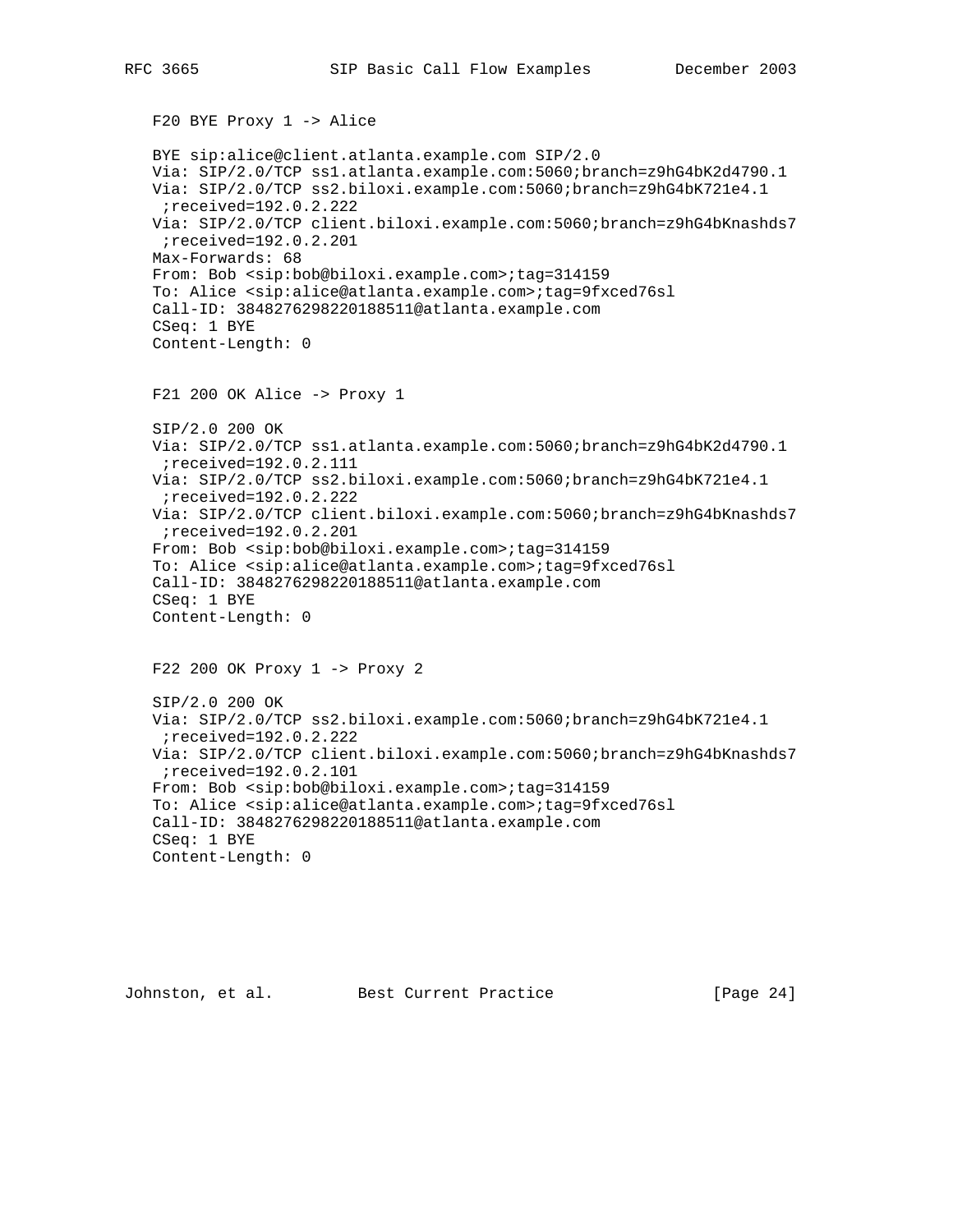F23 200 OK Proxy 2 -> Bob

 SIP/2.0 200 OK Via: SIP/2.0/TCP client.biloxi.example.com:5060;branch=z9hG4bKnashds7 ;received=192.0.2.201 From: Bob <sip:bob@biloxi.example.com>;tag=314159 To: Alice <sip:alice@atlanta.example.com>;tag=9fxced76sl Call-ID: 3848276298220188511@atlanta.example.com CSeq: 1 BYE Content-Length: 0

Johnston, et al. Best Current Practice [Page 25]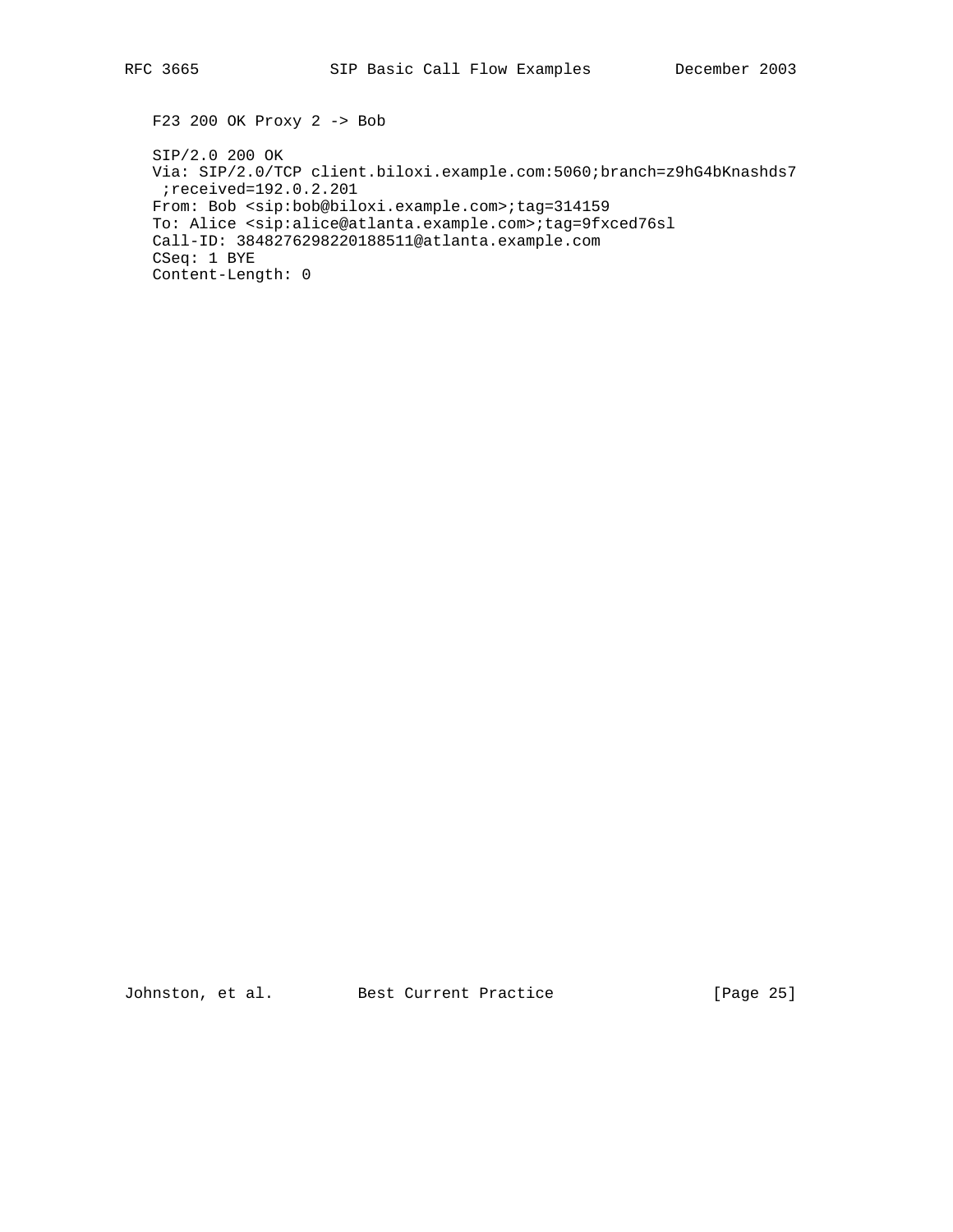# 3.3. Session with Multiple Proxy Authentication

Alice Proxy 1 Proxy 2 Bob | | | | INVITE F1 |----------->| | | | 407 Proxy Authorization Required F2 | |<-----------| | | ACK F3 |----------->| | | INVITE F4 |----------->| | | | 100 F5 | | | |<-----------| INVITE F6 | | | |---------->| | 407 Proxy Authorization Required F7 | <---------- | | ACK F8 | |---------->| | | 407 Proxy Authorization Required F9 | |<-----------| | | ACK F10 |----------->| | | | INVITE F11| | | |----------->| | | 100 F12 |<-----------| INVITE F13| | | |---------->| | 100 F14 | <----------| INVITE F15 | | |------------>| | 200 OK F16 | 200 OK F17|<------------ | 200 OK F18 |<----------| |  $|$  < - - - - - - - - - - -  $|$ ACK F19 |----------->| ACK F20 | | | |---------->| ACK F21 | | | |------------>| RTP Media Path |<====================================>|

 In this scenario, Alice completes a call to Bob using two proxies Proxy 1 and Proxy 2. Alice has valid credentials in both domains. Since the initial INVITE (F1) does not contain the Authorization credentials Proxy 1 requires, so a 407 Proxy Authorization response is sent containing the challenge information. A new INVITE (F4) is

Johnston, et al. Best Current Practice [Page 26]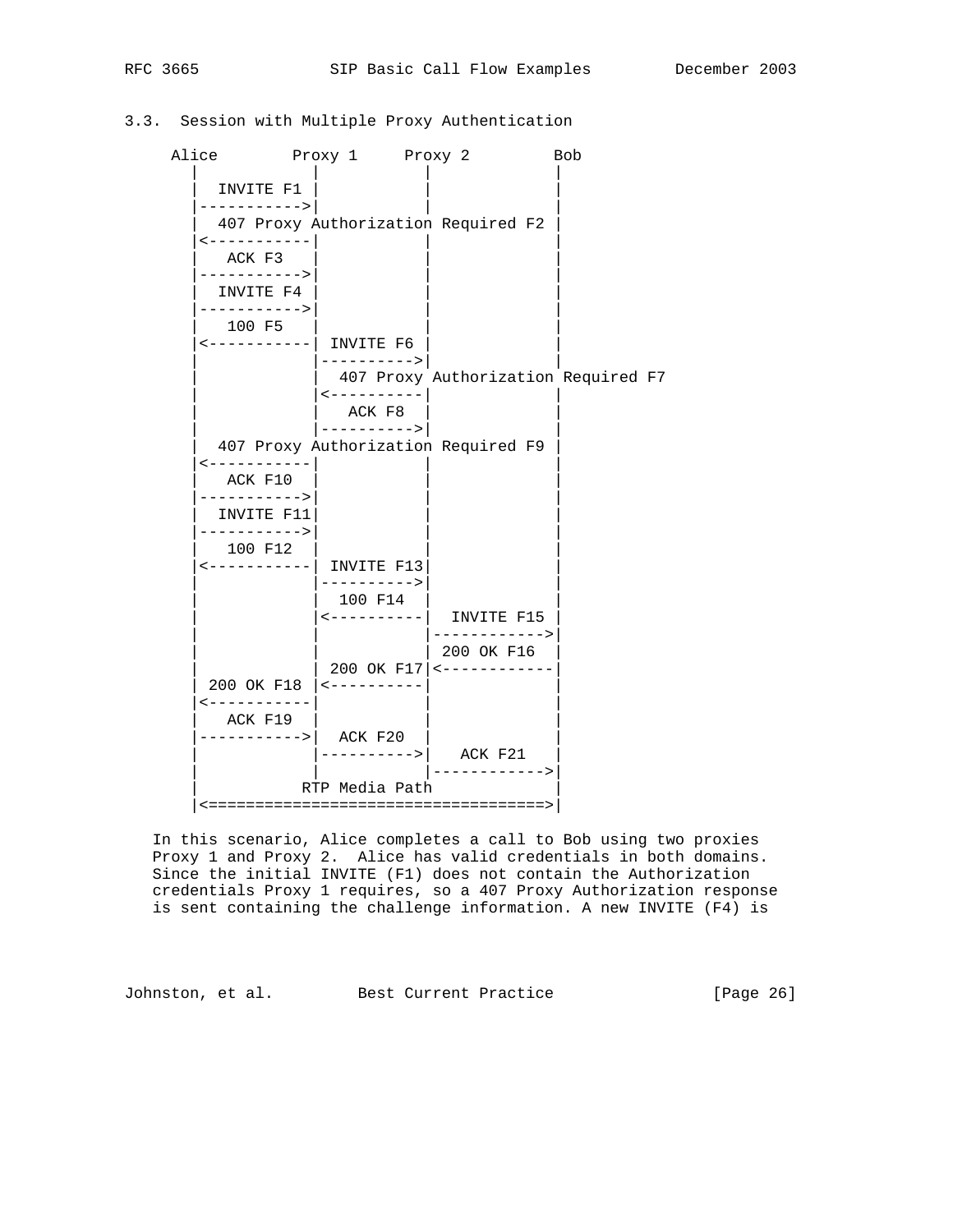then sent containing the correct credentials and the call proceeds after Proxy 2 challenges and receives valid credentials. The call terminates when Bob disconnects by initiating a BYE message. Proxy 1 inserts a Record-Route header into the INVITE message to ensure that it is present in all subsequent message exchanges. Proxy 2 also inserts itself into the Record-Route header. Message Details F1 INVITE Alice -> Proxy 1 INVITE sip:bob@biloxi.example.com SIP/2.0 Via: SIP/2.0/UDP client.atlanta.example.com:5060;branch=z9hG4bK74b03 Max-Forwards: 70 Route: <sip:ss1.atlanta.example.com;lr> From: Alice <sip:alice@atlanta.example.com>;tag=9fxced76sl To: Bob <sip:bob@biloxi.example.com> Call-ID: 2xTb9vxSit55XU7p8@atlanta.example.com CSeq: 1 INVITE Contact: <sip:alice@client.atlanta.example.com> Content-Type: application/sdp Content-Length: 151  $v=0$  o=alice 2890844526 2890844526 IN IP4 client.atlanta.example.com  $s=$  c=IN IP4 192.0.2.101 t=0 0 m=audio 49172 RTP/AVP 0 a=rtpmap:0 PCMU/8000 /\* Proxy 1 challenges Alice for authentication \*/ F2 407 Proxy Authorization Required Proxy 1 -> Alice SIP/2.0 407 Proxy Authorization Required Via: SIP/2.0/UDP client.atlanta.example.com:5060;branch=z9hG4bK74b03 ;received=192.0.2.101 From: Alice <sip:alice@atlanta.example.com>;tag=9fxced76sl To: Bob <sip:bob@biloxi.example.com>;tag=876321 Call-ID: 2xTb9vxSit55XU7p8@atlanta.example.com CSeq: 1 INVITE Proxy-Authenticate: Digest realm="atlanta.example.com", qop="auth", nonce="wf84f1cczx41ae6cbeaea9ce88d359", opaque="", stale=FALSE, algorithm=MD5 Content-Length: 0

Johnston, et al. Best Current Practice [Page 27]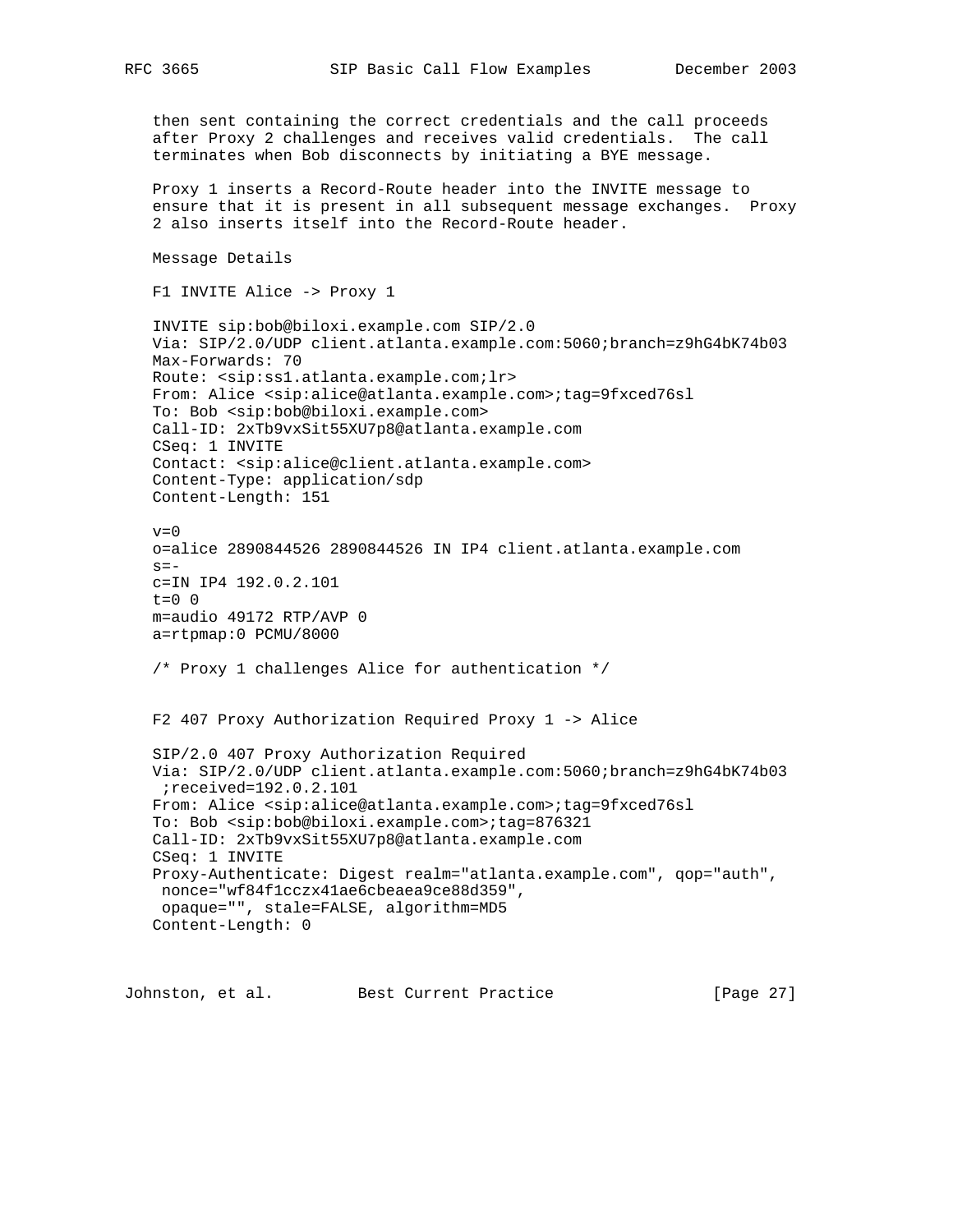```
 F3 ACK Alice -> Proxy 1
   ACK sip:bob@biloxi.example.com SIP/2.0
   Max-Forwards: 70
   Via: SIP/2.0/UDP client.atlanta.example.com:5060;branch=z9hG4bK74b03
   From: Alice <sip:alice@atlanta.example.com>;tag=9fxced76sl
   To: Bob <sip:bob@biloxi.example.com>;tag=876321
   Call-ID: 2xTb9vxSit55XU7p8@atlanta.example.com
   CSeq: 1 ACK
   Content-Length: 0
    /* Alice responds be re-sending the INVITE with authentication
      credentials in it. The same Call-ID is used, so the CSeq is
       increased. */
   F4 INVITE Alice -> Proxy 1
    INVITE sip:bob@biloxi.example.com SIP/2.0
   Via: SIP/2.0/UDP client.atlanta.example.com:5060;branch=z9hG4bK74b21
   Max-Forwards: 70
   Route: <sip:ss1.atlanta.example.com;lr>
   From: Alice <sip:alice@atlanta.example.com>;tag=9fxced76sl
   To: Bob <sip:bob@biloxi.example.com>
   Call-ID: 2xTb9vxSit55XU7p8@atlanta.example.com
   CSeq: 2 INVITE
   Contact: <sip:alice@client.atlanta.example.com>
   Proxy-Authorization: Digest username="alice",
    realm="atlanta.example.com",
    nonce="wf84f1ceczx41ae6cbe5aea9c8e88d359", opaque="",
    uri="sip:bob@biloxi.example.com",
    response="42ce3cef44b22f50c6a6071bc8"
   Content-Type: application/sdp
   Content-Length: 151
  v=0 o=alice 2890844526 2890844526 IN IP4 client.atlanta.example.com
   s=- c=IN IP4 192.0.2.101
   t=0 0
   m=audio 49172 RTP/AVP 0
   a=rtpmap:0 PCMU/8000
   /* Proxy 1 accepts the credentials and forwards the INVITE to Proxy
   2. Client for Alice prepares to receive data on port 49172 from the
   network. */
Johnston, et al. Best Current Practice [Page 28]
```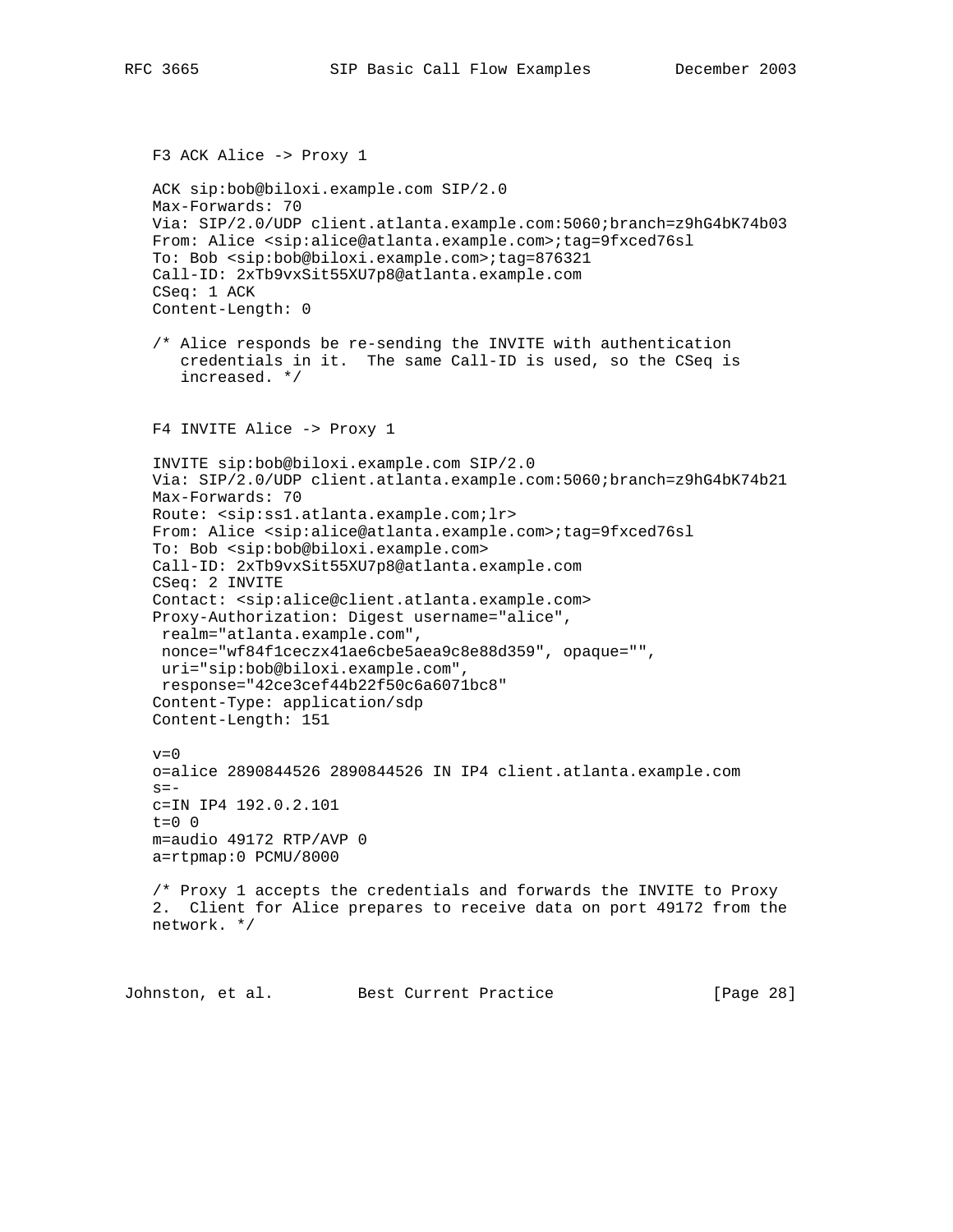```
 F5 100 Trying Proxy 1 -> Alice
 SIP/2.0 100 Trying
 Via: SIP/2.0/UDP client.atlanta.example.com:5060;branch=z9hG4bK74b21
 ;received=192.0.2.101
 From: Alice <sip:alice@atlanta.example.com>;tag=9fxced76sl
 To: Bob <sip:bob@biloxi.example.com>
 Call-ID: 2xTb9vxSit55XU7p8@atlanta.example.com
 CSeq: 2 INVITE
 Content-Length: 0
 F6 INVITE Proxy 1 -> Proxy 2
 INVITE sip:bob@biloxi.example.com SIP/2.0
 Via: SIP/2.0/UDP ss1.atlanta.example.com:5060;branch=z9hG4bK230f2.1
 Via: SIP/2.0/UDP client.atlanta.example.com:5060;branch=z9hG4bK74b21
  ;received=192.0.2.101
 Max-Forwards: 69
 Record-Route: <sip:ss1.atlanta.example.com;lr>
 From: Alice <sip:alice@atlanta.example.com>;tag=9fxced76sl
 To: Bob <sip:bob@biloxi.example.com>
 Call-ID: 2xTb9vxSit55XU7p8@atlanta.example.com
 CSeq: 2 INVITE
 Contact: <sip:alice@client.atlanta.example.com>
 Content-Type: application/sdp
 Content-Length: 151
v=0 o=alice 2890844526 2890844526 IN IP4 client.atlanta.example.com
s = - c=IN IP4 192.0.2.101
t=0 0
 m=audio 49172 RTP/AVP 0
 a=rtpmap:0 PCMU/8000
 /* Proxy 2 challenges Alice for authentication */
 F7 407 Proxy Authorization Required Proxy 2 -> Proxy 1
 SIP/2.0 407 Proxy Authorization Required
 Via: SIP/2.0/UDP ss1.atlanta.example.com:5060;branch=z9hG4bK230f2.1
  ;received=192.0.2.111
 Via: SIP/2.0/UDP client.atlanta.example.com:5060;branch=z9hG4bK74b21
  ;received=192.0.2.101
```
Johnston, et al. Best Current Practice [Page 29]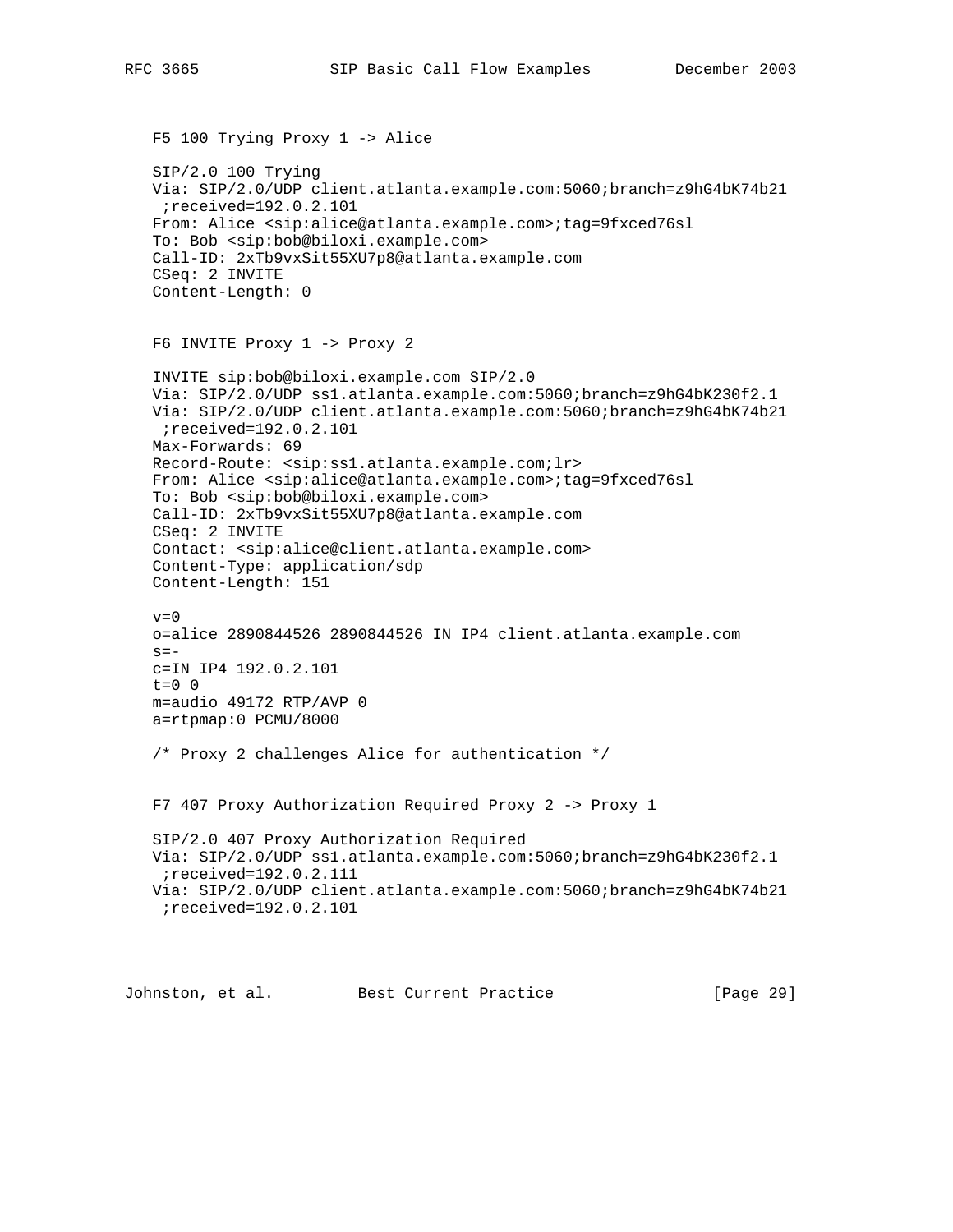```
 From: Alice <sip:alice@atlanta.example.com>;tag=9fxced76sl
 To: Bob <sip:bob@biloxi.example.com>;tag=838209
 Call-ID: 2xTb9vxSit55XU7p8@atlanta.example.com
 CSeq: 2 INVITE
 Proxy-Authenticate: Digest realm="biloxi.example.com", qop="auth",
 nonce="c1e22c41ae6cbe5ae983a9c8e88d359",
 opaque="", stale=FALSE, algorithm=MD5
 Content-Length: 0
 F8 ACK Proxy 1 -> Proxy 2
 ACK sip:bob@biloxi.example.com SIP/2.0
 Via: SIP/2.0/UDP client.atlanta.example.com:5060;branch=z9hG4bK74b21
 Max-Forwards: 70
 From: Alice <sip:alice@atlanta.example.com>;tag=9fxced76sl
 To: Bob <sip:bob@biloxi.example.com>;tag=838209
 Call-ID: 2xTb9vxSit55XU7p8@atlanta.example.com
 CSeq: 2 ACK
 Content-Length: 0
 /* Proxy 1 forwards the challenge to Alice for authentication from
 Proxy 2 */
 F9 407 Proxy Authorization Required Proxy 1 -> Alice
 SIP/2.0 407 Proxy Authorization Required
 Via: SIP/2.0/UDP client.atlanta.example.com:5060;branch=z9hG4bK74b21
  ;received=192.0.2.101
 From: Alice <sip:alice@atlanta.example.com>;tag=9fxced76sl
 To: Bob <sip:bob@biloxi.example.com>;tag=838209
 Call-ID: 2xTb9vxSit55XU7p8@atlanta.example.com
 CSeq: 2 INVITE
 Proxy-Authenticate: Digest realm="biloxi.example.com", qop="auth",
 nonce="c1e22c41ae6cbe5ae983a9c8e88d359",
 opaque="", stale=FALSE, algorithm=MD5
 Content-Length: 0
 F10 ACK Alice -> Proxy 1
 ACK sip:bob@biloxi.example.com SIP/2.0
 Via: SIP/2.0/UDP client.atlanta.example.com:5060;branch=z9hG4bK74b21
 Max-Forwards: 70
 From: Alice <sip:alice@atlanta.example.com>;tag=9fxced76sl
 To: Bob <sip:bob@biloxi.example.com>;tag=838209
 Call-ID: 2xTb9vxSit55XU7p8@atlanta.example.com
```
Johnston, et al. Best Current Practice [Page 30]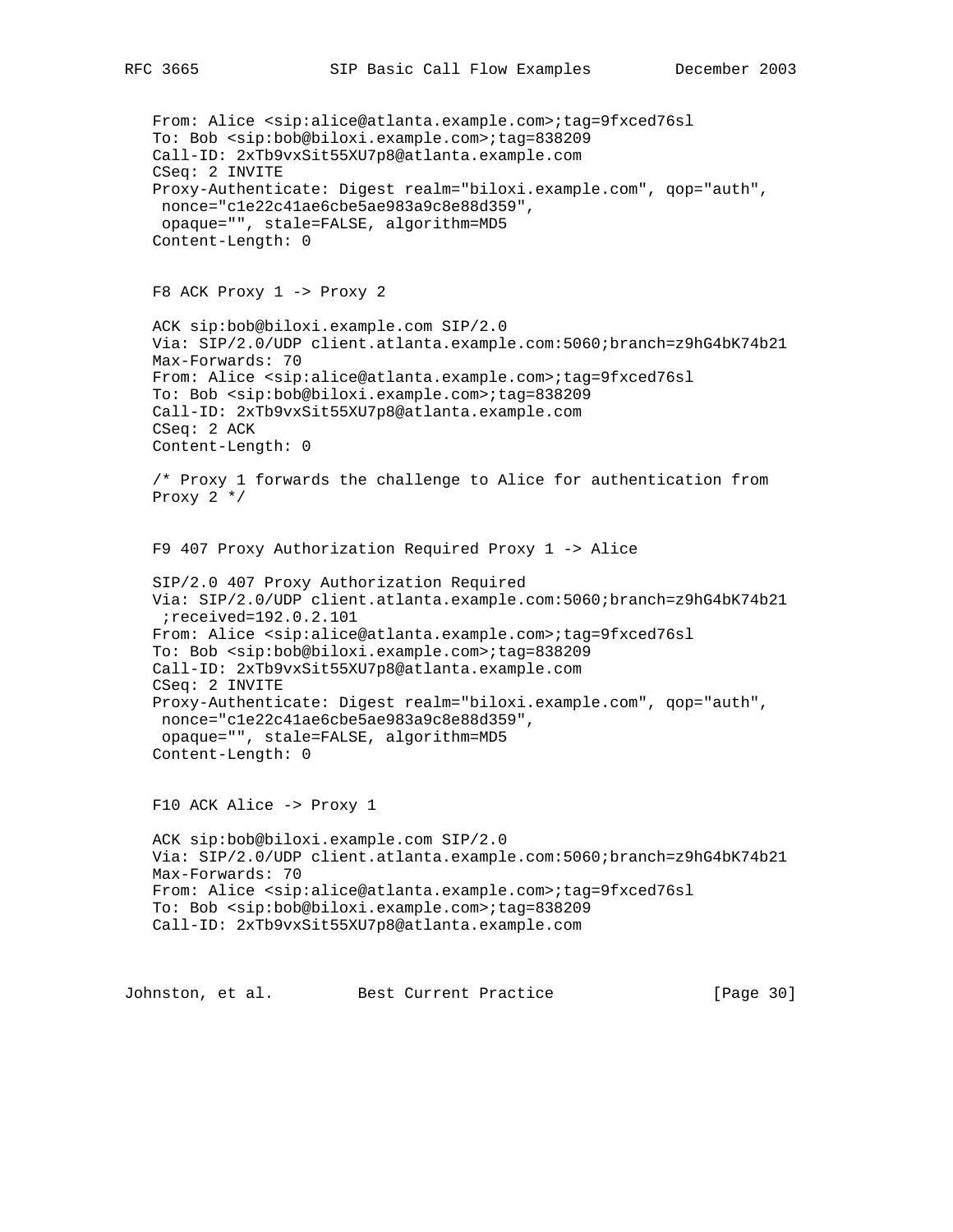```
 CSeq: 2 ACK
 Proxy-Authorization: Digest username="alice",
  realm="atlanta.example.com",
 nonce="wf84f1ceczx41ae6cbe5aea9c8e88d359", opaque="",
 uri="sip:bob@biloxi.example.com",
  response="42ce3cef44b22f50c6a6071bc8"
 Content-Length: 0
 /* Alice responds be re-sending the INVITE with authentication
 credentials for Proxy 1 AND Proxy 2. */
 F11 INVITE Alice -> Proxy 1
 INVITE sip:bob@biloxi.example.com SIP/2.0
 Via: SIP/2.0/UDP client.atlanta.example.com:5060;branch=z9hG4bK74bf9
 Max-Forwards: 70
 From: Alice <sip:alice@atlanta.example.com>;tag=9fxced76sl
 To: Bob <sip:bob@biloxi.example.com>
 Call-ID: 2xTb9vxSit55XU7p8@atlanta.example.com
 CSeq: 3 INVITE
 Contact: <sip:alice@client.atlanta.example.com>
 Proxy-Authorization: Digest username="alice",
 realm="atlanta.example.com",
 nonce="wf84f1ceczx41ae6cbe5aea9c8e88d359", opaque="",
 uri="sip:bob@biloxi.example.com",
  response="42ce3cef44b22f50c6a6071bc8"
 Proxy-Authorization: Digest username="alice",
 realm="biloxi.example.com",
 nonce="c1e22c41ae6cbe5ae983a9c8e88d359", opaque="",
 uri="sip:bob@biloxi.example.com", response="f44ab22f150c6a56071bce8"
 Content-Type: application/sdp
 Content-Length: 151
v=0 o=alice 2890844526 2890844526 IN IP4 client.atlanta.example.com
s=- c=IN IP4 192.0.2.101
t=0 0
 m=audio 49172 RTP/AVP 0
 a=rtpmap:0 PCMU/8000
 /* Proxy 1 finds its credentials and authorizes Alice, forwarding the
 INVITE to Proxy. */
```
Johnston, et al. Best Current Practice [Page 31]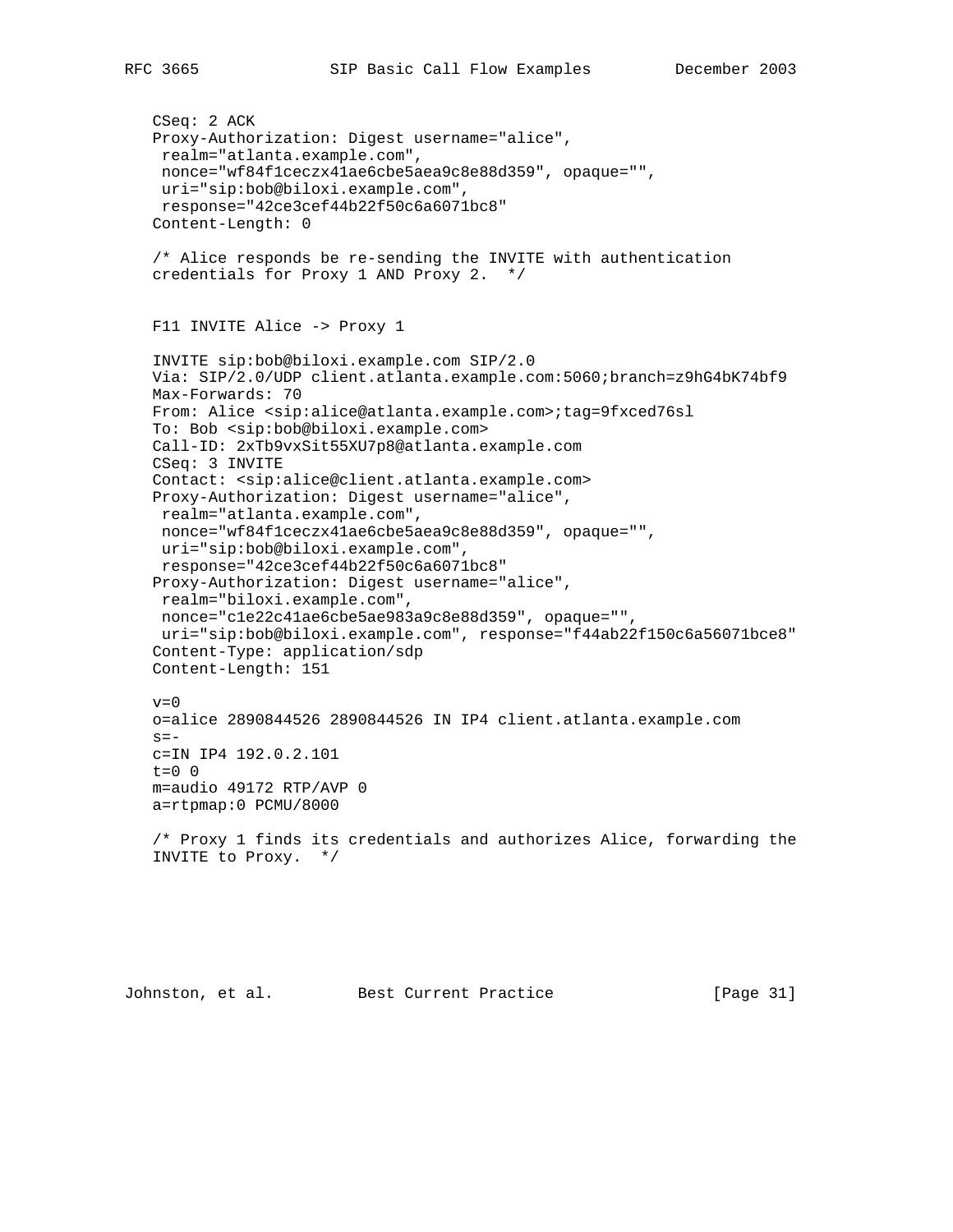```
 F12 100 Trying Proxy 1 -> Alice
 SIP/2.0 100 Trying
 Via: SIP/2.0/UDP client.atlanta.example.com:5060;branch=z9hG4bK74bf9
 ;received=192.0.2.101
 From: Alice <sip:alice@atlanta.example.com>;tag=9fxced76sl
 To: Bob <sip:bob@biloxi.example.com>
 Call-ID: 2xTb9vxSit55XU7p8@atlanta.example.com
 CSeq: 3 INVITE
 Content-Length: 0
 F13 INVITE Proxy 1 -> Proxy 2
 INVITE sip:bob@biloxi.example.com SIP/2.0
 Via: SIP/2.0/UDP ss1.atlanta.example.com:5060;branch=z9hG4bK230f2.1
 Via: SIP/2.0/UDP client.atlanta.example.com:5060;branch=z9hG4bK74bf9
 ;received=192.0.2.101
 Max-Forwards: 69
 Record-Route: <sip:ss1.atlanta.example.com;lr>
 From: Alice <sip:alice@atlanta.example.com>;tag=9fxced76sl
 To: Bob <sip:bob@biloxi.example.com>
 Call-ID: 2xTb9vxSit55XU7p8@atlanta.example.com
 CSeq: 3 INVITE
 Contact: <sip:alice@client.atlanta.example.com>
 Proxy-Authorization: Digest username="alice",
 realm="biloxi.example.com",
 nonce="c1e22c41ae6cbe5ae983a9c8e88d359", opaque="",
 uri="sip:bob@biloxi.example.com", response="f44ab22f150c6a56071bce8"
 Content-Type: application/sdp
 Content-Length: 151
v=0 o=alice 2890844526 2890844526 IN IP4 client.atlanta.example.com
s=- c=IN IP4 192.0.2.101
t=0 0
 m=audio 49172 RTP/AVP 0
 a=rtpmap:0 PCMU/8000
 /* Proxy 2 finds its credentials and authorizes Alice, forwarding the
 INVITE to Bob. */
```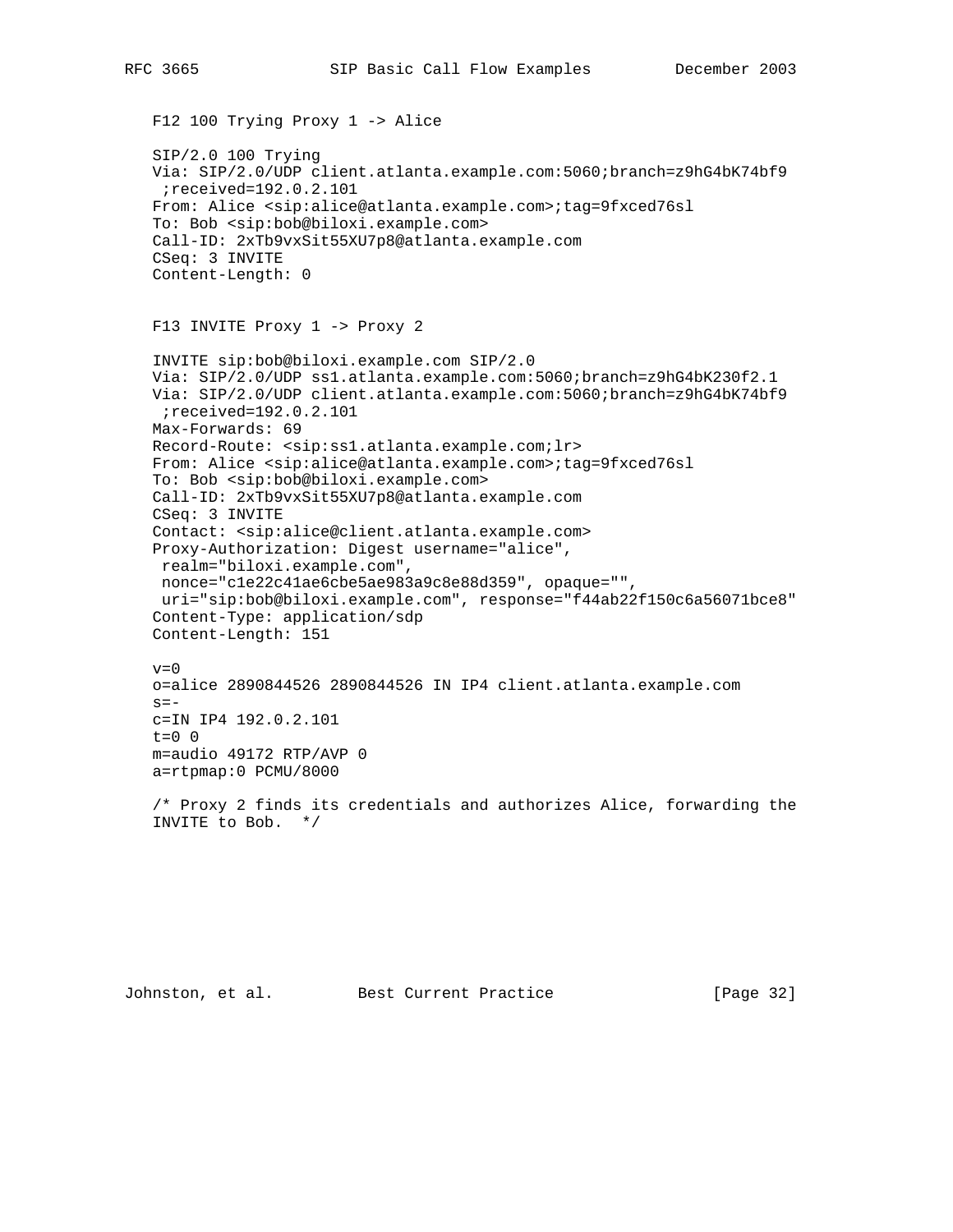F14 100 Trying Proxy 2 -> Proxy 1 SIP/2.0 100 Trying Via: SIP/2.0/UDP ss1.atlanta.example.com:5060;branch=z9hG4bK230f2.1 ;received=192.0.2.111 Via: SIP/2.0/UDP client.atlanta.example.com:5060;branch=z9hG4bK74bf9 ;received=192.0.2.101 From: Alice <sip:alice@atlanta.example.com>;tag=9fxced76sl To: Bob <sip:bob@biloxi.example.com> Call-ID: 2xTb9vxSit55XU7p8@atlanta.example.com CSeq: 3 INVITE Content-Length: 0 F15 INVITE Proxy 2 -> Bob INVITE sip:bob@client.biloxi.example.com SIP/2.0 Via: SIP/2.0/UDP ss2.biloxi.example.com:5060;branch=z9hG4bK31972.1 Via: SIP/2.0/UDP ss1.atlanta.example.com:5060;branch=z9hG4bK230f2.1 ;received=192.0.2.111 Via: SIP/2.0/UDP client.atlanta.example.com:5060;branch=z9hG4bK74bf9 ;received=192.0.2.101 Max-Forwards: 68 Record-Route: <sip:ss2.biloxi.example.com;lr>, <sip:ss1.atlanta.example.com;lr> From: Alice <sip:alice@atlanta.example.com>;tag=9fxced76sl To: Bob <sip:bob@biloxi.example.com> Call-ID: 2xTb9vxSit55XU7p8@atlanta.example.com CSeq: 3 INVITE Contact: <sip:alice@client.atlanta.example.com> Content-Type: application/sdp Content-Length: 151  $v=0$  o=alice 2890844526 2890844526 IN IP4 client.atlanta.example.com  $s=$  c=IN IP4 192.0.2.101 t=0 0 m=audio 49172 RTP/AVP 0

/\* Bob answers the call immediately \*/

a=rtpmap:0 PCMU/8000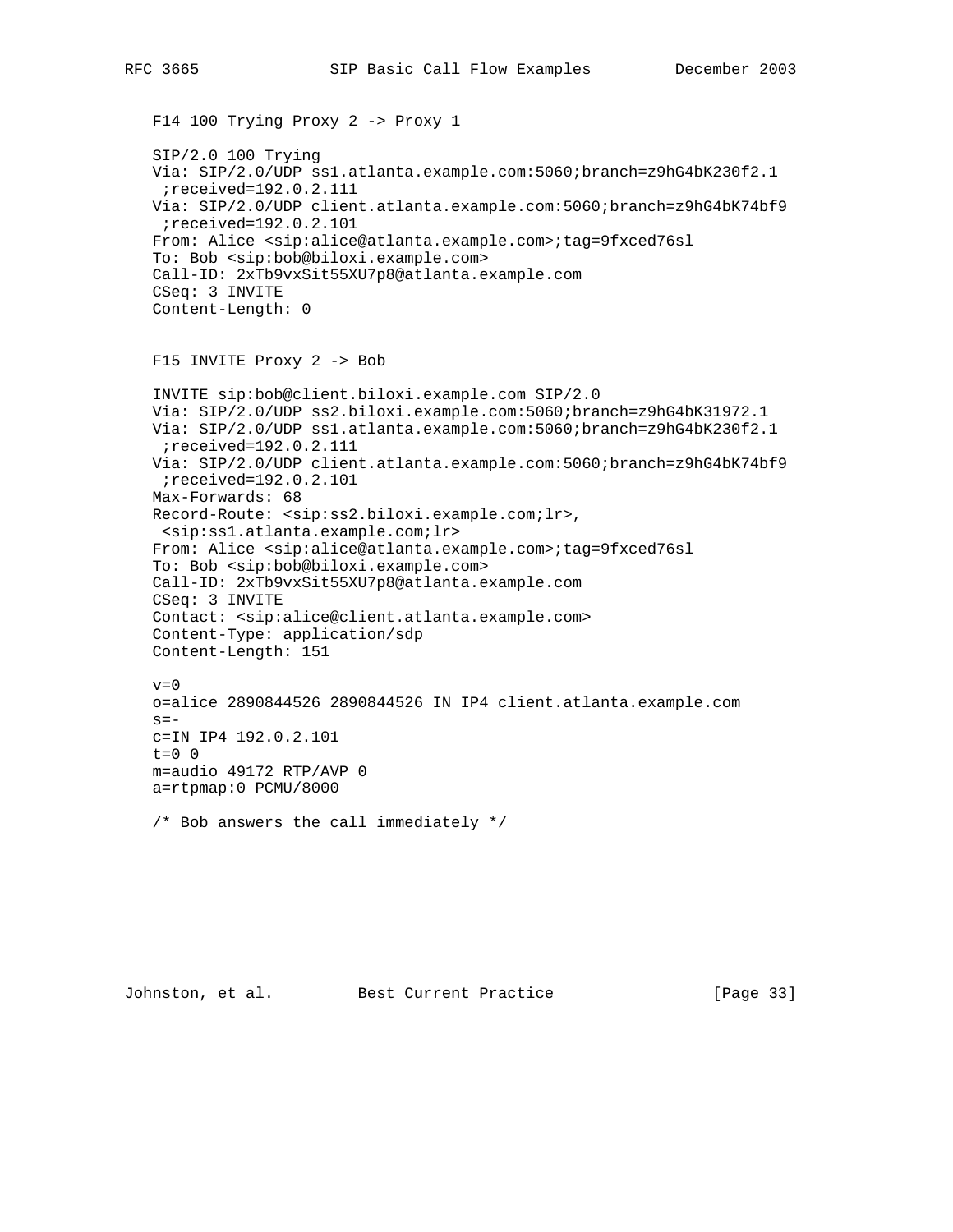```
 F16 200 OK Bob -> Proxy 2
 SIP/2.0 200 OK
 Via: SIP/2.0/UDP ss2.biloxi.example.com:5060;branch=z9hG4bK31972.1
  ;received=192.0.2.222
 Via: SIP/2.0/UDP ss1.atlanta.example.com:5060;branch=z9hG4bK230f2.1
  ;received=192.0.2.111
 Via: SIP/2.0/UDP client.atlanta.example.com:5060;branch=z9hG4bK74bf9
  ;received=192.0.2.101
 Record-Route: <sip:ss2.biloxi.example.com;lr>,
 <sip:ss1.atlanta.example.com;lr>
 From: Alice <sip:alice@atlanta.example.com>;tag=9fxced76sl
 To: Bob <sip:bob@biloxi.example.com>;tag=9103874
 Call-ID: 2xTb9vxSit55XU7p8@atlanta.example.com
 CSeq: 3 INVITE
 Contact: <sip:bob@client.biloxi.example.com>
 Content-Type: application/sdp
 Content-Length: 147
v=0 o=bob 2890844527 2890844527 IN IP4 client.biloxi.example.com
s=- c=IN IP4 192.0.2.201
t=0 0
 m=audio 3456 RTP/AVP 0
 a=rtpmap:0 PCMU/8000
 F17 200 OK Proxy 2 -> Proxy 1
 SIP/2.0 200 OK
 Via: SIP/2.0/UDP ss1.atlanta.example.com:5060;branch=z9hG4bK230f2.1
  ;received=192.0.2.111
 Via: SIP/2.0/UDP client.atlanta.example.com:5060;branch=z9hG4bK74bf9
  ;received=192.0.2.101
 Record-Route: <sip:ss2.biloxi.example.com;lr>,
  <sip:ss1.atlanta.example.com;lr>
 From: Alice <sip:alice@atlanta.example.com>;tag=9fxced76sl
 To: Bob <sip:bob@biloxi.example.com>;tag=9103874
 Call-ID: 2xTb9vxSit55XU7p8@atlanta.example.com
 CSeq: 3 INVITE
 Contact: <sip:bob@client.biloxi.example.com>
 Content-Type: application/sdp
 Content-Length: 147
v=0 o=bob 2890844527 2890844527 IN IP4 client.biloxi.example.com
s=-
```
Johnston, et al. Best Current Practice [Page 34]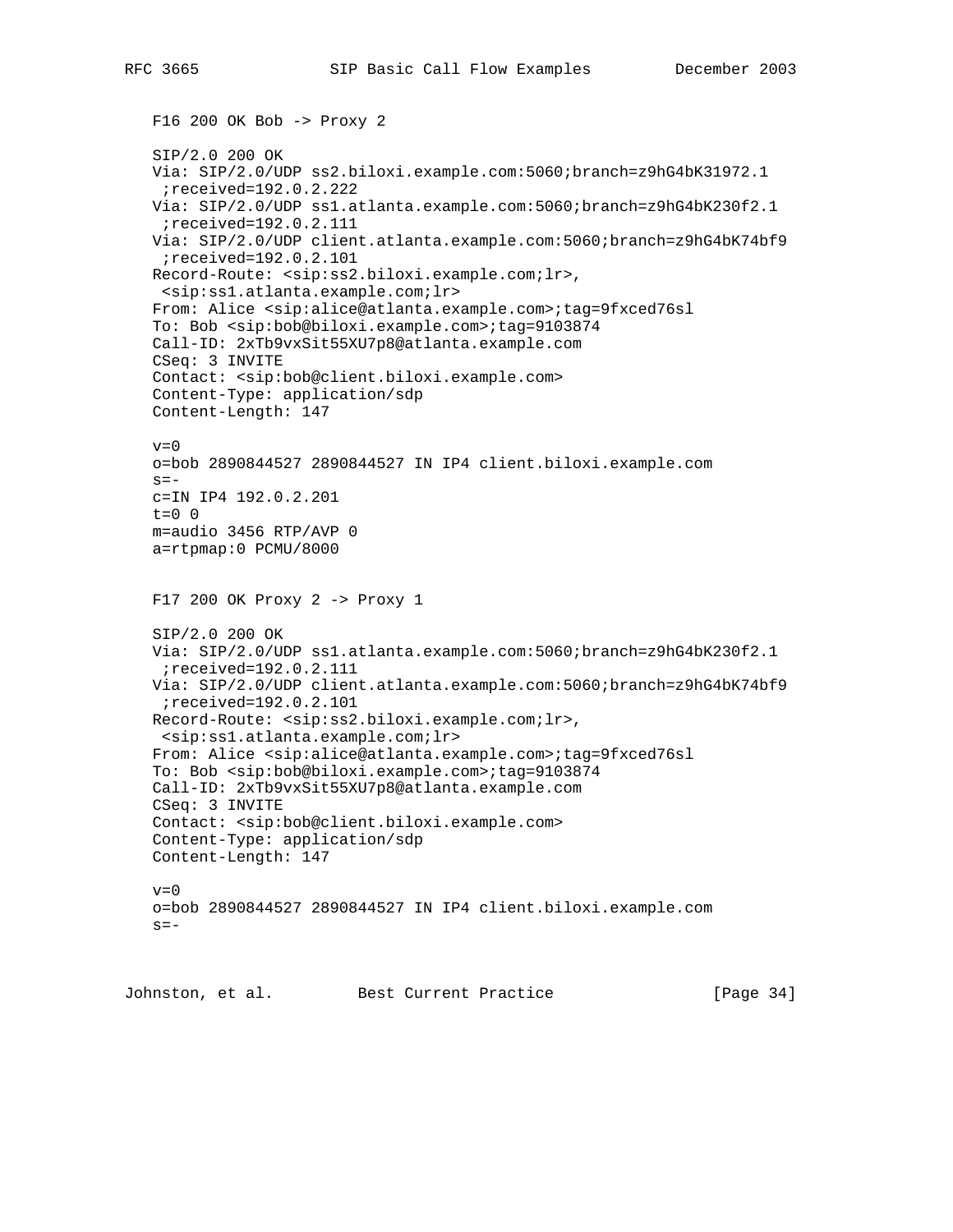```
 c=IN IP4 192.0.2.201
 t=0 0
 m=audio 3456 RTP/AVP 0
 a=rtpmap:0 PCMU/8000
 F18 200 OK Proxy 1 -> Alice
 SIP/2.0 200 OK
 Via: SIP/2.0/UDP client.atlanta.example.com:5060;branch=z9hG4bK74bf9
 ;received=192.0.2.101
 Record-Route: <sip:ss2.biloxi.example.com;lr>,
 <sip:ss1.atlanta.example.com;lr>
 From: Alice <sip:alice@atlanta.example.com>;tag=9fxced76sl
 To: Bob <sip:bob@biloxi.example.com>;tag=9103874
 Call-ID: 2xTb9vxSit55XU7p8@atlanta.example.com
 CSeq: 3 INVITE
 Contact: <sip:bob@client.biloxi.example.com>
 Content-Type: application/sdp
 Content-Length: 147
v=0 o=bob 2890844527 2890844527 IN IP4 client.biloxi.example.com
s=- c=IN IP4 192.0.2.201
 t=0 0
 m=audio 3456 RTP/AVP 0
 a=rtpmap:0 PCMU/8000
 F19 ACK Alice -> Proxy 1
 ACK sip:bob@client.biloxi.example.com SIP/2.0
 Via: SIP/2.0/UDP client.atlanta.example.com:5060;branch=z9hG4bK74b44
 Max-Forwards: 70
 Route: <sip:ss1.atlanta.example.com;lr>,
 <sip:ss2.biloxi.example.com;lr>
 From: Alice <sip:alice@atlanta.example.com>;tag=9fxced76sl
 To: Bob <sip:bob@biloxi.example.com>;tag=9103874
 Call-ID: 2xTb9vxSit55XU7p8@atlanta.example.com
 CSeq: 3 ACK
 Proxy-Authorization: Digest username="alice",
 realm="atlanta.example.com",
 nonce="wf84f1ceczx41ae6cbe5aea9c8e88d359", opaque="",
 uri="sip:bob@biloxi.example.com",
 response="42ce3cef44b22f50c6a6071bc8"
 Proxy-Authorization: Digest username="alice",
 realm="biloxi.example.com",
```
Johnston, et al. Best Current Practice [Page 35]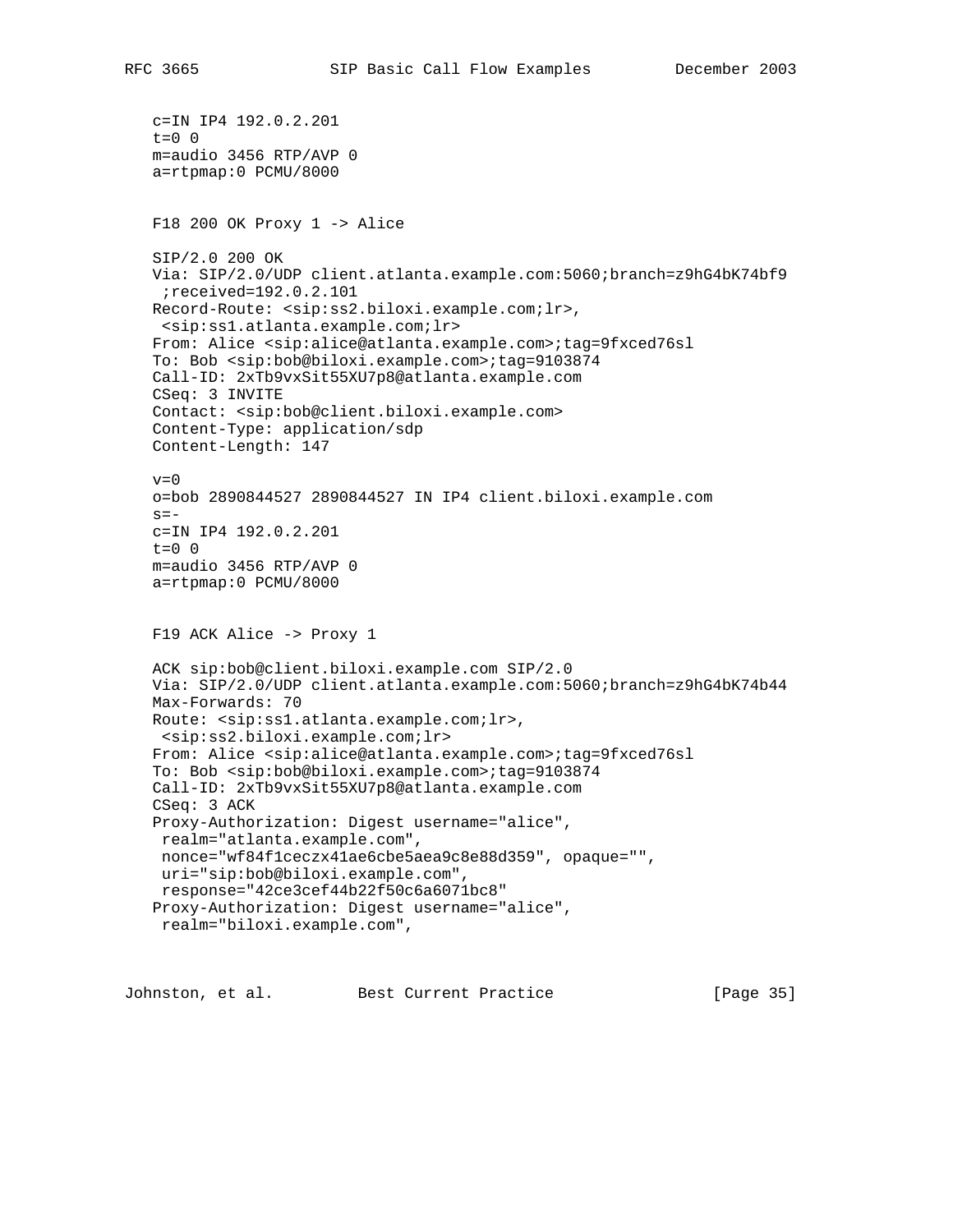```
 nonce="c1e22c41ae6cbe5ae983a9c8e88d359", opaque="",
  uri="sip:bob@biloxi.example.com", response="f44ab22f150c6a56071bce8"
 Content-Length: 0
 F20 ACK Proxy 1 -> Proxy 2
 ACK sip:bob@client.biloxi.example.com SIP/2.0
 Via: SIP/2.0/UDP ss1.atlanta.example.com:5060;branch=z9hG4bK230f2.1
 Via: SIP/2.0/UDP client.atlanta.example.com:5060;branch=z9hG4bK74b44
 ;received=192.0.2.101
 Max-Forwards: 69
 Route: <sip:ss2.biloxi.example.com;lr>
 From: Alice <sip:alice@atlanta.example.com>;tag=9fxced76sl
 To: Bob <sip:bob@biloxi.example.com>;tag=9103874
 Call-ID: 2xTb9vxSit55XU7p8@atlanta.example.com
 CSeq: 3 ACK
 Contact: <sip:bob@client.biloxi.example.com>
 Proxy-Authorization: Digest username="alice",
 realm="biloxi.example.com",
 nonce="c1e22c41ae6cbe5ae983a9c8e88d359", opaque="",
 uri="sip:bob@biloxi.example.com", response="f44ab22f150c6a56071bce8"
 Content-Length: 0
 F21 ACK Proxy 2 -> Bob
 ACK sip:bob@client.biloxi.example.com SIP/2.0
 Via: SIP/2.0/UDP ss2.biloxi.example.com:5060;branch=z9hG4bK31972.1
 Via: SIP/2.0/UDP ss1.atlanta.example.com:5060;branch=z9hG4bK230f2.1
  ;received=192.0.2.111
 Via: SIP/2.0/UDP client.atlanta.example.com:5060;branch=z9hG4bK74b44
  ;received=192.0.2.101
 Max-Forwards: 68
 From: Alice <sip:alice@atlanta.example.com>;tag=9fxced76sl
 To: Bob <sip:bob@biloxi.example.com>;tag=9103874
 Call-ID: 2xTb9vxSit55XU7p8@atlanta.example.com
 CSeq: 3 ACK
 Contact: <sip:bob@client.biloxi.example.com>
 Content-Length: 0
```
Johnston, et al. Best Current Practice [Page 36]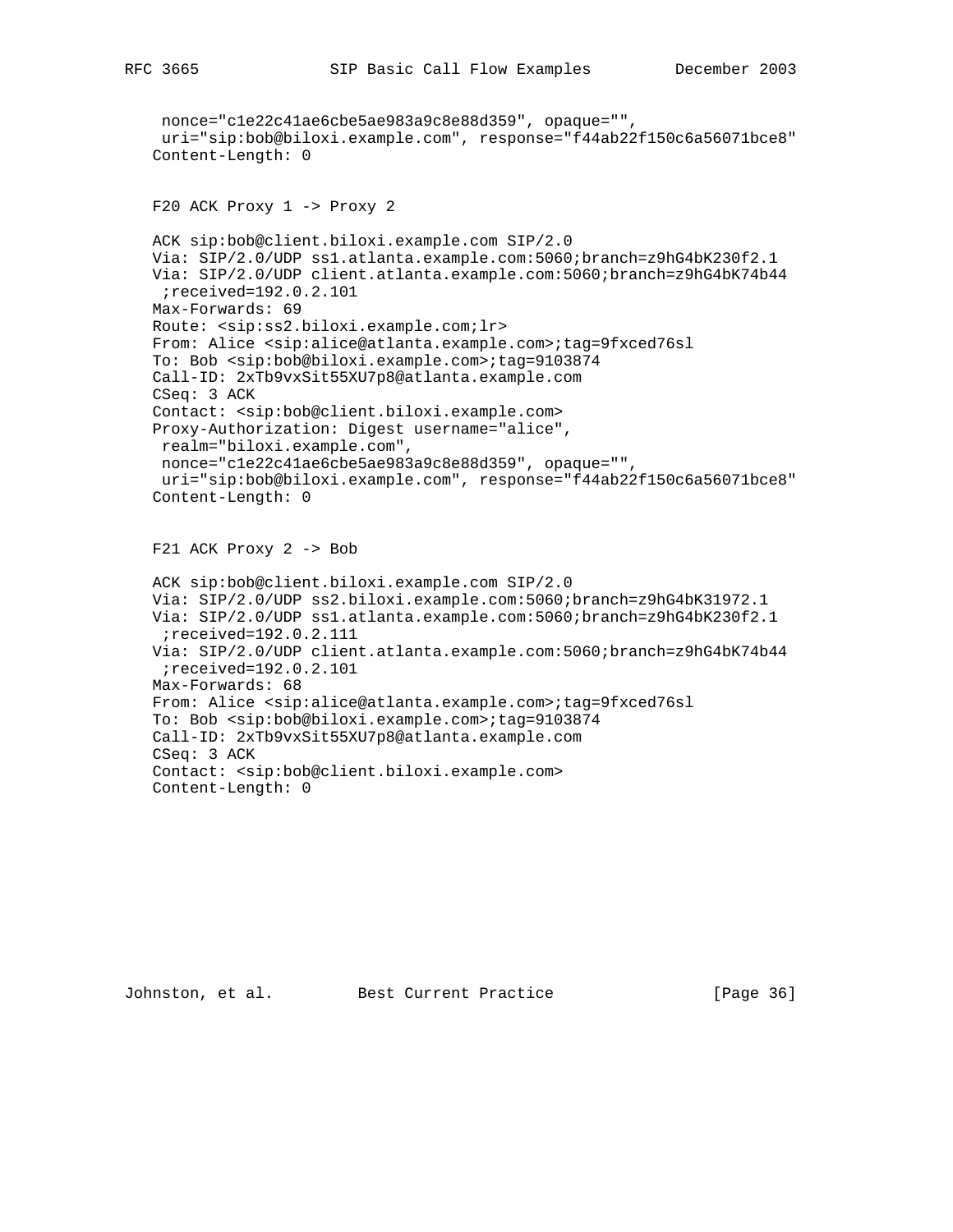# 3.4. Successful Session with Proxy Failure

| Alice |                               | Proxy 1                                  | Proxy 2 |                               | <b>Bob</b> |
|-------|-------------------------------|------------------------------------------|---------|-------------------------------|------------|
|       | INVITE F1                     |                                          |         |                               |            |
|       | --------------><br>INVITE F2  |                                          |         |                               |            |
|       | ----------><br>INVITE F3      |                                          |         |                               |            |
|       | ------------><br>INVITE F4    |                                          |         |                               |            |
|       | -------------><br>INVITE F5   |                                          |         |                               |            |
|       | --------------><br>INVITE F6  |                                          |         |                               |            |
|       | ----------><br>INVITE F7      |                                          |         |                               |            |
|       | --------------> <br>INVITE F8 |                                          |         |                               |            |
|       | 407 F9                        |                                          |         |                               |            |
|       | ACK F10                       | .                                        |         |                               |            |
|       | ---------<br>INVITE F11       | . - - - - - - - - - - - >                |         |                               |            |
|       | ------------                  | -----------> <br>100 F13                 |         | INVITE F12<br>----------->    |            |
|       |                               | ------------                             |         | 180 F14                       |            |
|       |                               | 180 F15<br>----------------              |         | <-------------                |            |
|       |                               | 200 F17                                  |         | 200 F16<br>  <--------------- |            |
|       |                               | . _ _ _ _ _ _ _ _ _ _ _ _ _ _<br>ACK F18 |         |                               |            |
|       |                               | --------------------->  ACK F19          |         | -------------->               |            |
|       |                               | Both Way RTP Media                       |         |                               |            |
|       |                               | BYE F21                                  |         | BYE F20<br>  <--------------  |            |
|       |                               | --------<br>200 F22                      |         |                               |            |
|       |                               | --------------->                         |         | 200 F23<br>----->             |            |
|       |                               |                                          |         |                               |            |

Johnston, et al. Best Current Practice [Page 37]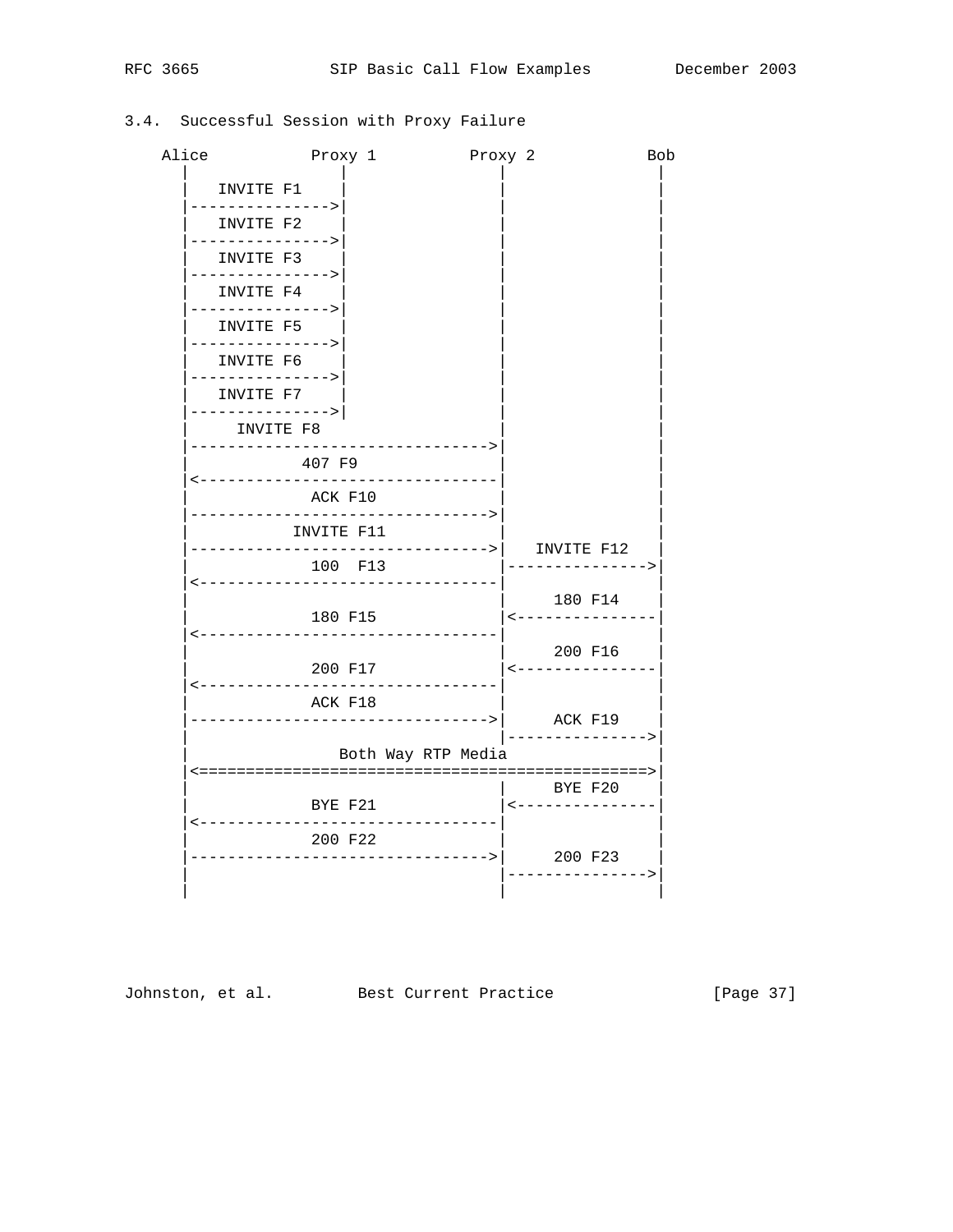In this scenario, Alice completes a call to Bob via a Proxy Server. Alice is configured for a primary SIP Proxy Server Proxy 1 and a secondary SIP Proxy Server Proxy 2 (Or is able to use DNS SRV records to locate Proxy 1 and Proxy 2). Alice has valid credentials for both domains. Proxy 1 is out of service and does not respond to INVITEs (it is reachable, but unresponsive). Alice then completes the call to Bob using Proxy 2. Message Details F1 INVITE Alice -> Proxy 1 INVITE sip:bob@biloxi.example.com SIP/2.0 Via: SIP/2.0/UDP client.atlanta.example.com:5060;branch=z9hG4bK465b6d Max-Forwards: 70 Route: <sip:ss1.atlanta.example.com;lr> From: Alice <sip:alice@atlanta.example.com>;tag=9fxced76sl To: Bob <sip:bob@biloxi.example.com> Call-ID: 2xTb9vxSit55XU7p8@atlanta.example.com CSeq: 1 INVITE Contact: <sip:alice@client.atlanta.example.com> Content-Type: application/sdp Content-Length: 151  $v=0$  o=alice 2890844526 2890844526 IN IP4 client.atlanta.example.com  $s=$  c=IN IP4 192.0.2.101 t=0 0 m=audio 49172 RTP/AVP 0 a=rtpmap:0 PCMU/8000 F2 INVITE Alice -> Proxy 1 Same as Message F1 F3 INVITE Alice -> Proxy 1 Same as Message F1 F4 INVITE Alice -> Proxy 1 Same as Message F1

Johnston, et al. Best Current Practice [Page 38]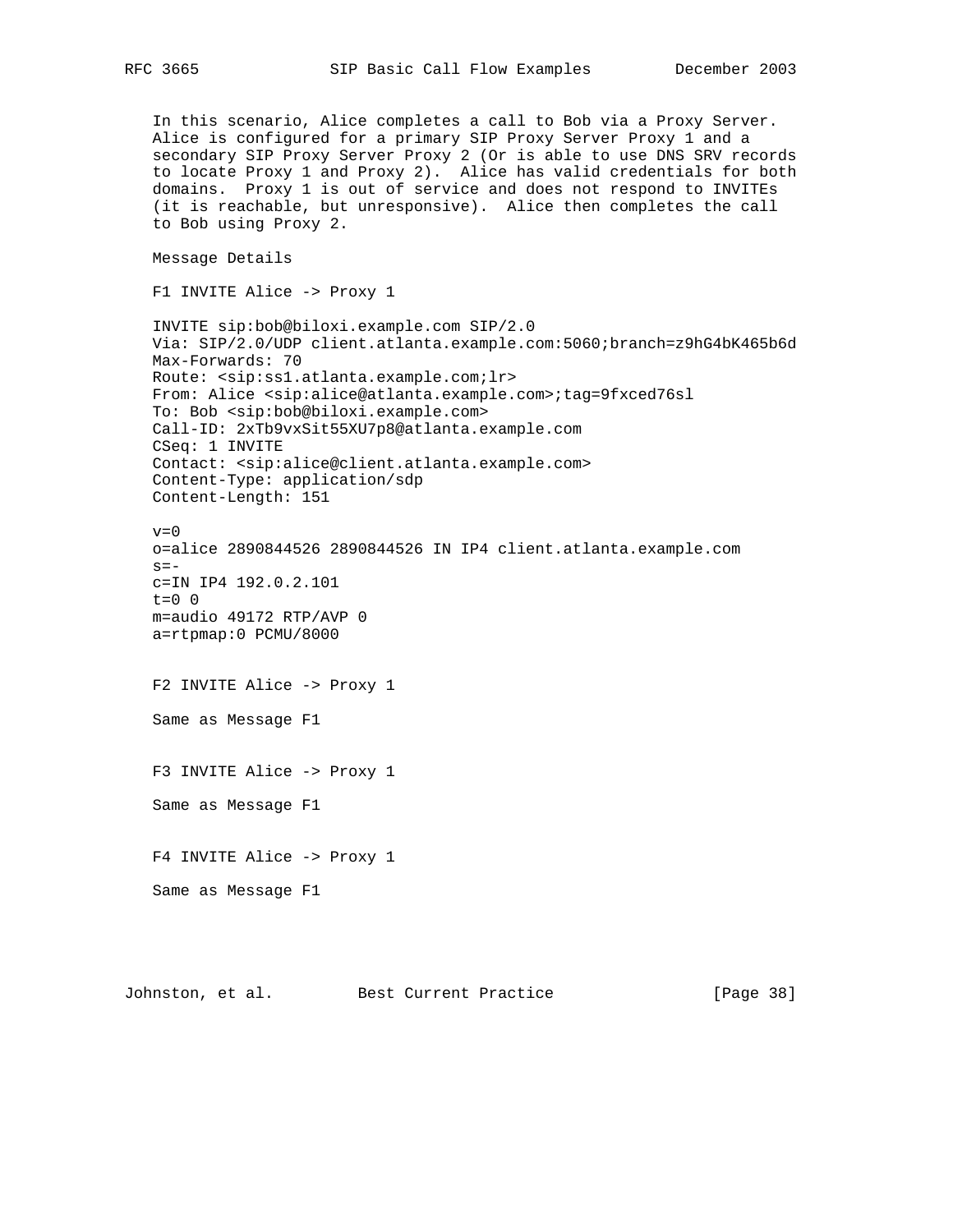F5 INVITE Alice -> Proxy 1 Same as Message F1 F6 INVITE Alice -> Proxy 1 Same as Message F1 F7 INVITE Alice -> Proxy 1 Same as Message F1 /\* Alice gives up on the unresponsive proxy \*/ F8 INVITE Alice -> Proxy 2 INVITE sip:bob@biloxi.example.com SIP/2.0 Via: SIP/2.0/UDP client.atlanta.example.com:5060;branch=z9hG4bK74b8a Max-Forwards: 70 From: Alice <sip:alice@atlanta.example.com>;tag=9fxced76sl To: Bob <sip:bob@biloxi.example.com> Call-ID: 4Fde34wkd11wsGFDs3@atlanta.example.com CSeq: 1 INVITE Contact: <sip:alice@client.atlanta.example.com> Content-Type: application/sdp Content-Length: 151  $v=0$  o=alice 2890844526 2890844526 IN IP4 client.atlanta.example.com  $s=$  c=IN IP4 192.0.2.101  $t=0$  0 m=audio 49172 RTP/AVP 0 a=rtpmap:0 PCMU/8000 /\* Proxy 2 challenges Alice for authentication \*/ F9 407 Proxy Authorization Required Proxy 2 -> Alice SIP/2.0 407 Proxy Authorization Required Via: SIP/2.0/UDP client.atlanta.example.com:5060;branch=z9hG4bK74b8a ;received=192.0.2.101 From: Alice <sip:alice@atlanta.example.com>;tag=9fxced76sl To: Bob <sip:bob@biloxi.example.com>;tag=2421452 Johnston, et al. Best Current Practice [Page 39]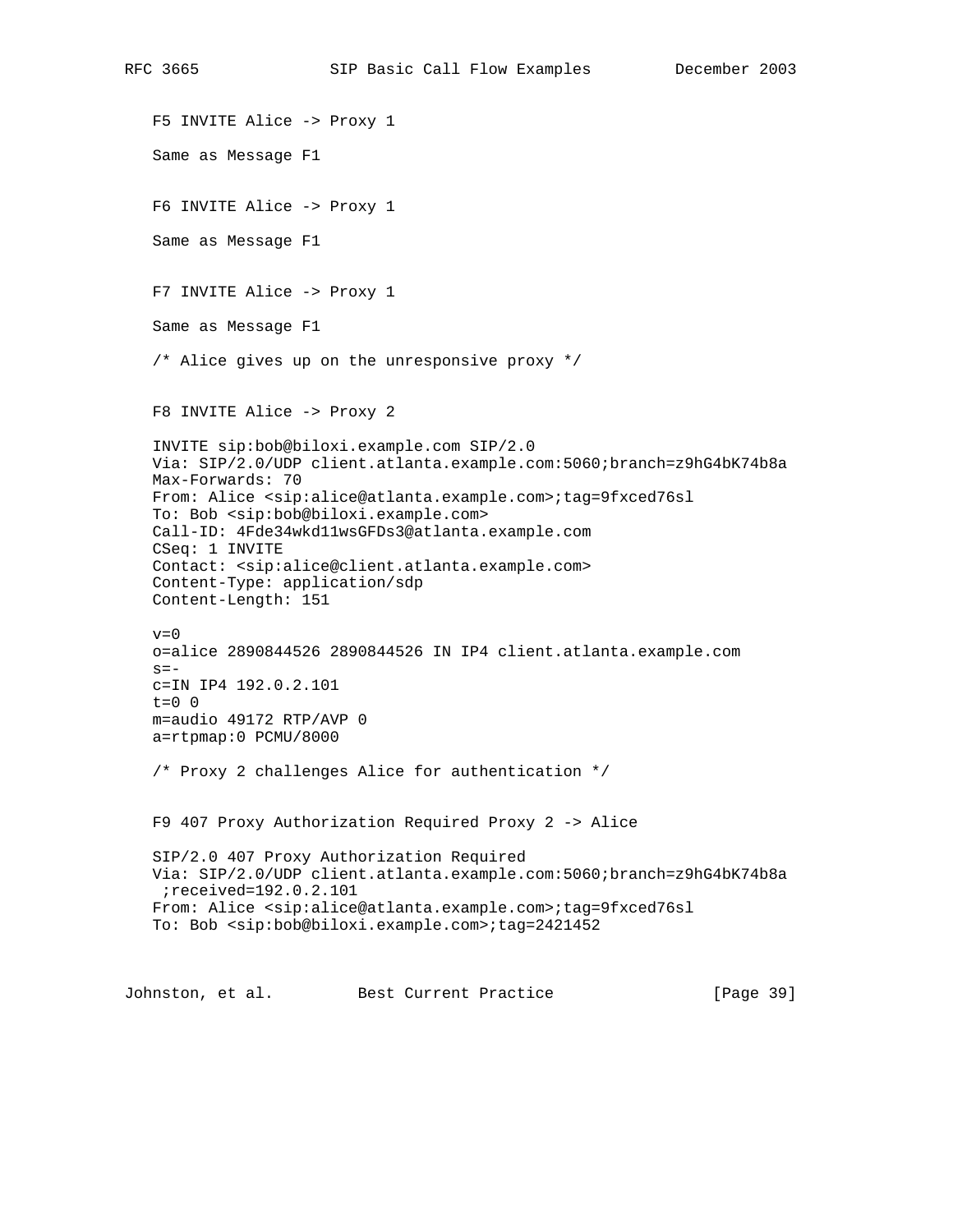```
 Call-ID: 4Fde34wkd11wsGFDs3@atlanta.example.com
 CSeq: 1 INVITE
 Proxy-Authenticate: Digest realm="biloxi.example.com", qop="auth",
 nonce="1ae6cbe5ea9c8e8df84fqnlec434a359",
 opaque="", stale=FALSE, algorithm=MD5
 Content-Length: 0
 F10 ACK Alice -> Proxy 2
 ACK sip:bob@biloxi.example.com SIP/2.0
 Via: SIP/2.0/UDP client.atlanta.example.com:5060;branch=z9hG4bK74b8a
 Max-Forwards: 70
 From: Alice <sip:alice@atlanta.example.com>;tag=9fxced76sl
 To: Bob <sip:bob@biloxi.example.com>;tag=2421452
 Call-ID: 4Fde34wkd11wsGFDs3@atlanta.example.com
 CSeq: 1 ACK
 Content-Length: 0
 /* Alice responds by re-sending the INVITE with authentication
 credentials in it. */
 F11 INVITE Alice -> Proxy 2
 INVITE sip:bob@biloxi.example.com SIP/2.0
 Via: SIP/2.0/UDP client.atlanta.example.com:5060;branch=z9hG4bK74bf9
 Max-Forwards: 70
 From: Alice <sip:alice@atlanta.example.com>;tag=9fxced76sl
 To: Bob <sip:bob@biloxi.example.com>
 Call-ID: 4Fde34wkd11wsGFDs3@atlanta.example.com
 CSeq: 2 INVITE
 Contact: <sip:alice@client.atlanta.example.com>
 Proxy-Authorization: Digest username="alice",
 realm="biloxi.example.com",
 nonce="1ae6cbe5ea9c8e8df84fqnlec434a359", opaque="",
 uri="sip:bob@biloxi.example.com",
  response="8a880c919d1a52f20a1593e228adf599"
 Content-Type: application/sdp
 Content-Length: 151
v=0 o=alice 2890844526 2890844526 IN IP4 client.atlanta.example.com
s = - c=IN IP4 192.0.2.101
t=0 0
 m=audio 49172 RTP/AVP 0
 a=rtpmap:0 PCMU/8000
```
Johnston, et al. Best Current Practice [Page 40]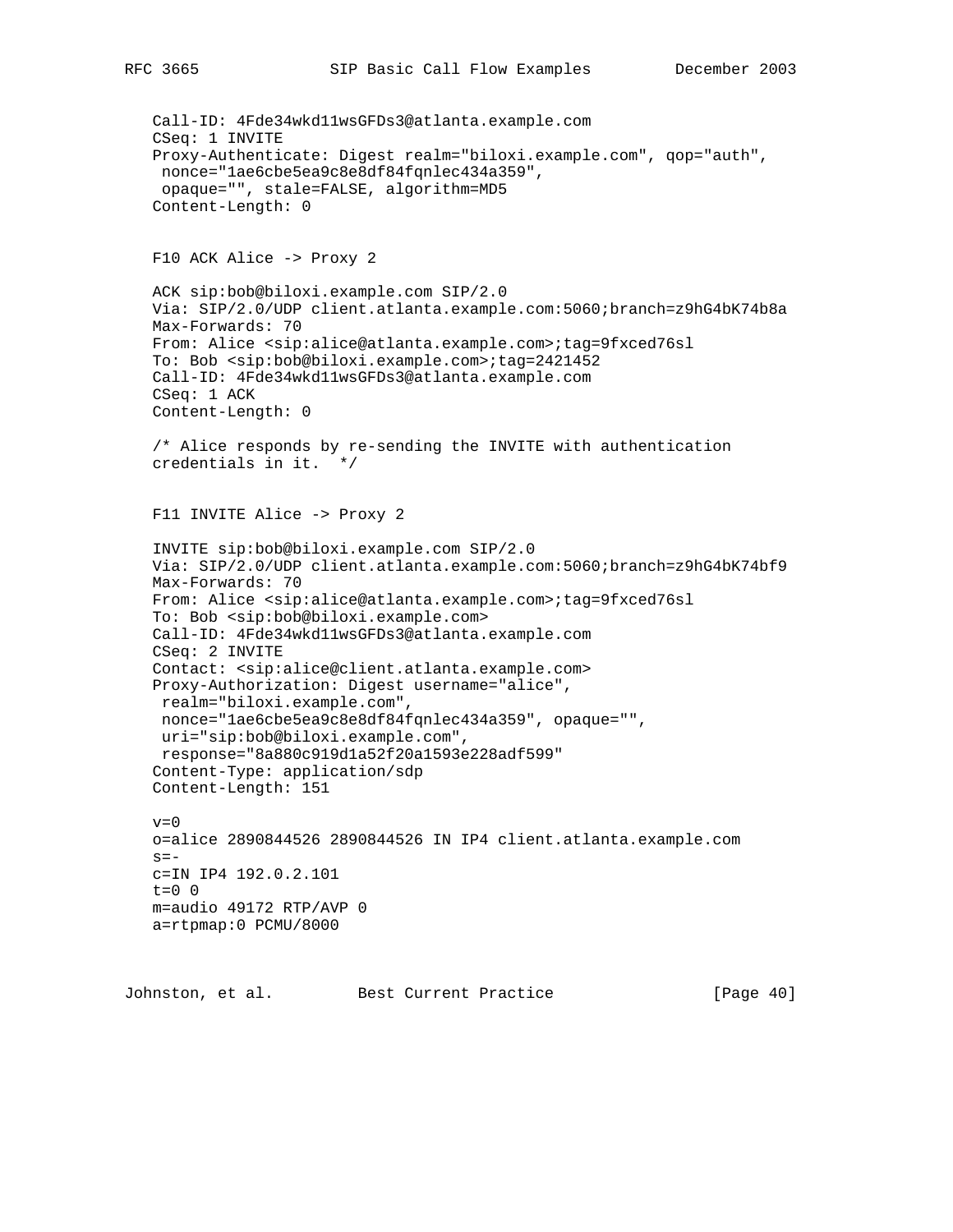/\* Proxy 2 accepts the credentials and forwards the INVITE to Bob. Client for Alice prepares to receive data on port 49172 from the network. \*/ F12 INVITE Proxy 2 -> Bob INVITE sip:bob@client.biloxi.example.com SIP/2.0 Via: SIP/2.0/UDP ss2.biloxi.example.com:5060;branch=z9hG4bK721e4.1 Via: SIP/2.0/UDP client.atlanta.example.com:5060;branch=z9hG4bK74bf9 ;received=192.0.2.101 Max-Forwards: 69 Record-Route: <sip:ss2.biloxi.example.com;lr> From: Alice <sip:alice@atlanta.example.com>;tag=9fxced76sl To: Bob <sip:bob@biloxi.example.com> Call-ID: 4Fde34wkd11wsGFDs3@atlanta.example.com CSeq: 2 INVITE Contact: <sip:alice@client.atlanta.example.com> Content-Type: application/sdp Content-Length: 151  $v=0$  o=alice 2890844526 2890844526 IN IP4 client.atlanta.example.com  $s=$  c=IN IP4 192.0.2.101  $t=0$  0 m=audio 49172 RTP/AVP 0 a=rtpmap:0 PCMU/8000 F13 100 Trying Proxy 2 -> Alice SIP/2.0 100 Trying Via: SIP/2.0/UDP client.atlanta.example.com:5060;branch=z9hG4bK74bf9 ;received=192.0.2.101 From: Alice <sip:alice@atlanta.example.com>;tag=9fxced76sl To: Bob <sip:bob@biloxi.example.com> Call-ID: 4Fde34wkd11wsGFDs3@atlanta.example.com CSeq: 2 INVITE Content-Length: 0 F14 180 Ringing Bob -> Proxy 2 SIP/2.0 180 Ringing Via: SIP/2.0/UDP ss2.biloxi.example.com:5060;branch=z9hG4bK721e4.1 ;received=192.0.2.222 Johnston, et al. Best Current Practice [Page 41]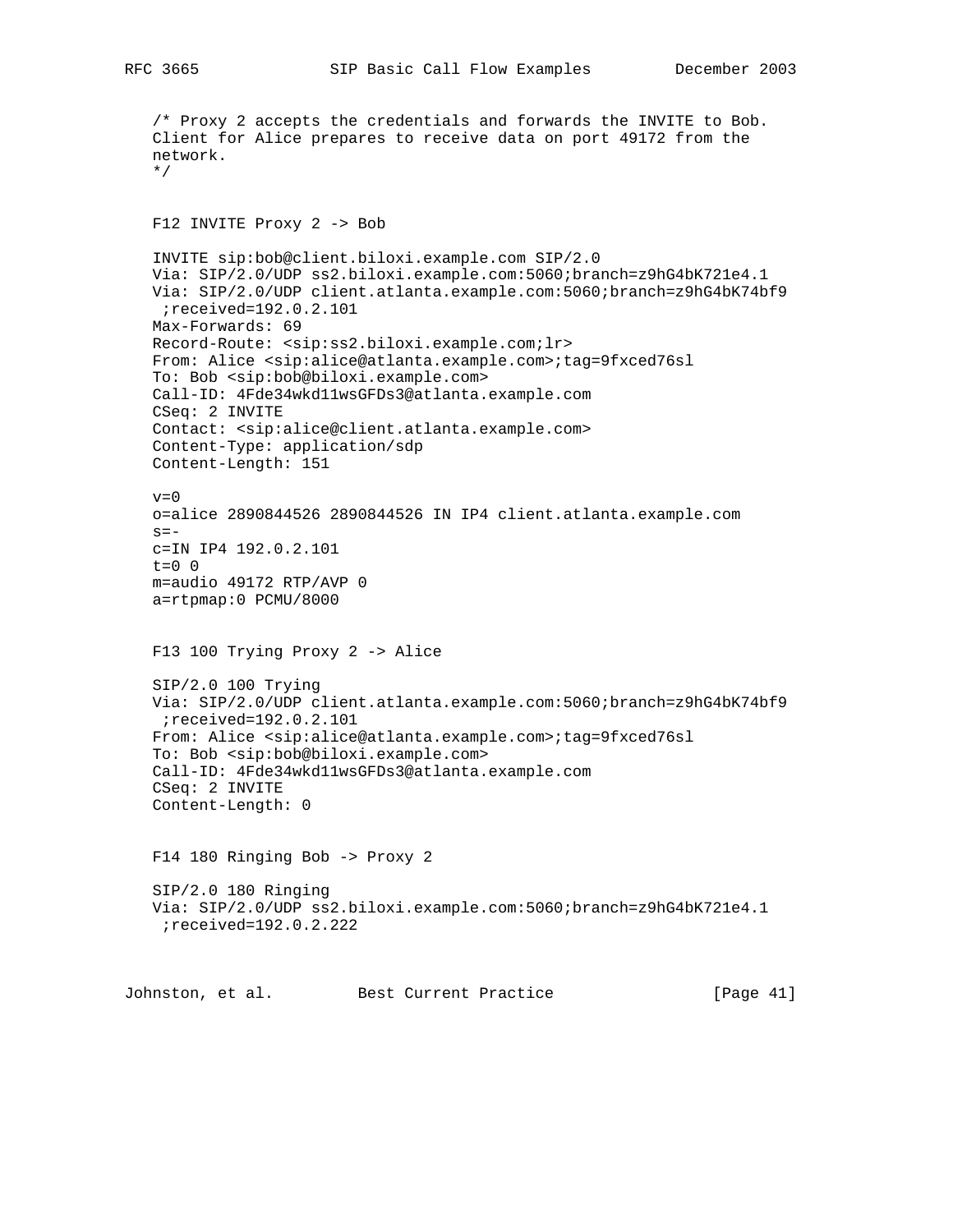```
 Via: SIP/2.0/UDP client.atlanta.example.com:5060;branch=z9hG4bK74bf9
  ;received=192.0.2.101
 Record-Route: <sip:ss2.biloxi.example.com;lr>
 From: Alice <sip:alice@atlanta.example.com>;tag=9fxced76sl
 To: Bob <sip:bob@biloxi.example.com>;tag=314159
 Call-ID: 4Fde34wkd11wsGFDs3@atlanta.example.com
 CSeq: 2 INVITE
 Contact: <sip:bob@client.biloxi.example.com>
 Content-Length: 0
 F15 180 Ringing Proxy 2 -> Alice
 SIP/2.0 180 Ringing
 Via: SIP/2.0/UDP client.atlanta.example.com:5060;branch=z9hG4bK74bf9
  ;received=192.0.2.101
 Record-Route: <sip:ss2.biloxi.example.com;lr>
 From: Alice <sip:alice@atlanta.example.com>;tag=9fxced76sl
 To: Bob <sip:bob@biloxi.example.com>;tag=314159
 Call-ID: 4Fde34wkd11wsGFDs3@atlanta.example.com
 CSeq: 2 INVITE
 Contact: <sip:bob@client.biloxi.example.com>
 Content-Length: 0
 F16 200 OK Bob -> Proxy 2
 SIP/2.0 200 OK
 Via: SIP/2.0/UDP ss2.biloxi.example.com:5060;branch=z9hG4bK721e4.1
  ;received=192.0.2.222
 Via: SIP/2.0/UDP client.atlanta.example.com:5060;branch=z9hG4bK74bf9
  ;received=192.0.2.101
 Record-Route: <sip:ss2.biloxi.example.com;lr>
 From: Alice <sip:alice@atlanta.example.com>;tag=9fxced76sl
 To: Bob <sip:bob@biloxi.example.com>;tag=314159
 Call-ID: 4Fde34wkd11wsGFDs3@atlanta.example.com
 CSeq: 2 INVITE
 Contact: <sip:bob@client.biloxi.example.com>
 Content-Type: application/sdp
 Content-Length: 147
v=0 o=bob 2890844527 2890844527 IN IP4 client.biloxi.example.com
s = - c=IN IP4 192.0.2.201
t=0 0
 m=audio 3456 RTP/AVP 0
 a=rtpmap:0 PCMU/8000
```
Johnston, et al. Best Current Practice [Page 42]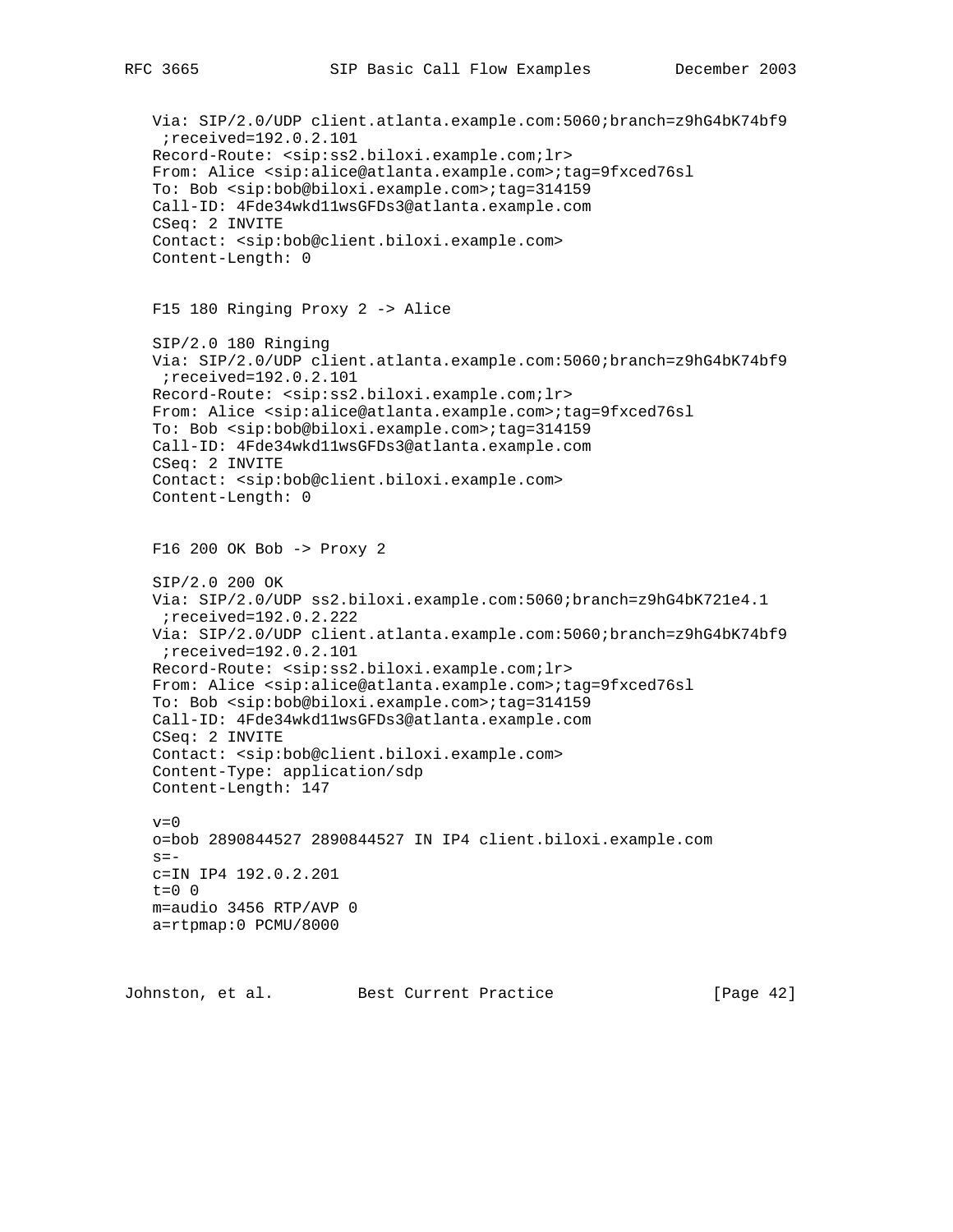```
 F17 200 OK Proxy 2 -> Alice
 SIP/2.0 200 OK
 Via: SIP/2.0/UDP client.atlanta.example.com:5060;branch=z9hG4bK74bf9
 ;received=192.0.2.101
 Record-Route: <sip:ss2.biloxi.example.com;lr>
 From: Alice <sip:alice@atlanta.example.com>;tag=9fxced76sl
 To: Bob <sip:bob@biloxi.example.com>;tag=314159
 Call-ID: 4Fde34wkd11wsGFDs3@atlanta.example.com
 CSeq: 2 INVITE
 Contact: <sip:bob@client.biloxi.example.com>
 Content-Type: application/sdp
 Content-Length: 147
v=0 o=bob 2890844527 2890844527 IN IP4 client.biloxi.example.com
s = - c=IN IP4 192.0.2.201
t=0 0
 m=audio 3456 RTP/AVP 0
 a=rtpmap:0 PCMU/8000
 F18 ACK Alice -> Proxy 2
 ACK sip:bob@client.biloxi.example.com SIP/2.0
 Via: SIP/2.0/UDP client.atlanta.example.com:5060;branch=z9hG4bK74b8g
 Max-Forwards: 70
 Route: <sip:ss2.biloxi.example.com;lr>
 From: Alice <sip:alice@atlanta.example.com>;tag=9fxced76sl
 To: Bob <sip:bob@biloxi.example.com>;tag=314159
 Call-ID: 4Fde34wkd11wsGFDs3@atlanta.example.com
 CSeq: 2 ACK
 Content-Length: 0
 F19 ACK Proxy 2 -> Bob
 ACK sip:bob@client.biloxi.example.com SIP/2.0
 Via: SIP/2.0/UDP ss2.biloxi.example.com:5060;branch=z9hG4bK721e4.1
 Via: SIP/2.0/UDP client.atlanta.example.com:5060;branch=z9hG4bK74b8g
  ;received=192.0.2.101
 Max-Forwards: 69
 From: Alice <sip:alice@atlanta.example.com>;tag=9fxced76sl
 To: Bob <sip:bob@biloxi.example.com>;tag=314159
 Call-ID: 4Fde34wkd11wsGFDs3@atlanta.example.com
```
Johnston, et al. Best Current Practice [Page 43]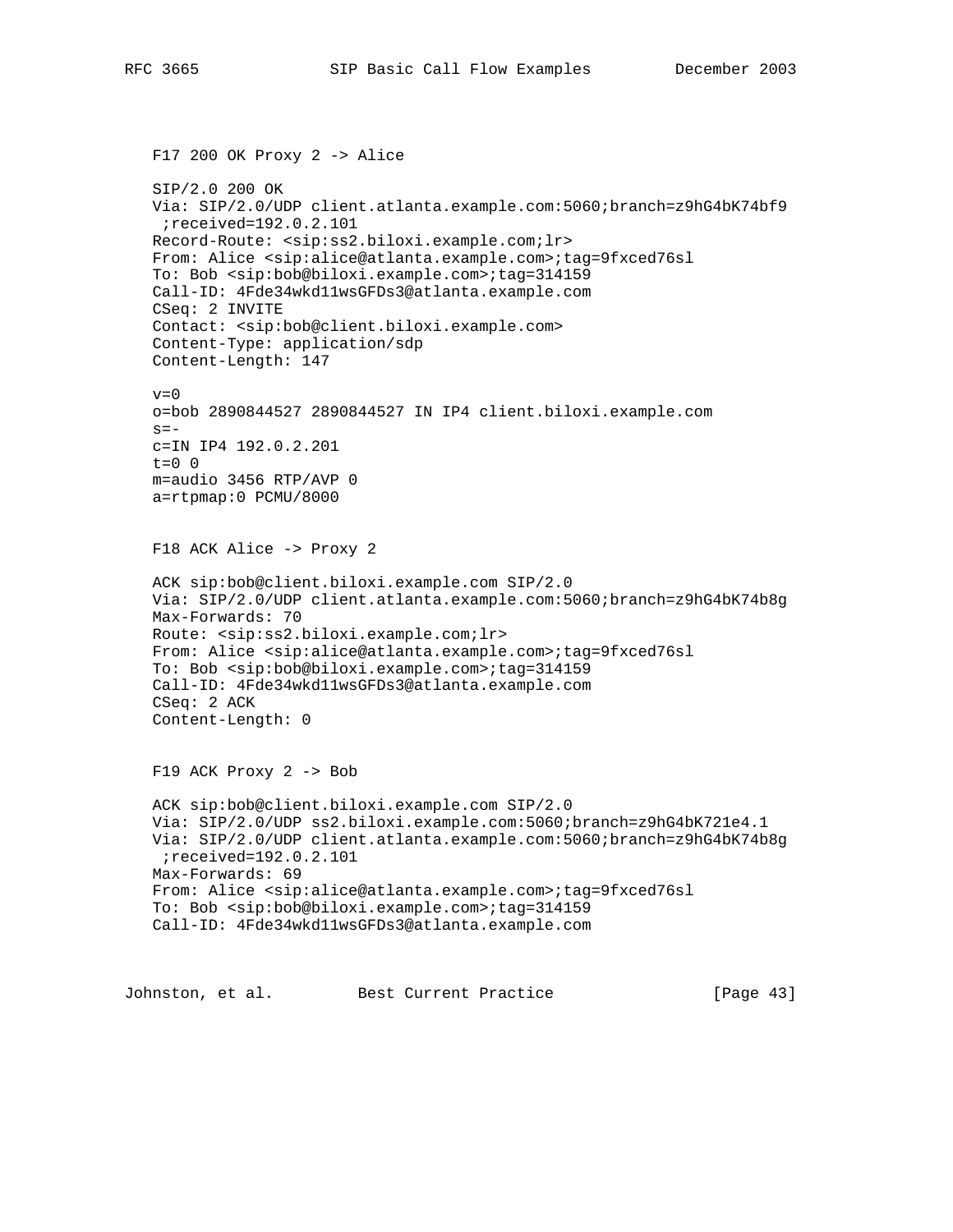```
 CSeq: 2 ACK
 Content-Length: 0
 /* RTP streams are established between Alice and Bob */
 /* Bob Hangs Up with Alice. */
 F20 BYE Bob -> Proxy 2
 BYE sip:alice@client.atlanta.example.com SIP/2.0
 Via: SIP/2.0/UDP client.biloxi.example.com:5060;branch=z9hG4bKnashds7
 Max-Forwards: 70
 Route: <sip:ss2.biloxi.example.com;lr>
 From: Bob <sip:bob@biloxi.example.com>;tag=314159
 To: Alice <sip:alice@atlanta.example.com>;tag=9fxced76sl
 Call-ID: 4Fde34wkd11wsGFDs3@atlanta.example.com
 CSeq: 1 BYE
 Content-Length: 0
 F21 BYE Proxy 2 -> Alice
 BYE sip:alice@client.atlanta.example.com SIP/2.0
 Via: SIP/2.0/UDP ss2.biloxi.example.com:5060;branch=z9hG4bK721e4.1
 Via: SIP/2.0/UDP client.biloxi.example.com:5060;branch=z9hG4bKnashds7
  ;received=192.0.2.201
 Max-Forwards: 69
 From: Bob <sip:bob@biloxi.example.com>;tag=314159
 To: Alice <sip:alice@atlanta.example.com>;tag=9fxced76sl
 Call-ID: 4Fde34wkd11wsGFDs3@atlanta.example.com
 CSeq: 1 BYE
 Content-Length: 0
 F22 200 OK Alice -> Proxy 2
 SIP/2.0 200 OK
 Via: SIP/2.0/UDP ss2.biloxi.example.com:5060;branch=z9hG4bK721e4.1
  ;received=192.0.2.222
 Via: SIP/2.0/UDP client.biloxi.example.com:5060;branch=z9hG4bKnashds7
 ;received=192.0.2.201
 From: Bob <sip:bob@biloxi.example.com>;tag=314159
 To: Alice <sip:alice@atlanta.example.com>;tag=9fxced76sl
 Call-ID: 4Fde34wkd11wsGFDs3@atlanta.example.com
 CSeq: 1 BYE
 Content-Length: 0
```
Johnston, et al. Best Current Practice [Page 44]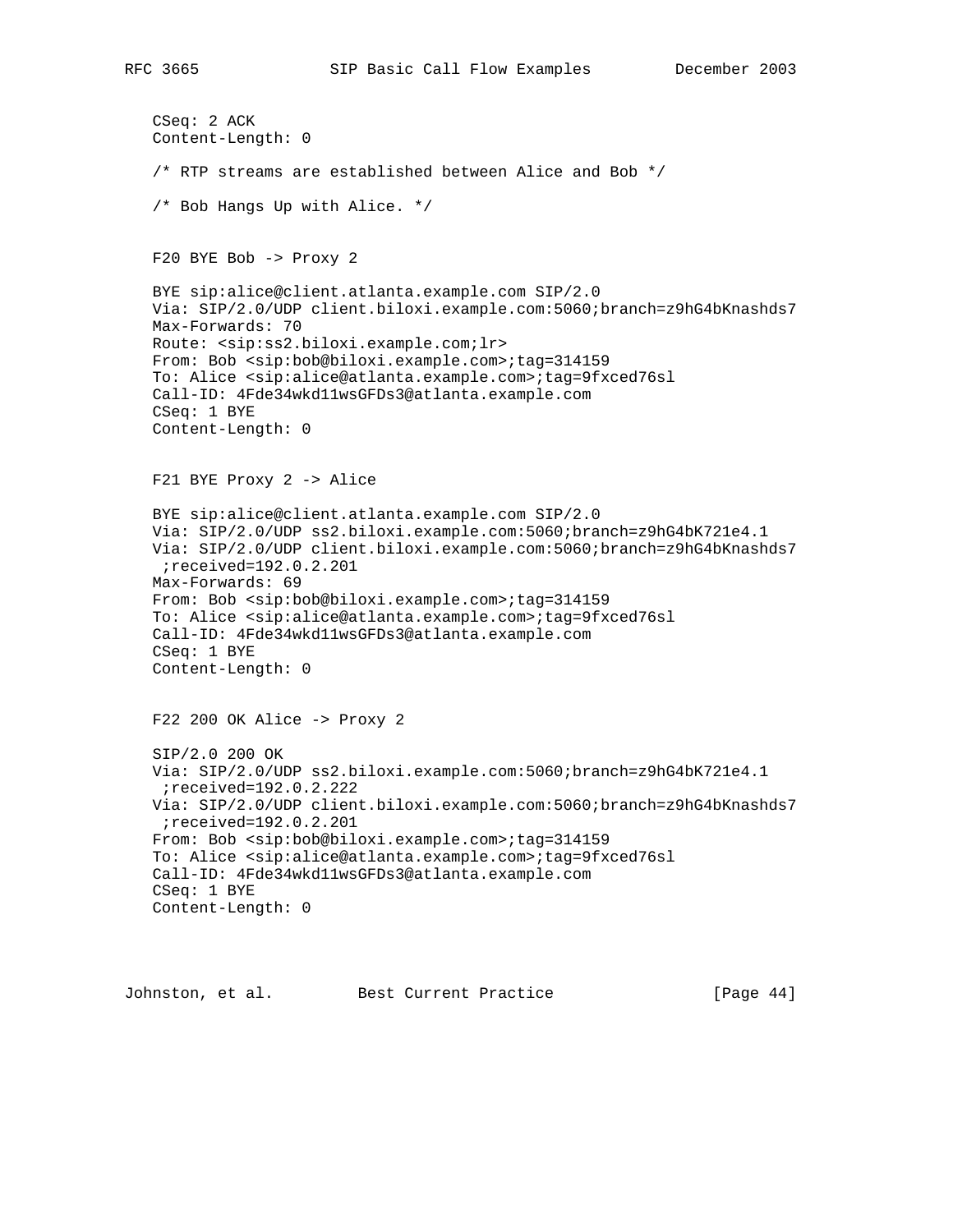F23 200 OK Proxy 2 -> Bob SIP/2.0 200 OK Via: SIP/2.0/UDP client.biloxi.example.com:5060;branch=z9hG4bKnashds7 ;received=192.0.2.201 From: Bob <sip:bob@biloxi.example.com>;tag=314159 To: Alice <sip:alice@atlanta.example.com>;tag=9fxced76sl Call-ID: 4Fde34wkd11wsGFDs3@atlanta.example.com CSeq: 1 BYE Content-Length: 0

Johnston, et al. Best Current Practice [Page 45]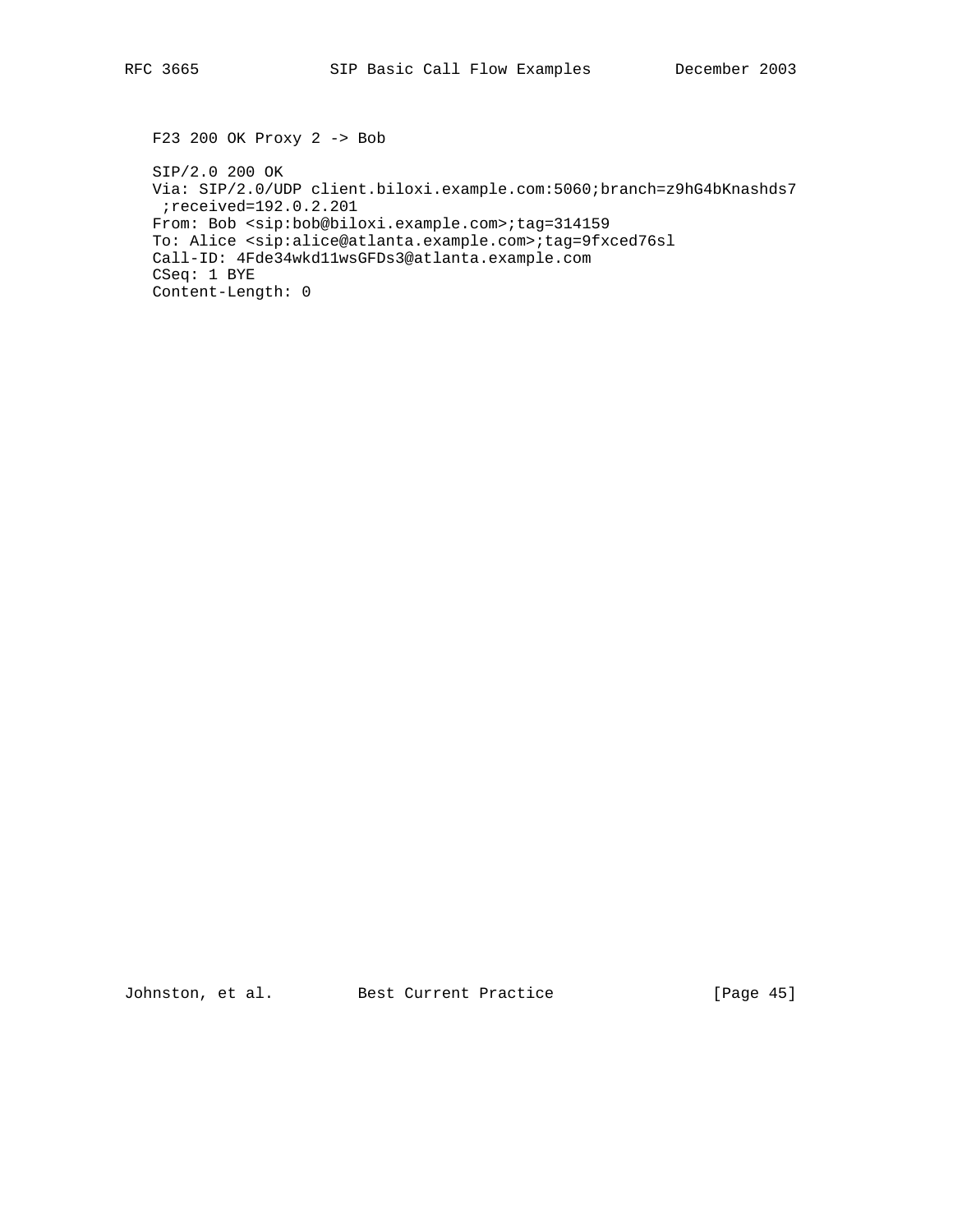## 3.5. Session Through a SIP ALG



 Alice completes a call to Bob through a ALG (Application Layer Gateway) and a SIP Proxy. The routing through the ALG is accomplished using a pre-loaded Route header in the INVITE F1. Note that the media stream setup is not end-to-end - the ALG terminates both media streams and bridges them. This is done by the ALG modifying the SDP in the INVITE (F1) and 200 OK (F10) messages, and possibly any 18x or ACK messages containing SDP.

 In addition to firewall traversal, this Back-to-Back User Agent (B2BUA) could be used as part of an anonymizer service (in which all identifying information on Alice would be removed), or to perform codec media conversion, such as mu-law to A-law conversion of PCM on an international call.

Also note that Proxy 2 does not Record-Route in this call flow.

Johnston, et al. Best Current Practice [Page 46]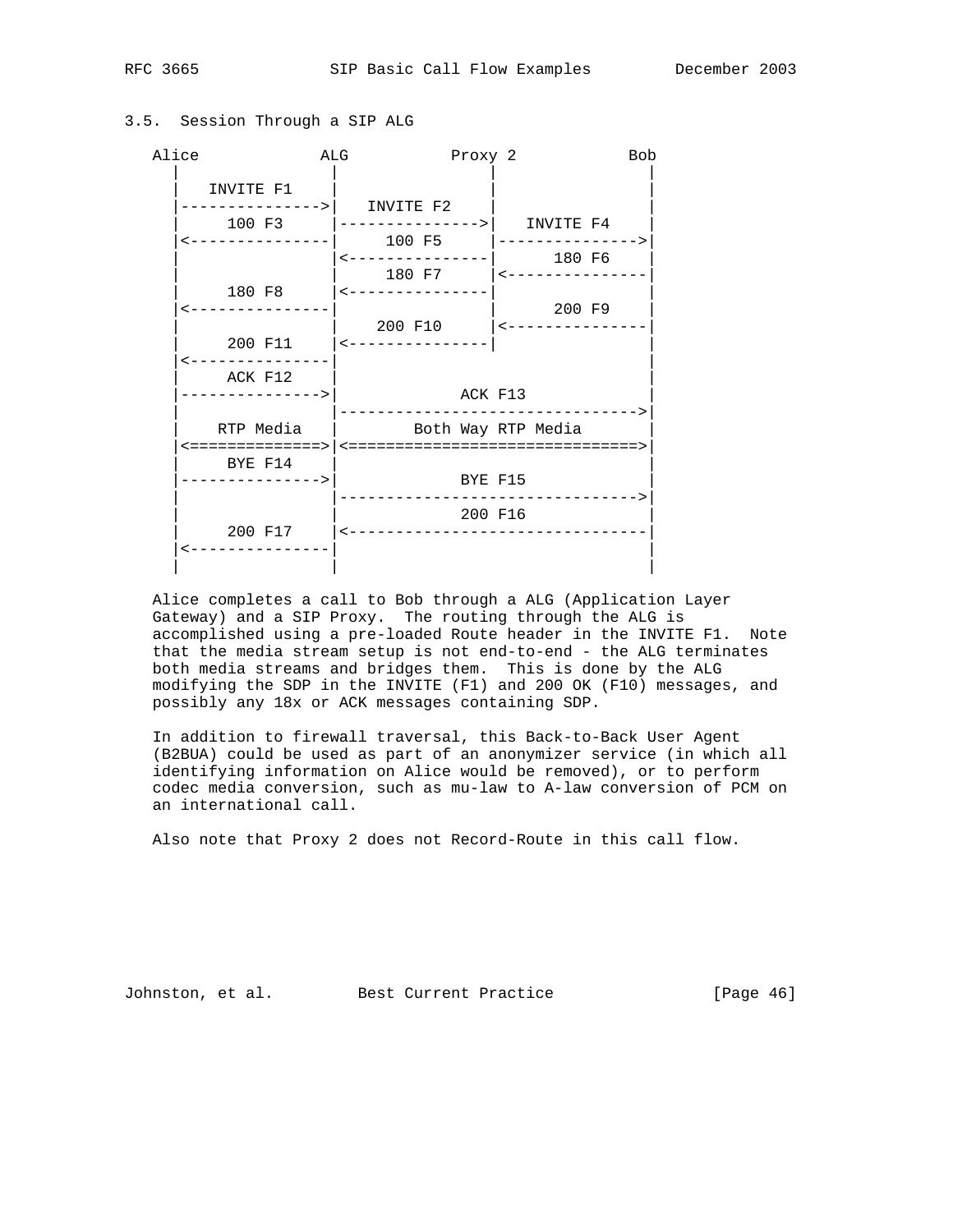```
 Message Details
 F1 INVITE Alice -> SIP ALG
 INVITE sip:bob@biloxi.example.com SIP/2.0
 Via: SIP/2.0/UDP client.atlanta.example.com:5060;branch=z9hG4bK74bf9
 Max-Forwards: 70
 From: Alice <sip:alice@atlanta.example.com>;tag=9fxced76sl
 To: Bob <sip:bob@biloxi.example.com>
 Call-ID: 2xTb9vxSit55XU7p8@atlanta.example.com
 CSeq: 1 INVITE
 Contact: <sip:alice@client.atlanta.example.com>
 Route: <sip:alg1.atlanta.example.com;lr>
 Proxy-Authorization: Digest username="alice",
  realm="biloxi.example.com",
 nonce="85b4f1cen4341ae6cbe5a3a9c8e88df9", opaque="",
 uri="sip:bob@biloxi.example.com",
  response="b3f392f9218a328b9294076d708e6815"
 Content-Type: application/sdp
 Content-Length: 151
v=0 o=alice 2890844526 2890844526 IN IP4 client.atlanta.example.com
s=- c=IN IP4 192.0.2.101
 t=0 0
 m=audio 49172 RTP/AVP 0
 a=rtpmap:0 PCMU/8000
 /* Client for Alice prepares to receive data on port 49172 from the
 network. */
 F2 INVITE SIP ALG -> Proxy 2
 INVITE sip:bob@biloxi.example.com SIP/2.0
 Via: SIP/2.0/UDP alg1.atlanta.example.com:5060;branch=z9hG4bK739578.1
 Via: SIP/2.0/UDP client.atlanta.example.com:5060;branch=z9hG4bK74bf9
  ;received=192.0.2.101
 Max-Forwards: 69
 Record-Route: <sip:alg1.atlanta.example.com;lr>
 From: Alice <sip:alice@atlanta.example.com>;tag=9fxced76sl
 To: Bob <sip:bob@biloxi.example.com>
 Call-ID: 2xTb9vxSit55XU7p8@atlanta.example.com
 CSeq: 1 INVITE
 Contact: <sip:alice@client.atlanta.example.com>
 Proxy-Authorization: Digest username="alice",
 realm="biloxi.example.com",
```
Johnston, et al. Best Current Practice [Page 47]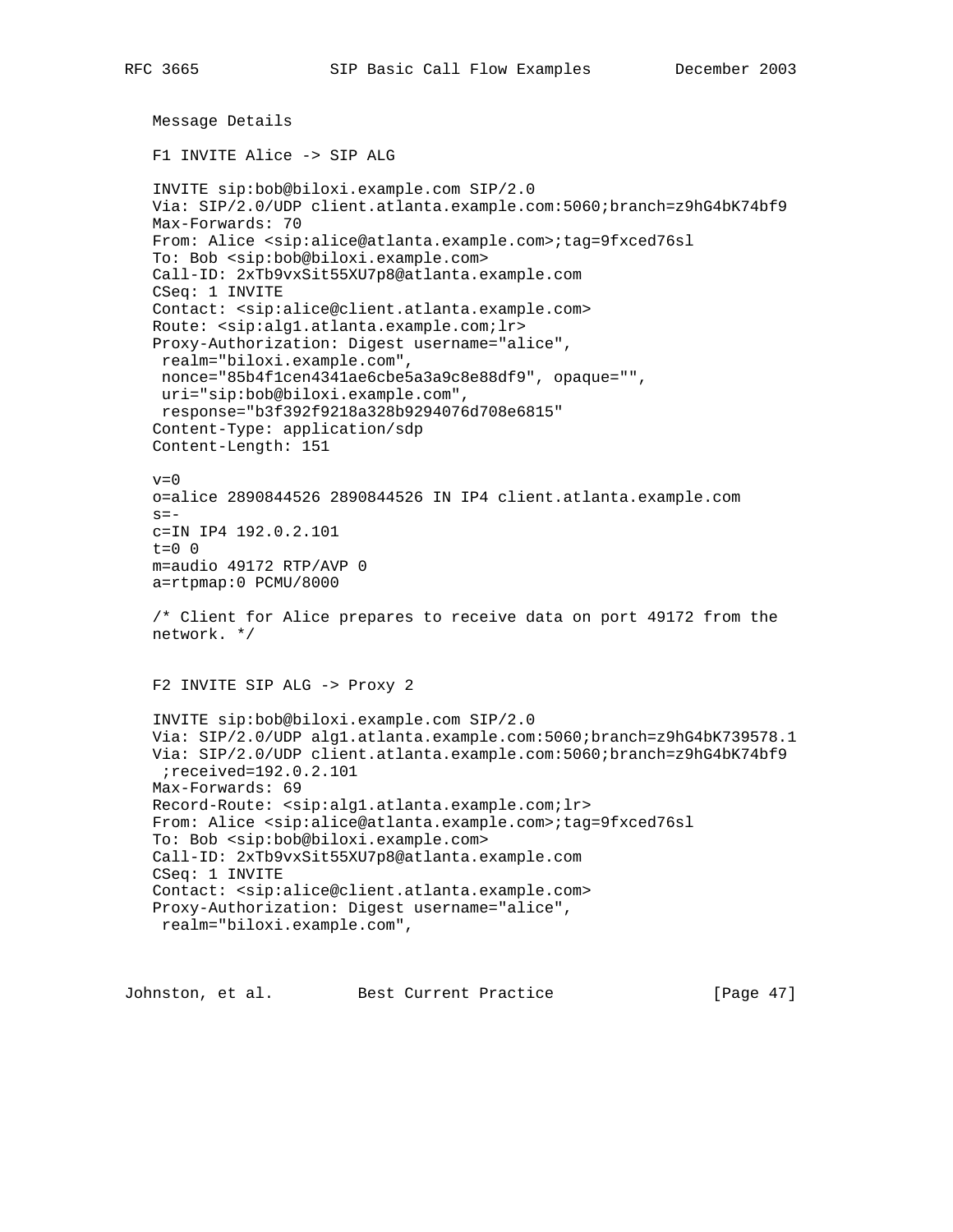nonce="85b4f1cen4341ae6cbe5a3a9c8e88df9", opaque="", uri="sip:bob@biloxi.example.com", response="b3f392f9218a328b9294076d708e6815" Content-Type: application/sdp Content-Length: 150  $v=0$  o=alice 2890844526 2890844526 IN IP4 client.atlanta.example.com  $s =$  c=IN IP4 192.0.2.128  $t=0$  0 m=audio 2000 RTP/AVP 0 a=rtpmap:0 PCMU/8000 F3 100 Trying SIP ALG -> Alice SIP/2.0 100 Trying Via: SIP/2.0/UDP client.atlanta.example.com:5060;branch=z9hG4bK74bf9 ;received=192.0.2.101 From: Alice <sip:alice@atlanta.example.com>;tag=9fxced76sl To: Bob <sip:bob@biloxi.example.com> Call-ID: 2xTb9vxSit55XU7p8@atlanta.example.com CSeq: 1 INVITE Content-Length: 0 /\* SIP ALG prepares to proxy data from port 192.0.2.128/2000 to 192.0.2.101/49172. Proxy 2 uses a Location Service function to determine where Bob is located. Based upon location analysis the call is forwarded to Bob \*/ F4 INVITE Proxy 2 -> Bob INVITE sip:bob@client.biloxi.example.com SIP/2.0 Via: SIP/2.0/UDP ss2.biloxi.example.com:5060;branch=z9hG4bK2d4790.1 Via: SIP/2.0/UDP alg1.atlanta.example.com:5060;branch=z9hG4bK739578.1 ;received=192.0.2.128 Via: SIP/2.0/UDP client.atlanta.example.com:5060;branch=z9hG4bK74bf9 ;received=192.0.2.101 Max-Forwards: 68 Record-Route: <sip:alg1.atlanta.example.com;lr> From: Alice <sip:alice@atlanta.example.com>;tag=9fxced76sl To: Bob <sip:bob@biloxi.example.com> Call-ID: 2xTb9vxSit55XU7p8@atlanta.example.com CSeq: 1 INVITE Contact: <sip:alice@client.atlanta.example.com> Content-Type: application/sdp

Johnston, et al. Best Current Practice [Page 48]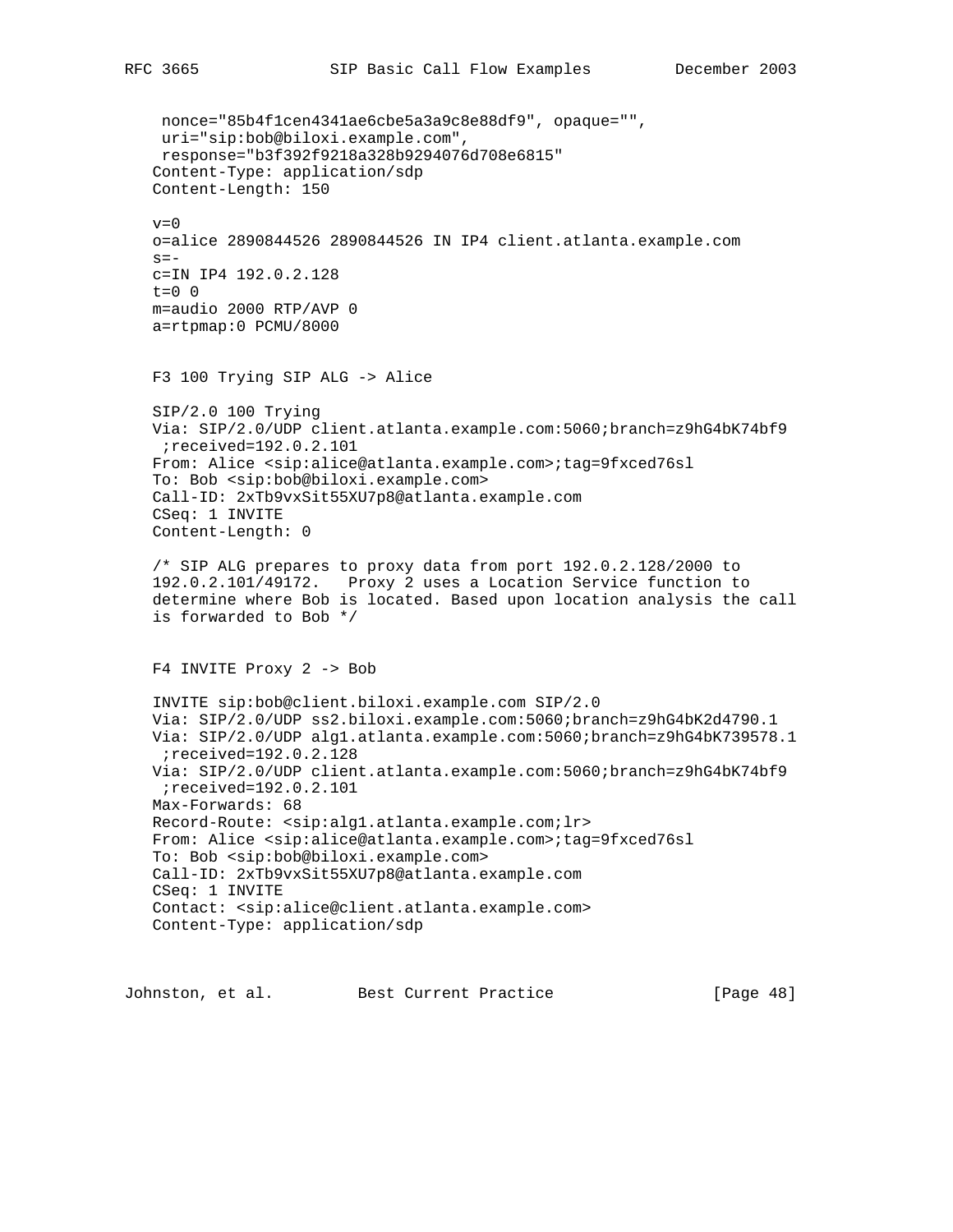Content-Length: 150  $v=0$  o=alice 2890844526 2890844526 IN IP4 client.atlanta.example.com  $s =$  c=IN IP4 192.0.2.128  $t=0$  0 m=audio 2000 RTP/AVP 0 a=rtpmap:0 PCMU/8000 F5 100 Trying Proxy 2 -> SIP ALG SIP/2.0 100 Trying Via: SIP/2.0/UDP alg1.atlanta.example.com:5060;branch=z9hG4bK739578.1 ;received=192.0.2.128 Via: SIP/2.0/UDP client.atlanta.example.com:5060;branch=z9hG4bK74bf9 ;received=192.0.2.101 From: Alice <sip:alice@atlanta.example.com>;tag=9fxced76sl To: Bob <sip:bob@biloxi.example.com> Call-ID: 2xTb9vxSit55XU7p8@atlanta.example.com CSeq: 1 INVITE Content-Length: 0 F6 180 Ringing Bob -> Proxy 2 SIP/2.0 180 Ringing Via: SIP/2.0/UDP ss2.biloxi.example.com:5060;branch=z9hG4bK2d4790.1 ;received=192.0.2.222 Via: SIP/2.0/UDP alg1.atlanta.example.com:5060;branch=z9hG4bK739578.1 ;received=192.0.2.128 Via: SIP/2.0/UDP client.atlanta.example.com:5060;branch=z9hG4bK74bf9 ;received=192.0.2.101 Record-Route: <sip:alg1.atlanta.example.com;lr> From: Alice <sip:alice@atlanta.example.com>;tag=9fxced76sl To: Bob <sip:bob@biloxi.example.com>;tag=314159 Call-ID: 2xTb9vxSit55XU7p8@atlanta.example.com CSeq: 1 INVITE Contact: <sip:bob@client.biloxi.example.com> Content-Length: 0 F7 180 Ringing Proxy 2 -> SIP ALG SIP/2.0 180 Ringing Via: SIP/2.0/UDP alg1.atlanta.example.com:5060;branch=z9hG4bK739578.1 ;received=192.0.2.128 Johnston, et al. Best Current Practice [Page 49]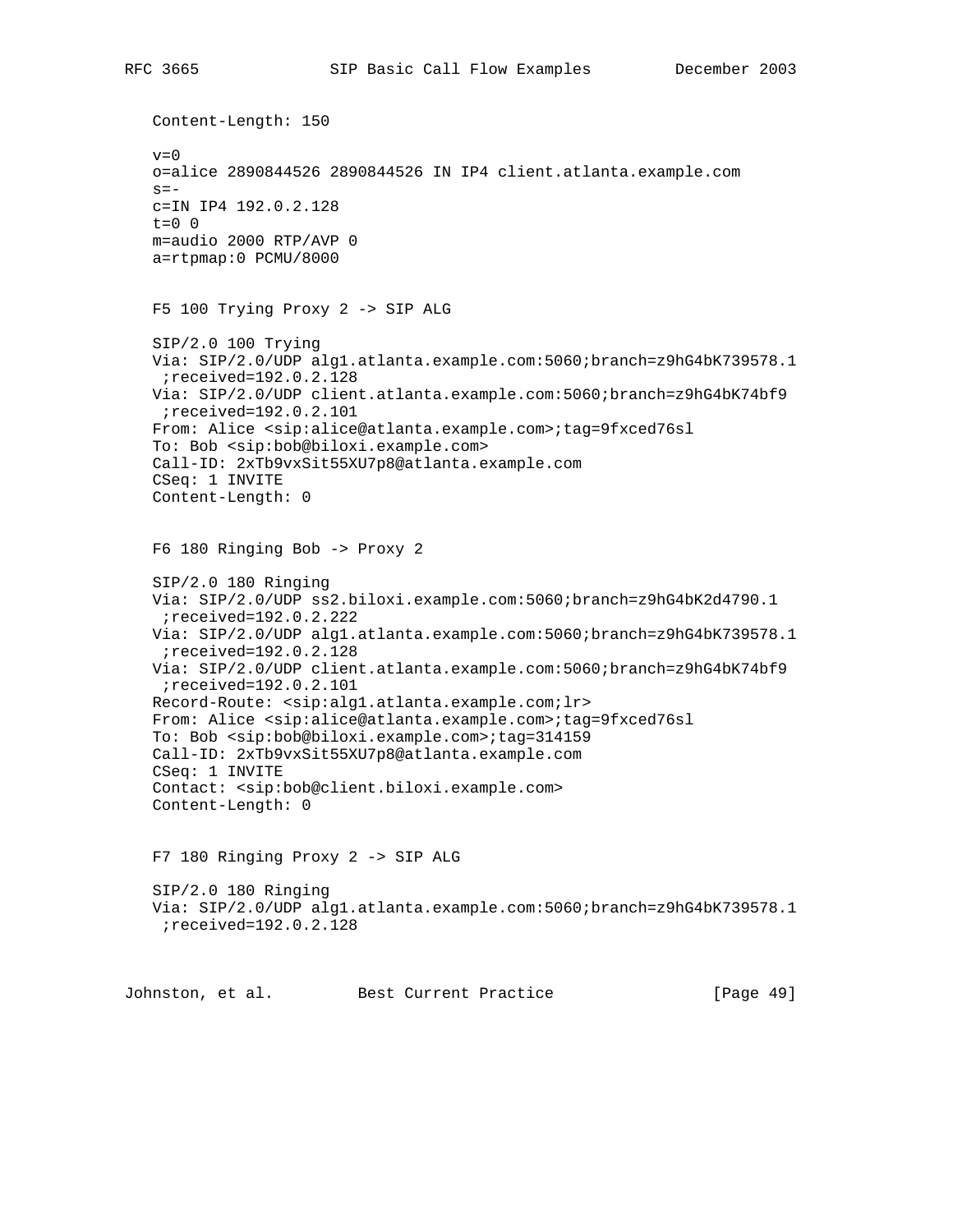```
 Via: SIP/2.0/UDP client.atlanta.example.com:5060;branch=z9hG4bK74bf9
  ;received=192.0.2.101
 Record-Route: <sip:alg1.atlanta.example.com;lr>
 From: Alice <sip:alice@atlanta.example.com>;tag=9fxced76sl
 To: Bob <sip:bob@biloxi.example.com>;tag=314159
 Call-ID: 2xTb9vxSit55XU7p8@atlanta.example.com
 CSeq: 1 INVITE
 Contact: <sip:bob@client.biloxi.example.com>
 Content-Length: 0
 F8 180 Ringing SIP ALG -> Alice
 SIP/2.0 180 Ringing
 Via: SIP/2.0/UDP client.atlanta.example.com:5060;branch=z9hG4bK74bf9
  ;received=192.0.2.101
 Record-Route: <sip:alg1.atlanta.example.com;lr>
 From: Alice <sip:alice@atlanta.example.com>;tag=9fxced76sl
 To: Bob <sip:bob@biloxi.example.com>;tag=314159
 Call-ID: 2xTb9vxSit55XU7p8@atlanta.example.com
 CSeq: 1 INVITE
 Contact: <sip:bob@client.biloxi.example.com>
 Content-Length: 0
 F9 200 OK Bob -> Proxy 2
 SIP/2.0 200 OK
 Via: SIP/2.0/UDP ss2.biloxi.example.com:5060;branch=z9hG4bK2d4790.1
  ;received=192.0.2.222
 Via: SIP/2.0/UDP alg1.atlanta.example.com:5060;branch=z9hG4bK739578.1
  ;received=192.0.2.128
 Via: SIP/2.0/UDP client.atlanta.example.com:5060;branch=z9hG4bK74bf9
  ;received=192.0.2.101
 Record-Route: <sip:alg1.atlanta.example.com;lr>
 From: Alice <sip:alice@atlanta.example.com>;tag=9fxced76sl
 To: Bob <sip:bob@biloxi.example.com>;tag=314159
 Call-ID: 2xTb9vxSit55XU7p8@atlanta.example.com
 CSeq: 1 INVITE
 Contact: <sip:bob@client.biloxi.example.com>
 Content-Type: application/sdp
 Content-Length: 147
v=0 o=bob 2890844527 2890844527 IN IP4 client.biloxi.example.com
s=- c=IN IP4 192.0.2.201
t=0 0
```
Johnston, et al. Best Current Practice [Page 50]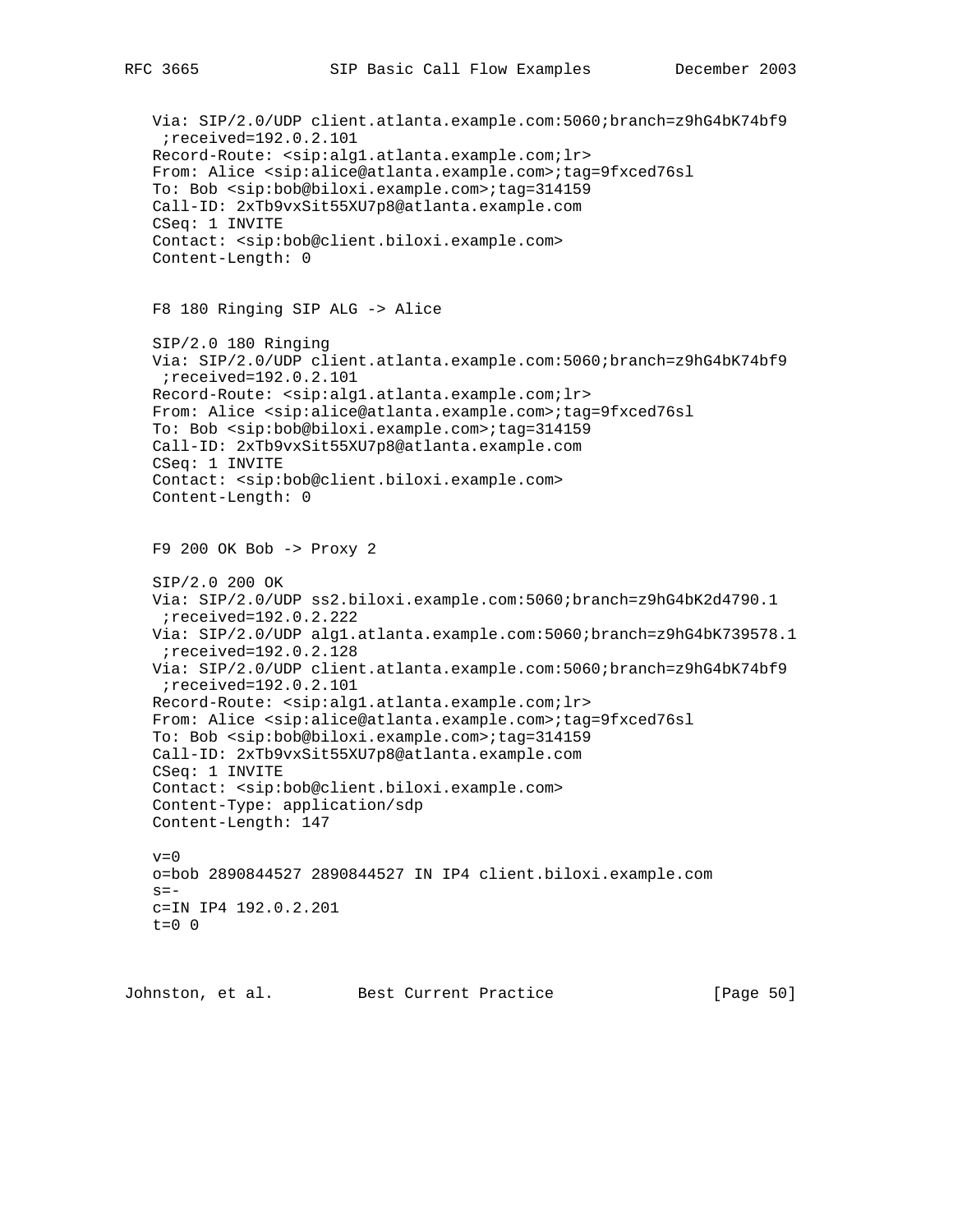```
 m=audio 3456 RTP/AVP 0
 a=rtpmap:0 PCMU/8000
 F10 200 OK Proxy 2 -> SIP ALG
 SIP/2.0 200 OK
 Via: SIP/2.0/UDP alg1.atlanta.example.com:5060;branch=z9hG4bK739578.1
  ;received=192.0.2.128
 Via: SIP/2.0/UDP client.atlanta.example.com:5060;branch=z9hG4bK74bf9
 ;received=192.0.2.101
 Record-Route: <sip:alg1.atlanta.example.com;lr>
 From: Alice <sip:alice@atlanta.example.com>;tag=9fxced76sl
 To: Bob <sip:bob@biloxi.example.com>;tag=314159
 Call-ID: 2xTb9vxSit55XU7p8@atlanta.example.com
 CSeq: 1 INVITE
 Contact: <sip:bob@client.biloxi.example.com>
 Content-Type: application/sdp
 Content-Length: 147
v=0 o=bob 2890844527 2890844527 IN IP4 client.biloxi.example.com
s=- c=IN IP4 192.0.2.201
t=0 0
 m=audio 3456 RTP/AVP 0
 a=rtpmap:0 PCMU/8000
 F11 200 OK SIP ALG -> Alice
 SIP/2.0 200 OK
 Via: SIP/2.0/UDP client.atlanta.example.com:5060;branch=z9hG4bK74bf9
 ;received=192.0.2.101
 Record-Route: <sip:alg1.atlanta.example.com;lr>
 From: Alice <sip:alice@atlanta.example.com>;tag=9fxced76sl
 To: Bob <sip:bob@biloxi.example.com>;tag=314159
 Call-ID: 2xTb9vxSit55XU7p8@atlanta.example.com
 CSeq: 1 INVITE
 Contact: <sip:bob@client.biloxi.example.com>
 Content-Type: application/sdp
 Content-Length: 147
v=0 o=bob 2890844527 2890844527 IN IP4 client.biloxi.example.com
s=- c=IN IP4 192.0.2.128
t=0 0
```
Johnston, et al. Best Current Practice [Page 51]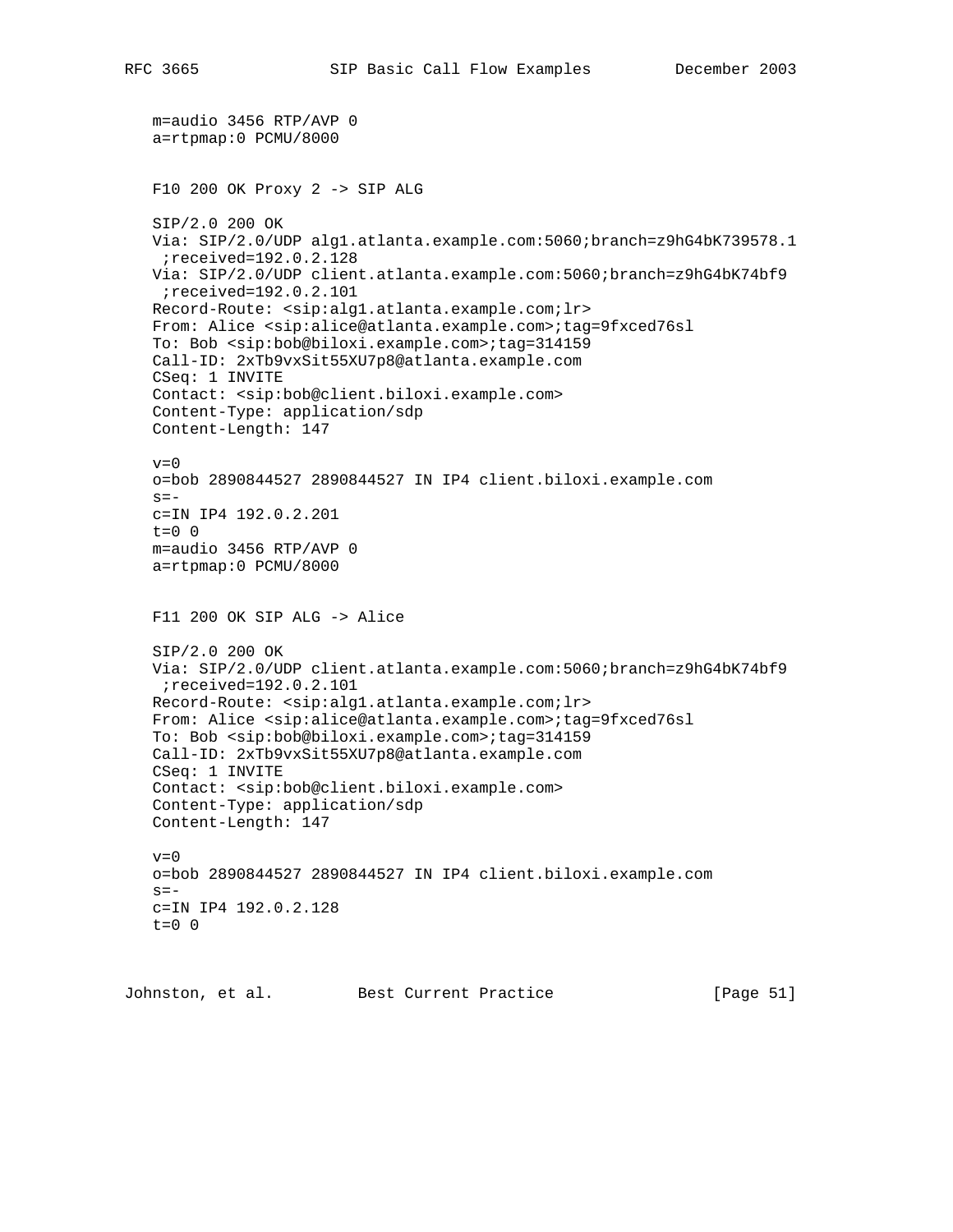```
 m=audio 1734 RTP/AVP 0
 a=rtpmap:0 PCMU/8000
 /* The ALG prepares to proxy packets from 192.0.2.128/
    1734 to 192.0.2.201/3456 */
 F12 ACK Alice -> SIP ALG
 ACK sip:bob@client.biloxi.example.com SIP/2.0
 Via: SIP/2.0/UDP client.atlanta.example.com:5060;branch=z9hG4bK74bhh
 Max-Forwards: 70
 Route: <sip:alg1.atlanta.example.com;lr>
 From: Alice <sip:alice@atlanta.example.com>;tag=9fxced76sl
 To: Bob <sip:bob@biloxi.example.com>;tag=314159
 Call-ID: 2xTb9vxSit55XU7p8@atlanta.example.com
 CSeq: 1 ACK
 Content-Length: 0
 F13 ACK SIP ALG -> Bob
 ACK sip:bob@client.biloxi.example.com SIP/2.0
 Via: SIP/2.0/UDP alg1.atlanta.example.com:5060;branch=z9hG4bK739578.1
 Via: SIP/2.0/UDP client.atlanta.example.com:5060;branch=z9hG4bK74bhh
  ;received=192.0.2.101
 Max-Forwards: 69
 From: Alice <sip:alice@atlanta.example.com>;tag=9fxced76sl
 To: Bob <sip:bob@biloxi.example.com>;tag=314159
 Call-ID: 2xTb9vxSit55XU7p8@atlanta.example.com
 CSeq: 1 ACK
 Content-Length: 0
 /* RTP streams are established between Alice and the ALG and
 between the ALG and B*/
 /* Alice Hangs Up with Bob. */
 F14 BYE Alice -> SIP ALG
 BYE sip:bob@client.biloxi.example.com SIP/2.0
 Via: SIP/2.0/UDP client.atlanta.example.com:5060;branch=z9hG4bK74be5
 Max-Forwards: 70
 Route: <sip:alg1.atlanta.example.com;lr>
 From: Alice <sip:alice@atlanta.example.com>;tag=9fxced76sl
 To: Bob <sip:bob@biloxi.example.com>;tag=314159
 Call-ID: 2xTb9vxSit55XU7p8@atlanta.example.com
```
Johnston, et al. Best Current Practice [Page 52]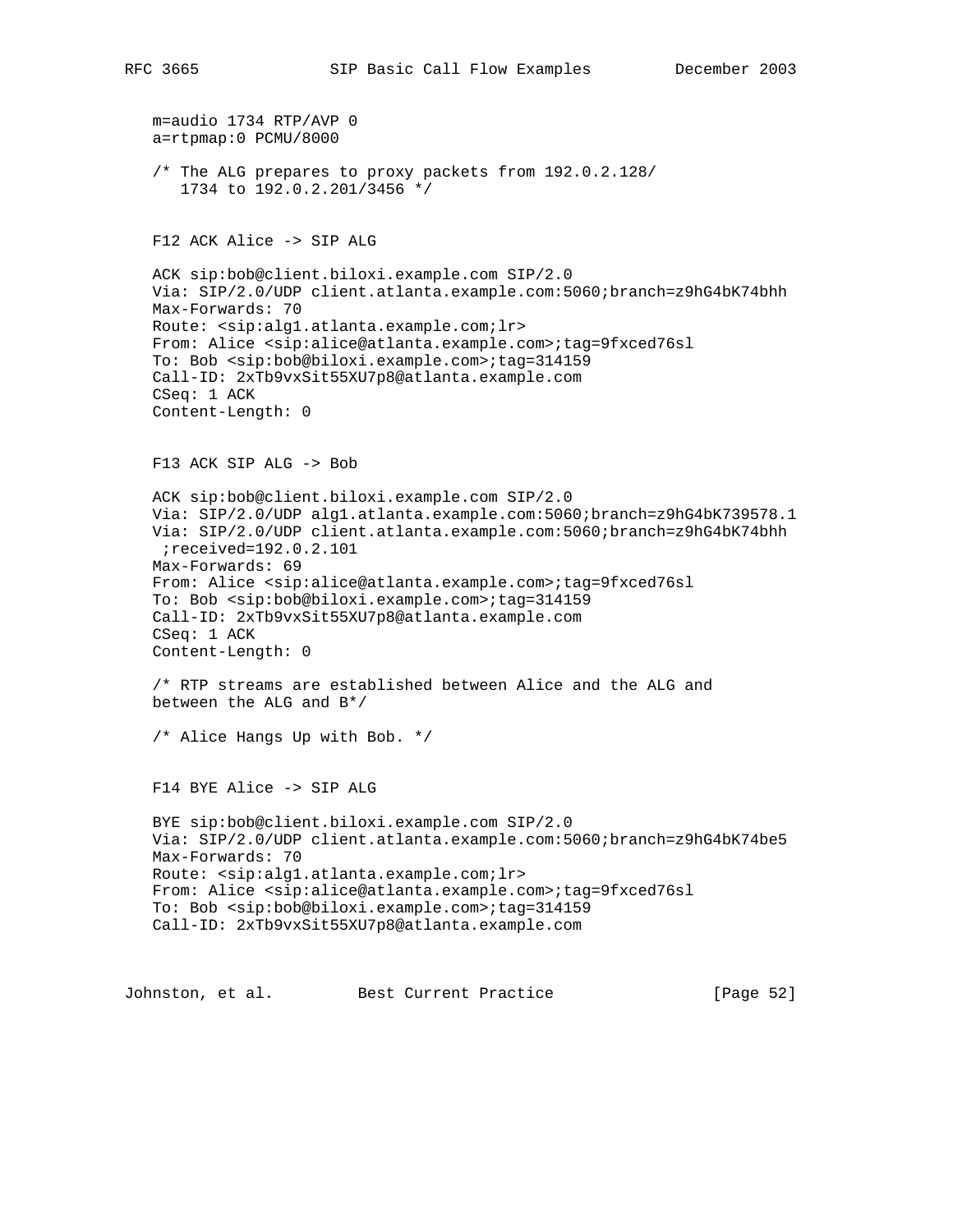```
 CSeq: 2 BYE
 Content-Length: 0
 F15 BYE SIP ALG -> Bob
 BYE sip:bob@client.biloxi.example.com SIP/2.0
 Via: SIP/2.0/UDP alg1.atlanta.example.com:5060;branch=z9hG4bK739578.1
 Via: SIP/2.0/UDP client.atlanta.example.com:5060;branch=z9hG4bK74be5
 ;received=192.0.2.101
 Max-Forwards: 69
 From: Alice <sip:alice@atlanta.example.com>;tag=9fxced76sl
 To: Bob <sip:bob@biloxi.example.com>;tag=314159
 Call-ID: 2xTb9vxSit55XU7p8@atlanta.example.com
 CSeq: 2 BYE
 Content-Length: 0
 F16 200 OK Bob -> SIP ALG
 SIP/2.0 200 OK
 Via: SIP/2.0/UDP alg1.atlanta.example.com:5060;branch=z9hG4bK739578.1
 ;received=192.0.2.128
 Via: SIP/2.0/UDP client.atlanta.example.com:5060;branch=z9hG4bK74be5
 ;received=192.0.2.101
 From: Alice <sip:alice@atlanta.example.com>;tag=9fxced76sl
 To: Bob <sip:bob@biloxi.example.com>;tag=314159
 Call-ID: 2xTb9vxSit55XU7p8@atlanta.example.com
 CSeq: 2 BYE
 Content-Length: 0
 F17 200 OK SIP ALG -> Alice
 SIP/2.0 200 OK
 Via: SIP/2.0/UDP client.atlanta.example.com:5060;branch=z9hG4bK74be5
 ;received=192.0.2.101
 From: Alice <sip:alice@atlanta.example.com>;tag=9fxced76sl
 To: Bob <sip:bob@biloxi.example.com>;tag=314159
 Call-ID: 2xTb9vxSit55XU7p8@atlanta.example.com
 CSeq: 2 BYE
 Content-Length: 0
```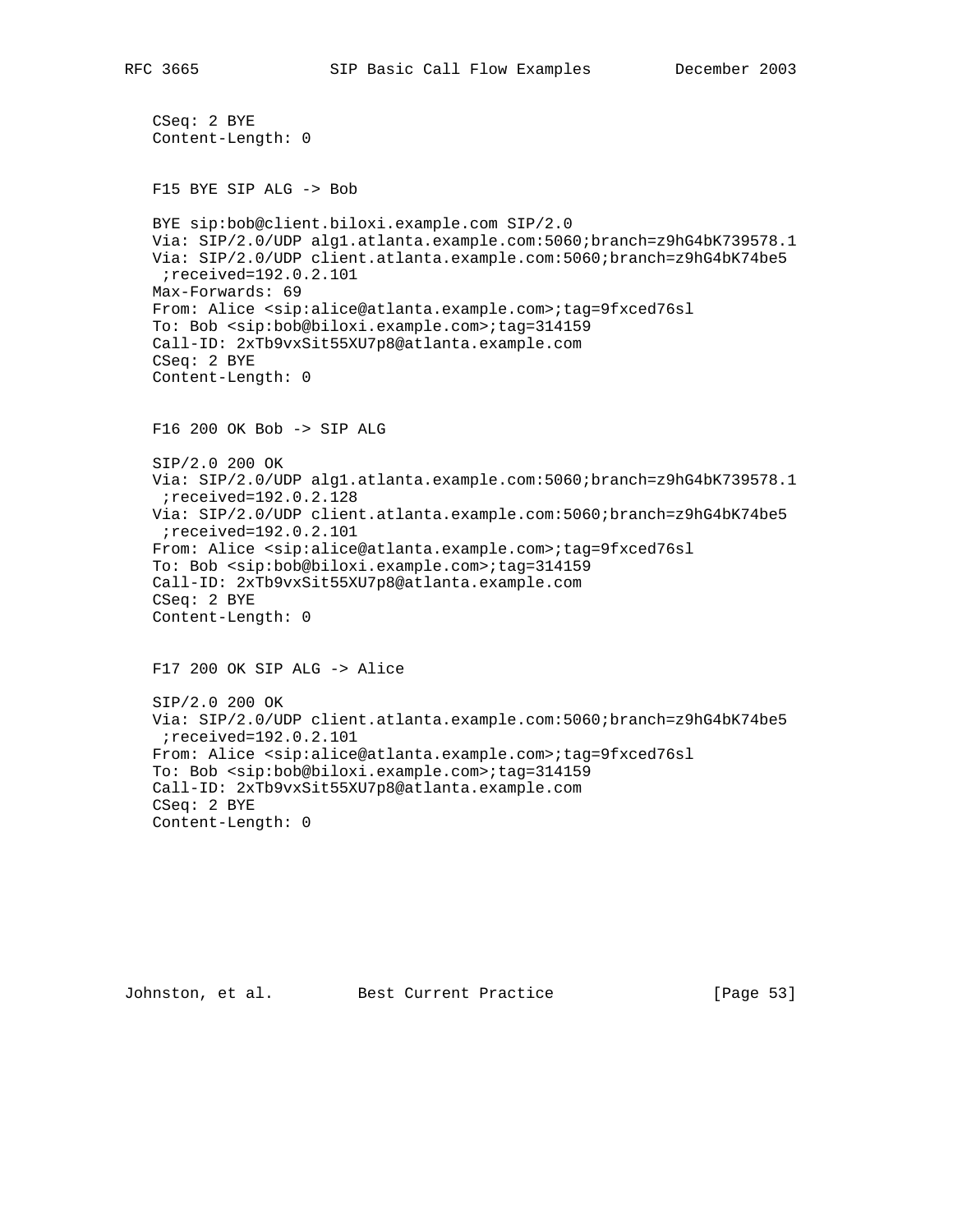### 3.6. Session via Redirect and Proxy Servers with SDP in ACK

|                           | Alice Redirect Server Proxy 3              |                              | <b>Bob</b> |
|---------------------------|--------------------------------------------|------------------------------|------------|
| INVITE F1                 |                                            |                              |            |
| 302 F2<br>--------------- |                                            |                              |            |
| ACK F3<br>--------------> |                                            |                              |            |
| INVITE F4                 | --------------------------->     INVITE F5 |                              |            |
| 100 F6                    |                                            | ---------------><br>180 F7   |            |
| 180 F8                    |                                            | <---------------             |            |
|                           | 200 F10                                    | 200 F9<br>  <--------------- |            |
| __________<br>ACK F11     |                                            |                              |            |
|                           | Both Way RTP Media                         |                              |            |
| BYE F14                   |                                            | BYE F13                      |            |
| 200 F15                   | ------------------------------>            | 200 F16                      |            |
|                           |                                            |                              |            |

 In this scenario, Alice places a call to Bob using first a Redirect server then a Proxy Server. The INVITE message is first sent to the Redirect Server. The Server returns a 302 Moved Temporarily response (F2) containing a Contact header with Bob's current SIP address. Alice then generates a new INVITE and sends to Bob via the Proxy Server and the call proceeds normally. In this example, no SDP is present in the INVITE, so the SDP is carried in the ACK message.

The call is terminated when Bob sends a BYE message.

Johnston, et al. Best Current Practice [Page 54]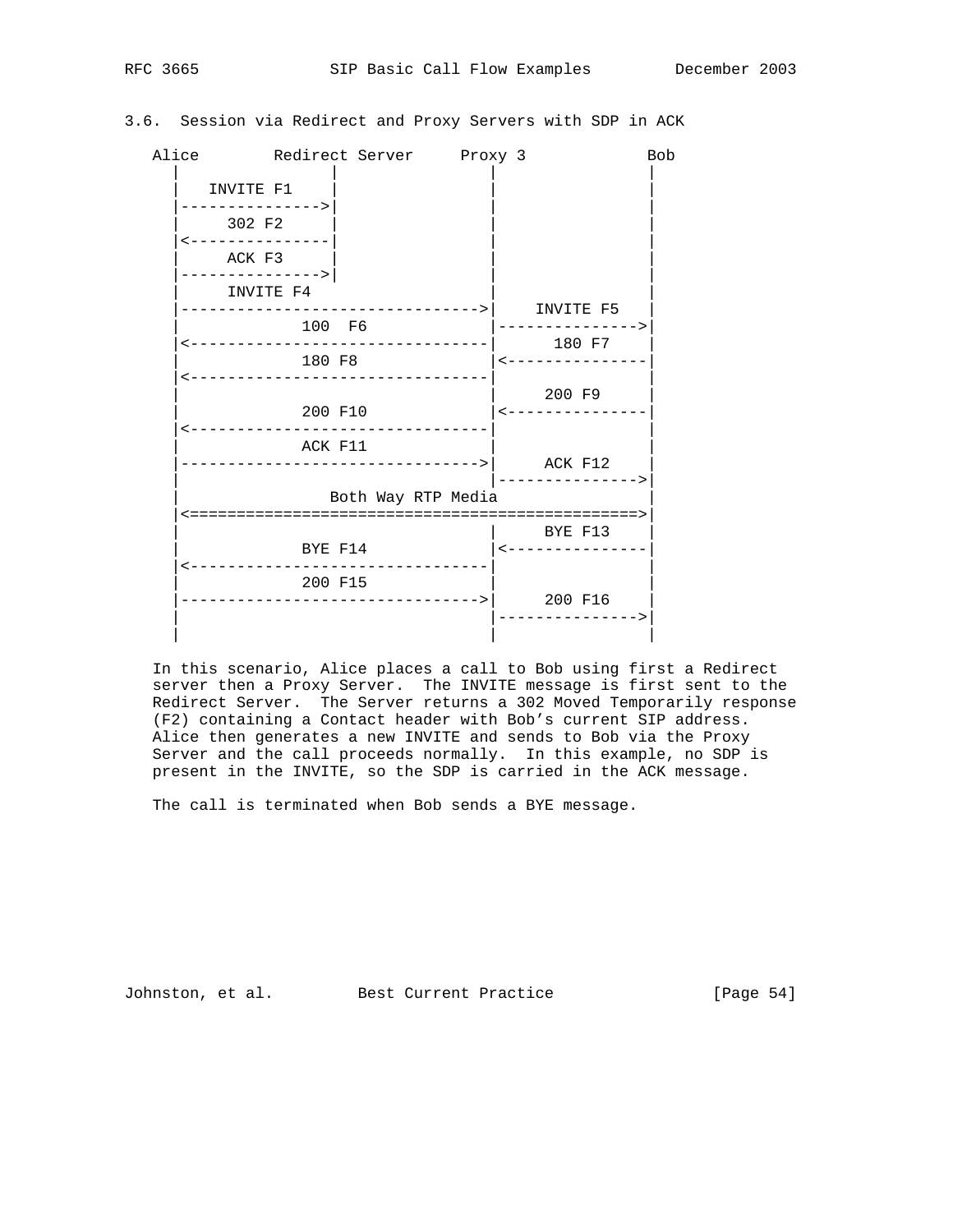```
 Message Details
 F1 INVITE Alice -> Redirect Server
 INVITE sip:bob@biloxi.example.com SIP/2.0
 Via: SIP/2.0/UDP client.atlanta.example.com:5060;branch=z9hG4bKbf9f44
 Max-Forwards: 70
 From: Alice <sip:alice@atlanta.example.com>;tag=9fxced76sl
 To: Bob <sip:bob@biloxi.example.com>
 Call-ID: 2xTb9vxSit55XU7p8@atlanta.example.com
 CSeq: 1 INVITE
 Contact: <sip:alice@client.atlanta.example.com>
 Content-Length: 0
 F2 302 Moved Temporarily Redirect Proxy -> Alice
 SIP/2.0 302 Moved Temporarily
 Via: SIP/2.0/UDP client.atlanta.example.com:5060;branch=z9hG4bKbf9f44
 ;received=192.0.2.101
 From: Alice <sip:alice@atlanta.example.com>;tag=9fxced76sl
 To: Bob <sip:bob@biloxi.example.com>;tag=53fHlqlQ2
 Call-ID: 2xTb9vxSit55XU7p8@atlanta.example.com
 CSeq: 1 INVITE
 Contact: <sip:bob@chicago.example.com;transport=tcp>
 Content-Length: 0
 F3 ACK Alice -> Redirect Server
 ACK sip:bob@biloxi.example.com SIP/2.0
 Via: SIP/2.0/UDP client.atlanta.example.com:5060;branch=z9hG4bKbf9f44
 Max-Forwards: 70
 From: Alice <sip:alice@atlanta.example.com>;tag=9fxced76sl
 To: Bob <sip:bob@biloxi.example.com>;tag=53fHlqlQ2
 Call-ID: 2xTb9vxSit55XU7p8@atlanta.example.com
 CSeq: 1 ACK
 Content-Length: 0
 F4 INVITE Alice -> Proxy 3
 INVITE sip:bob@chicago.example.com SIP/2.0
 Via: SIP/2.0/TCP client.atlanta.example.com:5060;branch=z9hG4bK74bf9
 Max-Forwards: 70
 From: Alice <sip:alice@atlanta.example.com>;tag=9fxced76sl
 To: Bob <sip:bob@biloxi.example.com>
 Call-ID: 2xTb9vxSit55XU7p8@atlanta.example.com
```
Johnston, et al. Best Current Practice [Page 55]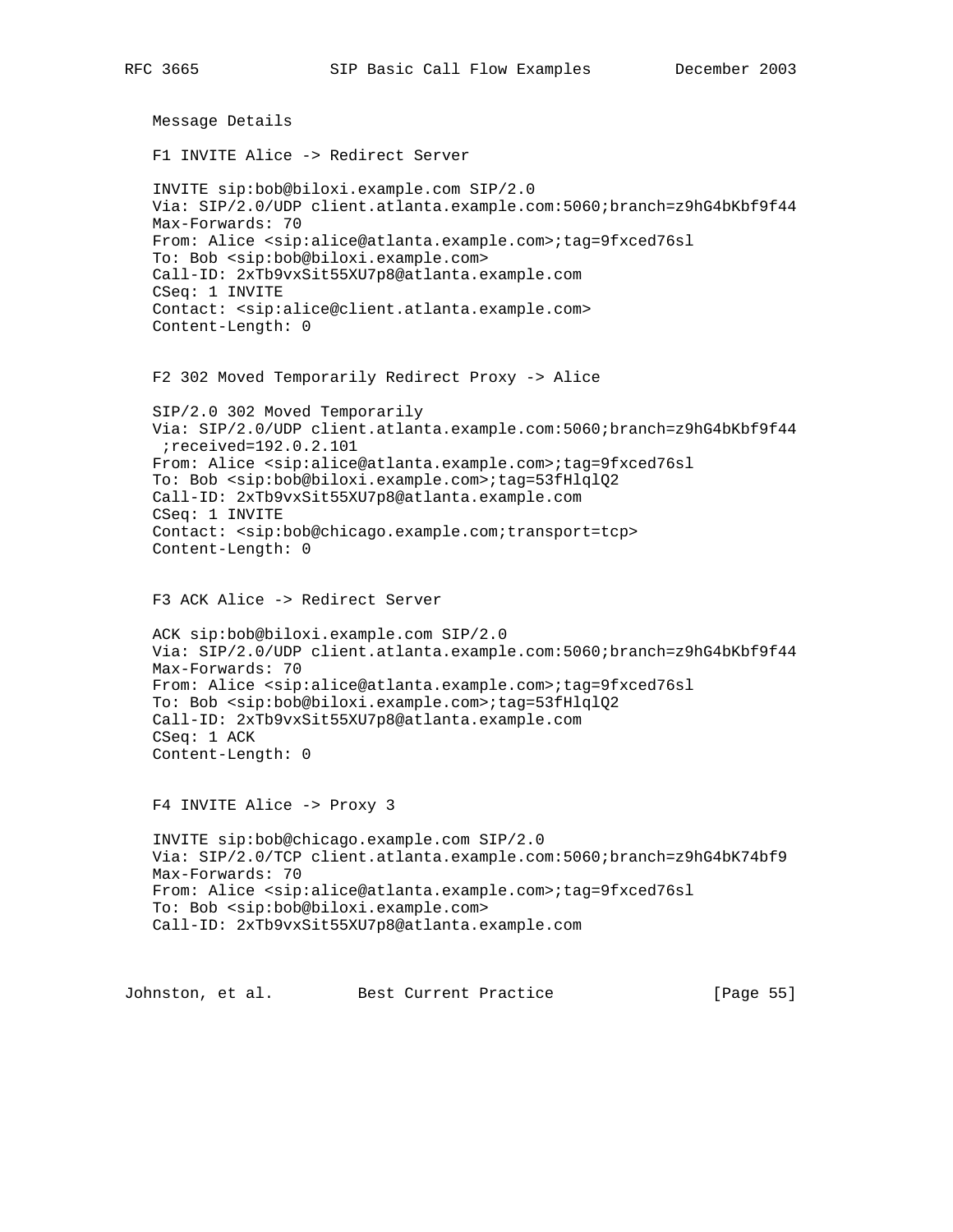CSeq: 2 INVITE Contact: <sip:alice@client.atlanta.example.com;transport=tcp> Content-Length: 0

F5 INVITE Proxy 3 -> Bob

 INVITE sip:bob@client.chicago.example.com SIP/2.0 Via: SIP/2.0/TCP ss3.chicago.example.com:5060;branch=z9hG4bK721e.1 Via: SIP/2.0/TCP client.atlanta.example.com:5060;branch=z9hG4bK74bf9 ;received=192.0.2.101 Max-Forwards: 69 Record-Route: <sip:ss3.chicago.example.com;lr> From: Alice <sip:alice@atlanta.example.com>;tag=9fxced76sl To: Bob <sip:bob@biloxi.example.com> Call-ID: 2xTb9vxSit55XU7p8@atlanta.example.com CSeq: 2 INVITE Contact: <sip:alice@client.atlanta.example.com;transport=tcp> Content-Length: 0

F6 100 Trying Proxy 3 -> Alice

 SIP/2.0 100 Trying Via: SIP/2.0/TCP client.atlanta.example.com:5060;branch=z9hG4bK74bf9 ;received=192.0.2.101 From: Alice <sip:alice@atlanta.example.com>;tag=9fxced76sl To: Bob <sip:bob@biloxi.example.com> Call-ID: 2xTb9vxSit55XU7p8@atlanta.example.com CSeq: 2 INVITE Content-Length: 0

F7 180 Ringing Bob -> Proxy 3

 SIP/2.0 180 Ringing Via: SIP/2.0/TCP ss3.chicago.example.com:5060;branch=z9hG4bK721e.1 ;received=192.0.2.233 Via: SIP/2.0/TCP client.atlanta.example.com:5060;branch=z9hG4bK74bf9 ;received=192.0.2.101 Record-Route: <sip:ss3.chicago.example.com;lr> From: Alice <sip:alice@atlanta.example.com>;tag=9fxced76sl To: Bob <sip:bob@biloxi.example.com>;tag=314159 Call-ID: 2xTb9vxSit55XU7p8@atlanta.example.com CSeq: 2 INVITE Contact: <sip:bob@client.chicago.example.com;transport=tcp> Content-Length: 0

Johnston, et al. Best Current Practice [Page 56]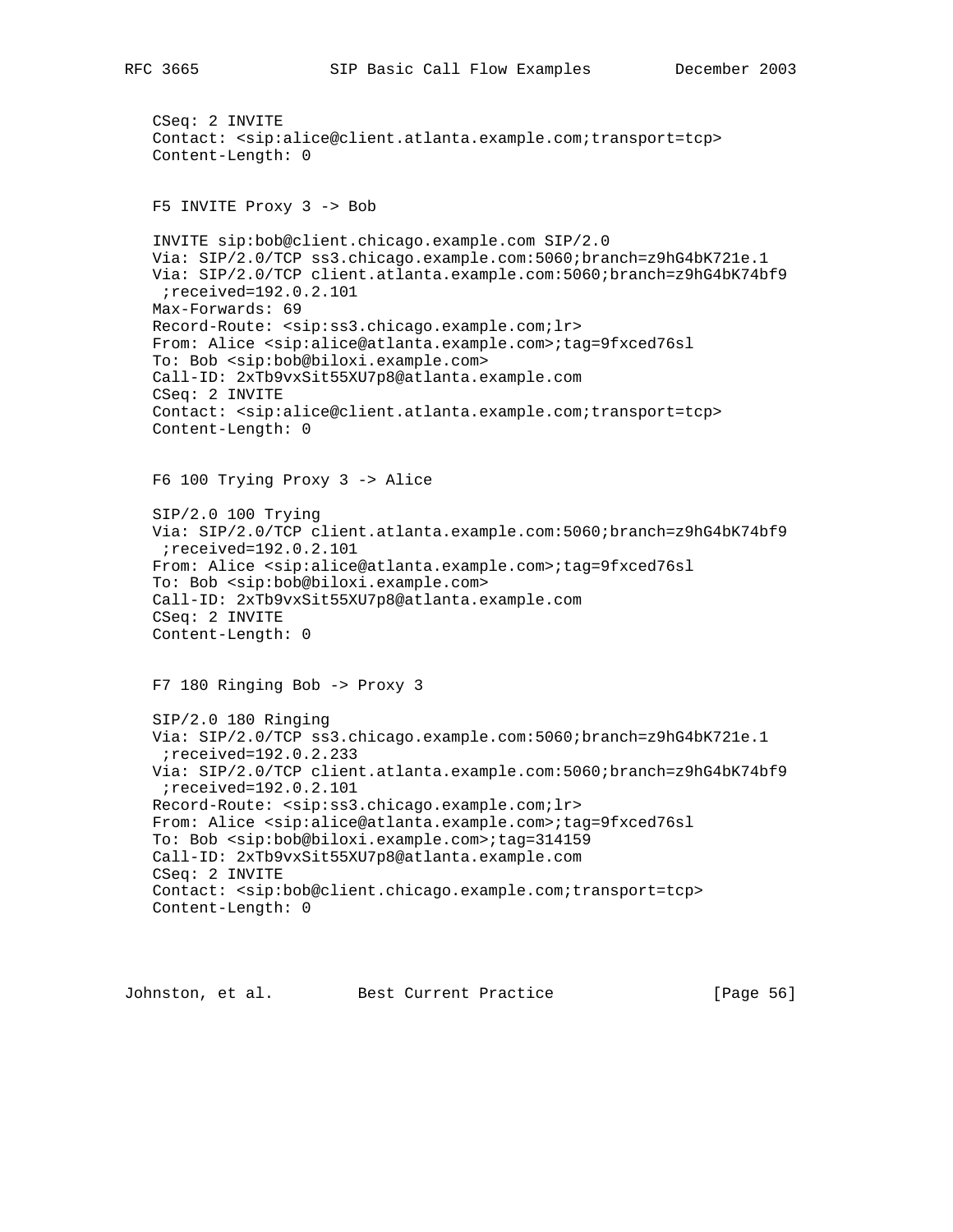F8 180 Ringing Proxy 3 -> Alice SIP/2.0 180 Ringing Via: SIP/2.0/TCP client.atlanta.example.com:5060;branch=z9hG4bK74bf9 ;received=192.0.2.101 Record-Route: <sip:ss3.chicago.example.com;lr> From: Alice <sip:alice@atlanta.example.com>;tag=9fxced76sl To: Bob <sip:bob@biloxi.example.com>;tag=314159 Call-ID: 2xTb9vxSit55XU7p8@atlanta.example.com CSeq: 2 INVITE Contact: <sip:bob@client.chicago.example.com;transport=tcp> Content-Length: 0 F9 200 OK Bob -> Proxy 3 SIP/2.0 200 OK Via: SIP/2.0/TCP ss3.chicago.example.com:5060;branch=z9hG4bK721e.1 ;received=192.0.2.233 Via: SIP/2.0/TCP client.atlanta.example.com:5060;branch=z9hG4bK74bf9 ;received=192.0.2.101 Record-Route: <sip:ss3.chicago.example.com;lr> From: Alice <sip:alice@atlanta.example.com>;tag=9fxced76sl To: Bob <sip:bob@biloxi.example.com>;tag=314159 Call-ID: 2xTb9vxSit55XU7p8@atlanta.example.com CSeq: 2 INVITE Contact: <sip:bob@client.chicago.example.com;transport=tcp> Content-Type: application/sdp Content-Length: 148  $v=0$  o=bob 2890844527 2890844527 IN IP4 client.chicago.example.com  $s=$  c=IN IP4 192.0.2.100  $t=0$  0 m=audio 3456 RTP/AVP 0 a=rtpmap:0 PCMU/8000 F10 200 OK Proxy -> Alice SIP/2.0 200 OK Via: SIP/2.0/TCP client.atlanta.example.com:5060;branch=z9hG4bK74bf9 ;received=192.0.2.101 Record-Route: <sip:ss3.chicago.example.com;lr> From: Alice <sip:alice@atlanta.example.com>;tag=9fxced76sl To: Bob <sip:bob@biloxi.example.com>;tag=314159 Johnston, et al. Best Current Practice [Page 57]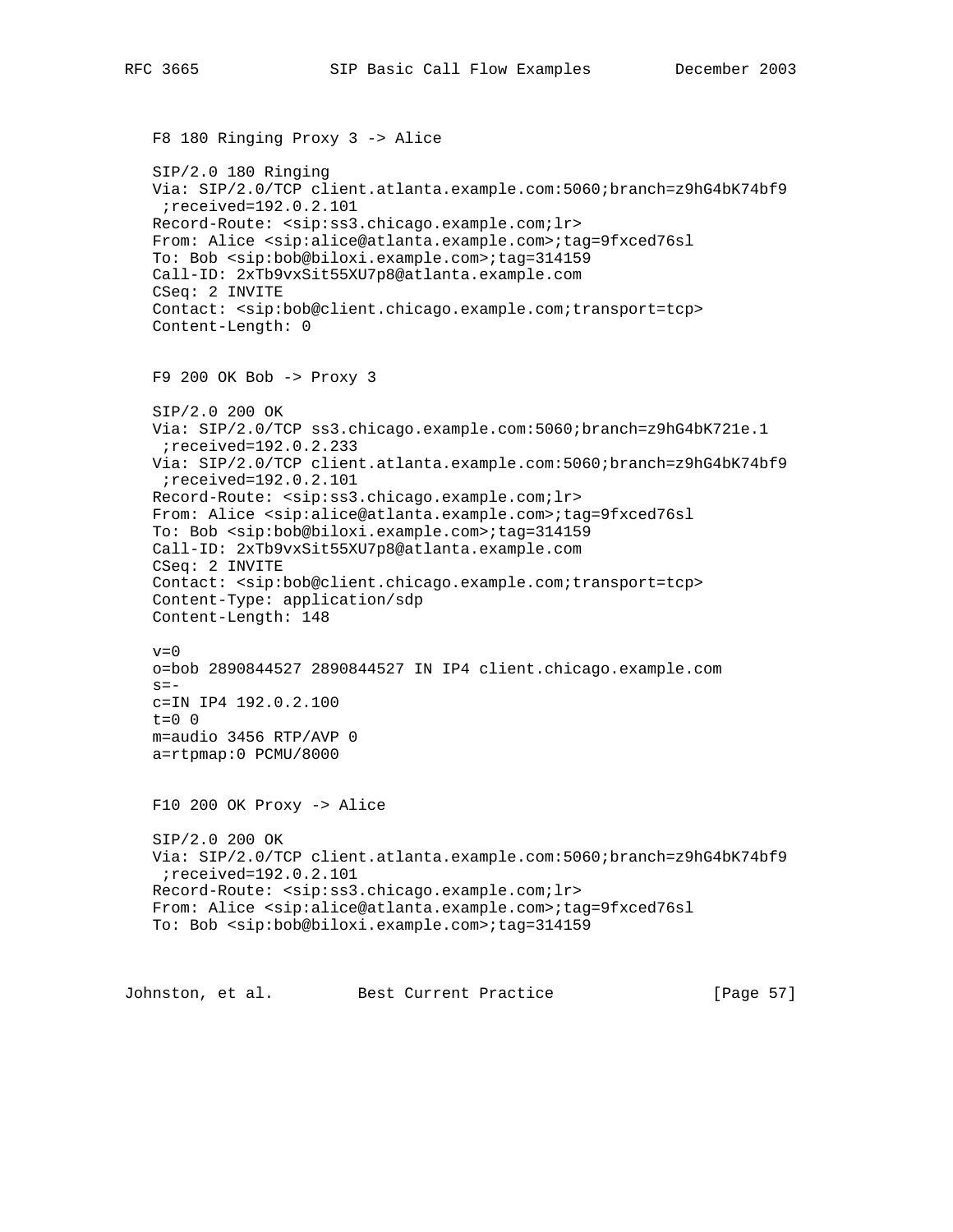Call-ID: 2xTb9vxSit55XU7p8@atlanta.example.com CSeq: 2 INVITE Contact: <sip:bob@client.chicago.example.com;transport=tcp> Content-Type: application/sdp Content-Length: 148  $v=0$  o=bob 2890844527 2890844527 IN IP4 client.chicago.example.com  $s=$  c=IN IP4 192.0.2.100  $t=0$  0 m=audio 3456 RTP/AVP 0 a=rtpmap:0 PCMU/8000 /\* ACK contains SDP of Alice since none present in INVITE \*/ F11 ACK Alice -> Proxy 3 ACK sip:bob@client.chicago.example.com SIP/2.0 Via: SIP/2.0/TCP client.atlanta.example.com:5060;branch=z9hG4bK74bq9 Max-Forwards: 70 Route: <sip:ss3.chicago.example.com;lr> From: Alice <sip:alice@atlanta.example.com>;tag=9fxced76sl To: Bob <sip:bob@biloxi.example.com>;tag=314159 Call-ID: 2xTb9vxSit55XU7p8@atlanta.example.com CSeq: 2 ACK Content-Type: application/sdp Content-Length: 151  $v=0$  o=alice 2890844526 2890844526 IN IP4 client.atlanta.example.com  $s =$  c=IN IP4 192.0.2.101 t=0 0 m=audio 49172 RTP/AVP 0 a=rtpmap:0 PCMU/8000 F12 ACK Proxy 3 -> Bob ACK sip:bob@client.chicago.example.com SIP/2.0 Via: SIP/2.0/TCP ss3.chicago.example.com:5060;branch=z9hG4bK721e.1 Via: SIP/2.0/TCP client.atlanta.example.com:5060;branch=z9hG4bK74bq9 ;received=192.0.2.101 Max-Forwards: 69 From: Alice <sip:alice@atlanta.example.com>;tag=9fxced76sl To: Bob <sip:bob@biloxi.example.com>;tag=314159

Johnston, et al. Best Current Practice [Page 58]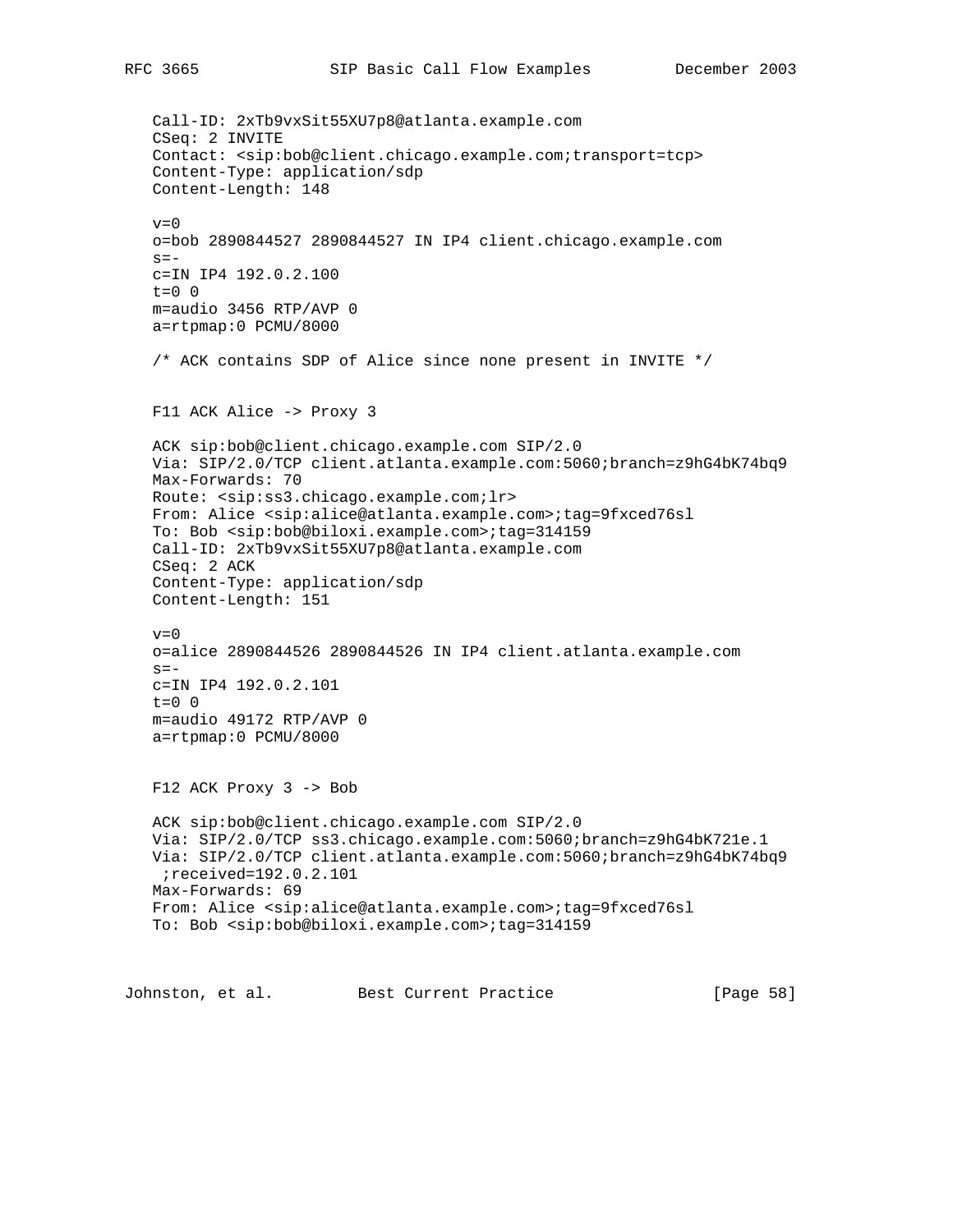Call-ID: 2xTb9vxSit55XU7p8@atlanta.example.com CSeq: 2 ACK Content-Type: application/sdp Content-Length: 151  $v=0$  o=alice 2890844526 2890844526 IN IP4 client.atlanta.example.com  $s =$  c=IN IP4 192.0.2.101  $t=0$  0 m=audio 49172 RTP/AVP 0 a=rtpmap:0 PCMU/8000 /\* RTP streams are established between Alice and Bob \*/ /\* Bob Hangs Up with Alice. \*/ F13 BYE Bob -> Proxy 3 BYE sip:alice@client.atlanta.example.com SIP/2.0 Via: SIP/2.0/TCP client.chicago.example.com:5060;branch=z9hG4bKfgaw2 Max-Forwards: 70 Route: <sip:ss3.chicago.example.com;lr> From: Bob <sip:bob@biloxi.example.com>;tag=314159 To: Alice <sip:alice@atlanta.example.com>;tag=9fxced76sl Call-ID: 2xTb9vxSit55XU7p8@atlanta.example.com CSeq: 1 BYE Content-Length: 0 F14 BYE Proxy 3 -> Alice BYE sip:alice@client.atlanta.example.com SIP/2.0 Via: SIP/2.0/TCP ss3.chicago.example.com:5060;branch=z9hG4bK721e.1 ;received=192.0.2.100 Via: SIP/2.0/TCP client.chicago.example.com:5060;branch=z9hG4bKfgaw2 Max-Forwards: 69 From: Bob <sip:bob@biloxi.example.com>;tag=314159 To: Alice <sip:alice@atlanta.example.com>;tag=9fxced76sl Call-ID: 2xTb9vxSit55XU7p8@atlanta.example.com CSeq: 1 BYE Content-Length: 0 F15 200 OK Alice -> Proxy 3 SIP/2.0 200 OK

Johnston, et al. Best Current Practice [Page 59]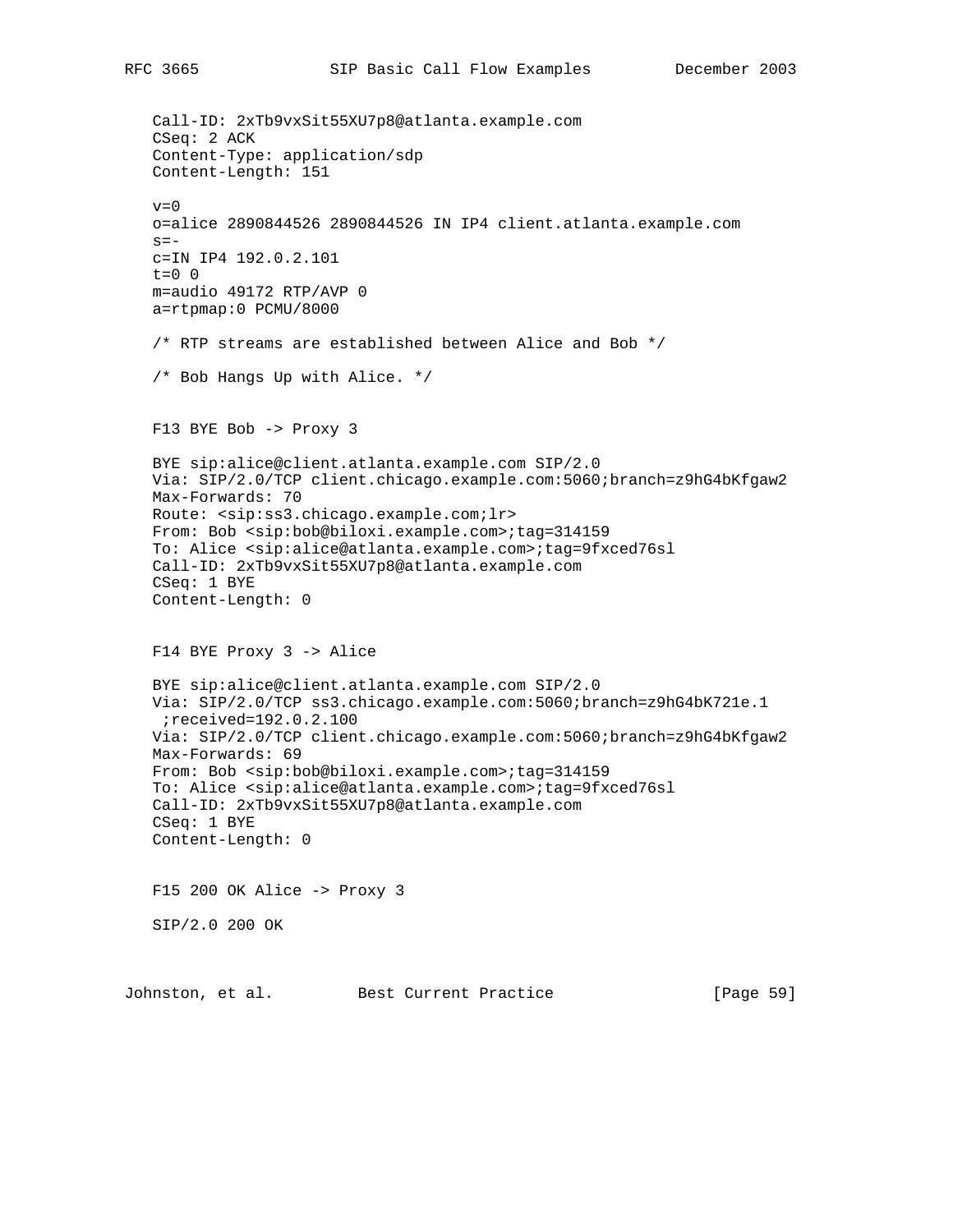Via: SIP/2.0/TCP ss3.chicago.example.com:5060;branch=z9hG4bK721e.1 ;received=192.0.2.233 Via: SIP/2.0/TCP client.chicago.example.com:5060;branch=z9hG4bKfgaw2 ;received=192.0.2.100 From: Bob <sip:bob@biloxi.example.com>;tag=314159 To: Alice <sip:alice@atlanta.example.com>;tag=9fxced76sl Call-ID: 2xTb9vxSit55XU7p8@atlanta.example.com CSeq: 1 BYE Content-Length: 0

F16 200 OK Proxy 3 -> Bob

 SIP/2.0 200 OK Via: SIP/2.0/TCP client.chicago.example.com:5060;branch=z9hG4bKfgaw2 ;received=192.0.2.100 From: Bob <sip:bob@biloxi.example.com>;tag=314159 To: Alice <sip:alice@atlanta.example.com>;tag=9fxced76sl Call-ID: 2xTb9vxSit55XU7p8@atlanta.example.com CSeq: 1 BYE Content-Length: 0

Johnston, et al. Best Current Practice [Page 60]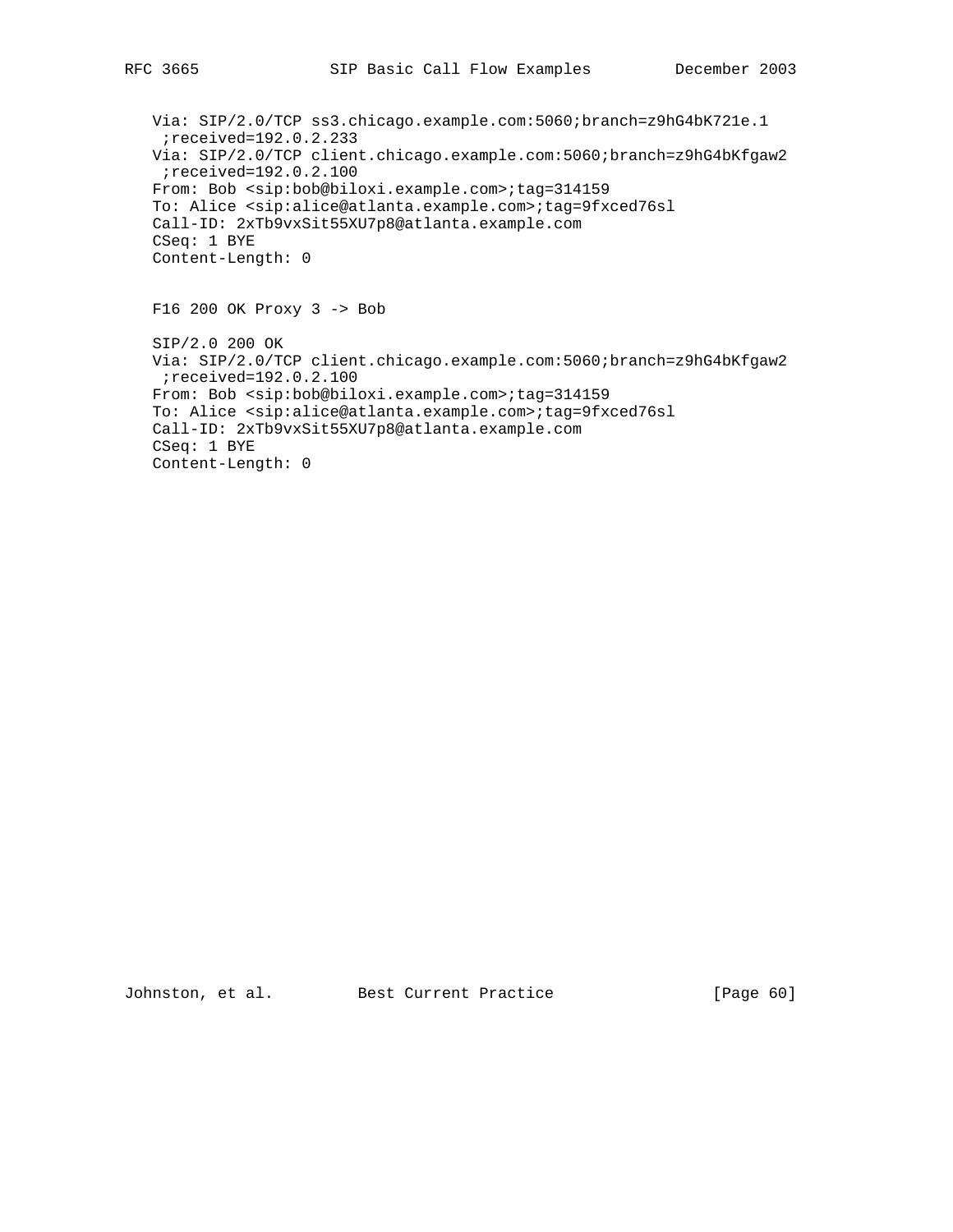## RFC 3665 SIP Basic Call Flow Examples December 2003

### 3.7. Session with re-INVITE (IP Address Change)

| Alice | Proxy 2                                                                                        |                                                                                                                  |  |  |  |
|-------|------------------------------------------------------------------------------------------------|------------------------------------------------------------------------------------------------------------------|--|--|--|
|       | F1 INVITE<br>------------------> <sup> </sup> F2 INVITE                                        | F3 100 Trying  ------------------><br><-----------------  F4 180 Ringing<br>F5 180 Ringing  <------------------- |  |  |  |
|       | <-------------------<br>------------------- <br>F8 ACK<br>------------------------------------ | F6 200 OK<br>F7 200 OK $\vert$ <-------------------                                                              |  |  |  |
|       | Both Way RTP Media Established<br>Bob changes IP address                                       |                                                                                                                  |  |  |  |
|       | F9 INVITE<br>-----------------------<br>F10 200 OK<br>F11 ACK                                  |                                                                                                                  |  |  |  |
|       | ----------------------------<br>New RTP Media Stream<br>F12 BYE                                |                                                                                                                  |  |  |  |
|       | F13 200 OK                                                                                     |                                                                                                                  |  |  |  |

 This example shows a session in which the media changes midway through the session. When Bob's IP address changes during the session, Bob sends a re-INVITE containing a new Contact and SDP (version number incremented) information to A. In this flow, the proxy does not Record-Route so is not in the SIP messaging path after the initial exchange.

Johnston, et al. Best Current Practice [Page 61]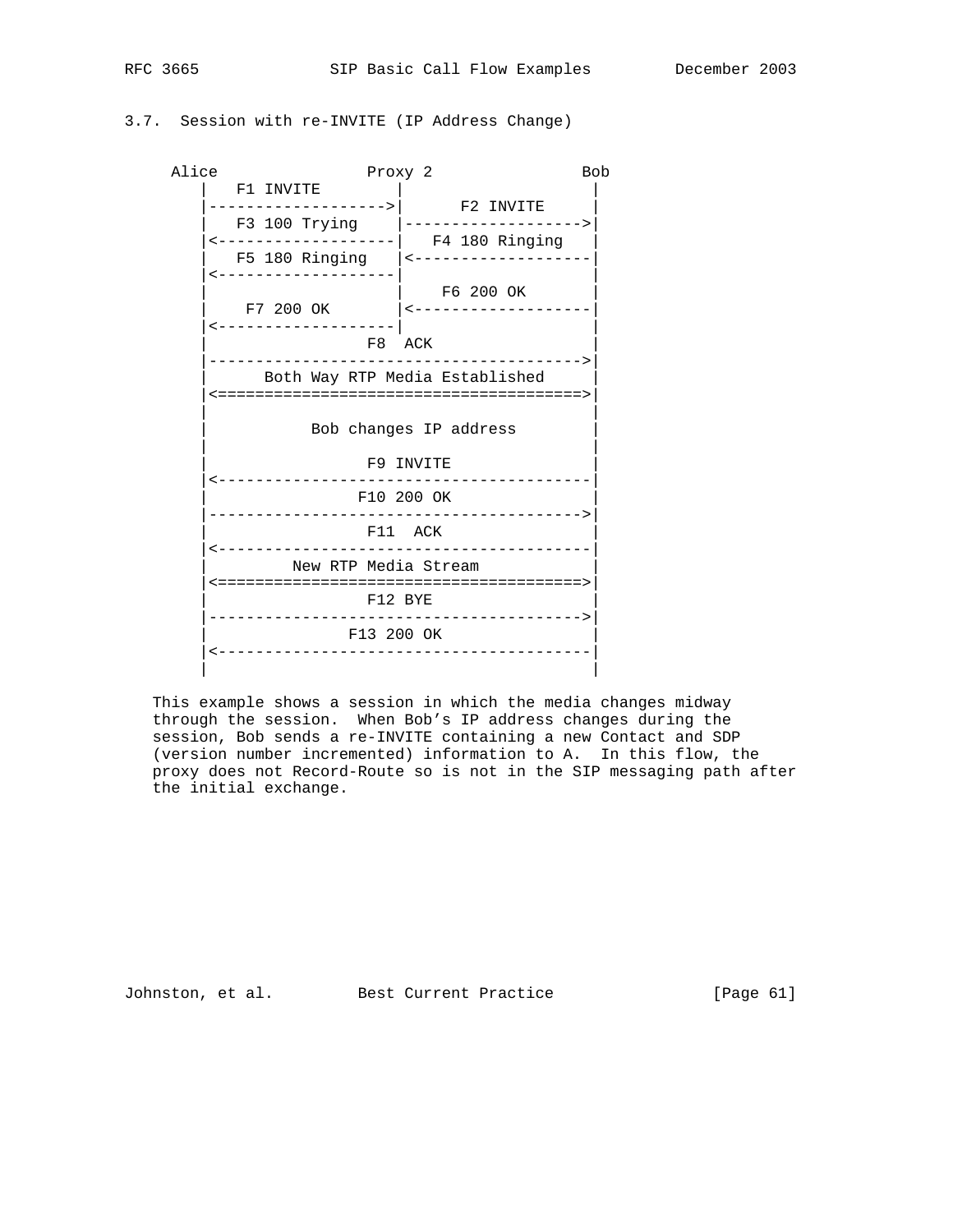```
 Message Details
 F1 INVITE Alice -> Proxy 2
 INVITE sip:bob@biloxi.example.com SIP/2.0
 Via: SIP/2.0/UDP client.atlanta.example.com:5060;branch=z9hG4bK74bf9
 Max-Forwards: 70
 From: Alice <sip:alice@atlanta.example.com>;tag=9fxced76sl
 To: Bob <sip:bob@biloxi.example.com>
 Call-ID: 2xTb9vxSit55XU7p8@atlanta.example.com
 CSeq: 1 INVITE
 Contact: <sip:alice@client.atlanta.example.com>
 Content-Type: application/sdp
 Content-Length: 151
v=0 o=alice 2890844526 2890844526 IN IP4 client.atlanta.example.com
s = - c=IN IP4 192.0.2.101
 t=0 0
 m=audio 49172 RTP/AVP 0
 a=rtpmap:0 PCMU/8000
 F2 INVITE Proxy 2 -> Bob
 INVITE sip:bob@client.biloxi.example.com SIP/2.0
 Via: SIP/2.0/UDP ss2.biloxi.example.com:5060;branch=z9hG4bK2d4790.1
 Via: SIP/2.0/UDP client.atlanta.example.com:5060;branch=z9hG4bK74bf9
  ;received=192.0.2.101
 Max-Forwards: 69
 From: Alice <sip:alice@atlanta.example.com>;tag=9fxced76sl
 To: Bob <sip:bob@biloxi.example.com>
 Call-ID: 2xTb9vxSit55XU7p8@atlanta.example.com
 CSeq: 1 INVITE
 Contact: <sip:alice@client.atlanta.example.com>
 Content-Type: application/sdp
 Content-Length: 151
v=0 o=alice 2890844526 2890844526 IN IP4 client.atlanta.example.com
s = - c=IN IP4 192.0.2.101
 t=0 0
 m=audio 49172 RTP/AVP 0
 a=rtpmap:0 PCMU/8000
```
Johnston, et al. Best Current Practice [Page 62]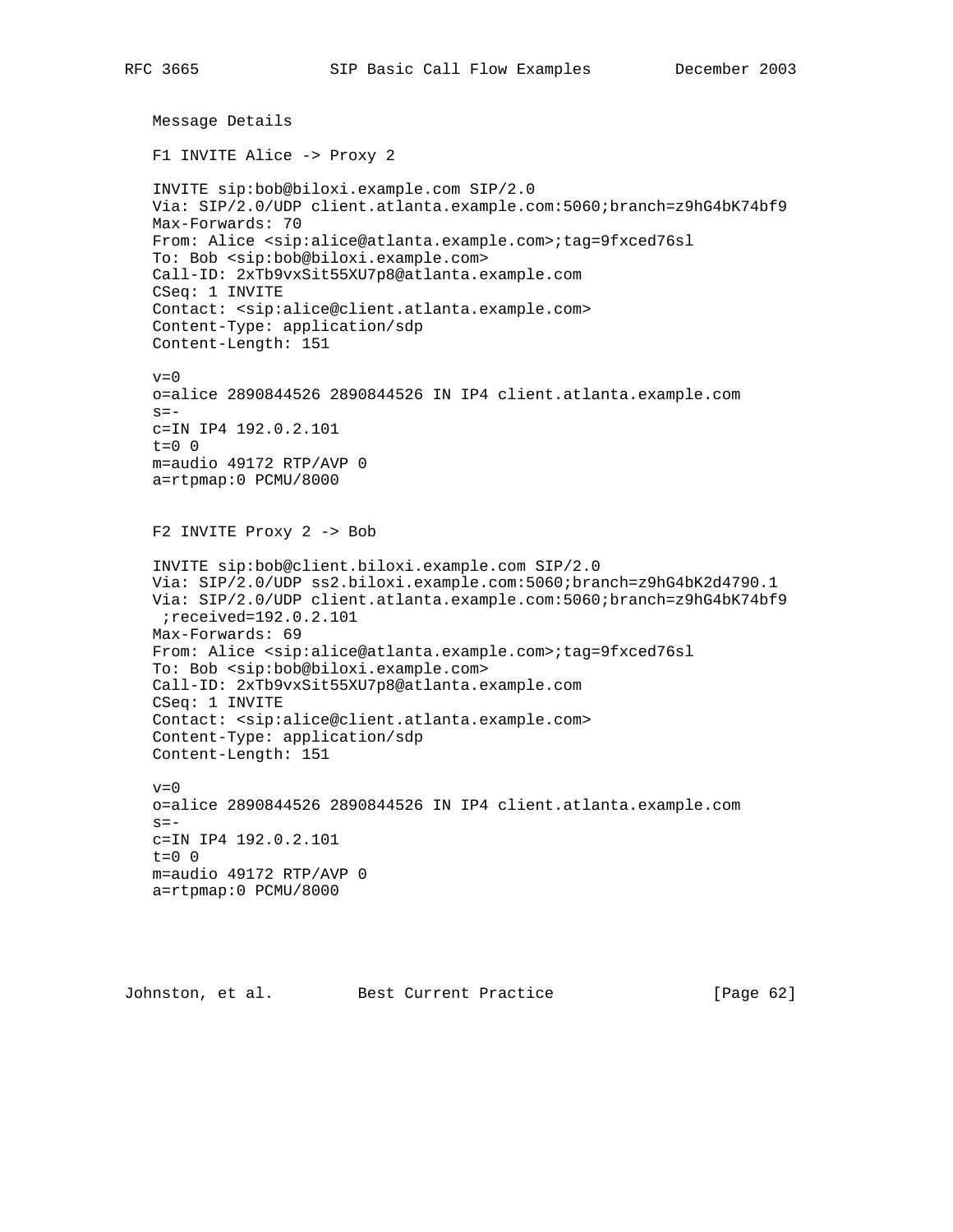F3 100 Trying Proxy 2 -> Alice SIP/2.0 100 Trying Via: SIP/2.0/UDP client.atlanta.example.com:5060;branch=z9hG4bK74bf9 ;received=192.0.2.101 From: Alice <sip:alice@atlanta.example.com>;tag=9fxced76sl To: Bob <sip:bob@biloxi.example.com> Call-ID: 2xTb9vxSit55XU7p8@atlanta.example.com CSeq: 1 INVITE Content-Length: 0 F4 180 Ringing Bob -> Proxy 2 SIP/2.0 180 Ringing Via: SIP/2.0/UDP ss2.biloxi.example.com:5060;branch=z9hG4bK2d4790.1 ;received=192.0.2.222 Via: SIP/2.0/UDP client.atlanta.example.com:5060;branch=z9hG4bK74bf9 ;received=192.0.2.101 From: Alice <sip:alice@atlanta.example.com>;tag=9fxced76sl To: Bob <sip:bob@biloxi.example.com>;tag=314159 Call-ID: 2xTb9vxSit55XU7p8@atlanta.example.com CSeq: 1 INVITE Contact: <sip:bob@client.biloxi.example.com> Content-Length: 0 F5 180 Ringing Proxy 2 -> Alice SIP/2.0 180 Ringing Via: SIP/2.0/UDP client.atlanta.example.com:5060;branch=z9hG4bK74bf9 ;received=192.0.2.101 From: Alice <sip:alice@atlanta.example.com>;tag=9fxced76sl To: Bob <sip:bob@biloxi.example.com>;tag=314159 Call-ID: 2xTb9vxSit55XU7p8@atlanta.example.com CSeq: 1 INVITE Contact: <sip:bob@client.biloxi.example.com> Content-Length: 0 F6 200 OK Bob -> Proxy 2 SIP/2.0 200 OK Via: SIP/2.0/UDP ss2.biloxi.example.com:5060;branch=z9hG4bK2d4790.1 ;received=192.0.2.222 Via: SIP/2.0/UDP client.atlanta.example.com:5060;branch=z9hG4bK74bf9 ;received=192.0.2.101 From: Alice <sip:alice@atlanta.example.com>;tag=9fxced76sl

Johnston, et al. Best Current Practice [Page 63]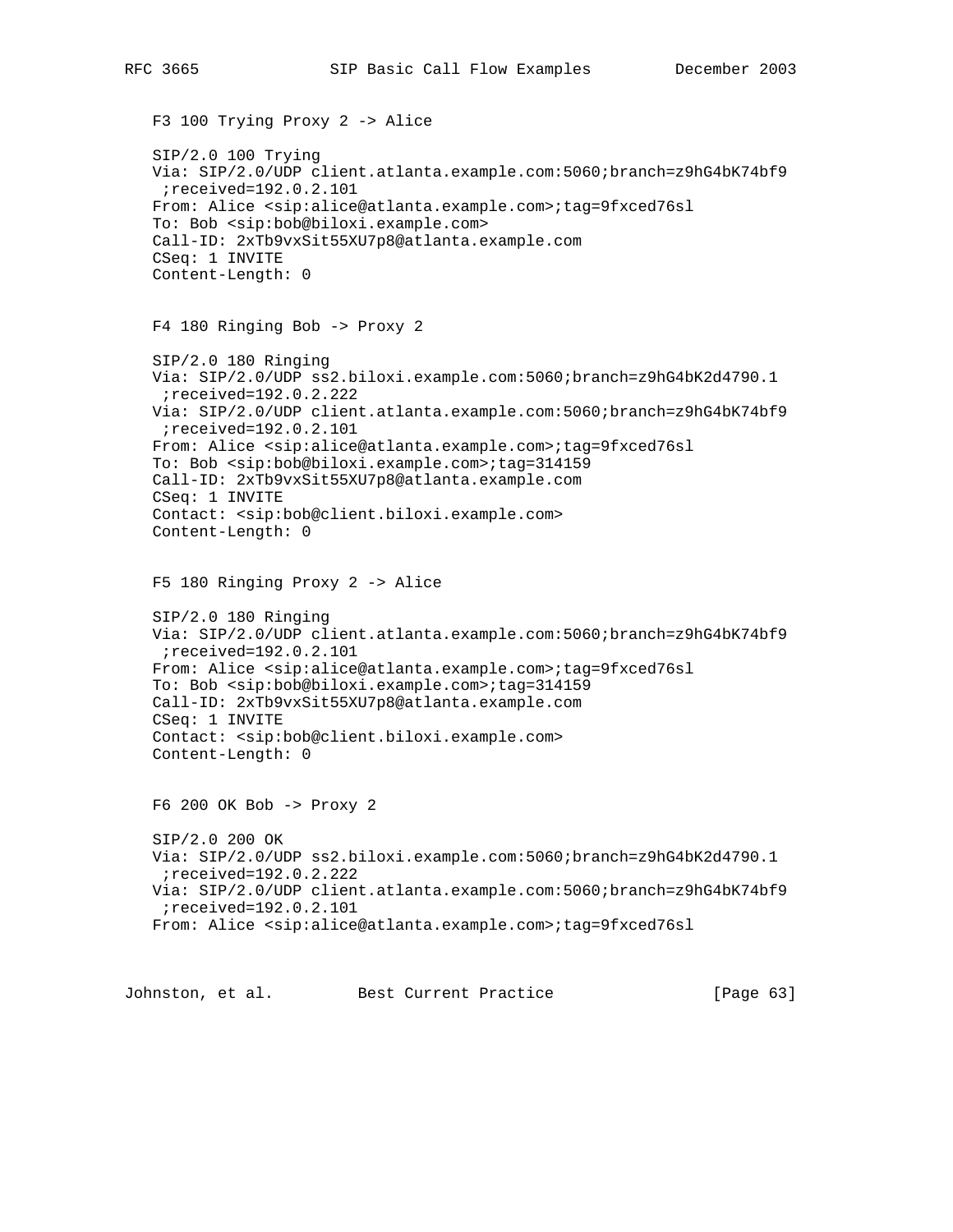To: Bob <sip:bob@biloxi.example.com>;tag=314159 Call-ID: 2xTb9vxSit55XU7p8@atlanta.example.com CSeq: 1 INVITE Contact: <sip:bob@client.biloxi.example.com> Content-Type: application/sdp Content-Length: 147  $v=0$  o=bob 2890844527 2890844527 IN IP4 client.biloxi.example.com  $s=$  c=IN IP4 192.0.2.201  $t=0$  0 m=audio 3456 RTP/AVP 0 a=rtpmap:0 PCMU/8000 F7 200 OK Proxy 2 -> Alice SIP/2.0 200 OK Via: SIP/2.0/UDP client.atlanta.example.com:5060;branch=z9hG4bK74bf9 ;received=192.0.2.101 From: Alice <sip:alice@atlanta.example.com>;tag=9fxced76sl To: Bob <sip:bob@biloxi.example.com>;tag=314159 Call-ID: 2xTb9vxSit55XU7p8@atlanta.example.com CSeq: 1 INVITE Contact: <sip:bob@client.biloxi.example.com> Content-Type: application/sdp Content-Length: 147  $v=0$  o=bob 2890844527 2890844527 IN IP4 client.biloxi.example.com  $s =$  c=IN IP4 192.0.2.201  $t=0$  0 m=audio 3456 RTP/AVP 0 a=rtpmap:0 PCMU/8000 F8 ACK Alice -> Bob ACK sip:bob@client.biloxi.example.com SIP/2.0 Via: SIP/2.0/UDP client.atlanta.example.com:5060;branch=z9hG4bK74b7b Max-Forwards: 70 From: Alice <sip:alice@atlanta.example.com>;tag=9fxced76sl To: Bob <sip:bob@biloxi.example.com>;tag=314159 Call-ID: 2xTb9vxSit55XU7p8@atlanta.example.com CSeq: 1 ACK Content-Length: 0

Johnston, et al. Best Current Practice [Page 64]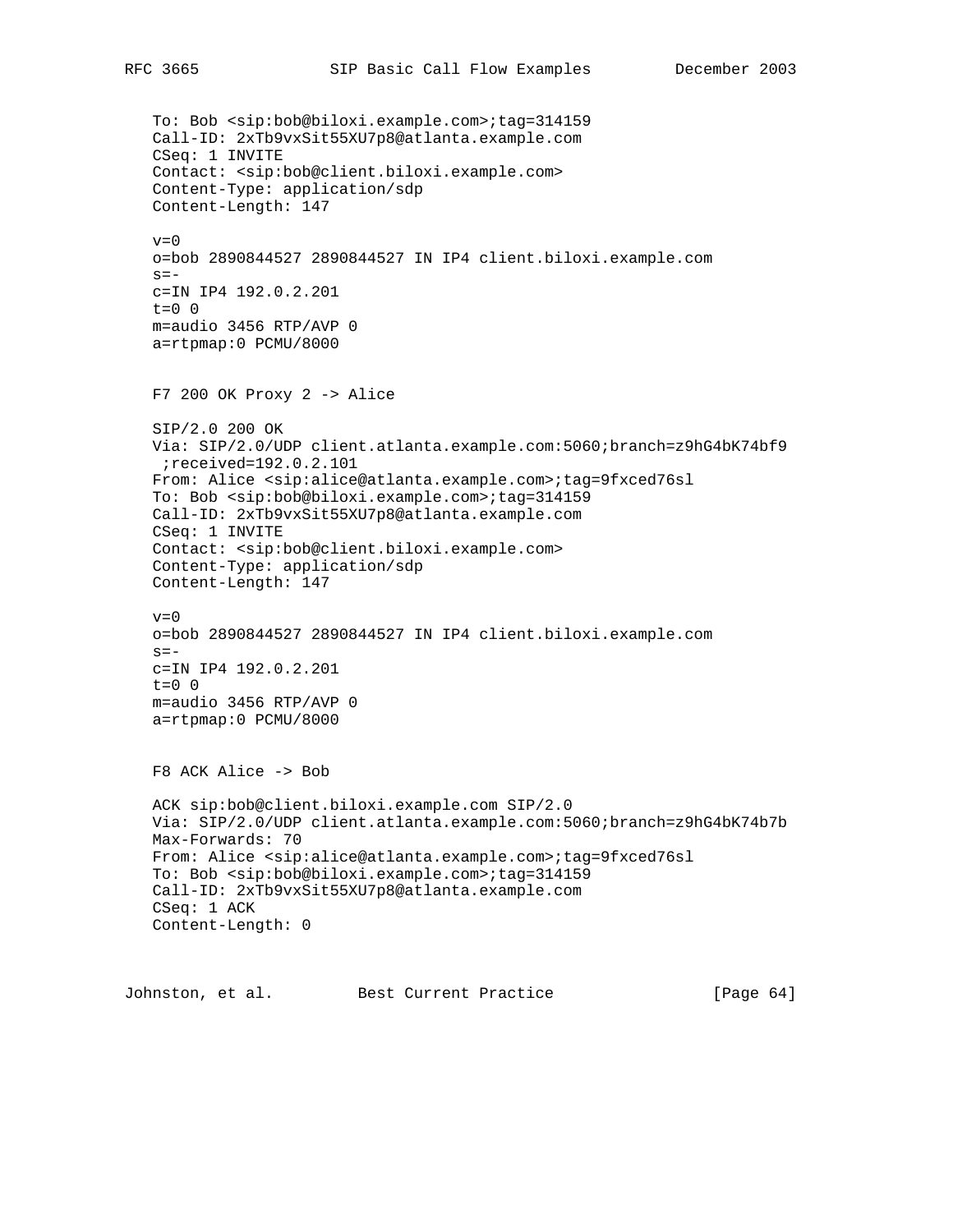/\* RTP streams are established between Alice and Bob \*/ /\* Bob changes IP address and re-INVITEs Alice with new Contact and SDP \*/ F9 INVITE Bob -> Alice INVITE sip:alice@client.atlanta.example.com SIP/2.0 Via: SIP/2.0/UDP client.chicago.example.com:5060;branch=z9hG4bKlkld5l Max-Forwards: 70 From: Bob <sip:bob@biloxi.example.com>;tag=314159 To: Alice <sip:alice@atlanta.example.com>;tag=9fxced76sl Call-ID: 2xTb9vxSit55XU7p8@atlanta.example.com CSeq: 14 INVITE Contact: <sip:bob@client.chicago.example.com> Content-Type: application/sdp Content-Length: 149  $v=0$  o=bob 2890844527 2890844528 IN IP4 client.chicago.example.com  $s=$  c=IN IP4 192.0.2.100  $t=0$  0 m=audio 47172 RTP/AVP 0 a=rtpmap:0 PCMU/8000 F10 200 OK Alice -> Bob SIP/2.0 200 OK Via: SIP/2.0/UDP client.chicago.example.com:5060;branch=z9hG4bKlkld5l ;received=192.0.2.100 Max-Forwards: 70 From: Bob <sip:bob@biloxi.example.com>;tag=314159 To: Alice <sip:alice@atlanta.example.com>;tag=9fxced76sl Call-ID: 2xTb9vxSit55XU7p8@atlanta.example.com CSeq: 14 INVITE Contact: <sip:alice@client.atlanta.example.com> Content-Type: application/sdp Content-Length: 150  $v=0$  o=alice 2890844526 2890844526 IN IP4 client.atlanta.example.com  $s=$  c=IN IP4 192.0.2.101  $t=0$  0

Johnston, et al. Best Current Practice [Page 65]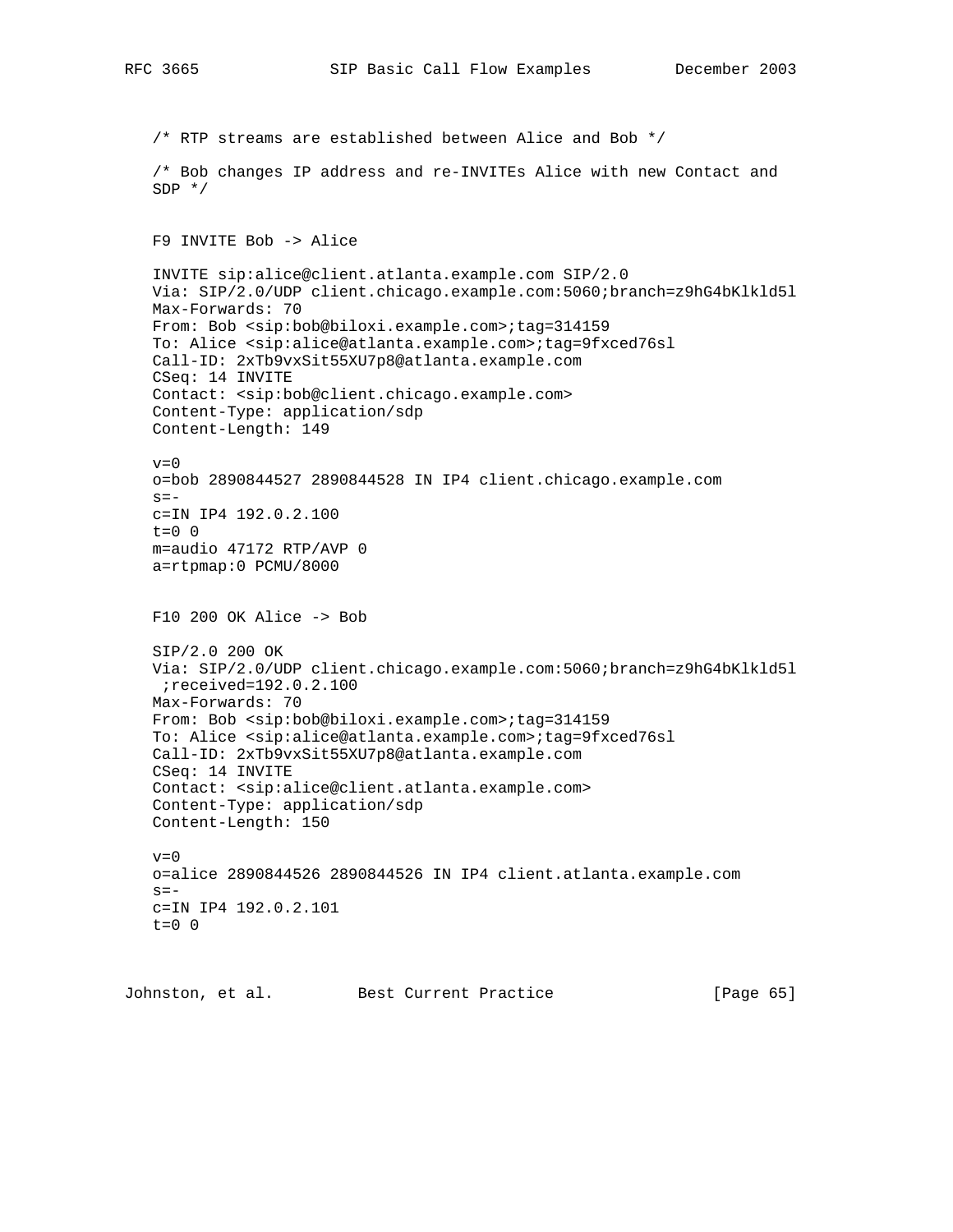```
 m=audio 1000 RTP/AVP 0
 a=rtpmap:0 PCMU/8000
 F11 ACK Bob -> Alice
 ACK sip:alice@client.atlanta.example.com SIP/2.0
 Via: SIP/2.0/UDP client.chicago.example.com:5060;branch=z9hG4bKlkldcc
 Max-Forwards: 70
 From: Bob <sip:bob@biloxi.example.com>;tag=314159
 To: Alice <sip:alice@atlanta.example.com>;tag=9fxced76sl
 Call-ID: 2xTb9vxSit55XU7p8@atlanta.example.com
 CSeq: 14 ACK
 Content-Length: 0
 /* New RTP stream established between Alice and Bob */
 /* Alice hangs up with Bob */
 F12 BYE Alice -> Bob
 BYE sip:bob@client.chicago.example.com SIP/2.0
 Via: SIP/2.0/UDP client.atlanta.example.com:5060;branch=z9hG4bK74bo4
 Max-Forwards: 70
 From: Alice <sip:alice@atlanta.example.com>;tag=9fxced76sl
 To: Bob <sip:bob@biloxi.example.com>;tag=314159
 Call-ID: 2xTb9vxSit55XU7p8@atlanta.example.com
 CSeq: 2 BYE
 Content-Length: 0
 F13 200 OK Bob -> Alice
 SIP/2.0 200 OK
 Via: SIP/2.0/UDP client.atlanta.example.com:5060;branch=z9hG4bK74bo4
 ;received=192.0.2.101
 Max-Forwards: 70
 From: Alice <sip:alice@atlanta.example.com>;tag=9fxced76sl
 To: Bob <sip:bob@biloxi.example.com>;tag=314159
 Call-ID: 2xTb9vxSit55XU7p8@atlanta.example.com
 CSeq: 2 BYE
 Content-Length: 0
```
Johnston, et al. Best Current Practice [Page 66]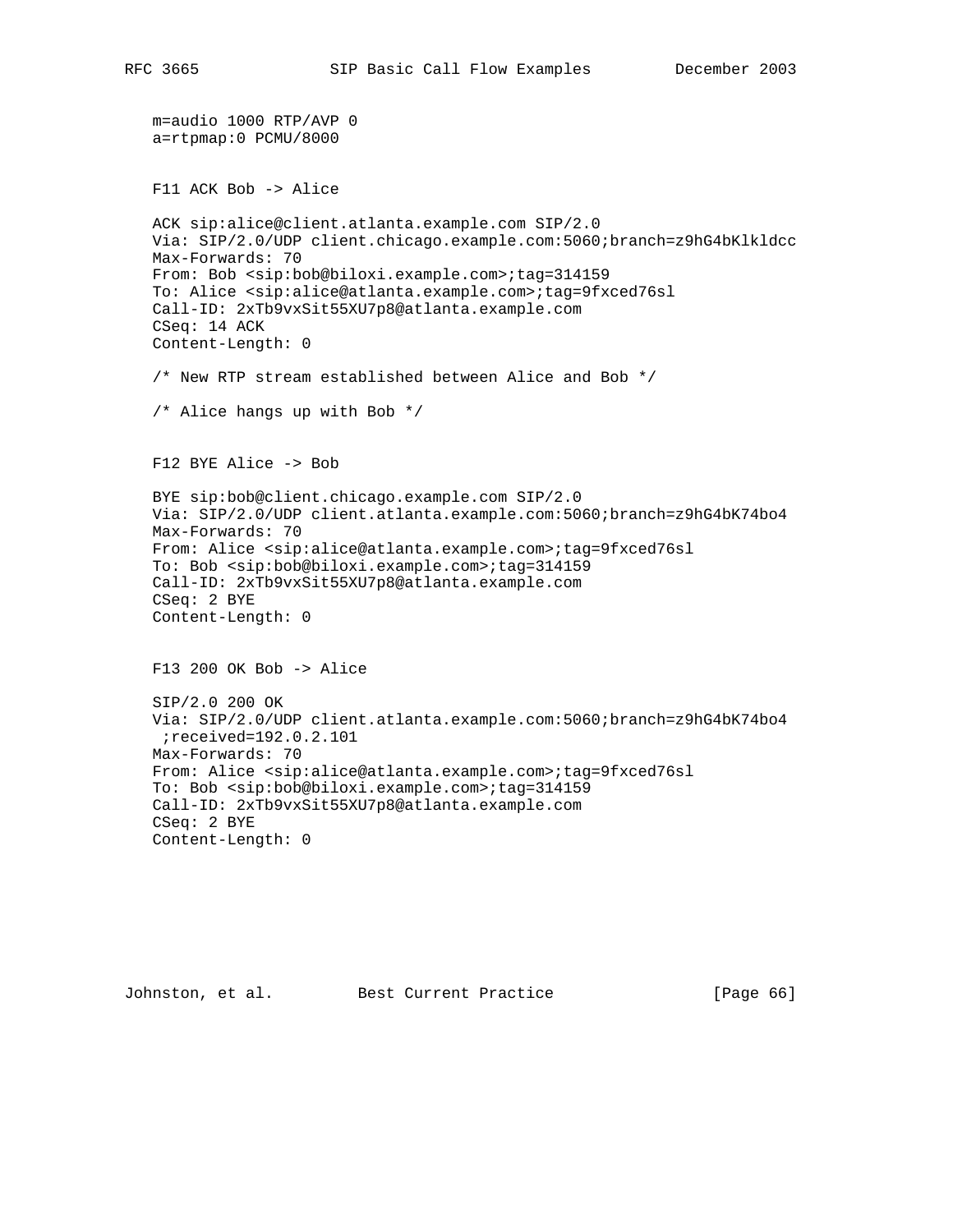| Alice                                                                                 | Proxy 1 Proxy 2                     |                                             |                                | <b>Bob</b> |
|---------------------------------------------------------------------------------------|-------------------------------------|---------------------------------------------|--------------------------------|------------|
| INVITE F1<br>--------------->  INVITE F2<br><---------------  100 F5 │--------------> | 100 F3  --------------->  INVITE F4 |                                             |                                |            |
|                                                                                       |                                     | <---------------<br>180 F7   <------------- | 180 F6                         |            |
| CANCEL F9<br>--------------->                                                         |                                     |                                             |                                |            |
| 200 F10<br>$\leftarrow$ ---------------  CANCEL F11                                   | 200 F12                             | -------------->                             |                                |            |
|                                                                                       |                                     | ----------------                            | CANCEL F13<br>---------------> |            |
|                                                                                       |                                     |                                             | 200 F14<br><---------------    |            |
|                                                                                       |                                     |                                             | 487 F15<br><---------------    |            |
|                                                                                       |                                     | 487 F17 =  ---------------->                | ACK F16                        |            |
| 487 F19<br>$\lt - - -$                                                                | ACK F18                             |                                             |                                |            |
| ACK F20<br>--------------->                                                           |                                     |                                             |                                |            |

### 3.8. Unsuccessful No Answer

 In this scenario, Alice gives up on the call before Bob answers (sends a 200 OK response). Alice sends a CANCEL (F9) since no final response had been received from Bob. If a 200 OK to the INVITE had crossed with the CANCEL, Alice would have sent an ACK then a BYE to Bob in order to properly terminate the call.

 Note that the CANCEL message is acknowledged with a 200 OK on a hop by hop basis, rather than end to end.

Johnston, et al. Best Current Practice [Page 67]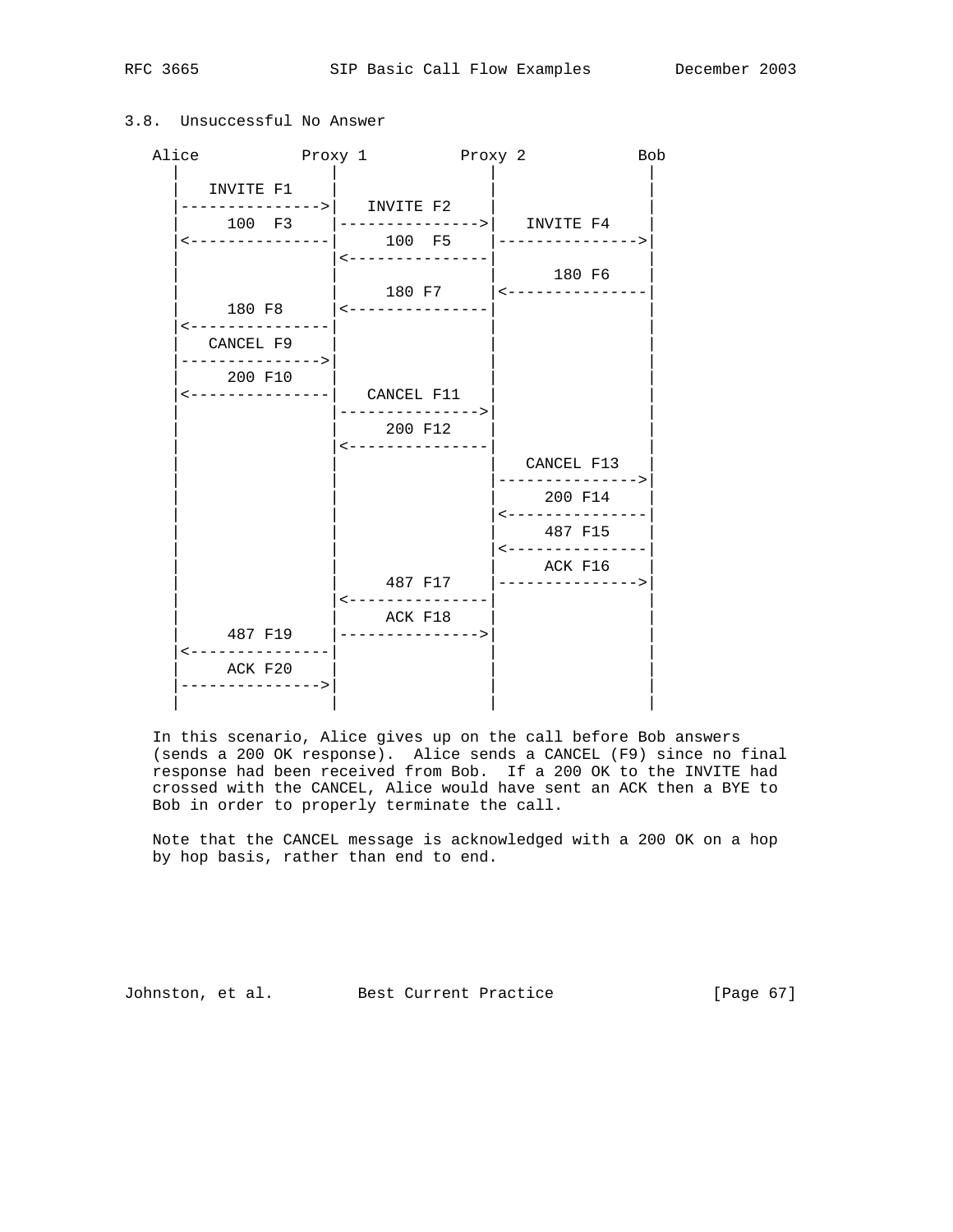```
 Message Details
 F1 INVITE Alice -> Proxy 1
 INVITE sip:bob@biloxi.example.com SIP/2.0
 Via: SIP/2.0/UDP client.atlanta.example.com:5060;branch=z9hG4bK74bf9
 Max-Forwards: 70
 Route: <sip:ss1.atlanta.example.com;lr>
 From: Alice <sip:alice@atlanta.example.com>;tag=9fxced76sl
 To: Bob <sip:bob@biloxi.example.com>
 Call-ID: 2xTb9vxSit55XU7p8@atlanta.example.com
 CSeq: 1 INVITE
 Contact: <sip:alice@client.atlanta.example.com>
 Proxy-Authorization: Digest username="alice",
  realm="atlanta.example.com",
  nonce="ze7k1ee88df84f1cec431ae6cbe5a359", opaque="",
  uri="sip:bob@biloxi.example.com",
  response="b00b416324679d7e243f55708d44be7b"
 Content-Type: application/sdp
 Content-Length: 151
v=0 o=alice 2890844526 2890844526 IN IP4 client.atlanta.example.com
s=- c=IN IP4 192.0.2.101
 t=0 0
 m=audio 49172 RTP/AVP 0
 a=rtpmap:0 PCMU/8000
 /*Client for Alice prepares to receive data on port 49172 from the
 network.*/
 F2 INVITE Proxy 1 -> Proxy 2
 INVITE sip:bob@biloxi.example.com SIP/2.0
 Via: SIP/2.0/UDP ss1.atlanta.example.com:5060;branch=z9hG4bK2d4790.1
 Via: SIP/2.0/UDP client.atlanta.example.com:5060;branch=z9hG4bK74bf9
  ;received=192.0.2.101
 Max-Forwards: 69
 Record-Route: <sip:ss1.atlanta.example.com;lr>
 From: Alice <sip:alice@atlanta.example.com>;tag=9fxced76sl
 To: Bob <sip:bob@biloxi.example.com>
 Call-ID: 2xTb9vxSit55XU7p8@atlanta.example.com
 CSeq: 1 INVITE
 Contact: <sip:alice@client.atlanta.example.com>
 Content-Type: application/sdp
 Content-Length: 151
```
Johnston, et al. Best Current Practice [Page 68]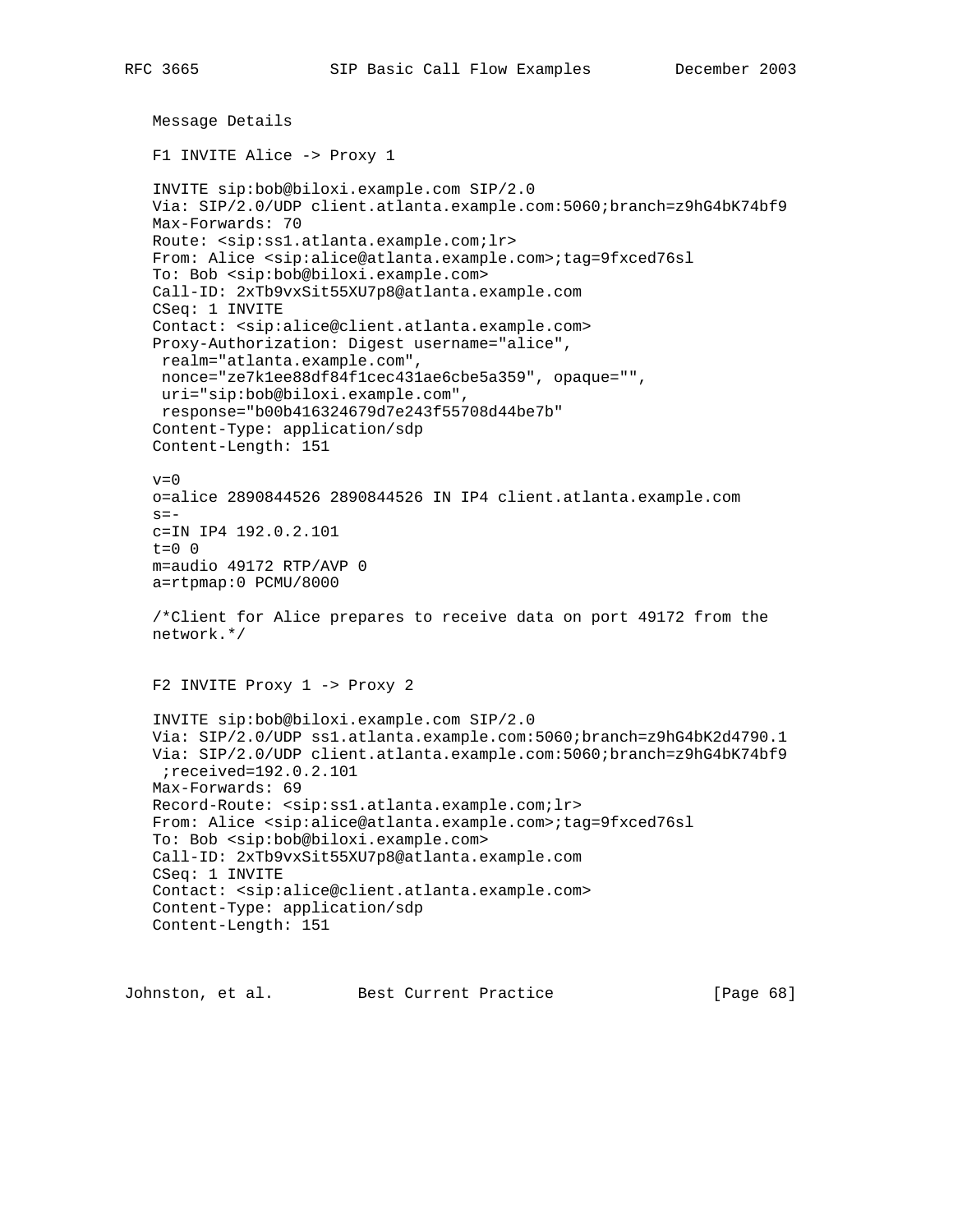```
v=0 o=alice 2890844526 2890844526 IN IP4 client.atlanta.example.com
s=- c=IN IP4 192.0.2.101
t=0 0
 m=audio 49172 RTP/AVP 0
 a=rtpmap:0 PCMU/8000
 F3 100 Trying Proxy 1 -> Alice
 SIP/2.0 100 Trying
 Via: SIP/2.0/UDP client.atlanta.example.com:5060;branch=z9hG4bK74bf9
  ;received=192.0.2.101
 From: Alice <sip:alice@atlanta.example.com>;tag=9fxced76sl
 To: Bob <sip:bob@biloxi.example.com>
 Call-ID: 2xTb9vxSit55XU7p8@atlanta.example.com
 CSeq: 1 INVITE
 Content-Length: 0
 F4 INVITE Proxy 2 -> Bob
 INVITE sip:bob@client.biloxi.example.com SIP/2.0
 Via: SIP/2.0/UDP ss2.biloxi.example.com:5060;branch=z9hG4bK721e4.1
 Via: SIP/2.0/UDP ss1.atlanta.example.com:5060;branch=z9hG4bK2d4790.1
  ;received=192.0.2.111
 Via: SIP/2.0/UDP client.atlanta.example.com:5060;branch=z9hG4bK74bf9
 ;received=192.0.2.101
 Record-Route: <sip:ss2.biloxi.example.com;lr>,
 <sip:ss1.atlanta.example.com;lr>
 Max-Forwards: 68
 From: Alice <sip:alice@atlanta.example.com>;tag=9fxced76sl
 To: Bob <sip:bob@biloxi.example.com>
 Call-ID: 2xTb9vxSit55XU7p8@atlanta.example.com
 CSeq: 1 INVITE
 Contact: <sip:alice@client.atlanta.example.com>
 Content-Type: application/sdp
 Content-Length: 151
v=0 o=alice 2890844526 2890844526 IN IP4 client.atlanta.example.com
s = - c=IN IP4 192.0.2.101
t=0 0
 m=audio 49172 RTP/AVP 0
 a=rtpmap:0 PCMU/8000
```
Johnston, et al. Best Current Practice [Page 69]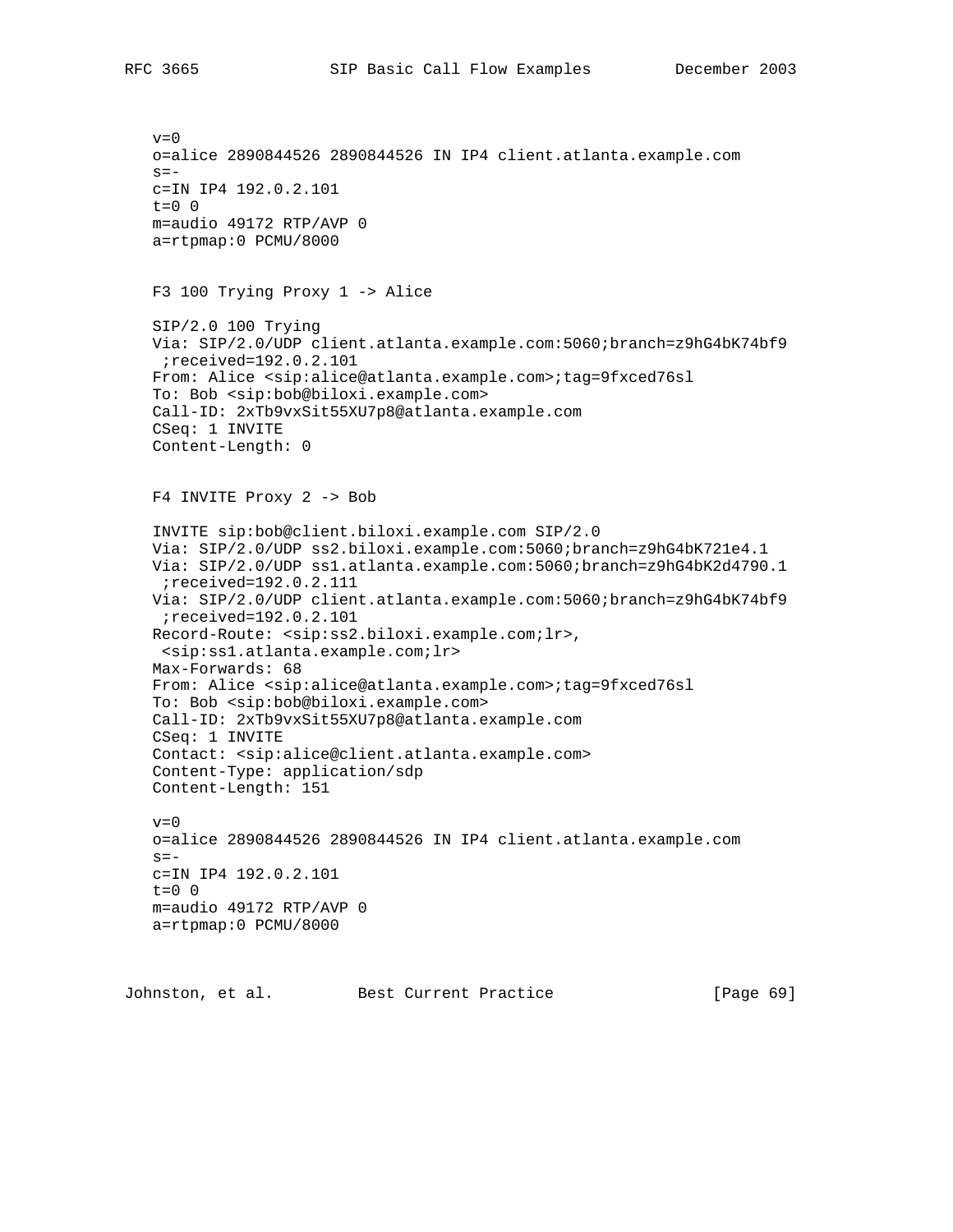```
 F5 100 Trying Proxy 2 -> Proxy 1
 SIP/2.0 100 Trying
 Via: SIP/2.0/UDP ss1.atlanta.example.com:5060;branch=z9hG4bK2d4790.1
  ;received=192.0.2.111
 Via: SIP/2.0/UDP client.atlanta.example.com:5060;branch=z9hG4bK74bf9
  ;received=192.0.2.101
 From: Alice <sip:alice@atlanta.example.com>;tag=9fxced76sl
 To: Bob <sip:bob@biloxi.example.com>
 Call-ID: 2xTb9vxSit55XU7p8@atlanta.example.com
 CSeq: 1 INVITE
 Content-Length: 0
 F6 180 Ringing Bob -> Proxy 2
 SIP/2.0 180 Ringing
 Via: SIP/2.0/UDP ss2.biloxi.example.com:5060;branch=z9hG4bK721e4.1
  ;received=192.0.2.222
 Via: SIP/2.0/UDP ss1.atlanta.example.com:5060;branch=z9hG4bK2d4790.1
  ;received=192.0.2.111
 Via: SIP/2.0/UDP client.atlanta.example.com:5060;branch=z9hG4bK74bf9
  ;received=192.0.2.101
 Record-Route: <sip:ss2.biloxi.example.com;lr>,
 <sip:ss1.atlanta.example.com;lr>
 From: Alice <sip:alice@atlanta.example.com>;tag=9fxced76sl
 To: Bob <sip:bob@biloxi.example.com>;tag=314159
 Call-ID: 2xTb9vxSit55XU7p8@atlanta.example.com
 CSeq: 1 INVITE
 Contact: <sip:bob@client.biloxi.example.com>
 Content-Length: 0
 F7 180 Ringing Proxy 2 -> Proxy 1
 SIP/2.0 180 Ringing
 Via: SIP/2.0/UDP ss1.atlanta.example.com:5060;branch=z9hG4bK2d4790.1
  ;received=192.0.2.111
 Via: SIP/2.0/UDP client.atlanta.example.com:5060;branch=z9hG4bK74bf9
  ;received=192.0.2.101
 Record-Route: <sip:ss2.biloxi.example.com;lr>,
  <sip:ss1.atlanta.example.com;lr>
 From: Alice <sip:alice@atlanta.example.com>;tag=9fxced76sl
 To: Bob <sip:bob@biloxi.example.com>;tag=314159
 Call-ID: 2xTb9vxSit55XU7p8@atlanta.example.com
 CSeq: 1 INVITE
```
Johnston, et al. Best Current Practice [Page 70]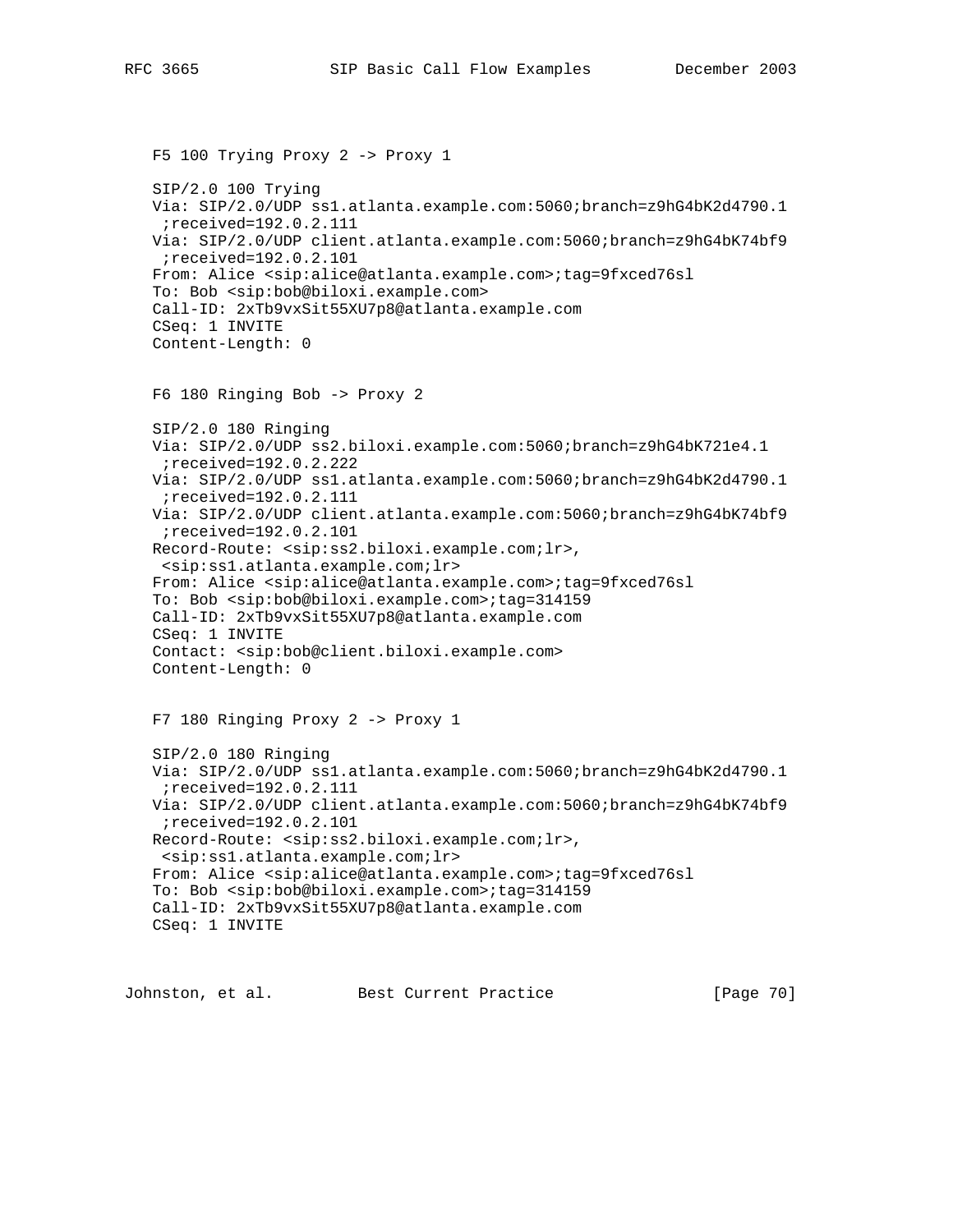```
 Contact: <sip:bob@client.biloxi.example.com>
 Content-Length: 0
 F8 180 Ringing Proxy 1 -> Alice
 SIP/2.0 180 Ringing
 Via: SIP/2.0/UDP client.atlanta.example.com:5060;branch=z9hG4bK74bf9
  ;received=192.0.2.101
 Record-Route: <sip:ss2.biloxi.example.com;lr>,
 <sip:ss1.atlanta.example.com;lr>
 From: Alice <sip:alice@atlanta.example.com>;tag=9fxced76sl
 To: Bob <sip:bob@biloxi.example.com>;tag=314159
 Call-ID: 2xTb9vxSit55XU7p8@atlanta.example.com
 CSeq: 1 INVITE
 Contact: <sip:bob@client.biloxi.example.com>
 Content-Length: 0
 F9 CANCEL Alice -> Proxy 1
 CANCEL sip:bob@biloxi.example.com SIP/2.0
 Via: SIP/2.0/UDP client.atlanta.example.com:5060;branch=z9hG4bK74bf9
 Max-Forwards: 70
 From: Alice <sip:alice@atlanta.example.com>;tag=9fxced76sl
 To: Bob <sip:bob@biloxi.example.com>
 Route: <sip:ss1.atlanta.example.com;lr>
 Call-ID: 2xTb9vxSit55XU7p8@atlanta.example.com
 CSeq: 1 CANCEL
 Content-Length: 0
 F10 200 OK Proxy 1 -> Alice
 SIP/2.0 200 OK
 Via: SIP/2.0/UDP client.atlanta.example.com:5060;branch=z9hG4bK74bf9
 ;received=192.0.2.101
 From: Alice <sip:alice@atlanta.example.com>;tag=9fxced76sl
 To: Bob <sip:bob@biloxi.example.com>
 Call-ID: 2xTb9vxSit55XU7p8@atlanta.example.com
 CSeq: 1 CANCEL
 Content-Length: 0
```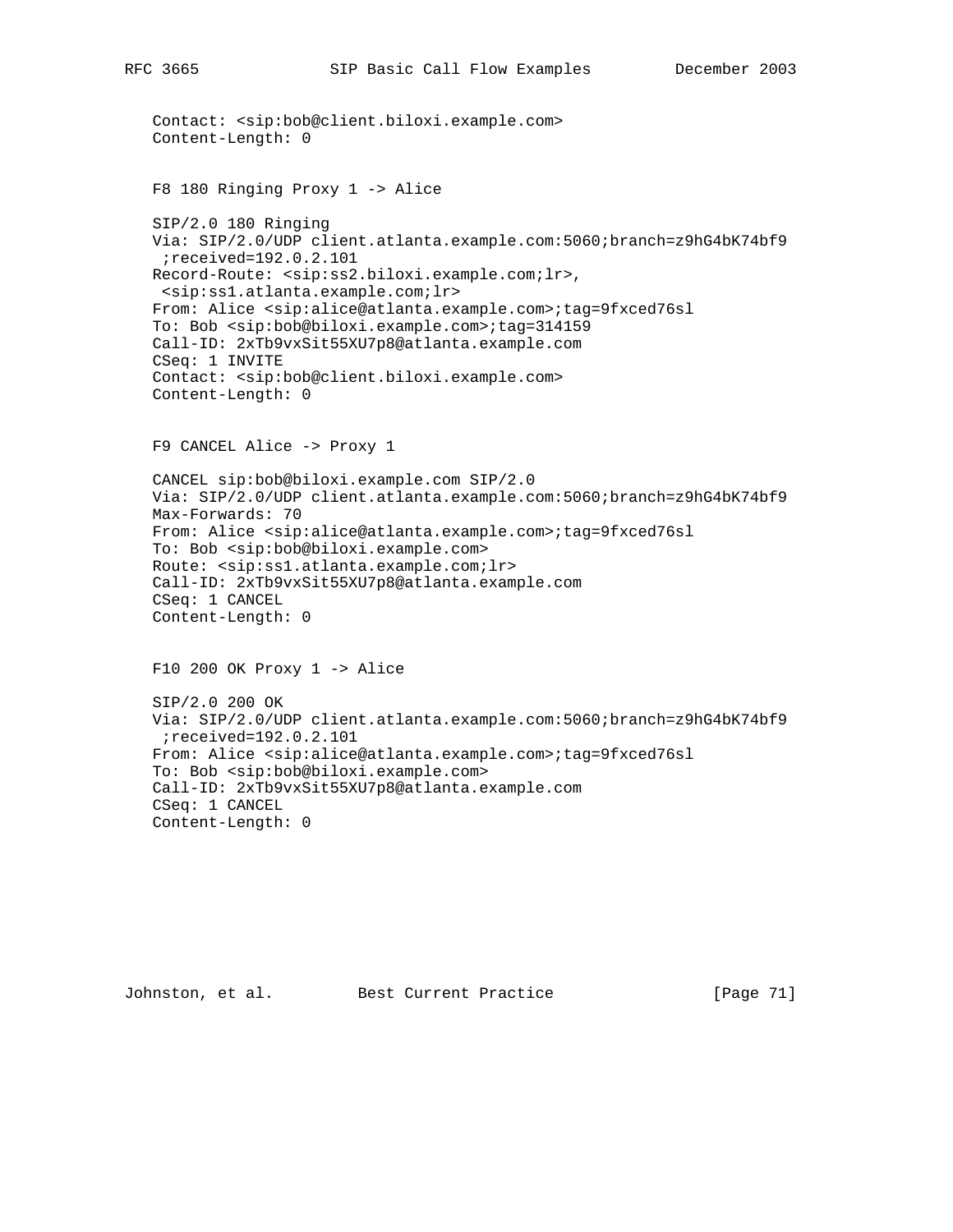F11 CANCEL Proxy 1 -> Proxy 2 CANCEL sip:alice@atlanta.example.com SIP/2.0 Via: SIP/2.0/UDP ss1.atlanta.example.com:5060;branch=z9hG4bK2d4790.1 Max-Forwards: 70 From: Alice <sip:alice@atlanta.example.com>;tag=9fxced76sl To: Bob <sip:bob@biloxi.example.com> Call-ID: 2xTb9vxSit55XU7p8@atlanta.example.com CSeq: 1 CANCEL Content-Length: 0 F12 200 OK Proxy 2 -> Proxy 1 SIP/2.0 200 OK Via: SIP/2.0/UDP ss1.atlanta.example.com:5060;branch=z9hG4bK2d4790.1 ;received=192.0.2.111 From: Alice <sip:alice@atlanta.example.com>;tag=9fxced76sl To: Bob <sip:bob@biloxi.example.com> Call-ID: 2xTb9vxSit55XU7p8@atlanta.example.com CSeq: 1 CANCEL Content-Length: 0 F13 CANCEL Proxy 2 -> Bob CANCEL sip:bob@client.biloxi.example.com SIP/2.0 Via: SIP/2.0/UDP ss2.biloxi.example.com:5060;branch=z9hG4bK721e4.1 Max-Forwards: 70 From: Alice <sip:alice@atlanta.example.com>;tag=9fxced76sl To: Bob <sip:bob@biloxi.example.com> Call-ID: 2xTb9vxSit55XU7p8@atlanta.example.com CSeq: 1 CANCEL Content-Length: 0 F14 200 OK Bob -> Proxy 2 SIP/2.0 200 OK Via: SIP/2.0/UDP ss2.biloxi.example.com:5060;branch=z9hG4bK721e4.1 ;received=192.0.2.222

From: Alice <sip:alice@atlanta.example.com>;tag=9fxced76sl

To: Bob <sip:bob@biloxi.example.com>

 Call-ID: 2xTb9vxSit55XU7p8@atlanta.example.com CSeq: 1 CANCEL

```
 Content-Length: 0
```
Johnston, et al. Best Current Practice [Page 72]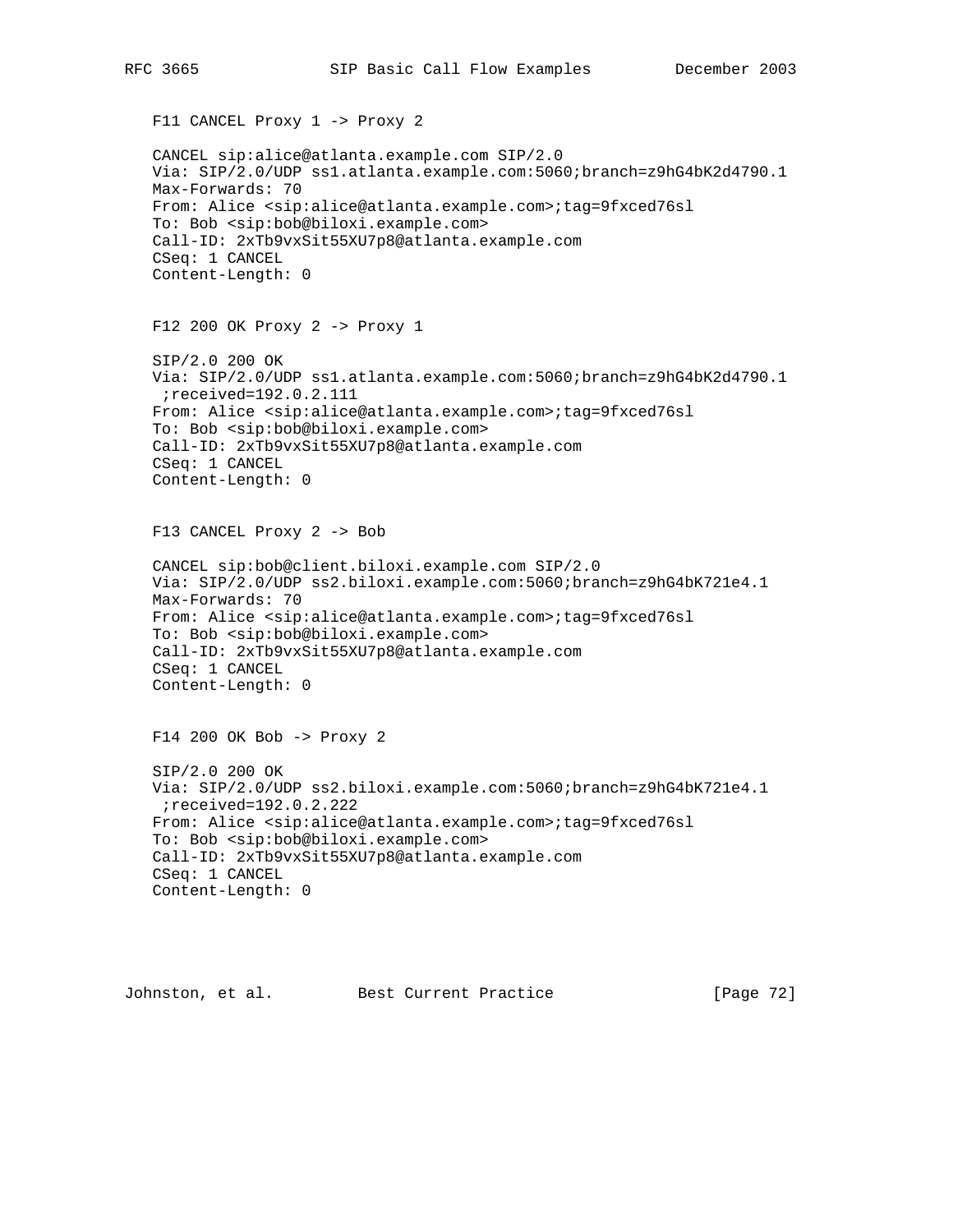F15 487 Request Terminated Bob -> Proxy 2 SIP/2.0 487 Request Terminated Via: SIP/2.0/UDP ss2.biloxi.example.com:5060;branch=z9hG4bK721e4.1 ;received=192.0.2.222 Via: SIP/2.0/UDP ss1.atlanta.example.com:5060;branch=z9hG4bK2d4790.1 ;received=192.0.2.111 Via: SIP/2.0/UDP client.atlanta.example.com:5060;branch=z9hG4bK74bf9 ;received=192.0.2.101 From: Alice <sip:alice@atlanta.example.com>;tag=9fxced76sl To: Bob <sip:bob@biloxi.example.com>;tag=314159 Call-ID: 2xTb9vxSit55XU7p8@atlanta.example.com CSeq: 1 INVITE Content-Length: 0 F16 ACK Proxy 2 -> Bob ACK sip:bob@client.biloxi.example.com SIP/2.0 Via: SIP/2.0/UDP ss2.biloxi.example.com:5060;branch=z9hG4bK721e4.1 Max-Forwards: 70 From: Alice <sip:alice@atlanta.example.com>;tag=9fxced76sl To: Bob <sip:bob@biloxi.example.com>;tag=314159 Call-ID: 2xTb9vxSit55XU7p8@atlanta.example.com CSeq: 1 ACK Content-Length: 0 F17 487 Request Terminated Proxy 2 -> Proxy 1 SIP/2.0 487 Request Terminated Via: SIP/2.0/UDP ss1.atlanta.example.com:5060;branch=z9hG4bK2d4790.1 ;received=192.0.2.111 Via: SIP/2.0/UDP client.atlanta.example.com:5060;branch=z9hG4bK74bf9 ;received=192.0.2.101 From: Alice <sip:alice@atlanta.example.com>;tag=9fxced76sl To: Bob <sip:bob@biloxi.example.com>;tag=314159 Call-ID: 2xTb9vxSit55XU7p8@atlanta.example.com CSeq: 1 INVITE Content-Length: 0

Johnston, et al. Best Current Practice [Page 73]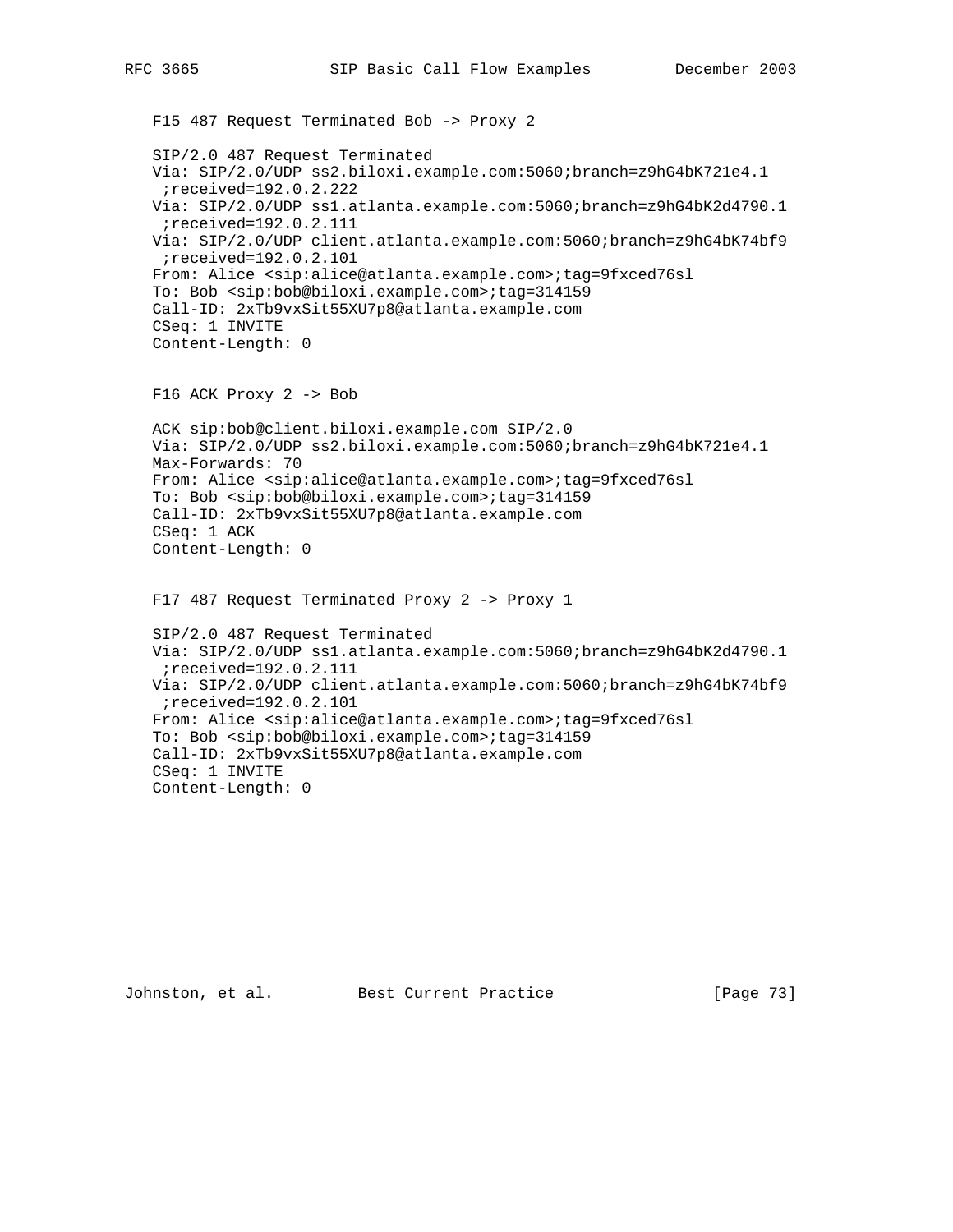```
 F18 ACK Proxy 1 -> Proxy 2
 ACK sip:bob@biloxi.example.com SIP/2.0
 Via: SIP/2.0/UDP ss2.biloxi.example.com:5060;branch=z9hG4bK721e4.1
 Max-Forwards: 70
 From: Alice <sip:alice@atlanta.example.com>;tag=9fxced76sl
 To: Bob <sip:bob@biloxi.example.com>;tag=314159
 Call-ID: 2xTb9vxSit55XU7p8@atlanta.example.com
 CSeq: 1 ACK
 Content-Length: 0
 F19 487 Request Terminated Proxy 1 -> Alice
 SIP/2.0 487 Request Terminated
 Via: SIP/2.0/UDP client.atlanta.example.com:5060;branch=z9hG4bK74bf9
 ;received=192.0.2.101
 From: Alice <sip:alice@atlanta.example.com>;tag=9fxced76sl
 To: Bob <sip:bob@biloxi.example.com>;tag=314159
 Call-ID: 2xTb9vxSit55XU7p8@atlanta.example.com
 CSeq: 1 INVITE
 F20 ACK Alice -> Proxy 1
 ACK sip:bob@biloxi.example.com SIP/2.0
 Via: SIP/2.0/UDP client.atlanta.example.com:5060;branch=z9hG4bK74bf9
 Max-Forwards: 70
 From: Alice <sip:alice@atlanta.example.com>;tag=9fxced76sl
 To: Bob <sip:bob@biloxi.example.com>;tag=314159
 Call-ID: 2xTb9vxSit55XU7p8@atlanta.example.com
 Proxy-Authorization: Digest username="alice",
 realm="atlanta.example.com",
 nonce="ze7k1ee88df84f1cec431ae6cbe5a359", opaque="",
 uri="sip:bob@biloxi.example.com",
 response="b00b416324679d7e243f55708d44be7b"
 CSeq: 1 ACK
 Content-Length: 0
```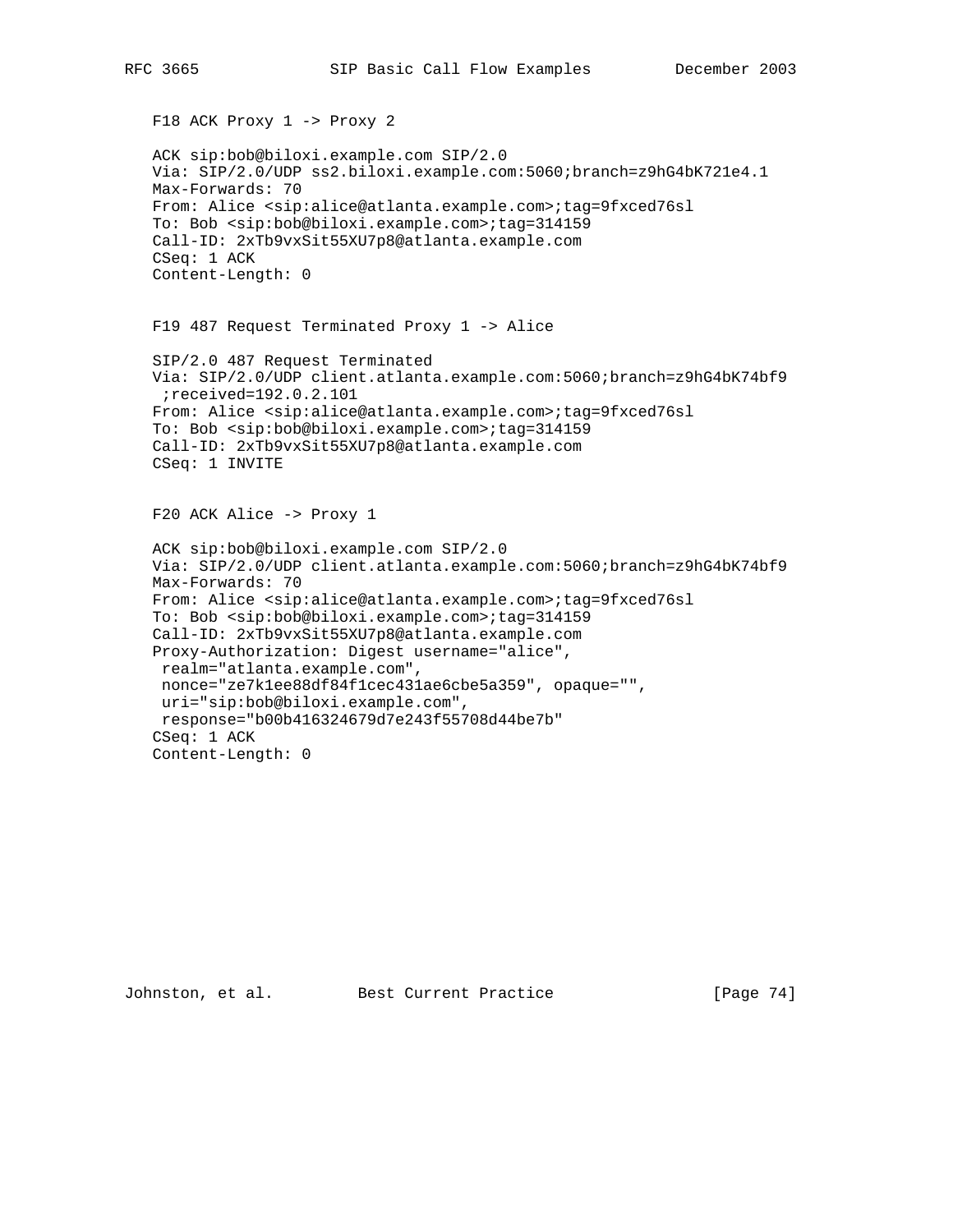3.9. Unsuccessful Busy

# Alice Proxy 1 Proxy 2 Bob | | | | INVITE F1 -------------->| INVITE F2 | 100 F3 |--------------->| INVITE F4 | |<---------------| 100 F5 |--------------->| | <--------------

 | | | 486 F6 | | | |<---------------| ACK F7 486 F8 | ---------------> | <---------------ACK F9 | 486 F10 |--------------->| |  $\leftarrow$  ---------------ACK F11 |--------------->| | | | | | |

 In this scenario, Bob is busy and sends a 486 Busy Here response to Alice's INVITE. Note that the non-2xx response is acknowledged on a hop-by-hop basis instead of end-to-end. Also note that many SIP UAs will not return a 486 response, as they have multiple line and other features.

Message Details

F1 INVITE Alice -> Proxy 1

```
 INVITE sip:bob@biloxi.example.com SIP/2.0
 Via: SIP/2.0/TCP client.atlanta.example.com:5060;branch=z9hG4bK74bf9
 Max-Forwards: 70
 Route: <sip:ss1.atlanta.example.com;lr>
 From: Alice <sip:alice@atlanta.example.com>;tag=9fxced76sl
 To: Bob <sip:bob@biloxi.example.com>
 Call-ID: 2xTb9vxSit55XU7p8@atlanta.example.com
 CSeq: 1 INVITE
 Contact: <sip:alice@client.atlanta.example.com;transport=tcp>
 Proxy-Authorization: Digest username="alice",
 realm="atlanta.example.com",
 nonce="dc3a5ab2530aa93112cf5904ba7d88fa", opaque="",
 uri="sip:bob@biloxi.example.com",
 response="702138b27d869ac8741e10ec643d55be"
 Content-Type: application/sdp
 Content-Length: 151
```
Johnston, et al. Best Current Practice [Page 75]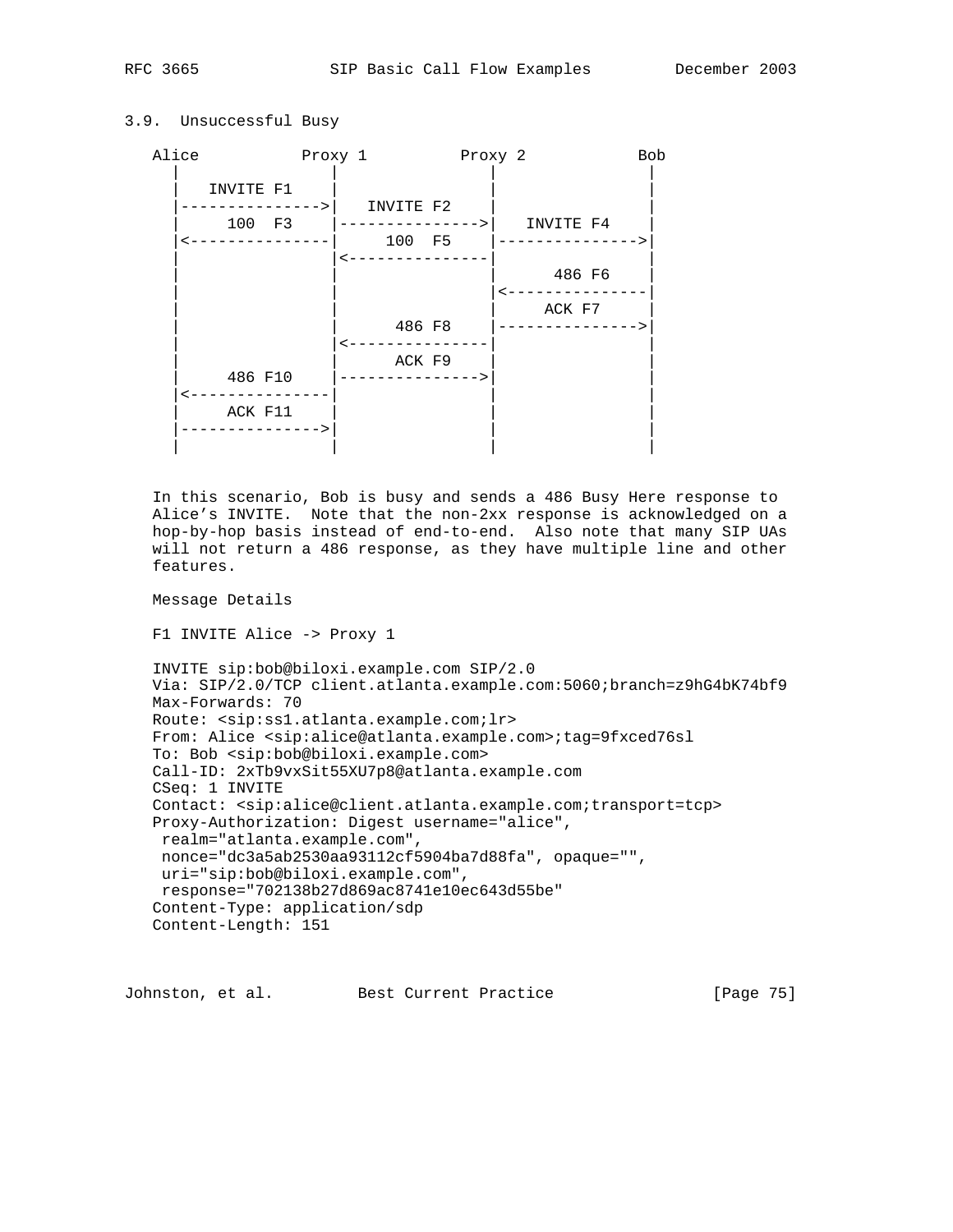$v=0$  o=alice 2890844526 2890844526 IN IP4 client.atlanta.example.com  $s=$  c=IN IP4 192.0.2.101  $t=0$  0 m=audio 49172 RTP/AVP 0 a=rtpmap:0 PCMU/8000 /\*Client for Alice prepares to receive data on port 49172 from the network.\*/ F2 INVITE Proxy 1 -> Proxy 2 INVITE sip:bob@biloxi.example.com SIP/2.0 Via: SIP/2.0/TCP ss1.atlanta.example.com:5060;branch=z9hG4bK2d4790.1 Via: SIP/2.0/TCP client.atlanta.example.com:5060;branch=z9hG4bK74bf9 ;received=192.0.2.101 Max-Forwards: 69 Record-Route: <sip:ss1.atlanta.example.com;lr> From: Alice <sip:alice@atlanta.example.com>;tag=9fxced76sl To: Bob <sip:bob@biloxi.example.com> Call-ID: 2xTb9vxSit55XU7p8@atlanta.example.com CSeq: 1 INVITE Contact: <sip:alice@client.atlanta.example.com;transport=tcp> Content-Type: application/sdp Content-Length: 151  $v=0$  o=alice 2890844526 2890844526 IN IP4 client.atlanta.example.com  $s =$  c=IN IP4 192.0.2.101  $t=0$  0 m=audio 49172 RTP/AVP 0 a=rtpmap:0 PCMU/8000 F3 100 Trying Proxy 1 -> Alice SIP/2.0 100 Trying Via: SIP/2.0/TCP client.atlanta.example.com:5060;branch=z9hG4bK74bf9 ;received=192.0.2.101 From: Alice <sip:alice@atlanta.example.com>;tag=9fxced76sl To: Bob <sip:bob@biloxi.example.com> Call-ID: 2xTb9vxSit55XU7p8@atlanta.example.com CSeq: 1 INVITE Content-Length: 0

Johnston, et al. Best Current Practice [Page 76]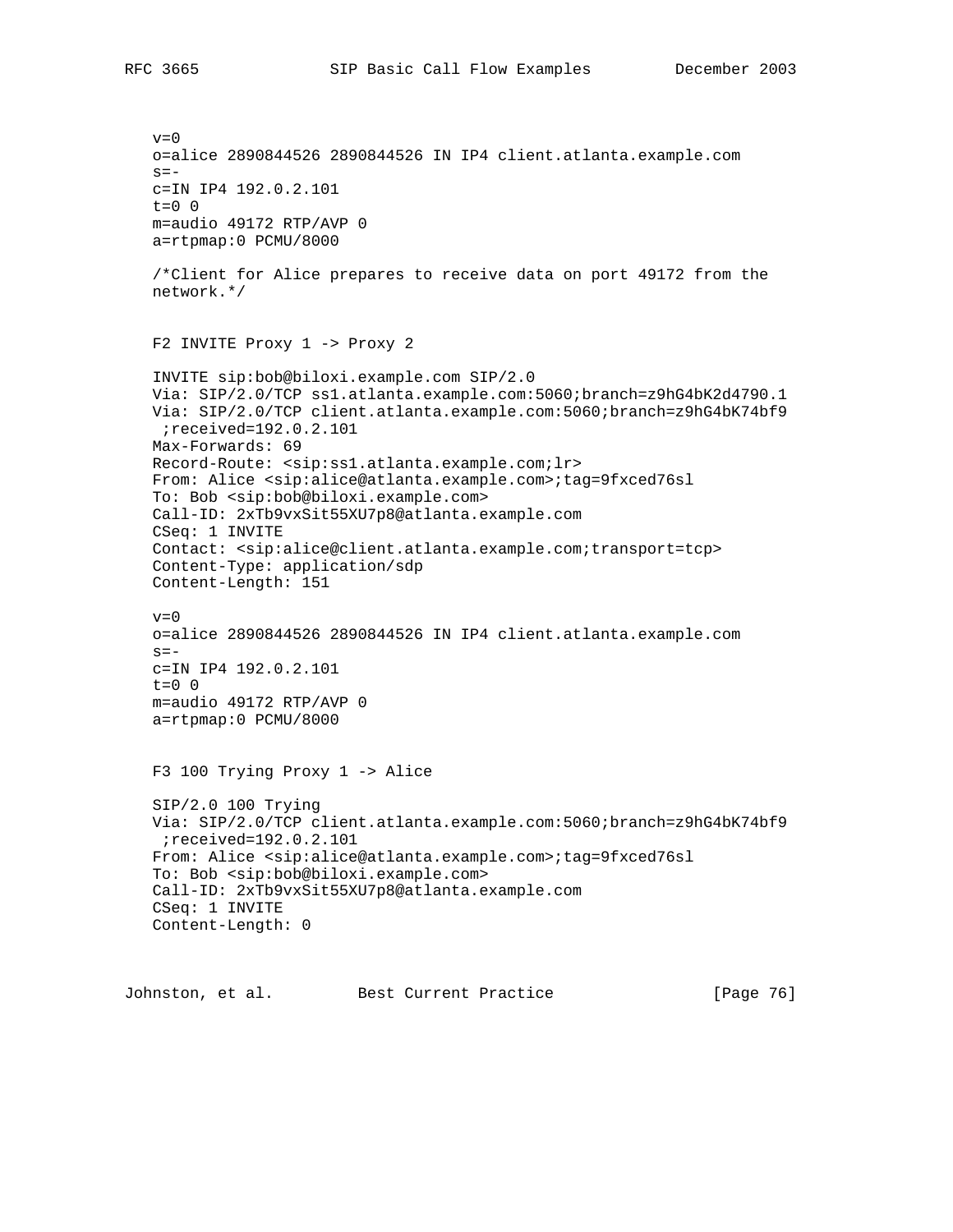```
 F4 INVITE Proxy 2 -> Bob
    INVITE sip:bob@client.biloxi.example.com SIP/2.0
   Via: SIP/2.0/TCP ss2.biloxi.example.com:5060;branch=z9hG4bK721e4.1
   Via: SIP/2.0/TCP ss1.atlanta.example.com:5060;branch=z9hG4bK2d4790.1
    ;received=192.0.2.111
   Via: SIP/2.0/TCP client.atlanta.example.com:5060;branch=z9hG4bK74bf9
    ;received=192.0.2.101
   Max-Forwards: 68
   Record-Route: <sip:ss2.biloxi.example.com;lr>,
    <sip:ss1.atlanta.example.com;lr>
   From: Alice <sip:alice@atlanta.example.com>;tag=9fxced76sl
   To: Bob <sip:bob@biloxi.example.com>
    Call-ID: 2xTb9vxSit55XU7p8@atlanta.example.com
    CSeq: 1 INVITE
   Contact: <sip:alice@client.atlanta.example.com;transport=tcp>
   Content-Type: application/sdp
   Content-Length: 151
  v=0 o=alice 2890844526 2890844526 IN IP4 client.atlanta.example.com
  s=- c=IN IP4 192.0.2.101
  t=0 0
   m=audio 49172 RTP/AVP 0
   a=rtpmap:0 PCMU/8000
   F5 100 Trying Proxy 2 -> Proxy 1
   SIP/2.0 100 Trying
   Via: SIP/2.0/TCP ss1.atlanta.example.com:5060;branch=z9hG4bK2d4790.1
    ;received=192.0.2.111
   Via: SIP/2.0/TCP client.atlanta.example.com:5060;branch=z9hG4bK74bf9
    ;received=192.0.2.101
   From: Alice <sip:alice@atlanta.example.com>;tag=9fxced76sl
   To: Bob <sip:bob@biloxi.example.com>
    Call-ID: 2xTb9vxSit55XU7p8@atlanta.example.com
   CSeq: 1 INVITE
   Content-Length: 0
   F6 486 Busy Here Bob -> Proxy 2
   SIP/2.0 486 Busy Here
   Via: SIP/2.0/TCP ss2.biloxi.example.com:5060;branch=z9hG4bK721e4.1
    ;received=192.0.2.222
   Via: SIP/2.0/TCP ss1.atlanta.example.com:5060;branch=z9hG4bK2d4790.1
Johnston, et al. Best Current Practice [Page 77]
```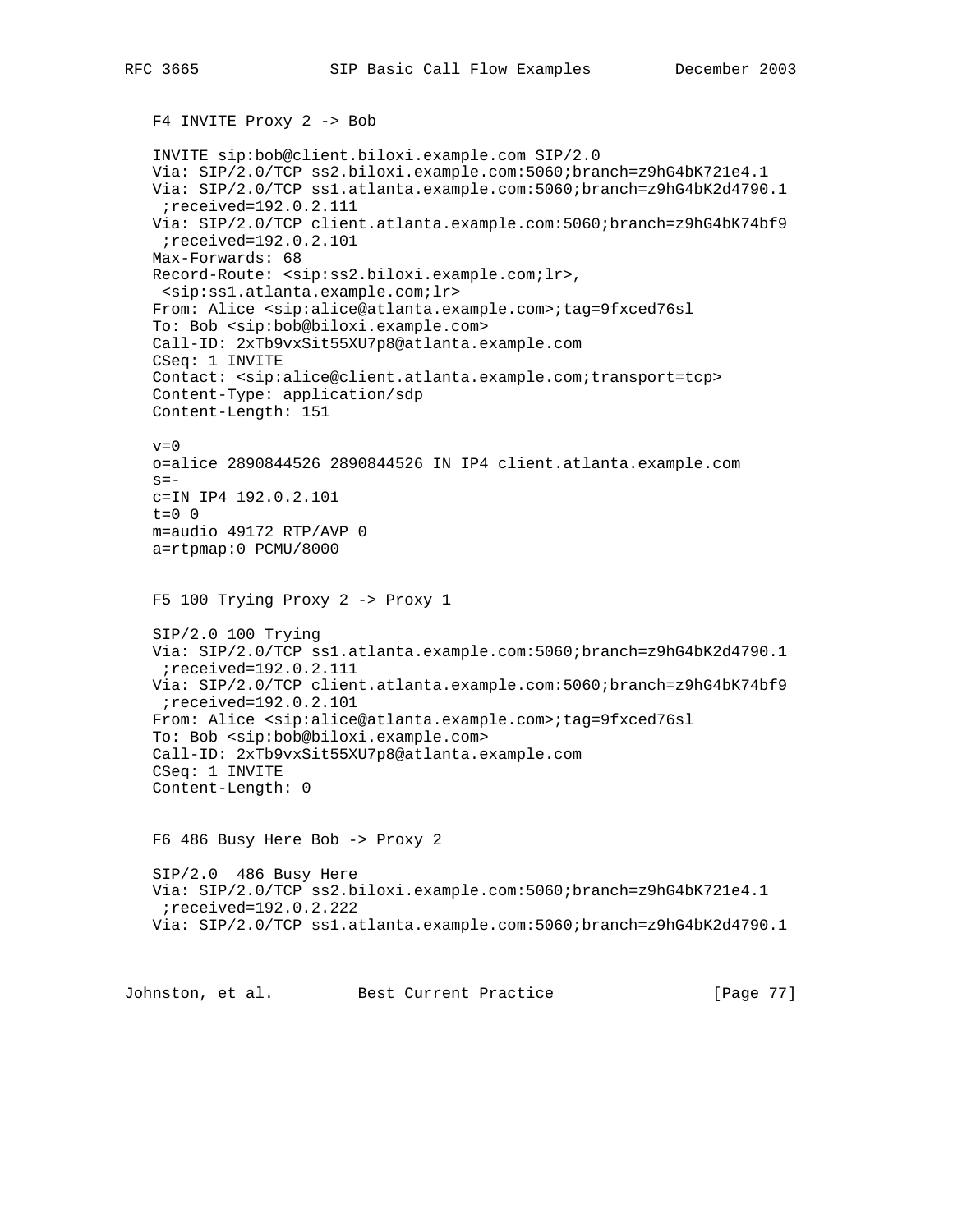```
 ;received=192.0.2.111
 Via: SIP/2.0/TCP client.atlanta.example.com:5060;branch=z9hG4bK74bf9
  ;received=192.0.2.101
 From: Alice <sip:alice@atlanta.example.com>;tag=9fxced76sl
 To: Bob <sip:bob@biloxi.example.com>;tag=314159
 Call-ID: 2xTb9vxSit55XU7p8@atlanta.example.com
 CSeq: 1 INVITE
 Content-Length: 0
 F7 ACK Proxy 2 -> Bob
 ACK sip:bob@client.biloxi.example.com SIP/2.0
 Via: SIP/2.0/TCP ss2.biloxi.example.com:5060;branch=z9hG4bK721e4.1
 Max-Forwards: 70
 From: Alice <sip:alice@atlanta.example.com>;tag=9fxced76sl
 To: Bob <sip:bob@biloxi.example.com>;tag=314159
 Call-ID: 2xTb9vxSit55XU7p8@atlanta.example.com
 CSeq: 1 ACK
 Content-Length: 0
 F8 486 Busy Here Proxy 2 -> Proxy 1
 SIP/2.0 486 Busy Here
 Via: SIP/2.0/TCP ss1.atlanta.example.com:5060;branch=z9hG4bK2d4790.1
  ;received=192.0.2.111
 Via: SIP/2.0/TCP client.atlanta.example.com:5060;branch=z9hG4bK74bf9
  ;received=192.0.2.101
 From: Alice <sip:alice@atlanta.example.com>;tag=9fxced76sl
 To: Bob <sip:bob@biloxi.example.com>;tag=314159
 Call-ID: 2xTb9vxSit55XU7p8@atlanta.example.com
 CSeq: 1 INVITE
 Content-Length: 0
 F9 ACK Proxy 1 -> Proxy 2
 ACK sip:bob@biloxi.example.com SIP/2.0
 Via: SIP/2.0/TCP ss1.atlanta.example.com:5060;branch=z9hG4bK2d4790.1
 Max-Forwards: 70
 From: Alice <sip:alice@atlanta.example.com>;tag=9fxced76sl
 To: Bob <sip:bob@biloxi.example.com>;tag=314159
 Call-ID: 2xTb9vxSit55XU7p8@atlanta.example.com
 CSeq: 1 ACK
 Content-Length: 0
```
Johnston, et al. Best Current Practice [Page 78]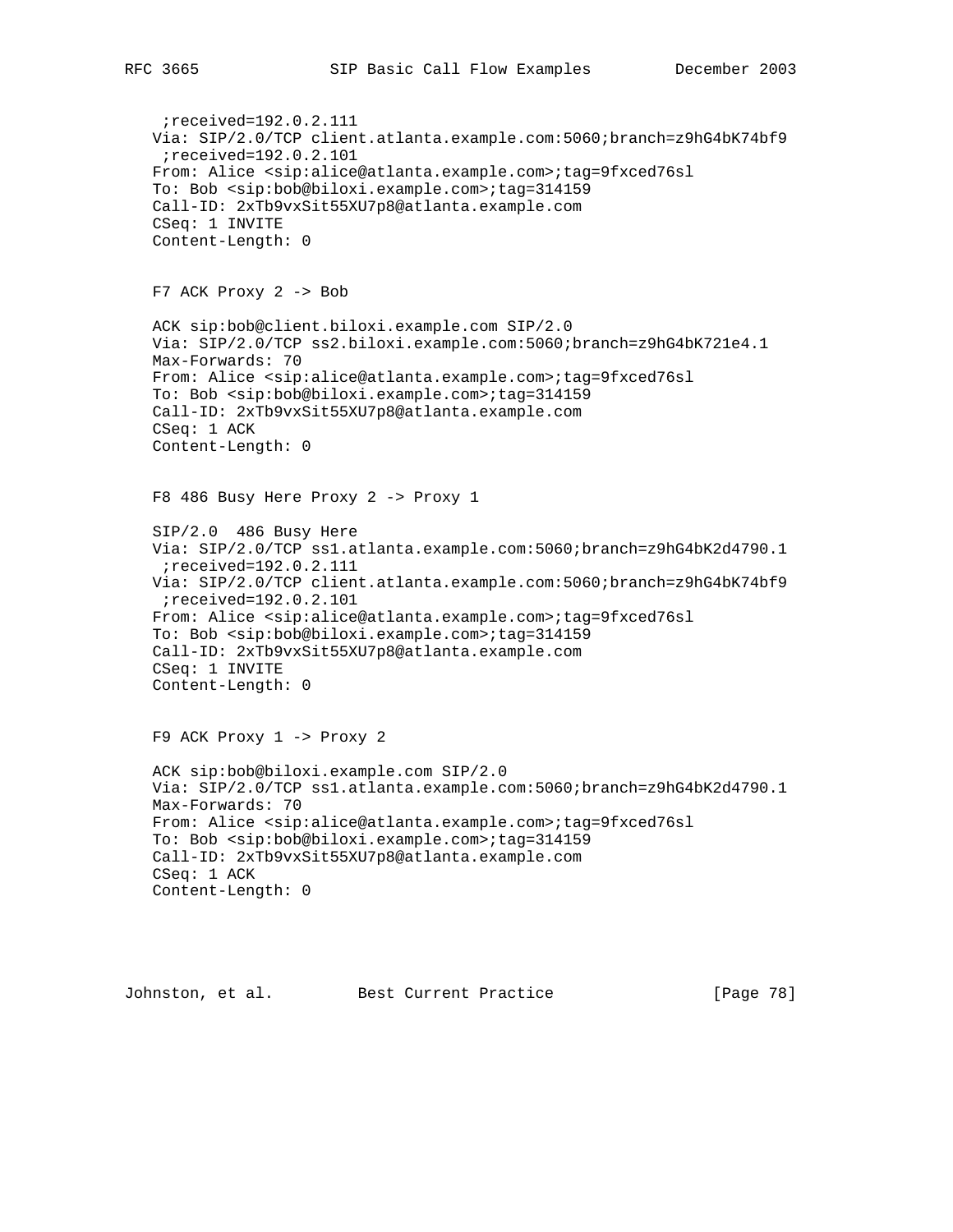F10 486 Busy Here Proxy 1 -> Alice

 SIP/2.0 486 Busy Here Via: SIP/2.0/TCP client.atlanta.example.com:5060;branch=z9hG4bK74bf9 ;received=192.0.2.101 From: Alice <sip:alice@atlanta.example.com>;tag=9fxced76sl To: Bob <sip:bob@biloxi.example.com>;tag=314159 Call-ID: 2xTb9vxSit55XU7p8@atlanta.example.com CSeq: 1 INVITE Content-Length: 0

F11 ACK Alice -> Proxy 1

 ACK sip:bob@biloxi.example.com SIP/2.0 Via: SIP/2.0/TCP client.atlanta.example.com:5060;branch=z9hG4bK74bf9 Max-Forwards: 70 From: Alice <sip:alice@atlanta.example.com>;tag=9fxced76sl To: Bob <sip:bob@biloxi.example.com>;tag=314159 Call-ID: 2xTb9vxSit55XU7p8@atlanta.example.com CSeq: 1 ACK Proxy-Authorization: Digest username="alice", realm="atlanta.example.com", nonce="dc3a5ab2530aa93112cf5904ba7d88fa", opaque="", uri="sip:bob@biloxi.example.com", response="702138b27d869ac8741e10ec643d55be" Content-Length: 0

Johnston, et al. Best Current Practice [Page 79]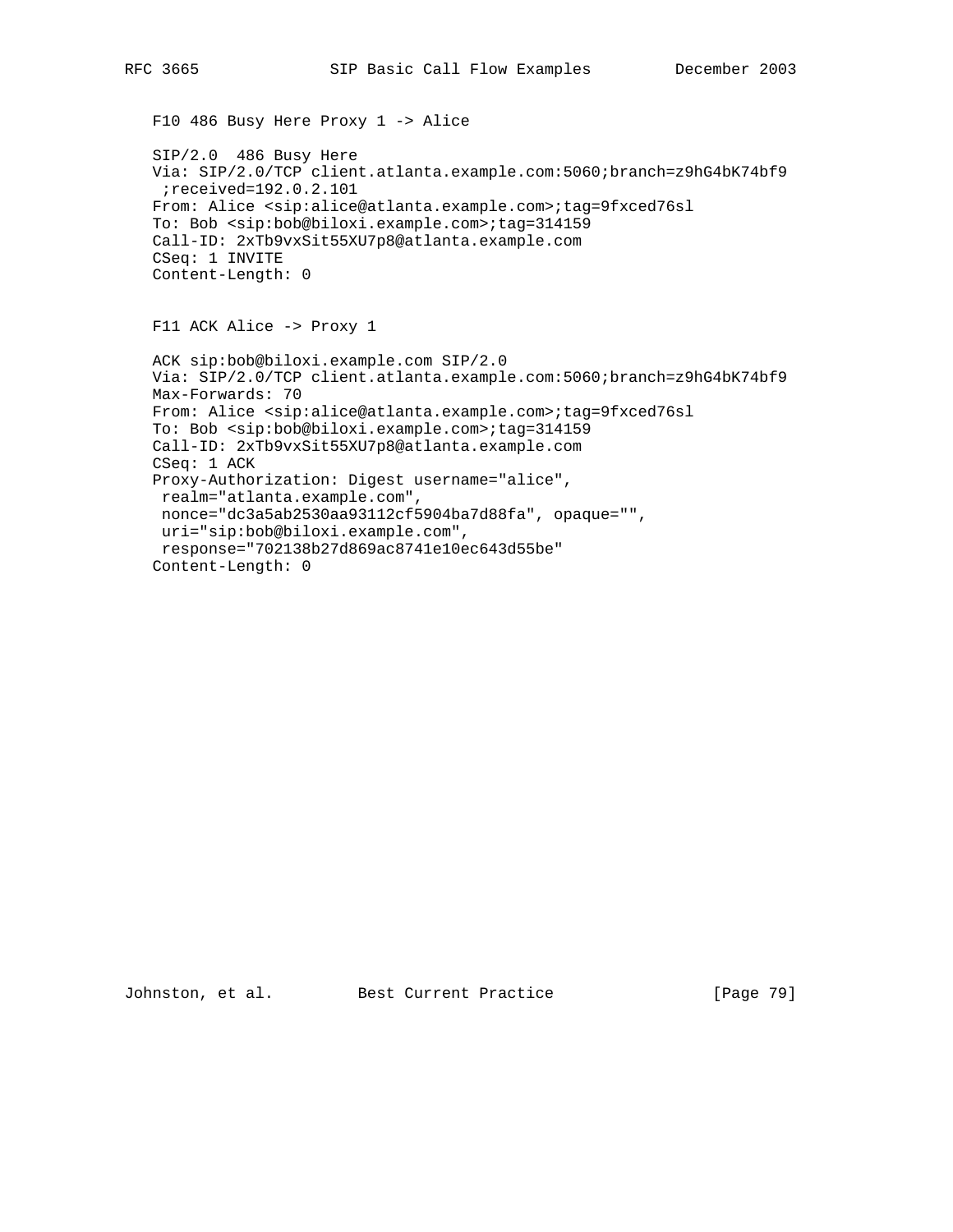| Alice                       | Proxy 1 Proxy 2            |                                                                      | <b>Bob</b> |
|-----------------------------|----------------------------|----------------------------------------------------------------------|------------|
| INVITE F1                   |                            |                                                                      |            |
| 100 F3                      | -------------->  INVITE F2 | $ ----------$ INVITE F4<br><---------------  100 F5  --------------> |            |
|                             |                            | <---------------  INVITE F6<br>--------------->                      |            |
|                             |                            | INVITE F7<br>--------------->                                        |            |
|                             |                            | INVITE F8<br>-------------->                                         |            |
|                             |                            | INVITE F9<br>-------------->                                         |            |
|                             |                            | INVITE F10<br>. _ _ _ _ _ _ _ _ _ _ _ _ _ >                          |            |
|                             | 480 F12                    | INVITE F11<br>----------------                                       |            |
|                             | ACK F13                    |                                                                      |            |
| 480 F14                     | -------------->            |                                                                      |            |
| ACK F15<br>---------------> |                            |                                                                      |            |

# 3.10. Unsuccessful No Response from User Agent

 In this example, there is no response from Bob to Alice's INVITE messages being re-transmitted by Proxy 2. After the sixth re-transmission, Proxy 2 gives up and sends a 480 No Response to Alice.

Message Details

F1 INVITE Alice -> Proxy 1

 INVITE sip:bob@biloxi.example.com SIP/2.0 Via: SIP/2.0/UDP client.atlanta.example.com:5060;branch=z9hG4bK74bf9 Max-Forwards: 70 Route: <sip:ss1.atlanta.example.com;lr> From: Alice <sip:alice@atlanta.example.com>;tag=9fxced76sl To: Bob <sip:bob@biloxi.example.com> Call-ID: 2xTb9vxSit55XU7p8@atlanta.example.com CSeq: 1 INVITE Contact: <sip:alice@client.atlanta.example.com> Proxy-Authorization: Digest username="alice", realm="atlanta.example.com",

Johnston, et al. Best Current Practice [Page 80]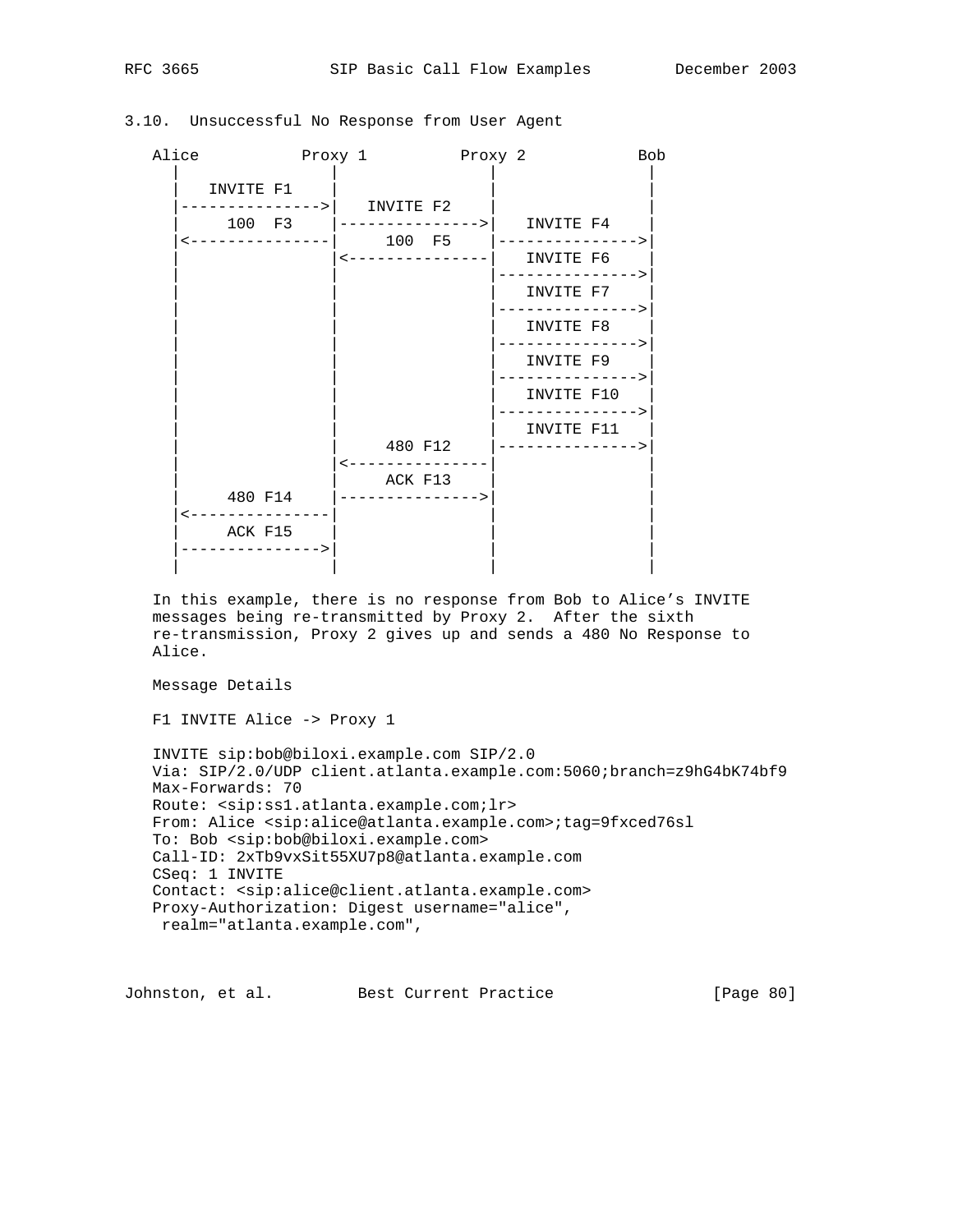nonce="cf5904ba7d8dc3a5ab2530aa931128fa", opaque="", uri="sip:bob@biloxi.example.com", response="7afc04be7961f053c24f80e7dbaf888f" Content-Type: application/sdp Content-Length: 151  $v=0$  o=alice 2890844526 2890844526 IN IP4 client.atlanta.example.com  $s =$  c=IN IP4 192.0.2.101  $t=0$  0 m=audio 49172 RTP/AVP 0 a=rtpmap:0 PCMU/8000 /\*Client for Alice prepares to receive data on port 49172 from the network.\*/ F2 INVITE Proxy 1 -> Proxy 2 INVITE sip:bob@biloxi.example.com SIP/2.0 Via: SIP/2.0/UDP ss1.atlanta.example.com:5060;branch=z9hG4bK2d4790.1 Via: SIP/2.0/UDP client.atlanta.example.com:5060;branch=z9hG4bK74bf9 ;received=192.0.2.101 Max-Forwards: 69 Record-Route: <sip:ss1.atlanta.example.com;lr> From: Alice <sip:alice@atlanta.example.com>;tag=9fxced76sl To: Bob <sip:bob@biloxi.example.com> Call-ID: 2xTb9vxSit55XU7p8@atlanta.example.com CSeq: 1 INVITE Contact: <sip:alice@client.atlanta.example.com> Content-Type: application/sdp Content-Length: 151  $v=0$  o=alice 2890844526 2890844526 IN IP4 client.atlanta.example.com  $s=$  c=IN IP4 192.0.2.101  $t=0$  0 m=audio 49172 RTP/AVP 0 a=rtpmap:0 PCMU/8000 F3 100 Trying Proxy 1 -> Alice SIP/2.0 100 Trying Via: SIP/2.0/UDP client.atlanta.example.com:5060;branch=z9hG4bK74bf9 ;received=192.0.2.101 Johnston, et al. Best Current Practice [Page 81]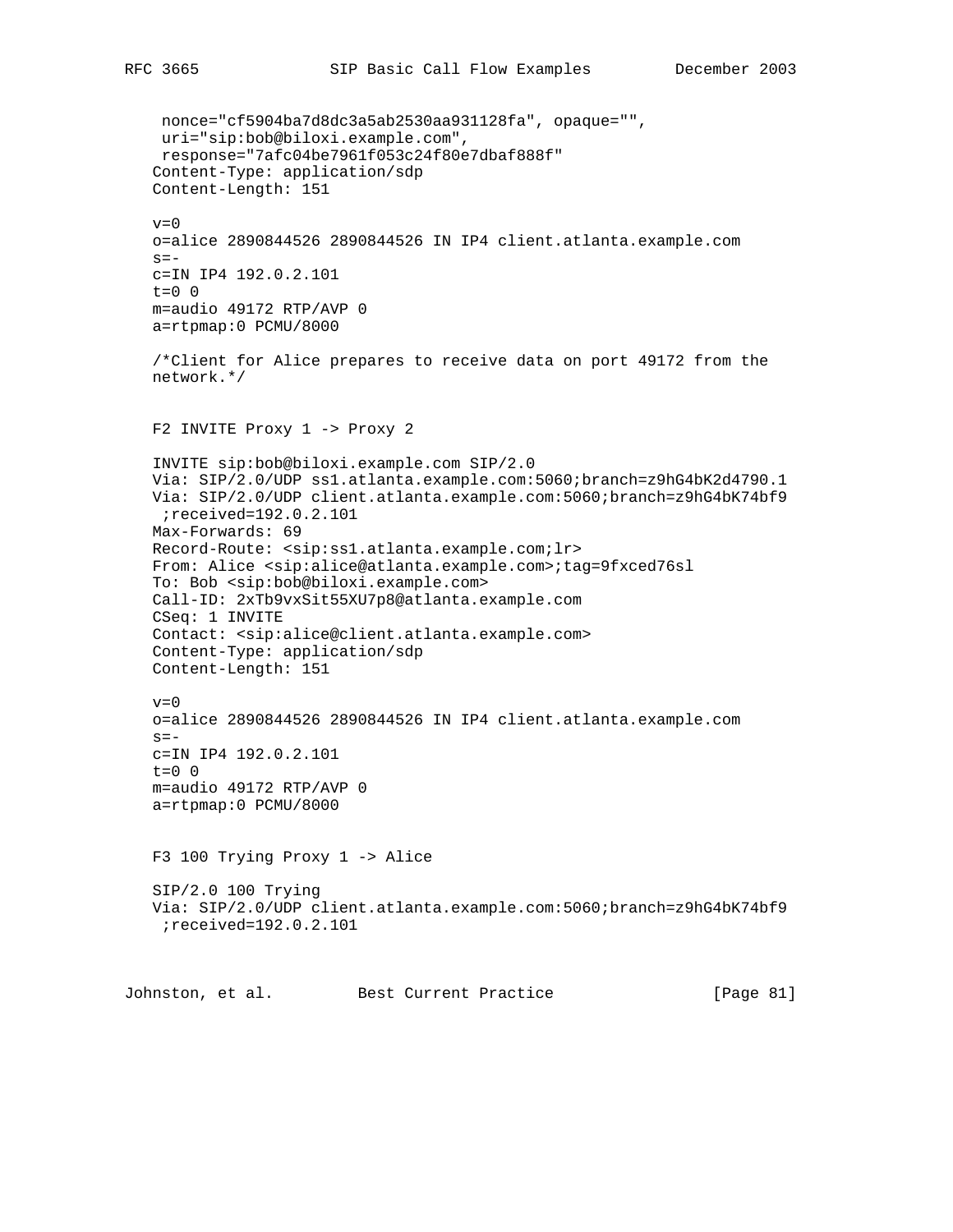```
 From: Alice <sip:alice@atlanta.example.com>;tag=9fxced76sl
 To: Bob <sip:bob@biloxi.example.com>
 Call-ID: 2xTb9vxSit55XU7p8@atlanta.example.com
 CSeq: 1 INVITE
 Content-Length: 0
 F4 INVITE Proxy 2 -> Bob
 INVITE sip:bob@client.biloxi.example.com SIP/2.0
 Via: SIP/2.0/UDP ss2.biloxi.example.com:5060;branch=z9hG4bK721e4.1
 Via: SIP/2.0/UDP ss1.atlanta.example.com:5060;branch=z9hG4bK2d4790.1
  ;received=192.0.2.111
 Via: SIP/2.0/UDP client.atlanta.example.com:5060;branch=z9hG4bK74bf9
  ;received=192.0.2.101
 Max-Forwards: 68
 Record-Route: <sip:ss2.biloxi.example.com;lr>,
 <sip:ss1.atlanta.example.com;lr>
 From: Alice <sip:alice@atlanta.example.com>;tag=9fxced76sl
 To: Bob <sip:bob@biloxi.example.com>
 Call-ID: 2xTb9vxSit55XU7p8@atlanta.example.com
 CSeq: 1 INVITE
 Contact: <sip:alice@client.atlanta.example.com>
 Content-Type: application/sdp
 Content-Length: 151
v=0 o=alice 2890844526 2890844526 IN IP4 client.atlanta.example.com
s = - c=IN IP4 192.0.2.101
t=0 0
 m=audio 49172 RTP/AVP 0
 a=rtpmap:0 PCMU/8000
 F5 100 Trying Proxy 2 -> Proxy 1
 SIP/2.0 100 Trying
 Via: SIP/2.0/UDP ss1.atlanta.example.com:5060;branch=z9hG4bK2d4790.1
  ;received=192.0.2.111
 Via: SIP/2.0/UDP client.atlanta.example.com:5060;branch=z9hG4bK74bf9
 ;received=192.0.2.101
 From: Alice <sip:alice@atlanta.example.com>;tag=9fxced76sl
 To: Bob <sip:bob@biloxi.example.com>
 Call-ID: 2xTb9vxSit55XU7p8@atlanta.example.com
 CSeq: 1 INVITE
 Content-Length: 0
```
Johnston, et al. Best Current Practice [Page 82]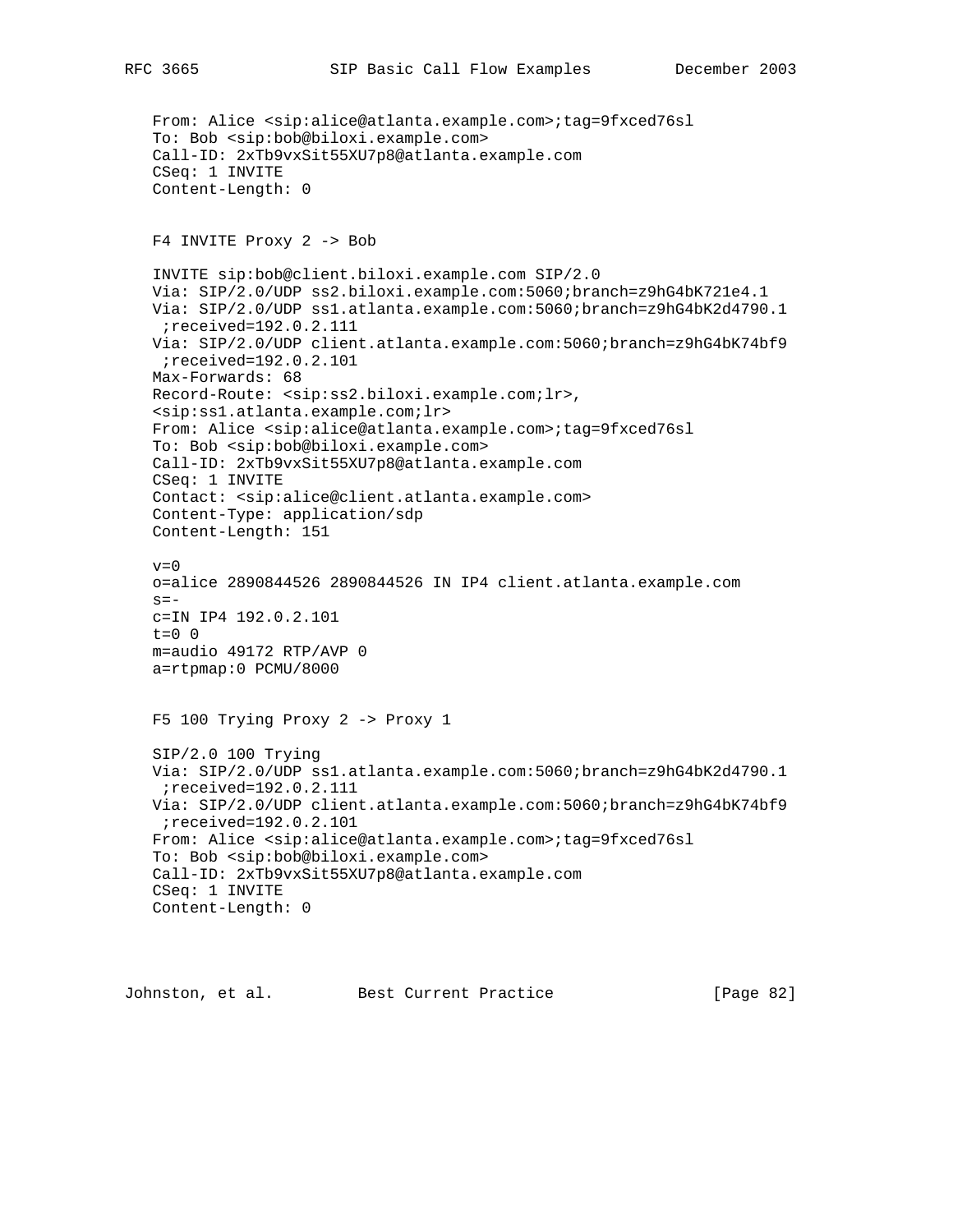F6 INVITE Proxy 2 -> Bob Resend of Message F4 F7 INVITE Proxy 2 -> Bob Resend of Message F4 F8 INVITE Proxy 2 -> Bob Resend of Message F4 F9 INVITE Proxy 2 -> Bob Resend of Message F4 F10 INVITE Proxy 2 -> Bob Resend of Message F4 F11 INVITE Proxy 2 -> Bob Resend of Message F4 /\* Proxy 2 gives up \*/ F12 480 No Response Proxy 2 -> Proxy 1 SIP/2.0 480 No Response Via: SIP/2.0/UDP ss1.atlanta.example.com:5060;branch=z9hG4bK2d4790.1 ;received=192.0.2.111 Via: SIP/2.0/UDP client.atlanta.example.com:5060;branch=z9hG4bK74bf9 ;received=192.0.2.101 From: Alice <sip:alice@atlanta.example.com>;tag=9fxced76sl To: Bob <sip:bob@biloxi.example.com>;tag=314159 Call-ID: 2xTb9vxSit55XU7p8@atlanta.example.com CSeq: 1 INVITE Content-Length: 0

Johnston, et al. Best Current Practice [Page 83]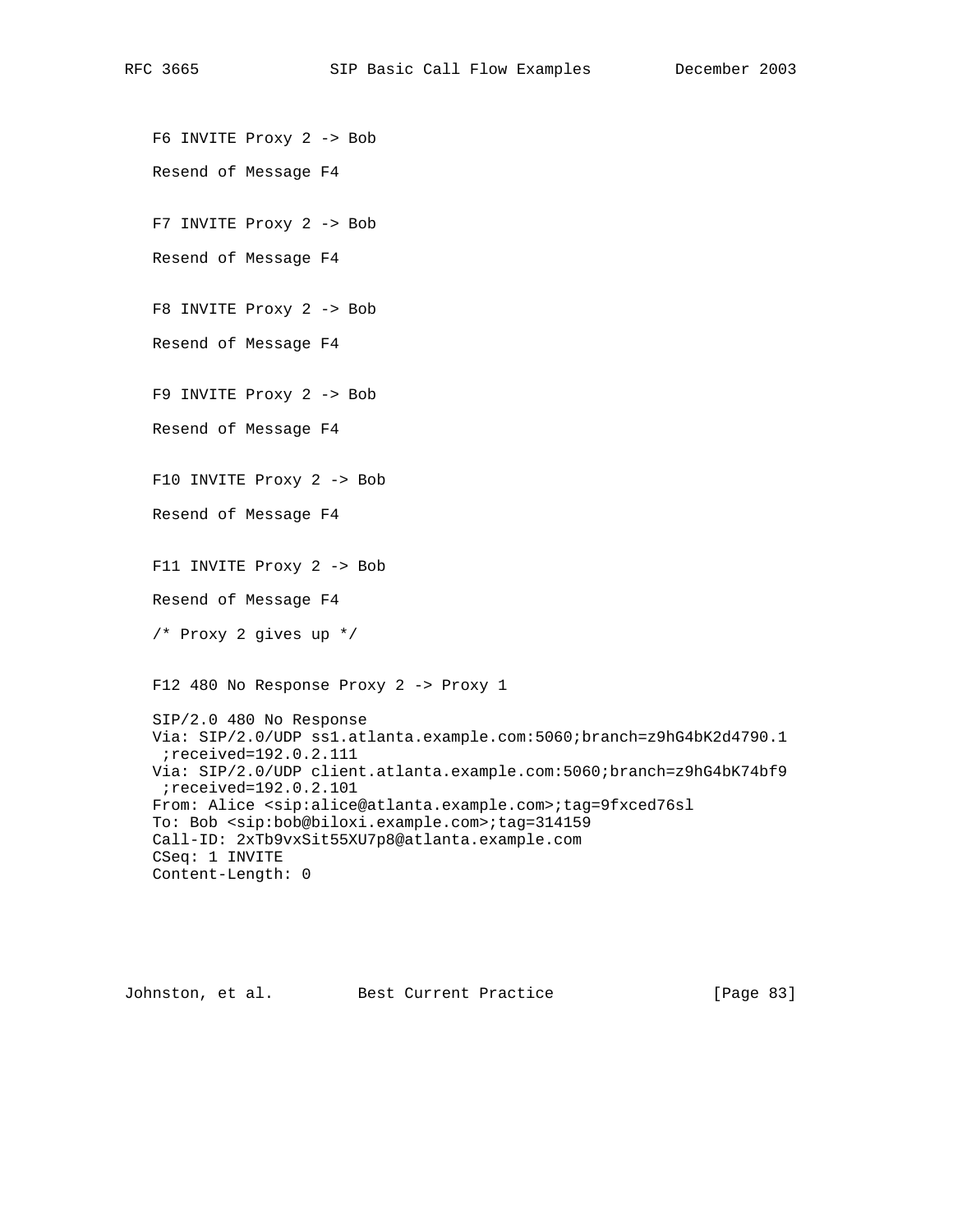F13 ACK Proxy 1 -> Proxy 2 ACK sip:bob@biloxi.example.com SIP/2.0 Via: SIP/2.0/UDP ss1.atlanta.example.com:5060;branch=z9hG4bK2d4790.1 Max-Forwards: 70 From: Alice <sip:alice@atlanta.example.com>;tag=9fxced76sl To: Bob <sip:bob@biloxi.example.com>;tag=314159 Call-ID: 2xTb9vxSit55XU7p8@atlanta.example.com CSeq: 1 ACK Content-Length: 0 F14 480 No Response Proxy 1 -> Alice SIP/2.0 480 No Response Via: SIP/2.0/UDP client.atlanta.example.com:5060;branch=z9hG4bK74bf9 ;received=192.0.2.101 From: Alice <sip:alice@atlanta.example.com>;tag=9fxced76sl To: Bob <sip:bob@biloxi.example.com>;tag=314159 Call-ID: 2xTb9vxSit55XU7p8@atlanta.example.com CSeq: 1 INVITE Content-Length: 0 F15 ACK Alice -> Proxy 1 ACK sip:bob@biloxi.example.com SIP/2.0 Via: SIP/2.0/UDP client.atlanta.example.com:5060;branch=z9hG4bK74bf9 Max-Forwards: 70 From: Alice <sip:alice@atlanta.example.com>;tag=9fxced76sl To: Bob <sip:bob@biloxi.example.com>;tag=314159 Call-ID: 2xTb9vxSit55XU7p8@atlanta.example.com CSeq: 1 ACK Proxy-Authorization: Digest username="alice", realm="atlanta.example.com", nonce="cf5904ba7d8dc3a5ab2530aa931128fa", opaque="", uri="sip:bob@biloxi.example.com",

Johnston, et al. Best Current Practice [Page 84]

Content-Length: 0

response="7afc04be7961f053c24f80e7dbaf888f"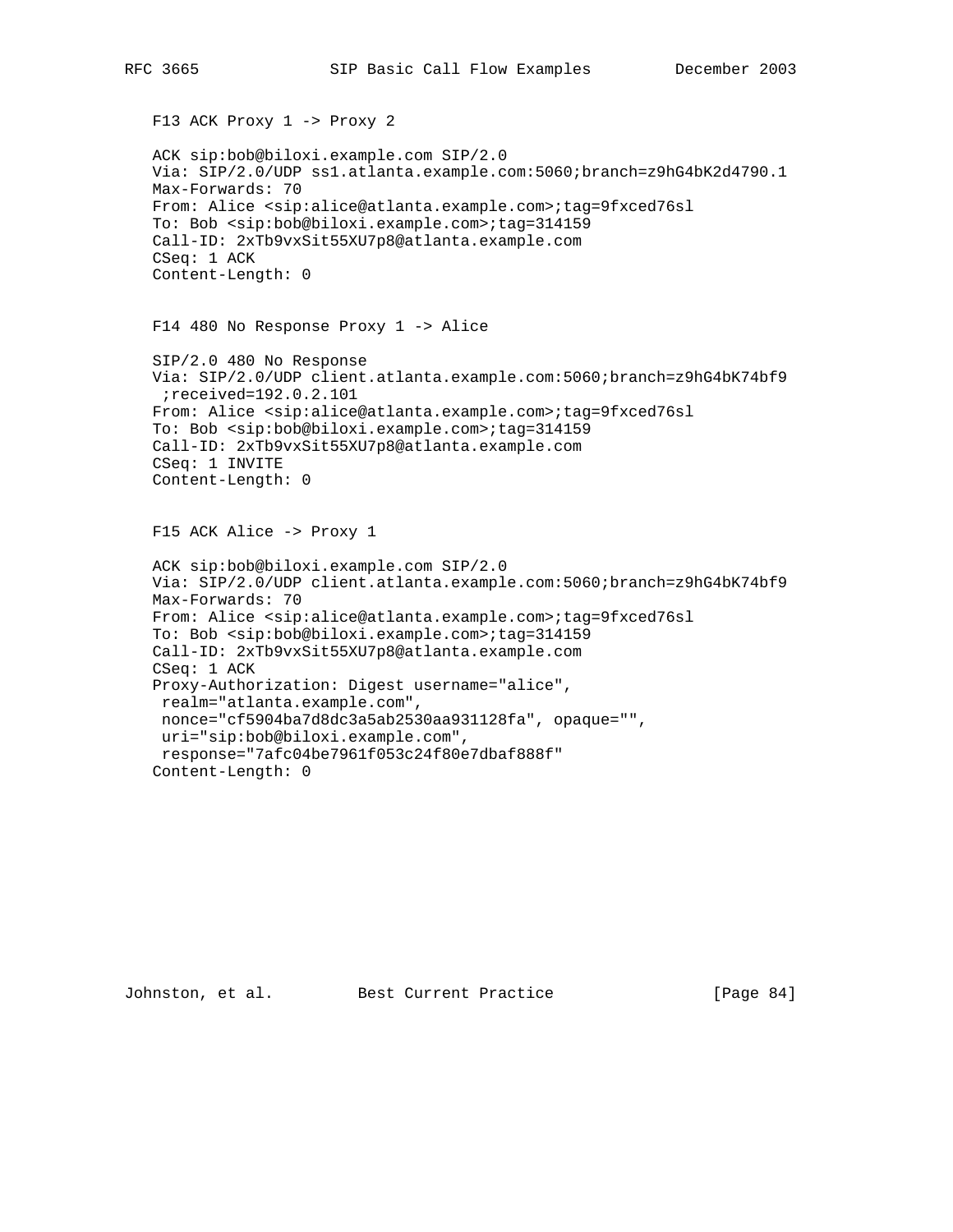| Alice | Proxy 1                                    | Proxy 2                                                |                                        | <b>Bob</b> |
|-------|--------------------------------------------|--------------------------------------------------------|----------------------------------------|------------|
|       | INVITE F1<br>-------> <br>100 F3<br>180 F8 | INVITE F2<br>  ________________)  <br>100 F5<br>180 F7 | INVITE F4<br>180 F6<br>480 F9          |            |
|       | 480 F13<br>ACK F14                         | 480 F11<br>ACK F12<br>-------------->                  | ACK F10<br>. _ _ _ _ _ _ _ _ _ _ _ _ _ |            |

3.11. Unsuccessful Temporarily Unavailable

 In this scenario, Bob initially sends a 180 Ringing response to Alice, indicating that alerting is taking place. However, then a 480 Unavailable is then sent to Alice. This response is acknowledged then proxied back to Alice.

Message Details

F1 INVITE Alice -> Proxy 1

 INVITE sip:bob@biloxi.example.com SIP/2.0 Via: SIP/2.0/UDP client.atlanta.example.com:5060;branch=z9hG4bK74bf9 Max-Forwards: 70 Route: <sip:ss1.atlanta.example.com;lr> From: Alice <sip:alice@atlanta.example.com>;tag=9fxced76sl To: Bob <sip:bob@biloxi.example.com> Call-ID: 2xTb9vxSit55XU7p8@atlanta.example.com CSeq: 1 INVITE Contact: <sip:alice@client.atlanta.example.com> Proxy-Authorization: Digest username="alice", realm="atlanta.example.com", nonce="aa9311cf5904ba7d8dc3a5ab253028fa", opaque="", uri="sip:bob@biloxi.example.com", response="59a46a91bf1646562a4d486c84b399db" Content-Type: application/sdp

Johnston, et al. Best Current Practice [Page 85]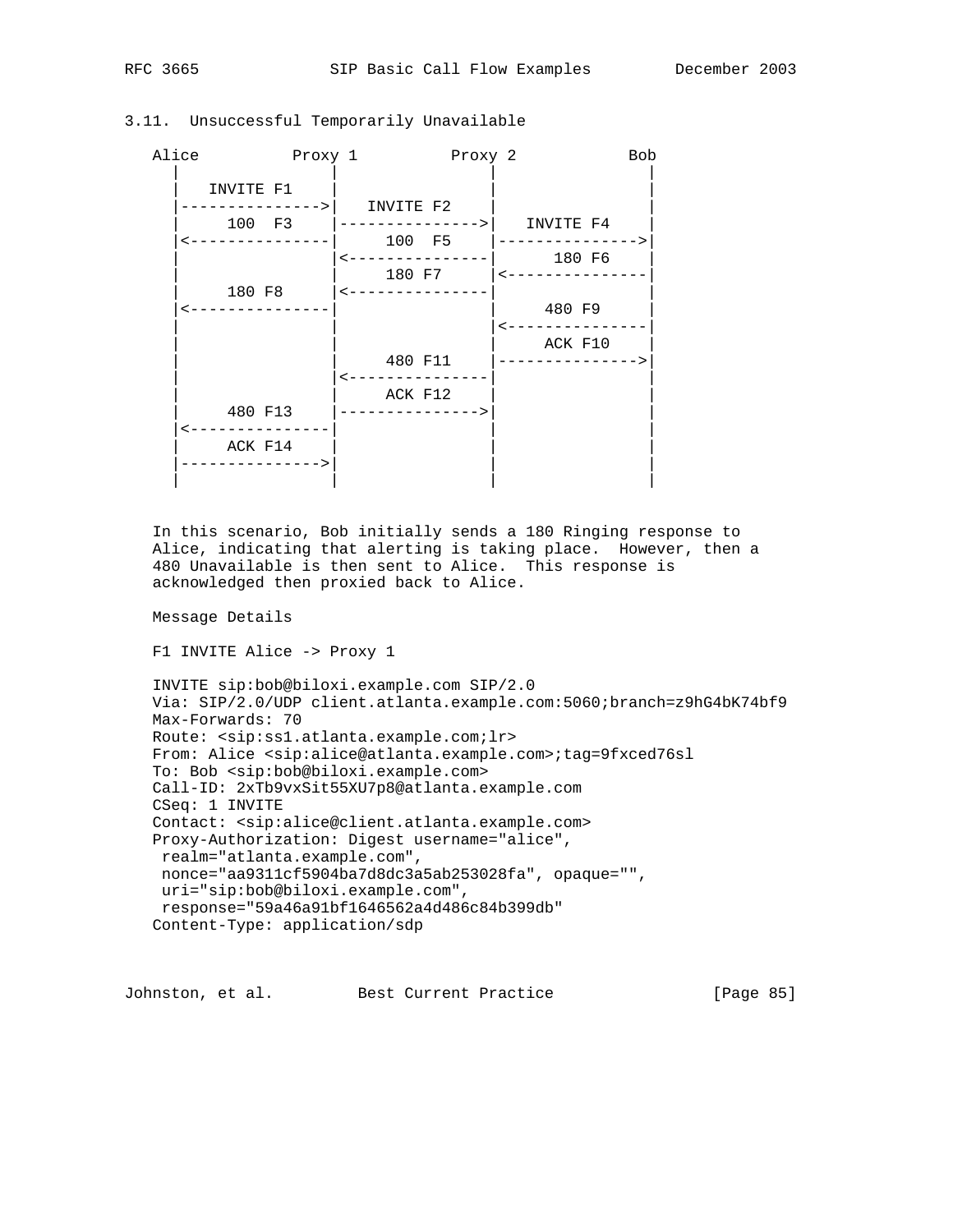Content-Length: 151  $v=0$  o=alice 2890844526 2890844526 IN IP4 client.atlanta.example.com  $s =$  c=IN IP4 192.0.2.101  $t=0$  0 m=audio 49172 RTP/AVP 0 a=rtpmap:0 PCMU/8000 /\*Client for Alice prepares to receive data on port 49172 from the network.\*/ F2 INVITE Proxy 1 -> Proxy 2 INVITE sip:bob@biloxi.example.com SIP/2.0 Via: SIP/2.0/UDP ss1.atlanta.example.com:5060;branch=z9hG4bK2d4790.1 Via: SIP/2.0/UDP client.atlanta.example.com:5060;branch=z9hG4bK74bf9 ;received=192.0.2.101 Max-Forwards: 69 Record-Route: <sip:ss1.atlanta.example.com;lr> From: Alice <sip:alice@atlanta.example.com>;tag=9fxced76sl To: Bob <sip:bob@biloxi.example.com> Call-ID: 2xTb9vxSit55XU7p8@atlanta.example.com CSeq: 1 INVITE Contact: <sip:alice@client.atlanta.example.com> Content-Type: application/sdp Content-Length: 151  $v=0$  o=alice 2890844526 2890844526 IN IP4 client.atlanta.example.com  $s =$  c=IN IP4 192.0.2.101 t=0 0 m=audio 49172 RTP/AVP 0 a=rtpmap:0 PCMU/8000 F3 100 Trying Proxy 1 -> Alice SIP/2.0 100 Trying Via: SIP/2.0/UDP client.atlanta.example.com:5060;branch=z9hG4bK74bf9 ;received=192.0.2.101 From: Alice <sip:alice@atlanta.example.com>;tag=9fxced76sl To: Bob <sip:bob@biloxi.example.com> Call-ID: 2xTb9vxSit55XU7p8@atlanta.example.com CSeq: 1 INVITE

Johnston, et al. Best Current Practice [Page 86]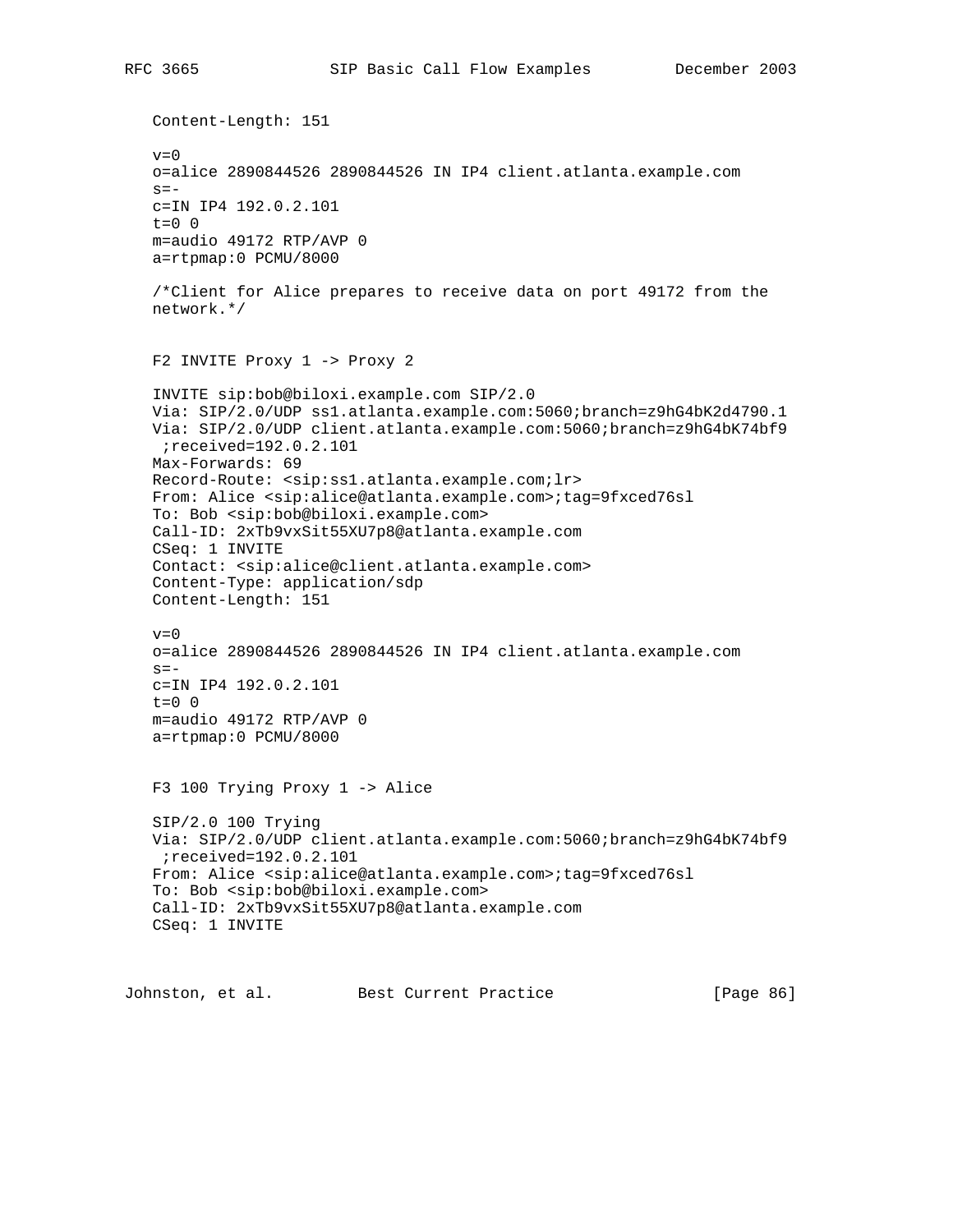```
 Content-Length: 0
 F4 INVITE Proxy 2 -> Bob
 INVITE sip:bob@client.biloxi.example.com SIP/2.0
 Via: SIP/2.0/UDP ss2.biloxi.example.com:5060;branch=z9hG4bK721e4.1
 Via: SIP/2.0/UDP ss1.atlanta.example.com:5060;branch=z9hG4bK2d4790.1
  ;received=192.0.2.111
 Via: SIP/2.0/UDP client.atlanta.example.com:5060;branch=z9hG4bK74bf9
 ;received=192.0.2.101
 Max-Forwards: 68
 Record-Route: <sip:ss2.biloxi.example.com;lr>,
  <sip:ss1.atlanta.example.com;lr>
 From: Alice <sip:alice@atlanta.example.com>;tag=9fxced76sl
 To: Bob <sip:bob@biloxi.example.com>
 Call-ID: 2xTb9vxSit55XU7p8@atlanta.example.com
 CSeq: 1 INVITE
 Contact: <sip:alice@client.atlanta.example.com>
 Content-Type: application/sdp
 Content-Length: 151
v=0 o=alice 2890844526 2890844526 IN IP4 client.atlanta.example.com
s=- c=IN IP4 192.0.2.101
t=0 0
 m=audio 49172 RTP/AVP 0
 a=rtpmap:0 PCMU/8000
 F5 100 Trying Proxy 2 -> Proxy 1
 SIP/2.0 100 Trying
 Via: SIP/2.0/UDP ss1.atlanta.example.com:5060;branch=z9hG4bK2d4790.1
  ;received=192.0.2.111
 Via: SIP/2.0/UDP client.atlanta.example.com:5060;branch=z9hG4bK74bf9
  ;received=192.0.2.101
 From: Alice <sip:alice@atlanta.example.com>;tag=9fxced76sl
 To: Bob <sip:bob@biloxi.example.com>
 Call-ID: 2xTb9vxSit55XU7p8@atlanta.example.com
 CSeq: 1 INVITE
 Content-Length: 0
```

```
Johnston, et al. Best Current Practice [Page 87]
```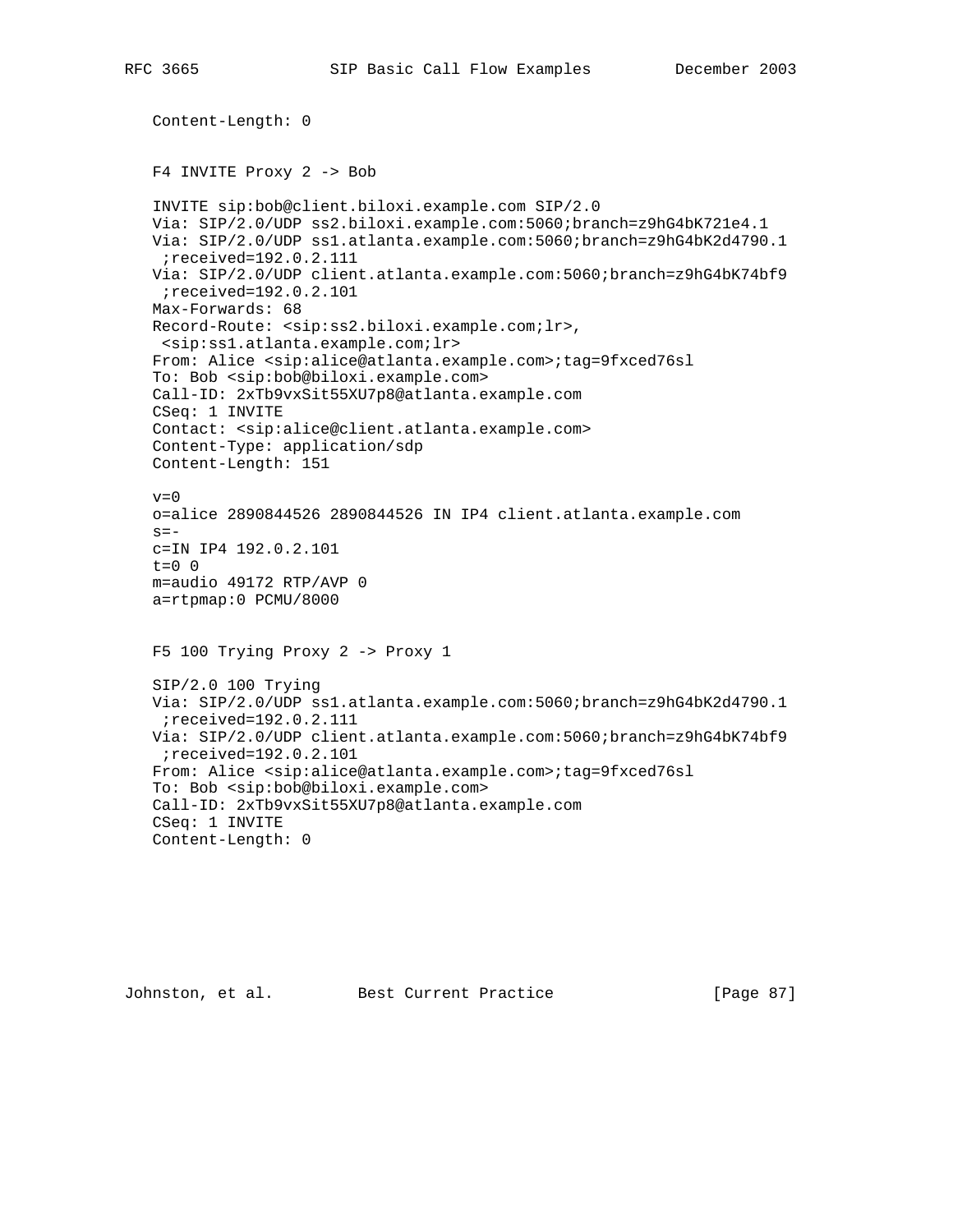```
 F6 180 Ringing Bob -> Proxy 2
 SIP/2.0 180 Ringing
 Via: SIP/2.0/UDP ss2.biloxi.example.com:5060;branch=z9hG4bK721e4.1
  ;received=192.0.2.222
 Via: SIP/2.0/UDP ss1.atlanta.example.com:5060;branch=z9hG4bK2d4790.1
  ;received=192.0.2.111
 Via: SIP/2.0/UDP client.atlanta.example.com:5060;branch=z9hG4bK74bf9
  ;received=192.0.2.101
 Record-Route: <sip:ss2.biloxi.example.com;lr>,
  <sip:ss1.atlanta.example.com;lr>
 From: Alice <sip:alice@atlanta.example.com>;tag=9fxced76sl
 To: Bob <sip:bob@biloxi.example.com>;tag=314159
 Call-ID: 2xTb9vxSit55XU7p8@atlanta.example.com
 CSeq: 1 INVITE
 Contact: <sip:bob@client.biloxi.example.com>
 Content-Length: 0
 F7 180 Ringing Proxy 2 -> Proxy 1
 SIP/2.0 180 Ringing
 Via: SIP/2.0/UDP ss1.atlanta.example.com:5060;branch=z9hG4bK2d4790.1
 ;received=192.0.2.111
 Via: SIP/2.0/UDP client.atlanta.example.com:5060;branch=z9hG4bK74bf9
  ;received=192.0.2.101
 Record-Route: <sip:ss2.biloxi.example.com;lr>,
 <sip:ss1.atlanta.example.com;lr>
 From: Alice <sip:alice@atlanta.example.com>;tag=9fxced76sl
 To: Bob <sip:bob@biloxi.example.com>;tag=314159
 Call-ID: 2xTb9vxSit55XU7p8@atlanta.example.com
 CSeq: 1 INVITE
 Contact: <sip:bob@client.biloxi.example.com>
 Content-Length: 0
 F8 180 Ringing Proxy 1 -> Alice
 SIP/2.0 180 Ringing
 Via: SIP/2.0/UDP client.atlanta.example.com:5060;branch=z9hG4bK74bf9
 ;received=192.0.2.101
 Record-Route: <sip:ss2.biloxi.example.com;lr>,
  <sip:ss1.atlanta.example.com;lr>
 From: Alice <sip:alice@atlanta.example.com>;tag=9fxced76sl
 To: Bob <sip:bob@biloxi.example.com>;tag=314159
 Call-ID: 2xTb9vxSit55XU7p8@atlanta.example.com
 CSeq: 1 INVITE
 Contact: <sip:bob@client.biloxi.example.com>
```
Johnston, et al. Best Current Practice [Page 88]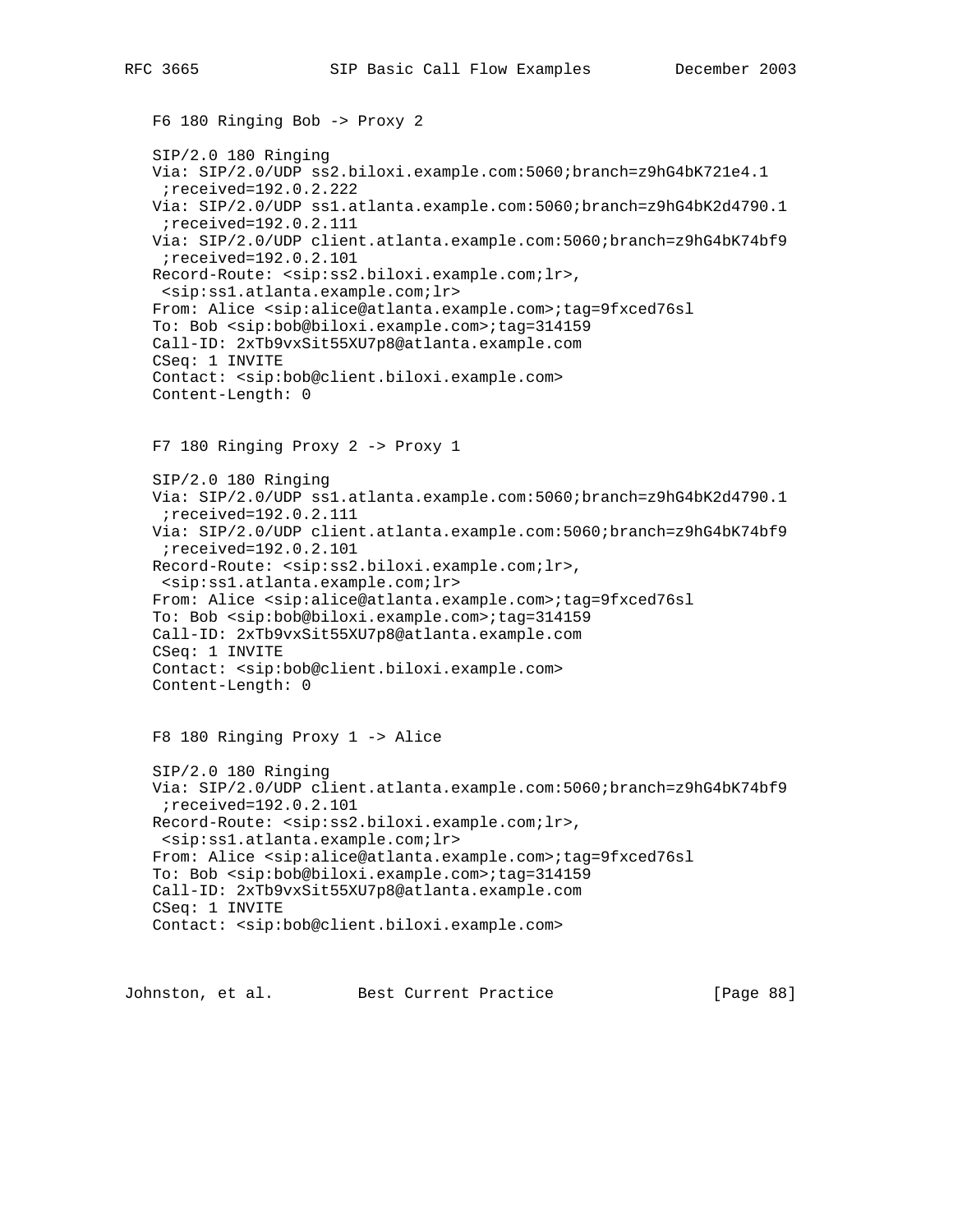```
 Content-Length: 0
 F9 480 Temporarily Unavailable Bob -> Proxy 2
 SIP/2.0 480 Temporarily Unavailable
 Via: SIP/2.0/UDP ss2.biloxi.example.com:5060;branch=z9hG4bK721e4.1
  ;received=192.0.2.222
 Via: SIP/2.0/UDP ss1.atlanta.example.com:5060;branch=z9hG4bK2d4790.1
  ;received=192.0.2.111
 Via: SIP/2.0/UDP client.atlanta.example.com:5060;branch=z9hG4bK74bf9
  ;received=192.0.2.101
 From: Alice <sip:alice@atlanta.example.com>;tag=9fxced76sl
 To: Bob <sip:bob@biloxi.example.com>;tag=314159
 Call-ID: 2xTb9vxSit55XU7p8@atlanta.example.com
 CSeq: 1 INVITE
 Content-Length: 0
 F10 ACK Proxy 2 -> Bob
 ACK sip:bob@client.biloxi.example.com SIP/2.0
 Via: SIP/2.0/UDP ss2.biloxi.example.com:5060;branch=z9hG4bK721e4.1
 Max-Forwards: 70
 From: Alice <sip:alice@atlanta.example.com>;tag=9fxced76sl
 To: Bob <sip:bob@biloxi.example.com>;tag=314159
 Call-ID: 2xTb9vxSit55XU7p8@atlanta.example.com
 CSeq: 1 ACK
 Content-Length: 0
 F11 480 Temporarily Unavailable Proxy 2 -> Proxy 1
 SIP/2.0 480 Temporarily Unavailable
 Via: SIP/2.0/UDP ss1.atlanta.example.com:5060;branch=z9hG4bK2d4790.1
  ;received=192.0.2.111
 Via: SIP/2.0/UDP client.atlanta.example.com:5060;branch=z9hG4bK74bf9
  ;received=192.0.2.101
 From: Alice <sip:alice@atlanta.example.com>;tag=9fxced76sl
 To: Bob <sip:bob@biloxi.example.com>;tag=314159
 Call-ID: 2xTb9vxSit55XU7p8@atlanta.example.com
 CSeq: 1 INVITE
 Content-Length: 0
```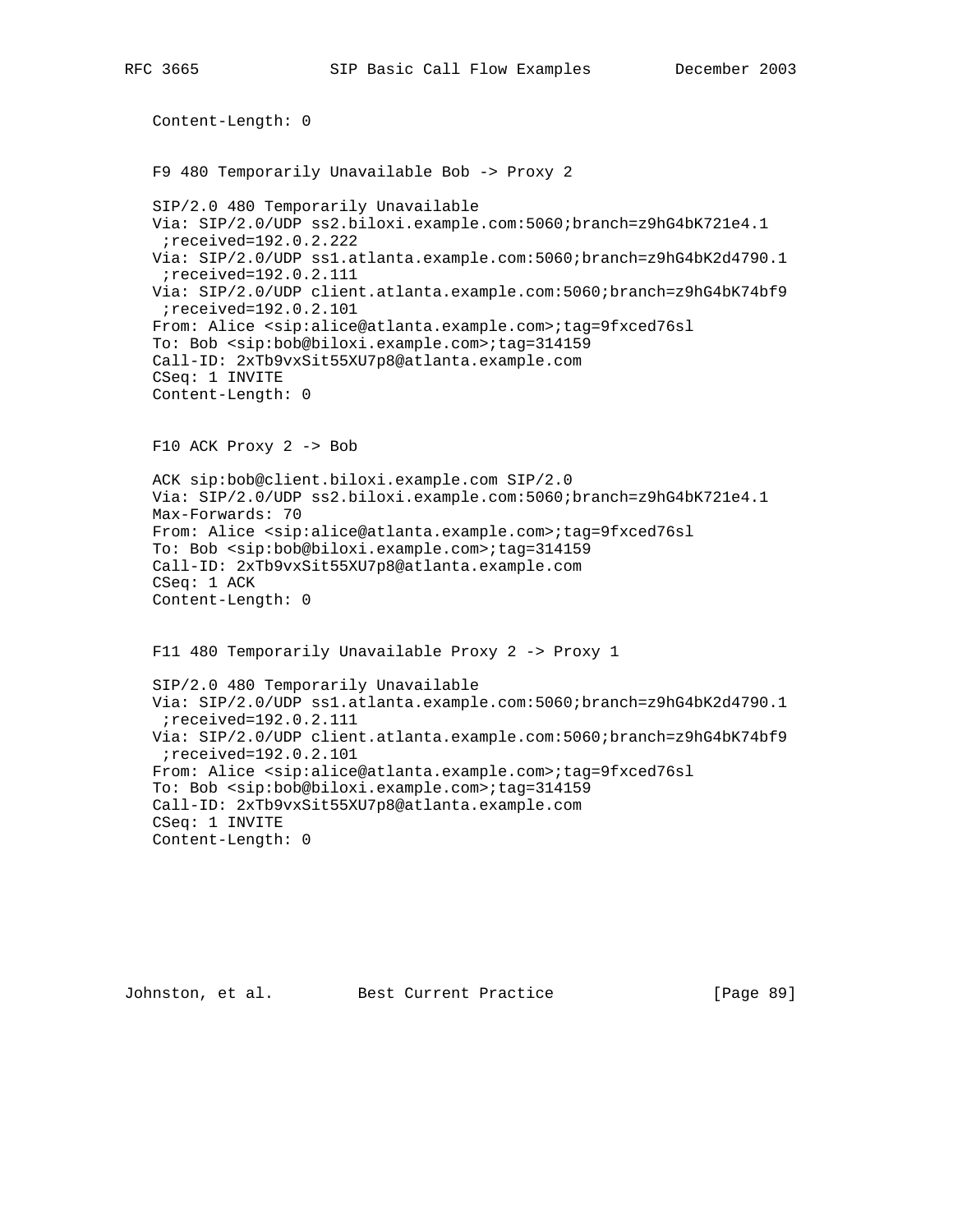```
 F12 ACK Proxy 1 -> Proxy 2
 ACK sip:bob@biloxi.example.com SIP/2.0
 Via: SIP/2.0/UDP ss1.atlanta.example.com:5060;branch=z9hG4bK2d4790.1
 Max-Forwards: 70
 From: Alice <sip:alice@atlanta.example.com>;tag=9fxced76sl
 To: Bob <sip:bob@biloxi.example.com>;tag=314159
 Call-ID: 2xTb9vxSit55XU7p8@atlanta.example.com
 CSeq: 1 ACK
 Content-Length: 0
 F13 480 Temporarily Unavailable Proxy 1 -> Alice
 SIP/2.0 480 Temporarily Unavailable
 Via: SIP/2.0/UDP client.atlanta.example.com:5060;branch=z9hG4bK74bf9
 ;received=192.0.2.101
 From: Alice <sip:alice@atlanta.example.com>;tag=9fxced76sl
 To: Bob <sip:bob@biloxi.example.com>;tag=314159
 Call-ID: 2xTb9vxSit55XU7p8@atlanta.example.com
 CSeq: 1 INVITE
 Content-Length: 0
 F14 ACK Alice -> Proxy 1
 ACK sip:bob@biloxi.example.com SIP/2.0
 Via: SIP/2.0/UDP client.atlanta.example.com:5060;branch=z9hG4bK74bf9
 Max-Forwards: 70
 From: Alice <sip:alice@atlanta.example.com>;tag=9fxced76sl
 To: Bob <sip:bob@biloxi.example.com>;tag=314159
 Call-ID: 2xTb9vxSit55XU7p8@atlanta.example.com
 Proxy-Authorization: Digest username="alice",
 realm="atlanta.example.com",
 nonce="aa9311cf5904ba7d8dc3a5ab253028fa", opaque="",
 uri="sip:bob@biloxi.example.com",
 response="59a46a91bf1646562a4d486c84b399db"
 CSeq: 1 ACK
```
Content-Length: 0

Johnston, et al. Best Current Practice [Page 90]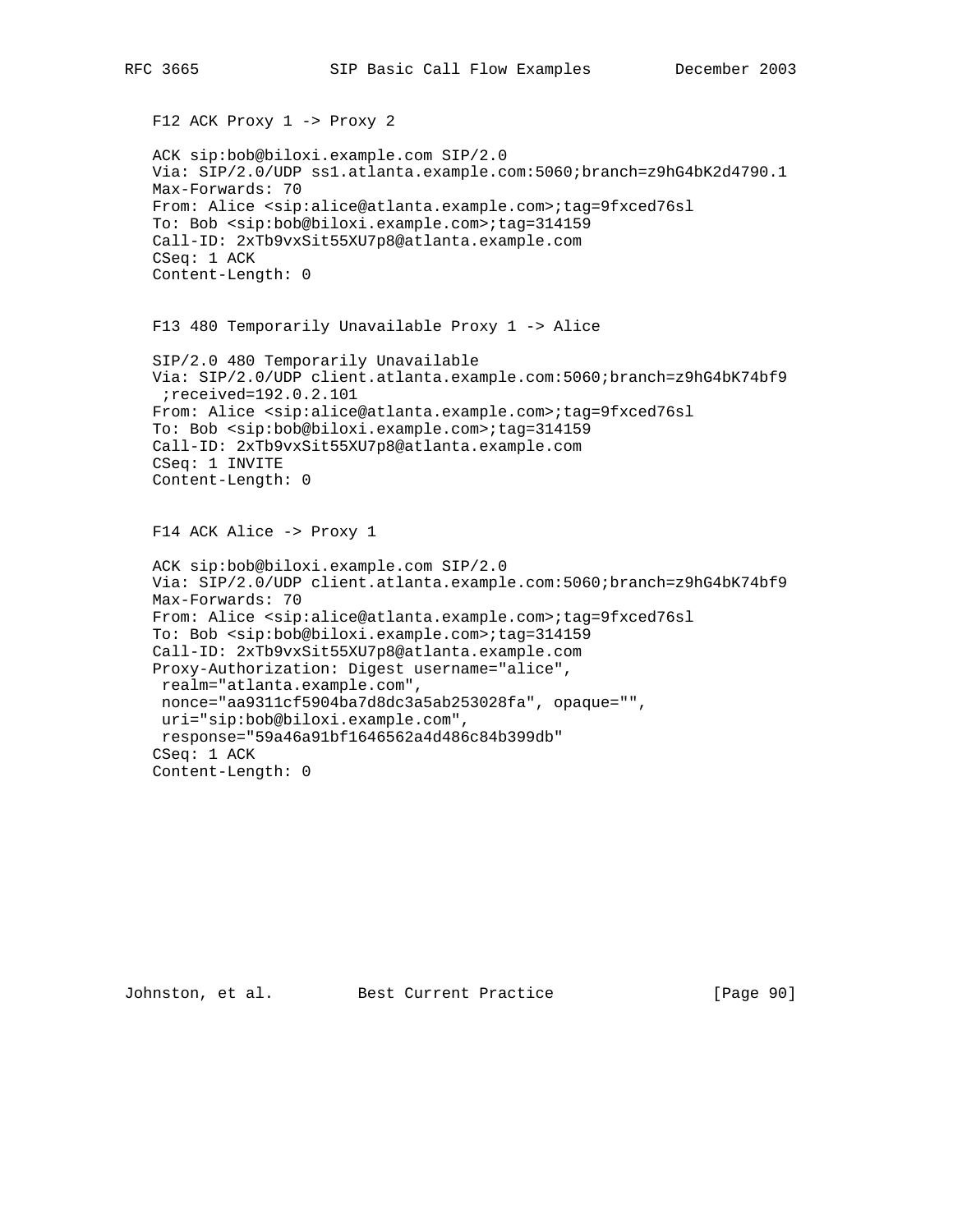### 4. Security Considerations

 Since this document contains examples of SIP session establishment, the security considerations in RFC 3261 [1] apply. RFC 3261 describes the basic threats including registration hijacking, server impersonation, message body tampering, session modifying or teardown, and denial of service and amplification attacks. The use of HTTP Digest as shown in this document provides one-way authentication and protection against replay attacks. TLS transport is used in registration scenarios due to the lack of integrity protection in HTTP Digest and the danger of registration hijacking without it, as described in RFC 3261 [1]. A full discussion of the weaknesses of HTTP Digest is provided in RFC 3261 [1]. The use of TLS and the Secure SIP (sips) URI scheme provides a better level of security including two-way authentication. S/MIME can provide end-to-end confidentiality and integrity protection of message bodies, as described in RFC 3261.

### 5. References

#### 5.1. Normative References

- [1] Rosenberg, J., Schulzrinne, H., Camarillo, G., Johnston, A., Peterson, J., Sparks, R., Handley, M. and E. Schooler, "SIP: Session Initiation Protocol", RFC 3261, June 2002.
- [2] Rosenberg, J. and H. Schulzrinne, "An Offer/Answer Model with SDP", RFC 3264, April 2002.
- [3] Franks, J., Hallam-Baker, P., Hostetler, J., Lawrence, S., Leach, P., Luotonen, A. and L. Stewart, "HTTP authentication: Basic and Digest Access Authentication", RFC 2617, June 1999.
- [4] Bradner, S., "Key words for use in RFCs to Indicate Requirement Levels", BCP 14, RFC 2119, March 1997.

#### 5.2. Informative References

- [5] Johnston, A., Donovan, S., Sparks, R., Cunningham, C. and K. Summers, "Session Initiation Protocol (SIP) Public Switched Telephone Network (PSTN) Call Flows", BCP 76, RFC 3666, December 2003.
- 6. Intellectual Property Statement

 The IETF takes no position regarding the validity or scope of any intellectual property or other rights that might be claimed to pertain to the implementation or use of the technology described in

Johnston, et al. Best Current Practice [Page 91]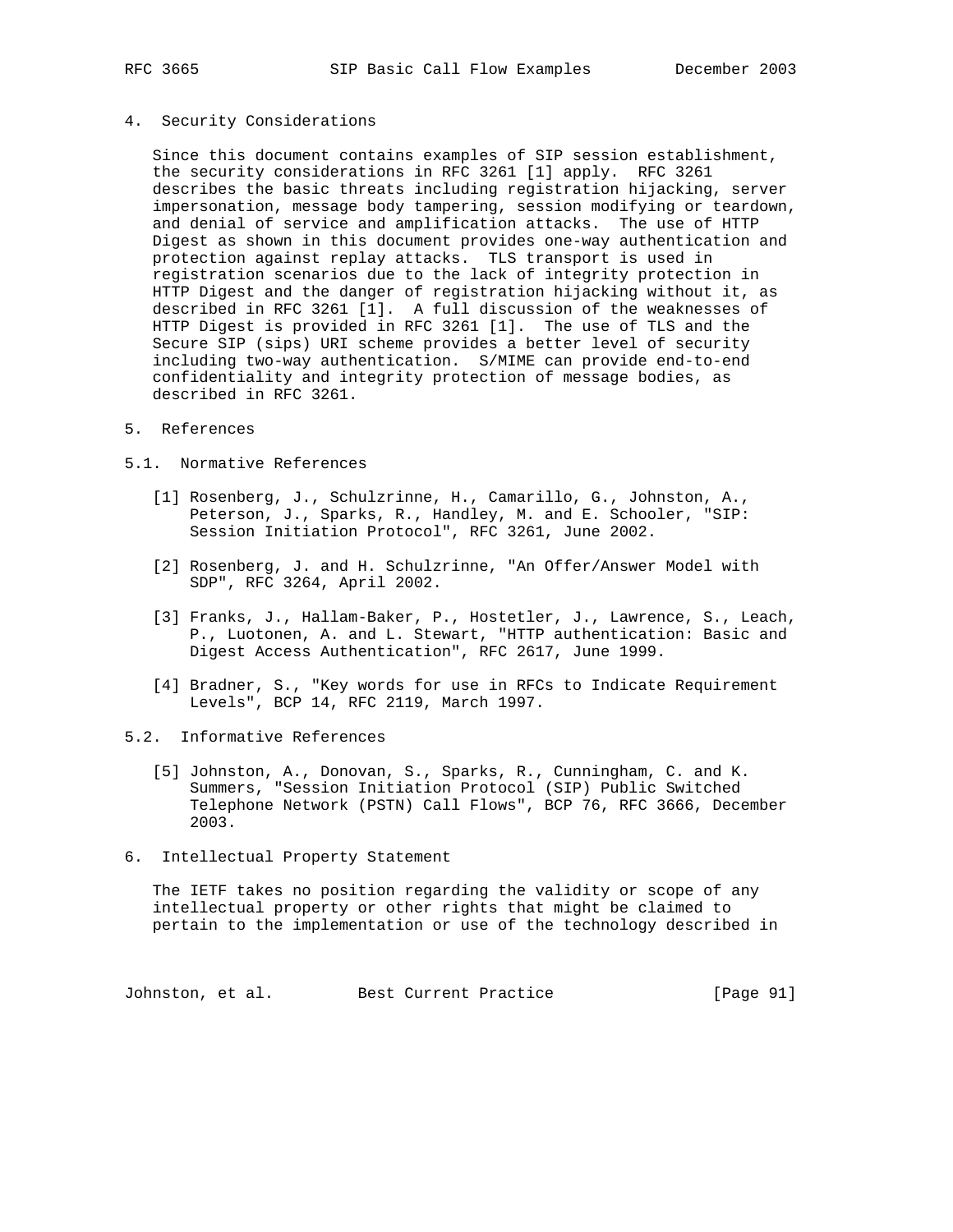this document or the extent to which any license under such rights might or might not be available; neither does it represent that it has made any effort to identify any such rights. Information on the IETF's procedures with respect to rights in standards-track and standards-related documentation can be found in BCP-11. Copies of claims of rights made available for publication and any assurances of licenses to be made available, or the result of an attempt made to obtain a general license or permission for the use of such proprietary rights by implementors or users of this specification can be obtained from the IETF Secretariat.

 The IETF invites any interested party to bring to its attention any copyrights, patents or patent applications, or other proprietary rights which may cover technology that may be required to practice this standard. Please address the information to the IETF Executive Director.

7. Acknowledgments

 This document is has been a group effort by the SIP and SIPPING WGs. The authors wish to thank everyone who has read, reviewed, commented, or made suggestions to improve this document.

 Thanks to Rohan Mahy, Adam Roach, Gonzalo Camarillo, Cullen Jennings, and Tom Taylor for their detailed comments during the final review. Thanks to Dean Willis for his early contributions to the development of this document.

 The authors wish to thank Kundan Singh for performing parser validation of messages.

 The authors wish to thank the following individuals for their participation in the review of this call flows document: Aseem Agarwal, Rafi Assadi, Ben Campbell, Sunitha Kumar, Jon Peterson, Marc Petit-Huguenin, Vidhi Rastogi, and Bodgey Yin Shaohua.

 The authors also wish to thank the following individuals for their assistance: Jean-Francois Mule, Hemant Agrawal, Henry Sinnreich, David Devanatham, Joe Pizzimenti, Matt Cannon, John Hearty, the whole MCI WorldCom IPOP Design team, Scott Orton, Greg Osterhout, Pat Sollee, Doug Weisenberg, Danny Mistry, Steve McKinnon, and Denise Ingram, Denise Caballero, Tom Redman, Ilya Slain, Pat Sollee, John Truetken, and others from MCI WorldCom, 3Com, Cisco, Lucent and Nortel.

Johnston, et al. Best Current Practice [Page 92]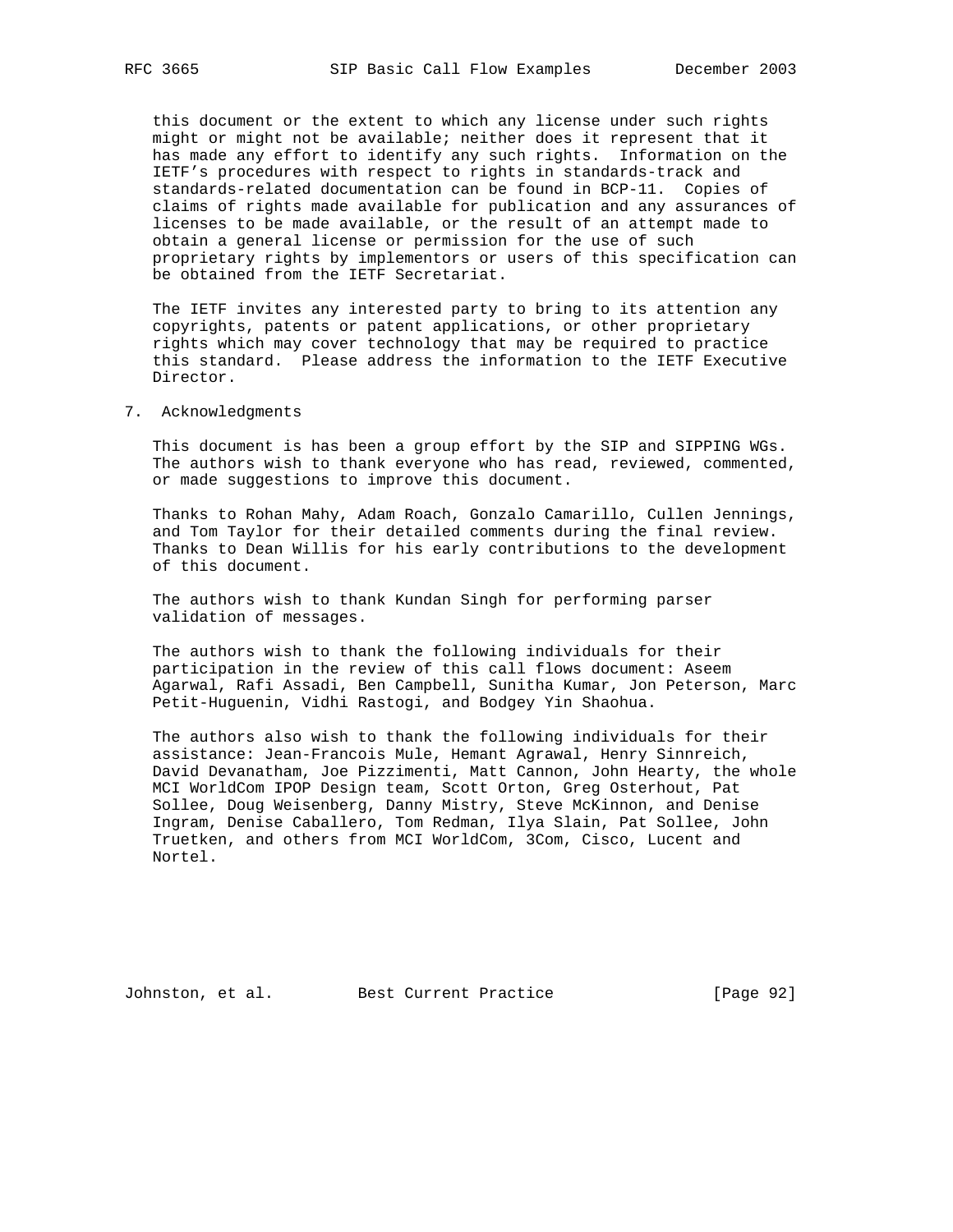8. Authors' Addresses

 All listed authors actively contributed large amounts of text to this document.

 Alan Johnston MCI 100 South 4th Street St. Louis, MO 63102 USA EMail: alan.johnston@mci.com Steve Donovan dynamicsoft, Inc. 5100 Tennyson Parkway Suite 1200 Plano, Texas 75024 USA EMail: sdonovan@dynamicsoft.com Robert Sparks dynamicsoft, Inc. 5100 Tennyson Parkway Suite 1200 Plano, Texas 75024 USA EMail: rsparks@dynamicsoft.com Chris Cunningham dynamicsoft, Inc. 5100 Tennyson Parkway Suite 1200 Plano, Texas 75024 USA EMail: ccunningham@dynamicsoft.com Kevin Summers Sonus 1701 North Collins Blvd, Suite 3000 Richardson, TX 75080 USA EMail: kevin.summers@sonusnet.com

Johnston, et al. Best Current Practice [Page 93]